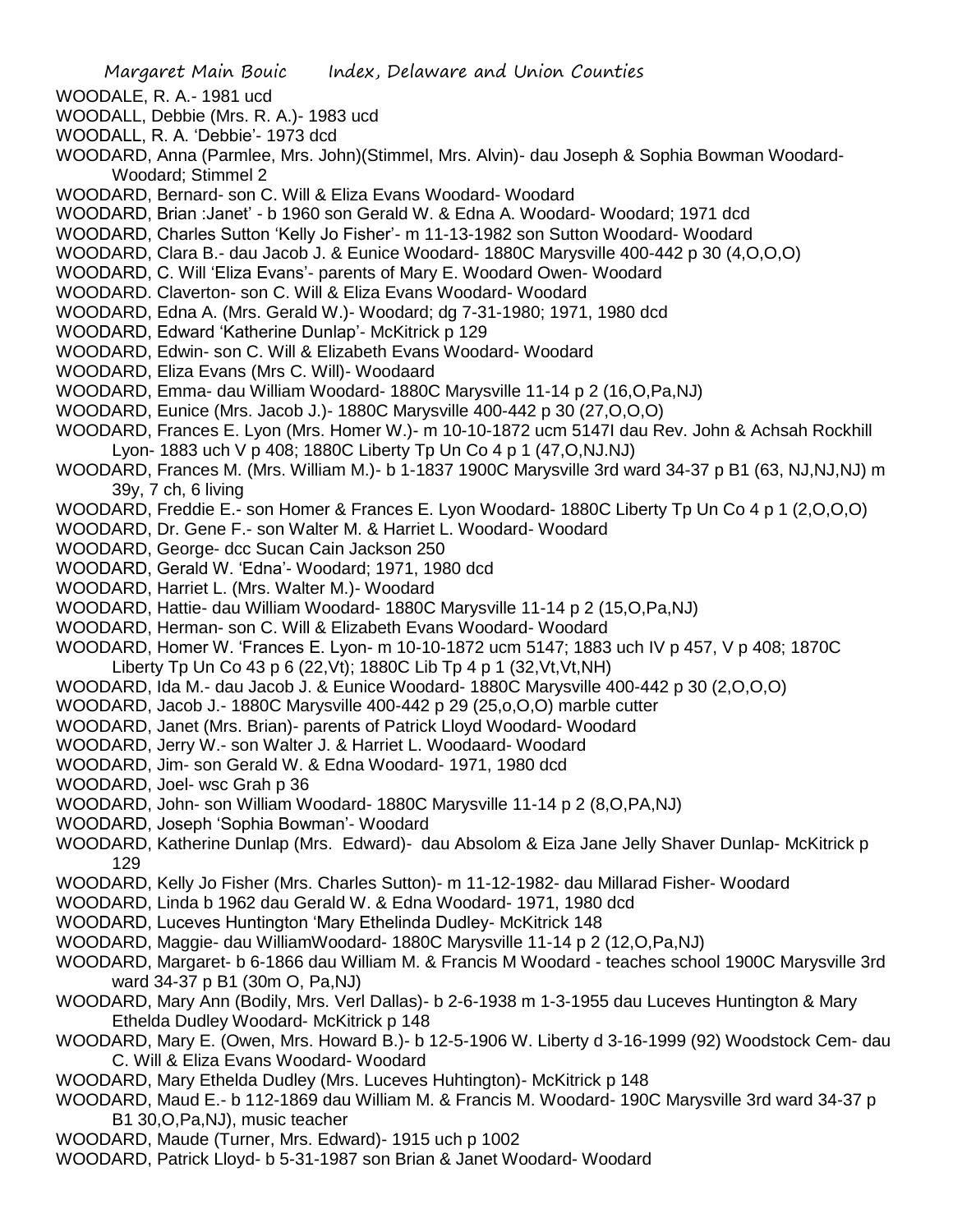WOODARD, Phyllis Jean- b 1962 dau Gerald W. & Edna Woodard- Woodard- engaged to Christopher Michael Canada- 1971, 1980 dcd

- WOODARD, Sarah (Williams, Mrs. Joseph)- dau George Woodard- dcc Susan Cain Jackson 125
- WOODARD, Shirley (Miller, Mrs. Marvin E.)- m 5-24-1947 Cincinnati Woodard
- WOODARD, Sophia Bowman (Mrs. Joseph)- Woodard
- WOODARD, Sutton- Woodard
- WOODARD, Ula L.- dau William Woodard- 1880C Marysville 11-14 p 2 10-,O,Pa,NJ)
- WOODARD, Verna May (Mohr, Mrs. Clifford)(Fields, Mrs. Kenneth)- b 8-5-1900 Hardin Com(1) 9-20-1917 (2) 9-16-1959 d 6-1- 1989 (88)- Chapel Heights Cem, Marion- dau Oscar & Sadie Reed Woodard-**Woodard**
- WOODARD, Walter M. 'Harriet L.'- b 5-16-1908 Hardin Co d 2-7-1989 (80) Ashland Cem- Woodard
- WOODARD, William M. 'Frances Matilda'- b 7-1835; 1880C B 11-14- p 2 (43,Pa,Pa,Pa) 1900C Marysville 3rd ward 34-37 (64,Pa,Pa,Pa) 39y, carriage livery; 1910C Marysville 213-183 p 7B (74,Pa,P,aPa) m 49y
- WOODBECK, Abram- b 1794 d 1854 Oakdale Cem , Powell p 44
- WOODBECK, Abraham'Fanny'- 1860C Concord Tp 2086 p 125 (50,.NY)
- WOODBECK, Ellen Jane (Smith, Mrs. George)- m 12-27-1864 dcm dau Abraham & Fanny Woodbeck- 1850C Concord Tp 2086 p 125 (7,O)
- WOODBECK, Fanny (Mrs. Abraham)- 1850C Concord Tp 2086 p 125 (42,Vt)
- WOODBECK, Mary- dau Abraham & Fanny Woodbeck- 1850C Concord Tp 2086 p 125 (14,NY)
- WOODBERRY, Calvin- 1835 men p 63 # 18 p 118 Westfield Tp
- WOODBINE, Mary Snider (Mrs. ) dau Henry L. Snider- 1880C Marysville 24-28 p 3 (27,O,Pa,Md)
- WOODBINE, May- dau Mary Snider Woodbine- 1880C Marysville 24-28 p 3 (4,O,O,O)
- WOODBINE, Minnie- dau Mary Snider Woodbine- 1880C Marysville 24-28 p 3 (7,O,O,O)
- WOODBRIDGE, Rev. Ephraim 'Hannah Morgan'- m 5-4-1784 son Rev. John Woodbridge- Powers p 129, 130
- WOODBRIDGE, Rev. Ephraim- grandson Rev. Ephraim & Hannah Morgan Woodbridge- Powers Pat p 130
- WOODBRIDGE, Hannah Morgan (Mrs. Rev. Ephraim)- b 1-8-1674 m 5-4-1704 dau Capt. John & Rachel
- Deming Morgan- Powers Pat p 129, 130
- WOODBRIDGE, Rev. John- Powers Pat p 130
- WOODBURN, ---- hjt p 10-20, 31, 38; 1915 uch p 242, 414; unec I, March 1981
- WOODBURN, Woodburn Family, Turner Genealogy, unec XXI p 1
- WOODBURN, Anna- d 9-2-1864 (2y2m) Oakdale Cem 869 (C38)
- WOODBURN, Anson- son William & Sarah Bell Woodburn- 1860C Marysville 1494-1486 p 197 (6,O)
- WOODBURN, Bess (Hamilton, Mrs. Lewis/Louis)- Graham 14513; Hamilton 1513
- WOODBURN, Bessie M.- b 10-1887 dau Hamer & Margaret Woodburn- 1900C Jerome Tp 237-246 (12,O,O,O); 1910C Jerome Tp 209-218 p 10A (28,O,O,O)
- WOODBURN, C. A.- son Samuel & Lavinia Woodburn- 1860C Jerome Tp 131-131 p 19 (6,O)
- WOODBURN, Calvin H.- son Homer & Margaret Woodburn- 1949 ucd; 1910C Jerome Tp 209-215 p 10A (6,O,O,O)
- WOODBURN, Carrie (Fleck, Mrs. James P.)- dau James & Sarah J. Woodburn- 1915 uch p 520; 1870C Millcreek Tp 159-159 p 20 (8,O); 1880C Mil Tp 94-98 (17,O,O,O)
- WOODBURN, Celia A.- dau James & Sarah J. Woodburn- 1880C Millcreek Tp 94 (22,O,O,O)
- WOODBURN, C. H.- 1860C Jerome Tp 131-131 p 10 (15,O)
- WOODBURN, Cissela- dau Samuel D. & Lavina Henderson Woodburn- 1850C Jerome Tp 1841-1862 p 269  $(1,0)$
- WOODBURN, Clois W. (Cloyis) Weber- son Samuel B. & Lavinnia Henderson Woodburn- 1915 uch p 889; 1883 uch V p 153; 1870C Jerome Tp 194-185 p 25 (24,O)
- WOODBURN, Cora B.- dau William H. Woodburn- 1870C Paris tp 255-256 p 25 (9,O)
- WOODBURN, David Henderson 'Mary Snider'- m 9-17-1868 ucm 4435 bur New California- son Samuel B & Lavinnia Henderson Woodburn- hjt picture p 169, 197; 1883 uch IV p 478. 501, 541; 1915 uch p 889; 1850C Jerome Tp 1841-1862 p 169 (5,O); 1860C Jerome Tp 131 p 19 (13,O); 1870C Jerome Tp 194- 185 p 25 (20,O)
- WOODBURN, D. M.- 1883 uch IV p 482
- WOODBURN, Drusella (McKitrick, Mrs. John H.))- b 5-23-1847 m 9-26-1867 d 3-22-1929- McKitrick p 183, 184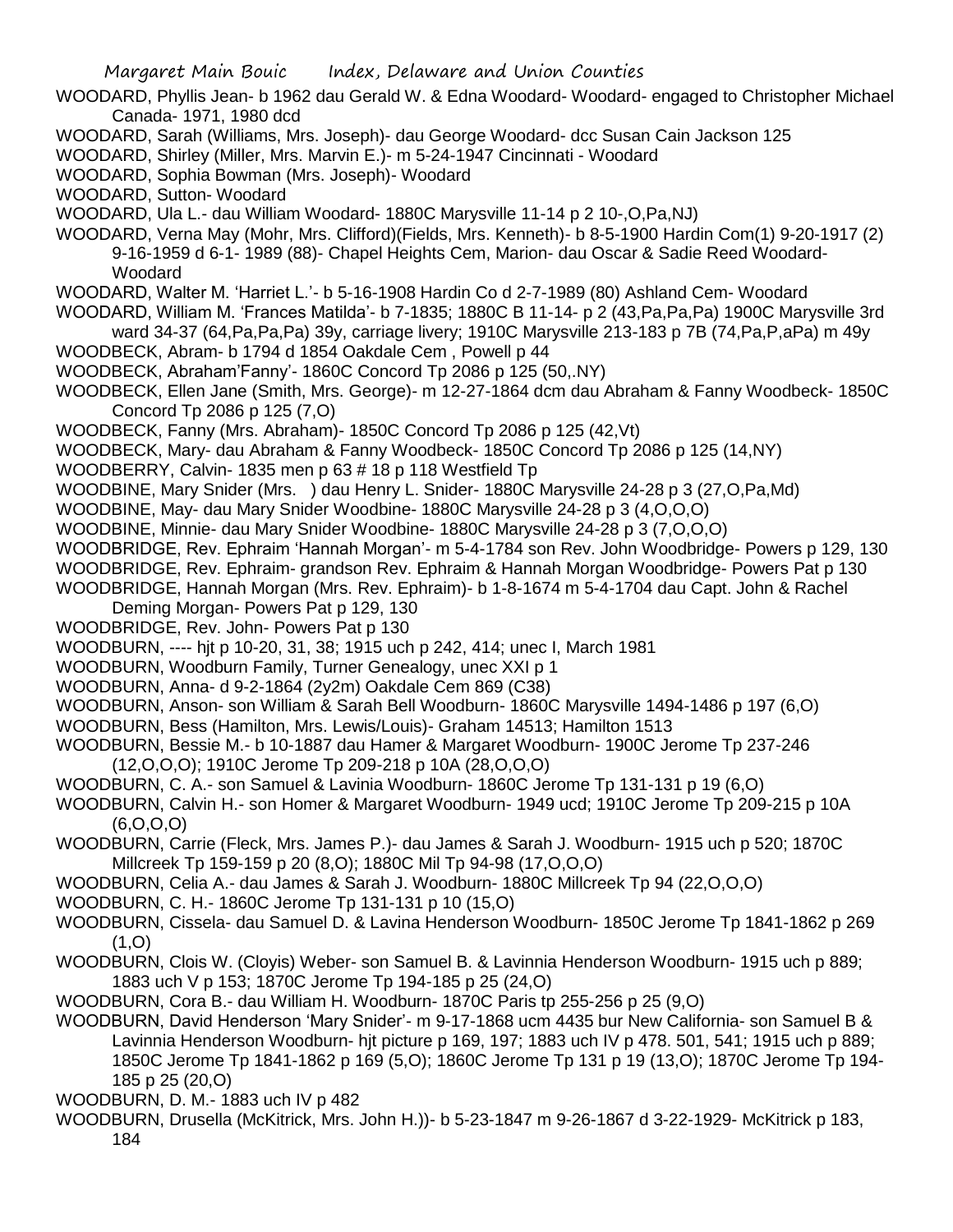WOODBURN, Dunallen Marion 'Sarah E. Burns'- m 1-16-1873 ucm 5211- son John & Maria Cirruy Woodburnhjt p 41. 110, 160, picture 169, 186, 195, 199; 1850C Jerome Tp 1916-1937 p 280 (2,O); 1860C Jerome Tp 125 (12,O); 1870C Paris Tp 98-99 p 14 (23,O); school teacher

- WOODBURN, Elias S.- son Samuel D. & Lavina Henderson Woodburn- 1850C Jerome Tp 1841-1862 p 269 (5,O); 1870C Jerome Tp 131 p 19 (15,O)
- WOODBURN, Eliza- dau William & Sarah Bell Woodburn- 1860C Marysville 1494-1486 p 197 (2,O); 1870C Paris Tp 255-256 p 35 (11,O)
- WOODBURN, Elizabeth dau James & Sarah J. Woodburn- 1880c millcreek Tp 94-96 p 10 (28,O,O,O)
- WOODBURN, Elizabeth Ernst- b 11-18-1908 dau Emmett Robinson & Elizabeth Gertrude Ernst Woodburn-Weiser p 471
- WOODBURN, Elizabeth- dau Robert & Sarah Barr Woodburn- 1883 uch V p 153
- WOODBURN, Ellsa- dau William & Sarah Bell Woodburn- 1850C Marysville 1494-1486 p 197 (9,O); 1870C Paris Tp 255-256 p 35 (17,O)
- WOODBURN, Elizabeth Gertrude Ernst (Mrs. Emmett Robinson)- b 12-20-1877 m 1-2-1908 d 7-31-1920 dau David Kunkle & Elizabeth Ann Booser Ernst- Weiser p 471
- WOODBURN, Emma A.- d 4-2-1888 (36y) Oakdale Cem 383 Un Co Probate Deaths, Vol III- dau Samuel B. & Levinnia Henderson Woodburn- 1883 uch V p 153; 1860C Jerome Tp 133-133 p 19 (8,O): 1870C Jerome Tp 194-185 p 25 (18,O)
- WOODBURN, Emmett Robinson 'Elizabeth Geertrude Ernst'- b 1-2-1998- Weiser 471
- WOODBURN, Esther Heberlig (Mrs. William Chambers)- m 1-16-1935- Weiser 471
- WOODBURN, Eugene- son Samuel B. & Levinnia Henderson Woodburn- 1915 uch p 620; 1883 uch V p 153
- WOODBURN, Eva- dau John & Mariah Curry Woodburn- 1870C Paris Tp 98-99 p 14 (17,O)
- WOODBURN, Flora- sister Lienella Woodburn- b 3-1854 1900C Marysville 106-106 p A5 (46,O,Pa,Pa); 1910C Marysville 4th ward 4-5 (52,O,Pa,Pa)
- WOODBURN, Florence A.- dau Samuel B. & Lavinnia Henderson Woodburn- hjt p 188; 1883 uch V p 153; 1915 uch p 889; 1860C Jerome Tp 131-131 p 19 (11,O); 1870C Jerome Tp 194-185 p 25 (20,O)
- WOODBURN, Hamer C.- son Samuel B. & Levinnia Henderson Woodburn- 1915 uch p 889; 1883 uch V p 153; 1870C Jerome Tp 194-185 p 25 (16,O) female
- WOODBURN, Harriet S. Keran (Mrs. William W.) m 11-19-1868 ucm 4469; 1870C Paris Tp 255-256 p 35 (30,O)
- WOODBURN, Harvey S. son James & Sarah Jane Robinson Woodburn- 1915 uch p 620; 1870C Millcreek Tp 159-159 p 20 (14,O)
- WOODBURN, Heber- picture hjt p 169, 196, 199; 1883 uch V p 494, 522 see Cloyis
- WOODBURN, Helen M- dau Homer & Margaret Woodburn- 1910C Jerome Tp 209-215 p 10A (11,O,O,O)
- WOODBURN, Homer 'Maggie'- b 10-1853 1900C Jerome Tp 237-246 p 10B (46,O,Irel,Irel)
- WOODBURN, Ida May- d 9-27-1863 (1-1-3) New California Cem, Darby-Jerome Cem p 89; dau J. B. & M. B
- WOODBURN, Imogene B.- b 9-1891 dau Homer & Maggie Woodburn- 1900C Jerome Tp 237-246 (8,O,O,O); 1910C Jerome Tp 269-275 p 21A (18,O,O,O)
- WOODBURN, James- hjt p 29; 1915 uch p 418
- WOODBURN, James- drafted Millcreek Tp Co K 96th OVI, October 1 1962- unec XXI p 52
- WOODBURN, James A.- d 10-17-1852 (9m,11d) New California Cem, Darby Jerome Cem p 90 son J. & M. B. Woodburn
- WOODBURN, James Addison- no dates, New California Cem, Darby Jerome Cem p 89
- WOODBURN, James L.- son James & Sarah J. Robinson Woodburn- 1915 uch p 620
- WOODBURN, James 'Maria B. Curry'- m 1-23-1846 ucm 1105
- WOODBURN, James son Robert & Sarah Barr Woodburn- 1883 uch V p 153
- WOODBURN, James 'Sarah J. Robinson'- b 1824 m 7-15-1847 ucm 1229 d 11-2 1897 Darby Jerome Cem p 89; Un Co Probate Deaths, Vol III; 1883 uch V p 224, 283; 1915 uch p 620; 1850C Jerome Tp 1864- 1885 p 273 (27,O); 1860C Mil Tp 128 (35,O); 1870C Millcreek Tp 159-15 9 p 20 (50,O) farmer; 1880C Mil Tp 94 (56,O,Ind,Pa)
- WOODBURN, Jane- d 5-29-1841 (21y22d) New Calfornia Cem, Darby Jerome Cem p 153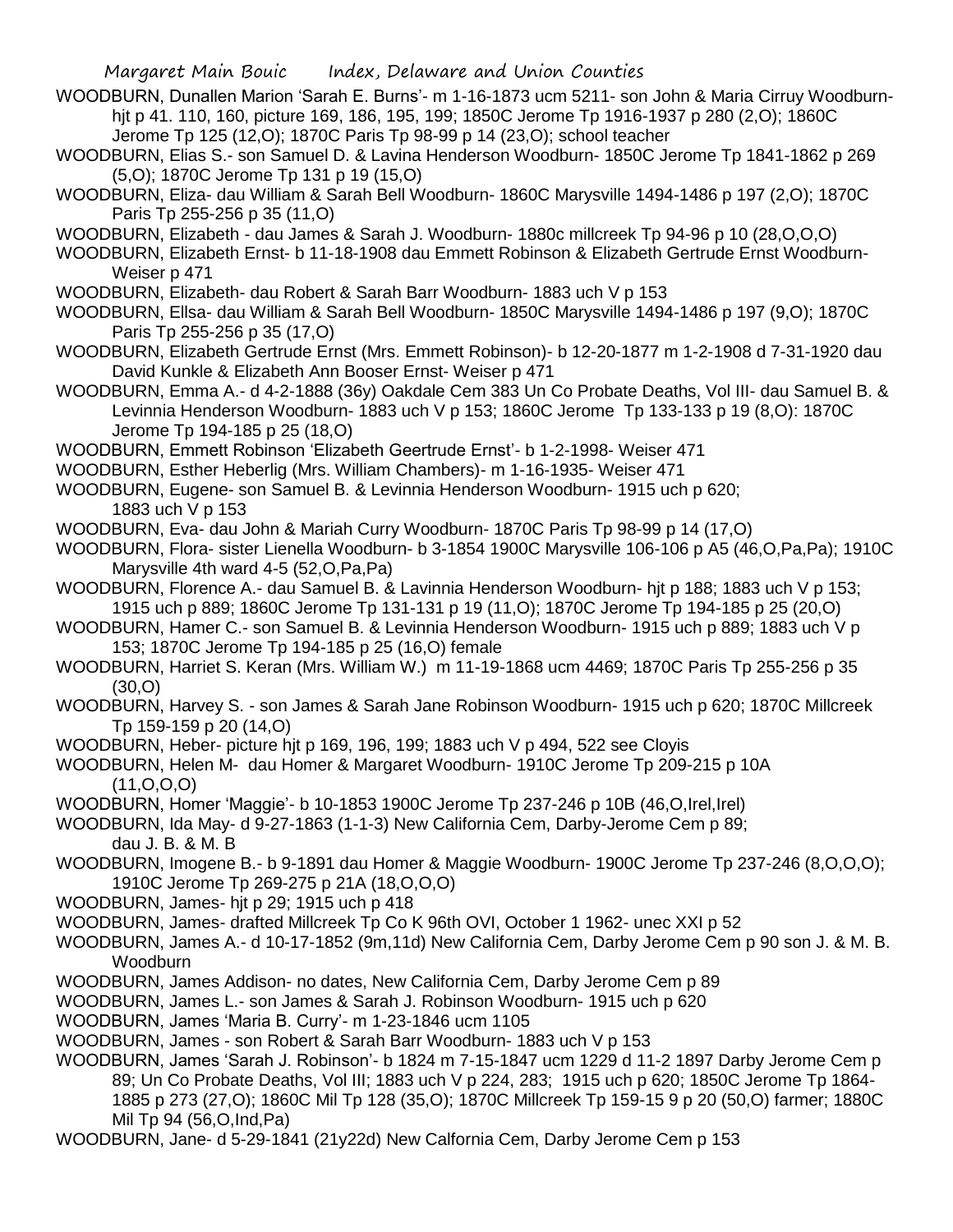WOODBURN, Jane "Jennie" Elizabeth (Crottinger, Mrs. Hiram)- b 5-1851 m 12-25-1880 ucm 685; dau James & Sarah J. Robinson Woodburn- 1915 uch p 620 ; 1870C Millcreek Tp 159-159 p 20 (19,O); 1880C Millcreek Tp 94; 1900C Paris Tp 86-89 p A6 (49.O,O,O) m 19y, 4 ch

WOODBURN, Jane- dau Robert & Sarah Barr Woodburn- 1883 uch V p 153

WOODBURN, Joanna Jean Harvey (Mrs. John)- b 7-12-1942 m 6-1963 dau Herman Wallace & Vivian Louise Williams Harvey- Graham 1272442, 1325342

- WOODBURN, John- Un Co Probate Deaths Vol II (1879-1886) p 21
- WOODBURN, John A.- son William H. Woodburn- 1870C Paris Tp 255-256 p 35 (16,O)
- WOODBURN, John B.- d 10-15-1882 (65-7-3) New California Cem, Darby Jerome Cem p 89

WOODBURN, John 'Joanna Jean Harvey'- m 6-1963 Graham (1272442), (1325342\_

- WOODBURN, John- son John & Maria Curry Woodburn- 1870C Paris Tp 98-99 p 14 (4,O); 1880C Paris Tp 55-56 p 6 (14,O,O,O)
- WOODBURN, John- son Robert & Sarah Barr Woodburn- 1883 uch V p 153

WOODBURN, John W. 'Maria Curry'- hjt p 52, 110; 1915 uch p 246. 547; 1883 uch V p 305; 1850C Jerome Tp 1916-1937 p 279 (31,Pa); 1870C Paris Tp 98-99 p 14 (54,O) farmer; 1880C Paris Tp 55-56 p 6 (64,O,Irel,Pa)

- WOODBURN, Josie- dau Samuel B. & Levinnia Henderson Woodburn- 1915 uch p 620; 1883 uch V p 153
- WOODBURN, Lawson R.- d 9-19-1910 (66y7m) Oakdale Cem 2323 (75C)
- WOODBURN, Kay- d 9-22-1861 (8m) Oakdale Cem 868 (G38)
- WOODBURN, Leander- son James & Sarah Jane Robinson Woodburn- 1860C Millcreek Tp 128 1870C Millcreek Tp 159-159 p 20 (12,O)
- WOODBURN, Leroy- son John & Maria Curry Woodburn- 1870C Paaris Tp 98-99 p 14 (9,O); 1880C Paris Tp 55-56 p 6 (19,O,O,O)
- WOODBURN, Levilia A.- d 9-2-1851 (1-5-2) New California Cem, Darby Jerome Cem p 89 dau J. A. & S. J. Woodburn
- WOODBURN, d 11-26-1856 (2d) New California Cem. Darby Jerome Cem p 89 dau J. A. & S. J.
- WOODBURN, Levinah (Lavinnia)(Levinnia) Henderson (Mrs. Samuel B.)- b 11-8-1820 m 2-8-1843 or 5-30- 1843 ucm 865 d 2-11-1897 dau John & Anna Jack Henderson- Henderson 2; dumch p 8, 83; 1915 uch p 889; Marysville p 28; 1883 uch V p 153; 1850C Jerome Tp 1841-1862 p 269 (29,Pa) 1860C Jerome Tp 1131 p 19 (39,Pa); 1870C Jerome Tp 194-185 p 25 (48,Pa)

WOODBURN, Lienella- b 3-1861 sister Flora and Robert L. Woodburn- 1900C Marysville 106-106 p A51 (39, O, Pa,Pa); 1910C Marysville 4th ward (45,O,Pa,Pa)

- WOODBURN, Lieuella- dau Samuel B. & Levinnia Henderson Woodburn p 889; 1883 uch V p 153;
- WOODBURN, Llewellyn- 1870C Jerome Tp 194-185 p 26 (12,O)
- WOODBURN, Lou (Baker, Mrs. Edgar)- m 12-27-1881 ucm 7098
- WOODBURN, Louisa- dau John & Maria Woodburn- 1860C Jerome Tp 128-125 p 18 (1,O); 1870C Paris Tp 98-99 (11,O); 1870C Paris Tp 55-56 p 6 (21,O,O,O)
- WOODBURN, Lucy A. (Rosencrants, Mrs. Alphonso Y.) -m 12-28-1876 ucm 5992
- WOODBURN, Lucy- dau Homer & Margaret Woodburn- 1910c Jerome Tp 209-215 p 10A (9,.O,O,O)
- WOODBURN, Lucy- dau William & Sarah Bell Woodburn- 1860C Marysville 1494-1486 p 197 (4,O); 1870C Paris Tp 255-256 p 35 (13,O)
- WOODBURN, Luellen- sau Samuel & Lavinia Woodburn- 1860C Jerome Tp 131 -131 p A3 (4,O)
- WOODBURN, Margaret (Mrs. Homer)- b 9-1867; 1900C Jerome Tp 237-246 p 10B (32,O,Eng,Irel) m 13y 7 ch, 6 living; 1910C Jerome Tp 209-215 p 10A (42,O,Irel, Irel) wid, 9 ch, 7 living
- WOODBURN, Margaret- dau Robert & Sarah Barr Woodburn- 1883 uch V p 153
- WOODBURN, Maria B. Curry (Mrs. John James)- m 1-23-1846 ucm 1105 dau James A. & Phoebe Winget Curry- hjt p 110; 1915 uch p 947; 1883 uch V p 305; 1850C Jerome Tp 1916-1937 p 279 (26,O); 1860C Jerome Tp 126 p 18 (33,O); 1870C Paris Tp 98-99 p 14 (46,O); 1880C Paris Tp 55-58 p 6 (56,O,Va,Va)
- WOODBURN, Martha- dau Robert & Sarah Carr Woodburn- 1883 uch V p 153
- WOODBURN, Mary H.- b 4-1899 dau Homer & Margaret Woodburn- 1900C Jerome Tp 237-246 p 10B  $(1, 0, 0, 0)$
- WOODBURN, Mary Laidley (Mrs. Robert)- 1915 uch p 889; 1883 uch V p 153
- WOODBURN, Mary L. Burns (Mrs. William G.)- m 12-23-1878 ucm 6394
- WOODBURN, Mary- dau Robert & Sarah Carr Woodburn- 1883 uch V p 153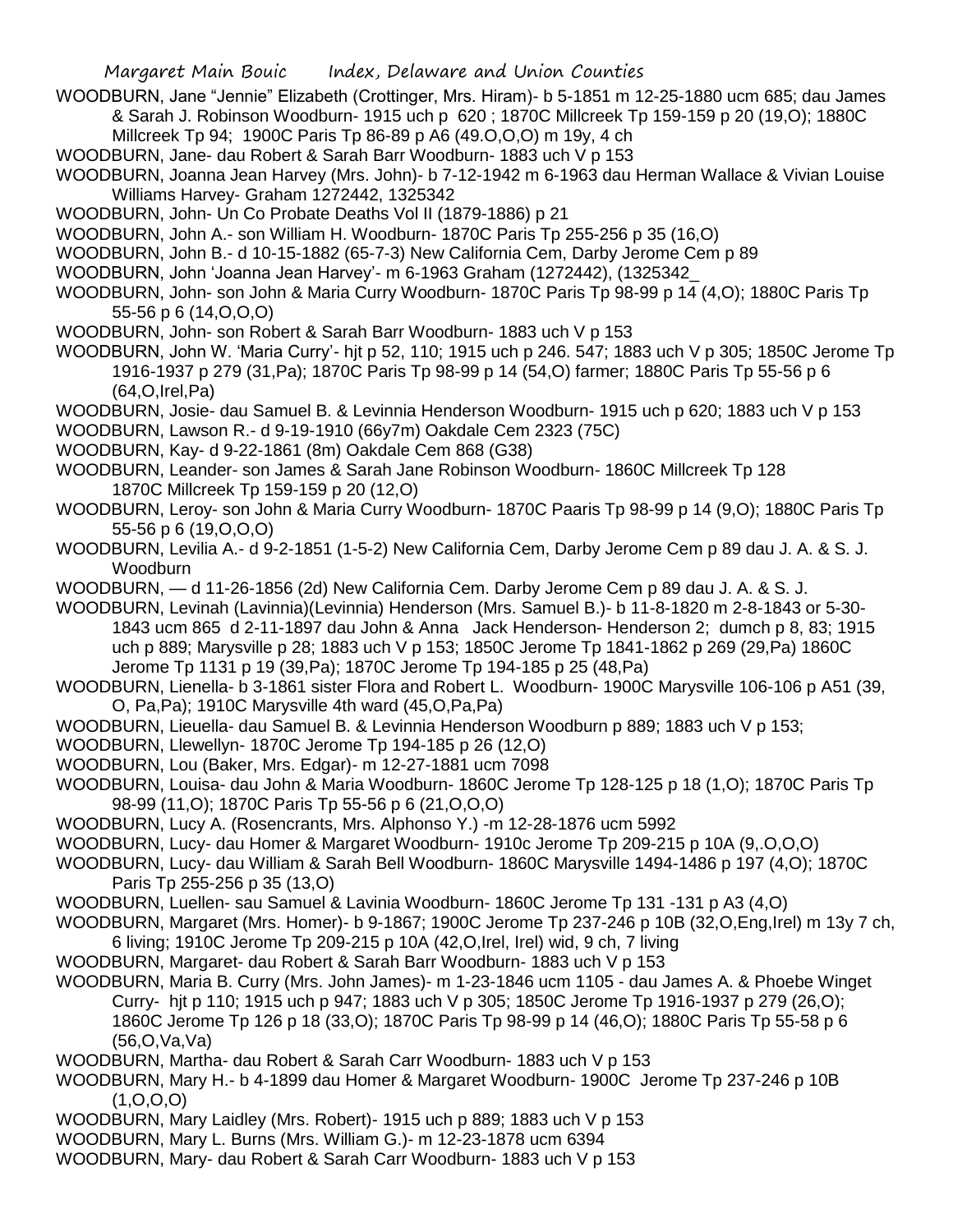WOODBURN, Mary Snider (Mrs. David H) m 9-17-1868 ucm 4435

WOODBURN, Maude (Sharrer, Mrs. )- dau Samuel B. & Lavinnia Henderson Woodburn- 1915 uch p 889; 1883 uch V p 154; 1870C Jerome Tp 194-185 p 25 (7,O)

- WOODBURN, Mollie- dau Samuel & Hannah Henderson Woodburn- 1870C Jerome Tp 194-185 p 25 (17,O)
- WOODBURN, O. A./Otman/Ottner- son John & Maria Woodburn- 1860C Jerome Tp 128-125 p 18 (3,O);
- 1870C Paris Tp 98-99 p 14 (12,O); 1880C Paris Tp 55-56 p 6 (23,O,O,O)
- WOODBURN, Percy- grandson James & Sarah J. Woodburn- 1880C Millcreek Tp 94 (8,O,O,O)
- WOODBURN, -------Gordon (Mrs. Percy)- d 3-18-1961 (81) Forest Grove Cem- Woodburn
- WOODBURN, Robert C.- son John W. & Maria Curry Woodburn- 1850C Jerome Tp 1916-1937 p 279 (6/12,O); 1860C Jerome Tp 125 p 18 (9,O); 1870C Paris Tp 98-99 p (20,O)
- WOODBURN, Robert Lawson.- b 11-26-1843 d 9-19-1910 son Samuel B. & Lavinnia Henderson Woodburn-1915 uch p 135, 196, 199, 246, 350, 366, 540, 541, 889; 1883 uch IV p 331, 338, 373, 390. 391, 393, 493, V p 61, 153. 154, 277; Marysville p 28, 57; hjt p 40, 51, 53, 54, 66, 195; mt 3 p 24; 1870C Marysville Paris Tp 194-194 p 22 (26,O) reading law; 1850C JeromeTp 1841-1862 p 269 (6,O); 1860C Jerome Tp 131-131 p 19 (16,O); 1880C Marysville 25-29 p 3 (35,O,Pa,Pa); atty at law; 1900C Marysville 1st ward (56,O,NY,O) atty at law; 1910C B 4th ward 4-5 p 1A (66,O,Pa,Pa atty at law
- WOODBURN, Robert L.- b 1-1897 son Homer & Margaret Woodburn- 1900C Jerome Tp 237-246 p 10B
- (3,O,O,O); 1910C Jerome Tp 209-215 p 10A (18,O,O,O); dg 8-23-1819 Cryder Ab p 159
- WOODBURN, Robert 'Mary Laidley''Sarah Barr'- d 1828; 1915 uch p 889,, 1883 uch V p 153
- WOODBURN, R. S.- bot land from John T. & Mary Ann Jones- Record of Affidavits, Bk One Un Co Probate p 125.
- WOODBURN, Samantha E. (Turner, Mrs. Cyrus H.)- m 10-3-1871 ucm 4969
- WOODBURN, Samantha- dau John & Maria Woodburn- 1860C Jerome Tp 128-125 p 18 ( 7,O)
- WOODBURN, Samuel B. 'Levinah Henderson'- b 1-21-1812 , 5-30-1843 ucm 865 d 5-22-1900 son Robert & Sarah Barr Woodburn- Henderson 2; hjt p 48, 49, 52, 59, 77; 1915 uch p 103, 152, 246; dumch p 8. 83; 1883 uch III p 336, V p 57, 153, 154, 278, 286, 422, 424, 429, 889; mt 3 p 24; Marysville p 28; obit, Marysville Library p 56; 1850C Jerome Tp 1841-1862 p 169 (36,Pa); 1860C Jerome Tp 131 (48,O); 1870C Jerome Tp 194-195 p 25 (59,Pa)
- WOODBURN, Samuel H.- b 1-1889 son Hamer & Margaret Woodburn- 1900C Jerome Tp 237-246 (11,O,O,O); 1910C Jerome Tp 209-215 p 10A (21,O,O,O) farmer
- WOODBURN, Sarah- hjt p 188
- WOODBURN, Sarah- d 9-18-1867 (38y 7m) Oakdale Cem 867 (D38) Un Co Probate Deaths Vol I (1867-1878) p 2
- WOODBURN, Sarah Barr (Mrs. Robert)- d 9-5-1851 (76y5d) New California Cem, Darby Jerome Cem p 89; 1915 uch p 889; 1883 uch V p 153; 1850C Jerome Tp 1841-1862 p 269 (77,Va)
- WOODBURN, Sarah Bell (Mrs. William)- m 1-24-1850 ucm 1497 1850C Millcreek Tp 2039-2060 (20,.O); 1860C Marysville 1494-1466 p 197 (30,O)
- WOODBURN, Sarah E. Burns (Mrs. Dunallen Marion)- m 1-16-1873 ucm 5211
- WOODBURN, Sarah E. (Farnum, Mrs. Chester, Jr.)- m 3-12-1867 ucm 4158; dau James & Sarah Jane Robinson Woodburn- Longbrake p 84, 86, 89; 1850C Jerome Tp 1864-1995 p 273 (2,O); 1860C Millcreek Tp 128 (12,O);
- WOODBURN, Sarah Jane Robinson (Mrs. James)- b 1826 m 7-15-1847 ucm 1229 d 7-22-1897, Darby Jerome Cem p 89-Un Co Probate Deaths, Vol III- dau John & Jane Mitchell Robinson- 1915 uch p 620; 1883 uch V p 224; 1850C Jerome Tp 1864-1885; 1860C Millcreek Tp 128 (30.O); 1870C Millcreeek Tp 159-159 p 20 (43,O);1880C Millcreek Tp 94 (53,O,Pa,Pa)
- WOODBURN, Sarah- dau Robert & Sarah Barr Woodburn- 1883 uch V p 153
- WOODBURN, Sarah W. (Mrs. Harvey S.)- 1870C Marysville 81-81 p 9 (30,O)
- WOODBURN, S, B., (Justice of Peace) performed Marriages 3534, 3538, 3540 unec XXI p 29, 3674 p 58, , 3765 p 66
- WOODBURN, S. E.- son Samuel B. & Lavinia Woodburn- 1860C Jerome Tp 131-131 p 19 (2,O)
- WOODBURN, Thomas Alfred- b 2-7-1915 son Emmett Robinson & Elizabeth Gertrude Ernst Woodburn-Weiser 471
- WOODBURN, William- hjt p 29; 1915 uch p 418
- WOODBURN, William C. 'Mary L. Burns'-m, 12-23-1878 ucm 6394 "Willie"
- WOODBURN, William H. 'Harriet S. Keran'- 1870C Paris Tp 255-256 p 35 (43,O)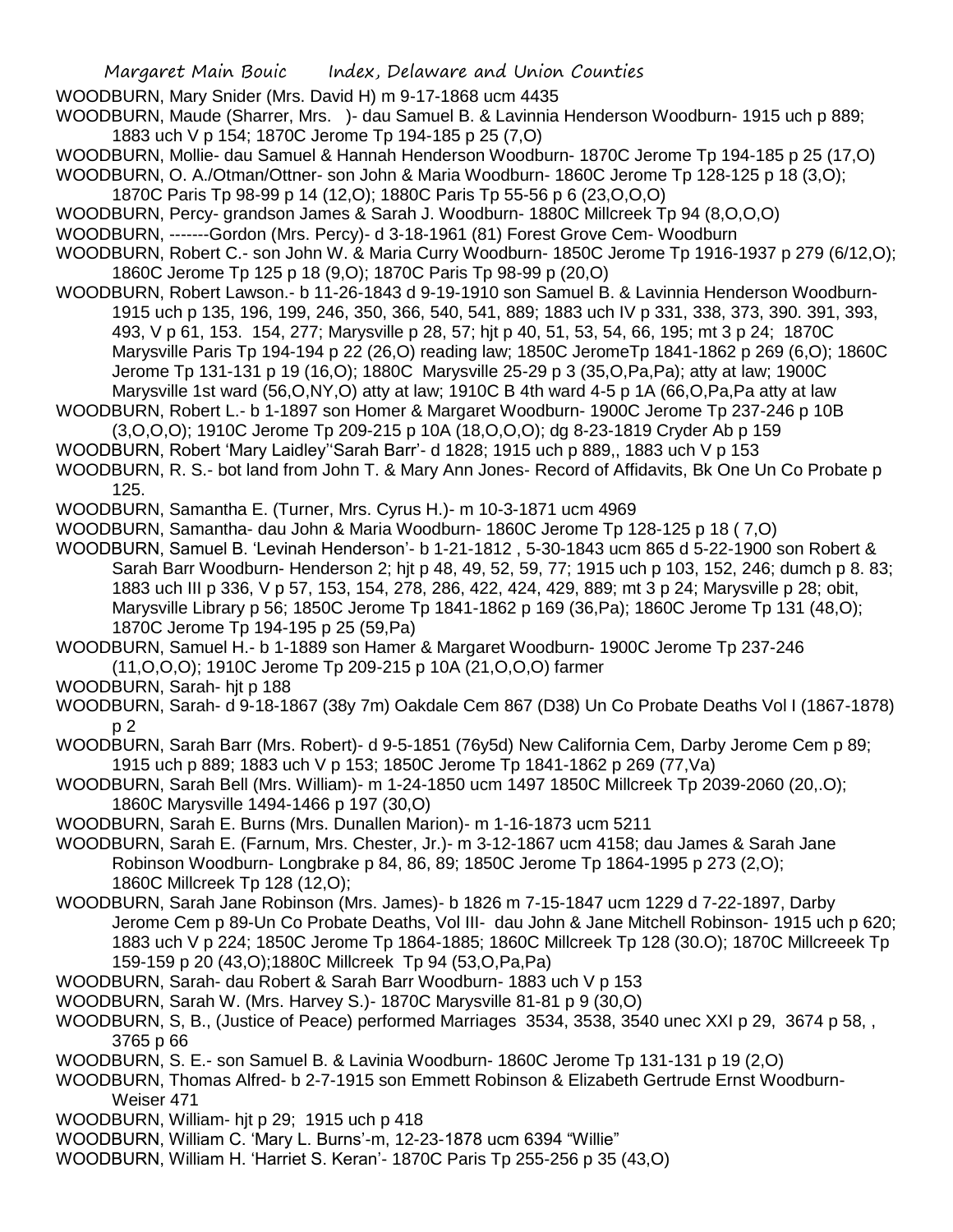WOODBURN, William "Willie"- son John & Maria Woodburn- 1860C Jerome Tp 128-125 p 18 (5,O); 1870C Paris Tp 98-99 p 14 (15,O)

- WOODBURN, William E.- d 9-15-1908 Un Co Probate Deaths, Vol III
- WOODBURN, William E.- b 6-1890 son Hamer & Margaret Woodburn- 1900C Jerome Tp 237-246 p 10B  $(9,0,0,0)$
- WOODBURN, William- son Robert & Sarah Barr Woodburn- 1883 uch V p 153
- WOODBURN, William W. 'Sarah Bell' 'Harriet S. Keran'- m 1-24-1850 ucm 1497 m(2) 11-10-1868 ucm 4469;
- 1850C Millcreek Tp 2039-2060 (25,O); 1860C Marysville 1494-1486 p 197 (36,O)
- WOODBURY, ----Marysville p 50; 1915 uch p 532; 1883 uch V p 55
- WOODBURY, Arthur C.- son William Carlton Woodbury- dg 7-2-1901 Cryder Ab p 88
- WOODBURY, C. H.- brother William Carlton Woodbury- dg 7-2-1901 Cryder Ab p 88
- WOODBURY, Blanche Morris (Mrs. Dwight A.)- d 2-28-1962 (73) Oak Grove Cem Woodbury
- WOODBURY, Charley- b 9-2-1901 son Jasper & Josie E. Downing Woodbury- Giffen 167432
- WOODBURY, Chancy- son Jasper & Josie E. Downing Woodbury- Giffen 167435
- WOODBURY, Dwight A. 'Blanche Norris'- d 2-20-1963 (76) Oak Grove Cem Woodbury
- WOODBURY, Elton N.'Margaret Amm Freshwater- son Dwight A. & Blance Norris Woodbury- Woodbury ; Freshwater p 97
- WOODBURY, Emma J. Brigham (Mrs. William Carlton)- dg 7-2-1901. Cryder Ab p 88
- WOODBURY, Gerald C.- b 8-21-1924 son Charley Woodbury- Giffen 1674322
- WOODBURY, Gertrude (Hath, Mrs. )- b 4-29-1904 dau Jasper & Josie E. Downing Woodbury- Giffen 167433
- WOODBURY, Guy- b 6-29-1898 son Jasper & Josie E. Downing Woodbury- Giffen 167431
- WOODBURY, Janet May (Rabold, Mrs. Donald Carlton)- b 9-10-1937 m 5-15-1954- Weiser p 736
- WOODBURY, Jasper 'Josie E. Downing'- m 10-9-1897 Giffen (16743)
- WOODBURY, Jennie C. Clement(Mrs. William Carlton); dg 7 -2-1901. Cryder Ab p 88
- WOODBURY, Joseph- b 1-1859 1900C Marysville 127-127 p A5 (41,Ind,O.O)- tub cooper, boarder
- WOODBURY, Josie E. Downing (Mrs. Jasper)- b 12-8-1877 m 10-9-1897 d 2-12-1920 dau Gabriel & Eliza Jane Chamberlain Downing- Giffen 16743
- WOODBURY, Prof. L.- brother William Carlton Woodbury- dg 7-2-1901 Cryder Ab p 88
- WOODBURY, Le Grande B. 'Lydia Kidd'- m 7-26-1937- McKitrick p 164
- WOODBURY, Lydia Kidd (Mrs. Le Grande B.)- b 11-9-1918 m 7-26-1937 dau Carson Gilbert & Nellie Louise Florena Kidd- McKitrick p 174
- WOODBURY, Margaret Ann Freshwater (Mrs. Elton. N.)- d 2-13-1997 dau David Benjamin & Margaret Bryfogle Freshwater - Freshwater p 97; Woodbury
- WOODBURY, Newell- brother Dwight A. Woodbury- Woodbury
- WOODBURY, Norman L.- b 10-22-1926 son Charley Woodbury- Giffen 1674323
- WOODBURY, Richard- b 3-12-1906 son Jasper & Josie E. Downing Woodbury- Giffen 16734
- WOODBURY, Roger B.- son Dwight A. & Blanche Norris Woodbury- Woodbury
- WOODBURY, Vern Leroy- b 8-2-1922 son Charley Woodbury- Giffen 1674321
- WOODBURY, Willa- b 9-10-1923 dau Guy Woodbury- Giffen 1674311
- WOODBURY, William Carlton 'Emma J. Brigham'' Jennie C. Clement'- b 3-17-1844 d Sat; dg 7-2-1901 Cryder Ab p 88
- WOODCOCK, Barbara (Abrahams, Mrs. James)- m 1-23-1840 dcm, dcw Bl 4 p 252 (28)
- WOODCOCK, Barbara Peterson- Waldron p 2
- WOODCOCK, Catherine (Waldron, Mrs. George)- dau Cornelius & Margaret C. Miller Woodcock- Waldron p 2; dcq Mary Vergon Sonner 5 ; dcw Bk 4 p 252 (28)
- WOODCOCK, Cornelius 'Margaret C. Miller'- d 4-16-1866 (86-7-11) Old Blue Cem Powell p 144; dcq Helen Carpenter Clark 26; Florence Carpenter Lacher 26; Marguerite Waldron Sheets 10; 1850C Kingston Tp 3327 p 175 (65,Pa) Waldron p 2; will, dcw Bk 4 p 252 (28); 1866; 1835 men p 35 #66 p 61, Kingston
- WOODCOCK, Elizabeth (Carney, Mrs. Henry)- b 6-17-1819 m 12-18-1834 d 7-25-1895 (85-1-9) dau Cornelius & Margaret C. Miller Woodcock- Waldron p 1; dcq Helen Carpenter Clark 13; Florence Carpenter Lacker 13; Pabst 1 p 59; dcw B4 p 252 (28); dg 8-2-1895 Cryder Ab p 31
- WOODCOCK, Elizabeth (Mrs. Henry)- m 12-13-1834 dg 3-8-1898, Cryder Ab p 147 d 2 y ago
- WOODCOCK, Ella (McKitrick, Mrs. Earle George)- McKitrick p 446
- WOODCOCK, George Washington 'Lavinia Steward'- m 5-4-1837 dcm; son Cornelius Woodcock- dcw Bk 4 p 252 (28); Waldron p 1; 1835 men p 35 #67 p 61 Kingston Tp; 1850C Kingson Tp 3329 p 175 (38,Pa)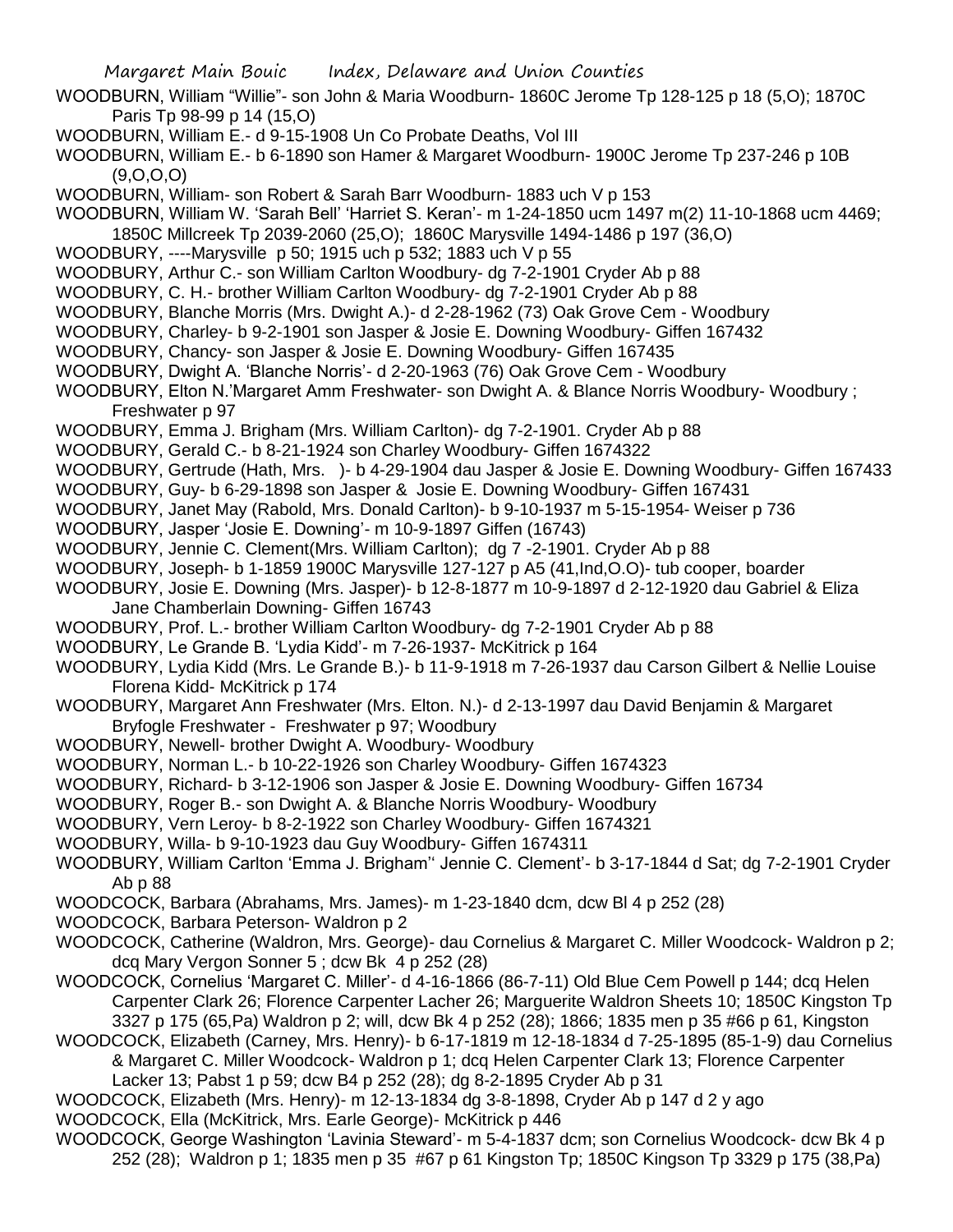- WOODCOCK, Hulda- dau Washington Lovina Woodcock- 1850C Kingston Tp 3329 175 (8.O) WOODCOCK, Jacob- son Washington & Lovina Woodcock- 1850C Kingston Tp 3329 p 17 (10.O) WOODCOCK, Jonah- son Washington & Lovina Woodcock- 1850C Kingston Tp 3329 p 17 (4.O) WOODCOCK, Lovinia Steward (Mrs. George)- m 5-4-1837 dcm WOODCOCK, Lovina (Mrs. Washington) 1850C Kingston Tp 3329 p 175 (35,Pa)
- 
- WOODCOCK, Margaret C. Miller (Mrs Cornelius) d 4-19-1870 (90-11-16) Old Blue Cem, dcq Helen Carpenter Clark 27; Florence Carpenter Lacher 27; Marguerite Waldron Sheets 11; Powell p 144; 1850 Kingston Tp 3327 p 175 (60,Pa) Waldron 2
- WOODCOCK, Martha (Sheets, Mrs. Jonathan)- m 12-28-1836 dcm; Waldron p 2; dcw Bk 4 p 52 (28)
- WOODCOCK, Mary- dau Washington & lovina Woodcock- 1850C Kingston Tp 3329 p 175 (6,O)
- WOODCOCK, Rebecca- dau Washington & Lovina Woodcock- 1850C Kingston Tp 3329 p 175 (6.O)
- WOODCOCK, Robert- 1883 uch V p 288; Nash 130
- WOODCOCK, Sally (Pierson, Mrs. )- dau Cornelius Woodcock- dcw Bk 4 p 252 (28)
- WOODCOCK, Sarah (Abrams, Mrs. James)- Waldron p 2
- WOODCOCK, Sarah ( Miller,. Mrs Reuben) m 8-19-1844
- WOODCOCK, George Washington 'Lovina' Waldron p 2; 1835 men p 35 #67 p 61 Kingston Tp; 1850C Kingston Tp 3320 p 175 (38.Pa)
- WOODE, George R.- 1980 dcd
- WOODDELL, Leonard C. 'Jean Gillespie'- b 11-30-1918 W. Va m 1-26-1946 d 11-13-1981 (62); son John C. & Hassie M. Coberly Wooddell; watchmaker; Wooddell; WWII
- WOODDELL, Linda (Weaver, Mrs. Gerald)- dau Leonard C. & Jean Gillespie Wooddell- Wooddell
- WOODDELL, Jean Gillespie (Mrs. Leonard C.)- m 1-26-1946; Wooddell
- WOODDELL, Nancy (Pack, Mrs. Harold0- dau Leonard C. & Jean Gillespie Wooddell- Wooddell
- WOODDELL, Nita- dau Leonard C. & Jean Gillespie Wooddell- Wooddell
- WOODELL, Beryl (Mrs. Leonard C.)- 1979, 1981, 1983 ucd
- WOODELL, Leonard C. 'Beryl'- 1979, 1981 ucd
- WOODELL, S. D.- 1980 dcd
- WOODEN, Betsey Maine (Mrs. )- b 1836 dau Erastus & Fidelia Baker Maine- Asp 1375
- WOODEN, Bryan- b 1959 son Linda Wooden- 1971 dcd
- WOODEN, Catharine (Henry, Mrs. Joseph)- m 12-3-1848 dcm
- WOODEN, Donna (McGee, Mrs. )- dau Garland & Nellie B. Wooden- Wooden
- WOODEN., Ettie H.- d 10-14-1858 (4m), Galena Cem, Powell p 19- dau H. & Belle Wooden
- WOODEN, Fanny- 1850C Berkshire Tp 11 p 2 (13,O)- lived with Wilder Harroun
- WOODEN, Florence V.- d 7-26-1989 (59) Wesley Chapel Cem- mother of Ron Lusk
- WOODEN, Garland E. 'Nellie B.'- d 1970; Wooden; 1969, 1980 dcd
- WOODEN, Howard- d 1980 son Garland & Nellie B. Wooden- Wooden
- WOODEN, John- hadc p 18; CCC p 5
- WOODEN, Julia Ann- d 1-4-1860 (29-9-7) Galena Cem, Powell p 14; 1850C Berkkshire Tp 11 p 2 (20,O); lived with Wilder Harroun
- WOODEN, Linda L.(Agler, Mrs. )- dau Garland & Nellie B. Wooden- Wooden; 1969, 1971 dcd
- WOODEN, Margaret J. (Stanton, Mrs. Francis C.)- m 6-12-1842 dcm
- WOODEN, Nellie B. (Mrs. Garland E. )- b 9-5-1906 Jackson d 7-5-1988 (81) Oak Grove Cem ; Wooden 1969, 1971 dcd
- WOODEN, Robert- son Garland E. & Nellie B. Wooden- Woodn
- WOODEN, Rosemary (Joseph, Mrs. )- dau Garland E. & Nellie B. Wooden- Wooden
- WOODEN, Samantha- 1850C Berkshire Tp 11 p 2 (11,O); lived with Wilder Harroun
- WOODEN, Sarah A. (Closson, Mrs. Cornelius)- m 10-9-1845 dcm
- WOODEN, Sarah Ann (Harroun, Mrs. Wilder) m 3-20-1847 dcm
- WOODFILL, Albert Allen 'Laura Woodward'- son Joseph & Mary White Woodfill- White II 62
- WOODFILL, Andrew J.'Ella Spindler'- son Joseph & Mary White Woodfill- White II 57
- WOODFILL, Catherine Patterson (Mrs. Harry)- White II (93)
- WOODFILL, Comphert Dawson (Mrs. Elmer)- White II 90
- WOODFILL, Earl 'Edith Cahill'- son Oliver Freemont & Rebecca Williams Woodfill- White II 92
- WOODFILL, Edith Cahill (Mrs. Earl)- White II (92)
- WOODFILL, Edythe (Huff, Mrs. )(Mrs. Edward)- dau Raymond & Selma Johnson Woodfill- White II 98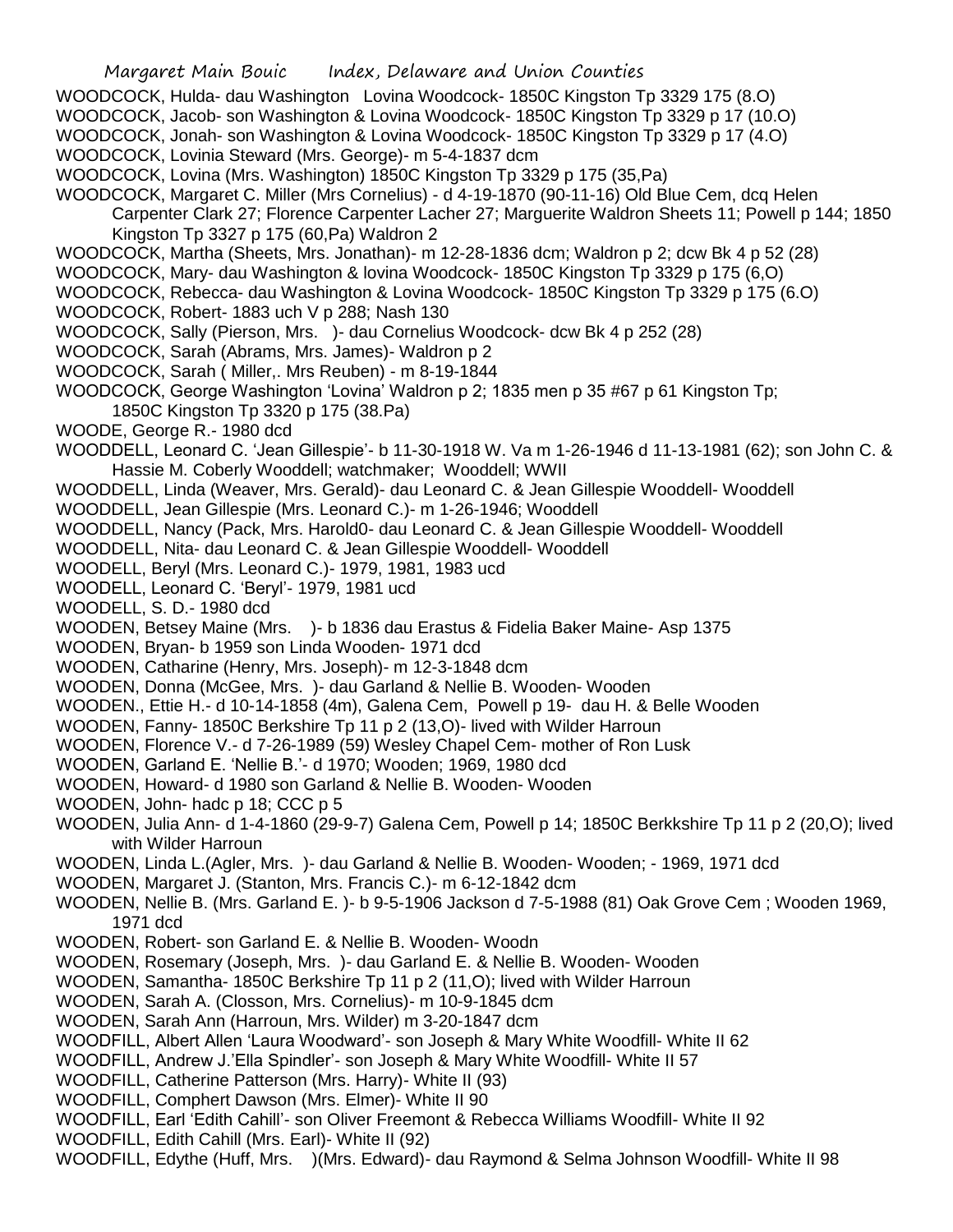- WOODFILL, Elizabeth- dau Harry & Catherine Patterson Woodfill- White 106
- WOODFILL, Elizabeth dau Oliver Freemont & Rebecca Williams Woodfill -White II 96
- WOODFILL, Ella Spindler (Mrs. Adrew J.)- White II (57)
- WOODFILL, Ellen Melissa- dau Joseph & Mary White Woodfill- White II 55
- WOODFILL, Elmer 'Comphert Clawson'- son Oliver Freemont & Rebecca Williams Woodfill-White II 90
- WOODFILL, Frank- son Elmer & Comphert Clawson Woodfill- White II 103
- WOODFILL, Gertrude (Cady, Mrs. William)- dau Oliver Freemont & Rebecca Williams Woodfill- White II 95
- WOODFILL, Harriett- dau Elmer & Comphert Clawson Woodfill- White II 102
- WOODFILL, Harry 'Catherine Patterson'- son Oliver Freemont & Rebecca Williams Woodfill-White II 93
- WOODFILL, Ida Wolf (Mrs. Lewis)- White (91)
- WOODFILL, Joseph 'Mary White'- White II (5)
- WOODFILL, Laura Woodward (Mrs. Albert Allen)- White II (62)
- WOODFILL, Lewis 'May Ginevan''Ida Wolf'- son Oliver Freemont & Rebecca Williams Woodfill White II 91
- WOODFILL, Lila Coyner (Mrs. Wesley White)- White II (60)
- WOODFILL, Mable- dau Wesley White & Lila Coyner Woodfill- White II 111
- WOODFILL, Margaret Etta (Cleaver, Mrs. Hiram T.)- dau Joseph & Mary White Woodfill- White II 56
- WOODFILL, Margaret- dau Oliver Freemont & Rebecca Williams Woodfill- White II 54
- WOODFILL, Mary Belle (Campbell, Mrs. Frank)- dau Joseph & Mary White Woodfill- White II 61
- WOODFILL, Mary (Heinlen, Mrs. Bert)- dau Wesley White & Lila Coyner Woodfill- White II 112
- WOODFILL, Mary- dau Oliver Freemont & Rebecca Williams Woodfill- White II 89
- WOODFILL, Mary White (Mrs Joseph)- dau Fisher & Eleanor Joy White- White II 5
- WOODFILL, May Ginevan (Mrs. Lewis)- White II (91)
- WOODFILL, Meryle (Cristy, Mrs. Howard)- dau Elmer & Comphert Clawson Woodfill- White II 101
- WOODFILL, Oliver Freemont 'Rebecca Williams'- son Joseph & Mary White Woodfill- White II 59
- WOODFILL, Oliver, Jr.- son Oliver Freemont & Rebecca Williams Woodfill- White II 97
- WOODFILL, Raymond 'Selma Johnson'- son Oliver Freemont & Rebecca Williams Woodfill- White II 88
- WOODFILL, Rebecca- dau Harry & Catherine Patterson White- White II 107
- WOODFILL, Rebecca Williams (Mrs. Oliver Freemont)- White II (59)
- WOODFILL, Sarah Ella (Taylor, Mrs. George M)(Teale, Mrs. Jonathan K.)- dau Joseph & Mary White Woodfill-White II 58
- WOODFILL, Selma Johnson (Mrs. Raymond)- White II (88)
- WOODFILL, Wesley White 'Lila Coyner'- son Joseph & Mary White Woodfill- White II 60
- WOODFILL, William- son Raymond & Selma Johnson Woodfill- White II 99
- WOODFORD, Anita M. (Mrs. Toby A.)- 1981, 1983 ucd
- WOODFORD, Candi Landon (Mrs. Jay)- dau Ed & Rose Landon- Woodford
- WOODFORD, Earl 'Fannie'- Woodford
- WOODFORD, Evan Wyatt- b 6-20-2000 son Jay & Candi Landon Woodford- Woodford
- WOODFORD, Fannie (Mrs. Earl)- Woodford
- WOODFORD, Frank- 1880C Dover Tp 168-177 p 36 (23,O,O,O) tile maker
- WOODFORD, Jay 'Candi Landon'- son Joby & Marie Woodford- Woodford
- WOODFORD, Joby 'Marie'- Woodford- parents of Justin Jay Woodford
- WOODFORD, Joshua- b 1976 son Toby A. & Anita M. Woodford- 1981, 1983 ucd
- WOODFORD, Justin- b 1975 son Toby A. & Anite M. Woodford0- 1981, 1983 ucd
- WOODFORD, Marie (Mrs. Joby)- Woodford
- WOODFORD, Toby A. 'Anita M.'- 1981, 1983 ucd
- WOODGEARD, Betty A. (Mrs. Willard V.)- 1971 dcd
- WOODGEARD, Valerie- b 1970 dau William V. & Betty A. Woodgeard- 1971 dcd
- WOODGEARD, Willard V. 'Betty A.'- 1971 dcd
- WOODHAM, Calvin H.- d 12-19-1902 Un Co Probate Deaths, Vol III
- WOODHOUSE, Mrs. S. M. F.- wife of Canon of St. Paul's- 1976 dch p 51
- WOODIE, Allan W. 'Twyla M.'- 1980 dcd
- WOODIE, Lisa- b 1969 dau Allen W. & Twyla M. Woodie- 1980 dcd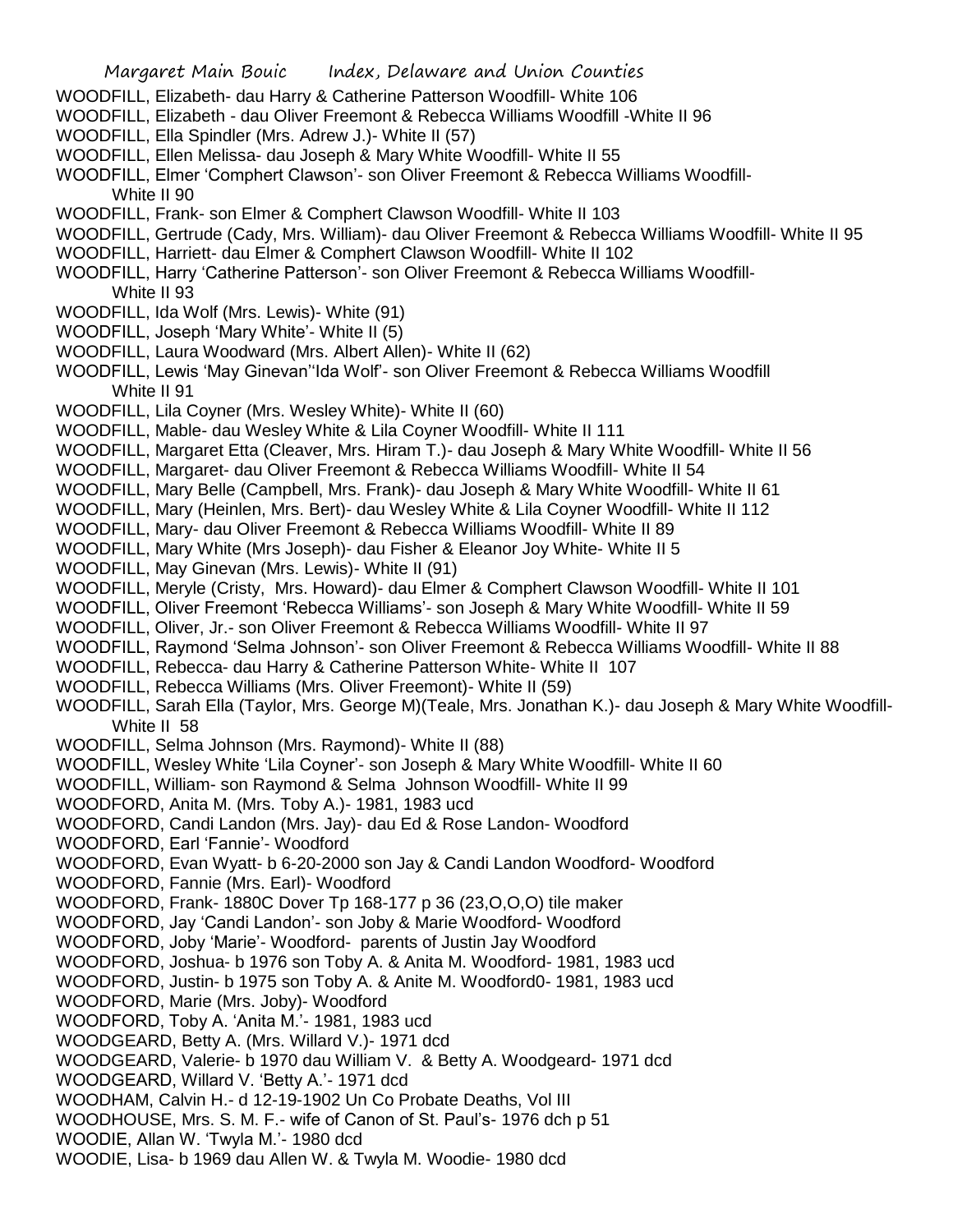WOODIE, Twyla M. (Mrs. Allen)- 1980 dcd

- WOODING, Cora Arlene Hager (Mrs. Wellington Abram)- b 3-8-1914 Ark. m 8-15-1936 dau Virgil Eno Daniel & Mary E. Nash Keller Hager- Genther p 175, 177
- WOODING, Florence Glancy (Mrs. Orville)- m 12-6-1920- Genther p 175
- WOODING, Hulda Leona Perry (Mrs. William, Jr.)- b 1-24-1872 ILL m 12-15-1896 d 2-1932 Ind. Dau James H. & Mary Lovica Hager Perry- Genther p 175
- WOODING, Orville 'Florence Glancy'- b 11-5-1898 m 12-6-1920 son William Hulda L. Perry Wooding- Genther p 175
- WOODING, Wellington Abram 'Cora Orlena Hager'- b 10-14-1906 m 8-15-1936 Genther p 175, 177
- WOODING, William, Jr. 'Hulda Leona Perry'- m 12-15-1896, ILL- Genther p 175
- WOODHULL'Eva Whetsel'- Woodhull
- WOODHULL, Mary Louise (Grow, Mrs. )- sister William M. Woodhull- Woodhull
- WOODHULL, Dr. Robert M.)- brother William M. Woodhull- Woodhull
- WOODHULL, William M. "Woody" 'Eva Whetsel'd 4-10-1981 (65) funeral director; Woodhull
- WOODLAND, Ada- b 3-1884 1900C Washington Tp 213-213 p 9B (6,O,O,O)
- WOODLAND, Bonnie Colwell(Mrs. Donald)- m 10-20-1974 dau Clarence & Betty Colwell- Woodland
- WOODLAND, Clara B.- dau Jacob J. & Eunice Woodland- 1880C Marysville 400-442 p 29 (4,O,O,O)
- WOODLAND, Donald 'Bonnie Colwell'- m 10-20-1974 son W. T. Woodland- Woodland
- WOODLAND, Elizabeth (Mrs. Jasper)- b 2-1862; 1900C Washington Tp 213-213 p 9B (38,O,O,O)
- WOODLAND, Emma Bean (Mrs. James Bamford)- dau Michael Carr & Annis Turner Bean- Maugans Anc p 100; Bean 1121(11) or Michael & Anna Bean dg 1-25-1913, Cryder Ab p 72
- WOODLAND, Eunice (Mrs. Jacob J.)- 1880C Marysville 400-442 p 29 (27,O,O,O)
- WOODLAND, Harley- b 8-1888 son Jasper J. & Elizabeth Woodland- 1900C Washington Tp 213-213 p 9B  $(12, 0, 0, 0)$
- WOODLAND, Ida M.-b 7-1892 dau Jacob J. & Eunice Woodland- 1880C Marysville 400-442 p 29 (2,O,O,O) 1900C Washington Tp 213-213 p 9B (12,O,O,O); 1910C Marysville 84-76 p 3B (18,O,O,O) servant Daman Sellers family
- WOODLAND, Rev. J.- conducted funeral of Mrs. Abigail C. Parks- dg 9-27-1895 Cryder Ab p 39
- WOODLAND, Jacob J. 'Eunice'- 1880C Marysville 400-442 p 29 (25,O,O,O)
- WOODLAND, Rev. James Bamford'Emma Bean'- b 8-13-1840 m 10-2-1895 d 6-5-1916 Bean (1121(11)
- WOODLAND, Jasper J. 'Elizabeth "Lizzie: Coder'- b 12-1851 m 1-16-1881 ucm 6894; 1900C Washington Tp 213-213 p 9B (48,O,O,O)
- WOODLAND, Jesse- 1880 dch p 708
- WOODLAND, Mary (Budley, Mrs. Oscar F.)- m 9-30-1852 dcm
- WOODLAND, Mary (Cruikshank, Mrs. Stephen Lorenzo) m 12-4-1856 dcm dau Jesse Woodland; 1880 dch p 708; 1850C Berkshire Tp 169 p 17 (18,Eng) dg 8-10-1909 Cryder Ab p 82, dg 9-7-1909 Cryder Ab p 60
- WOODLAND, Momforth- b 3-1900 son Jasper J. & Elizabeth Woodland- 1900C Washington Tp 213-213 p 9B  $(2/12, 0, 0, 0)$
- WOODLAND, Naaman- b 1-1897 son Jasper J. & Elizabeth Woodland- Woodland; 1900C Washington Tp 213- 213 p 9B (3,O,O,O)
- WOODLAND, Naaman J.,Jr.- list of nicknames- unec XXI p 215 Gault family, p 7, 30, Masters, p 70
- WOODLAND, W. T.- parents of Donald Woodland- Woodland
- WOODLAWN, Mrs. 1908 dch p 179
- WOODLEY, Aaron L. 'Lovina Ophrey'- m 1-21-1849 dcm 1850C Delaware Town 1214 p 90 (28,Va); dbg p 19
- WOODLEY, Aaron- brother Peter Woodley- dg 1-19-1872 Cryder Ab p 93
- WOODLEY, Angeline T. Maine (Mrs. T. J.)- b 10-26-1853 d 8-13-1899 dau Jared Franklin & Abby Angeline Knight Maine- Asp 2186
- WOODLEY, E. C.- b 9-2-1874 ch T. J. & Angeline T. Maine Woodley- Asp 2480
- WOODLEY, James- brother Peter Woodley- dg 1-19-1872, Cryder Ab p 93
- WOODLEY, John H.- d 2-28-1852 (1-11-28) Powell 98, dbg p 19 son Aaron L. & Lovina Ophrey Woodley-1850C Delaware Town 1214 p 90 (5/12,O)
- WOODLEY, John /Victoria Carter'- m 12-29-1865 ucm 3888
- WOODLEY, John- Nash p 63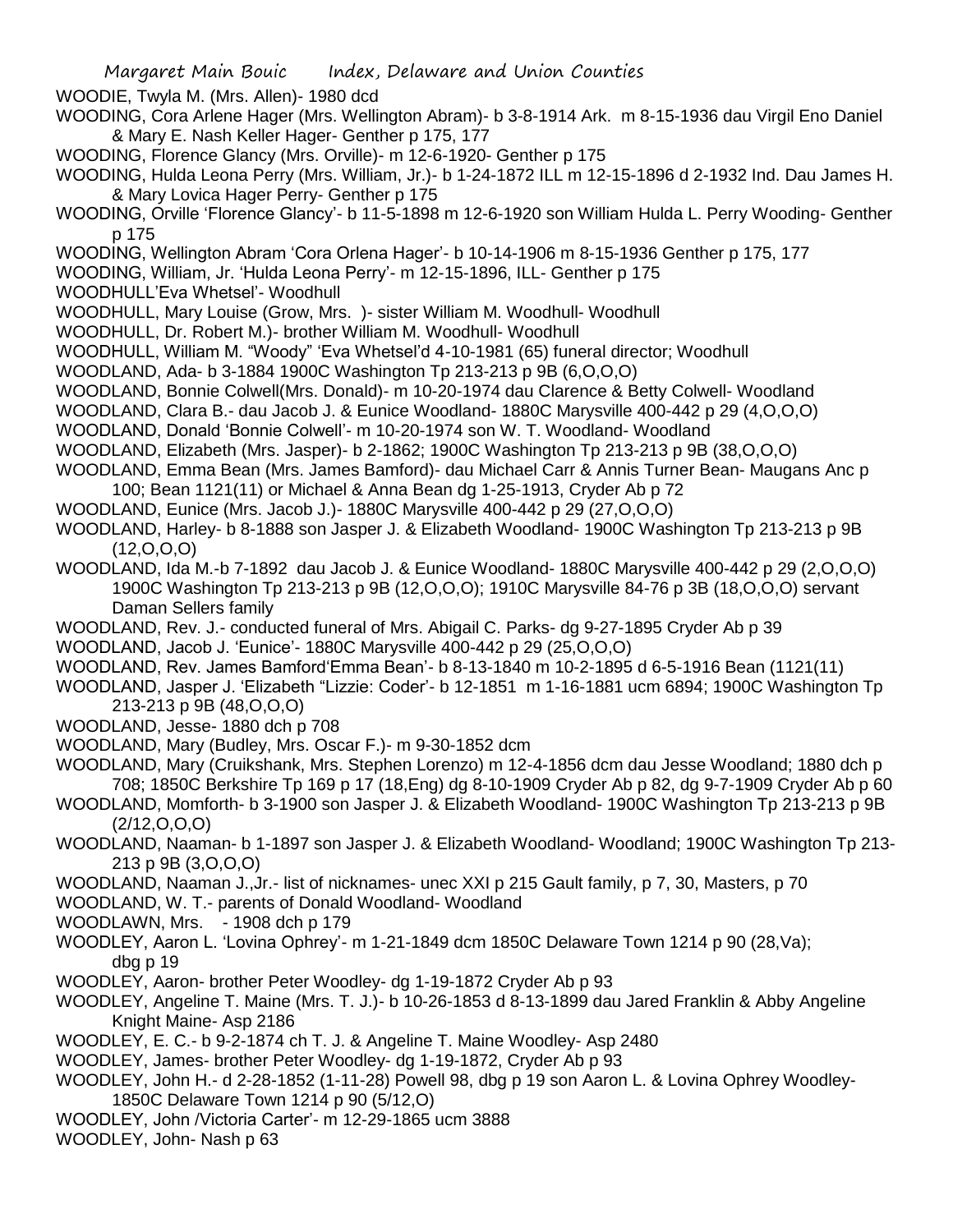- WOODLEY, Lovina Ophrey (Mrs. Aaron L.)- m 10-21-1849 dcm; dbg p 19; 1850C Delaware Town 1214 p 90 (29,O)
- WOODLEY, Maria (Blunt, Mrs. Samuel)- m 4-20-1854 dcm
- WOODLEY, Maria (Mrs. Peter)- 1850C Delaware Town 1221 p 90 (25,O) colored, or Wordley
- WOODLEY, Molly (Blunt, Mrs. William)- m 1791 dau John Woodley; Nash p 63
- WOODLEY, Peter 'Mariah'- d Friday, dg 1-19-1872; Cryder Ab p 93; 1908 dch p 259; bound out to Hon Charles Sweetzer many years; St. Peter's church 7y; later made home with J. F. Latimer; 1850C Delaware Town 1221 p 90 (25,O) colored
- WOODLEY, Peter 'Sarah Peterson'- m 8-12-1850 dcm
- WOODLEY, Sarah Peterson (Mrs. Peter)- m 8-12-1850 dcm
- WOODLEY, T. B.- b 8-19-1886 ch T. J. & Angleine T. Maine Woodley- Asp 2481
- WOODLEY, T. J. 'Angeline T. Maine'- Asp (2186)
- WOODLEY, Victoria Caarter (Mrs. John)- m 12-29-1865 ucm 3888
- WOODLEY, William- son Aaron & Lovina Woofley- 1850C Delaware Town 1214 p 90 (5/12,O)
- WOODLING, Tillie (Erhard, Mrs. Amos B.)- Weiser p 582
- WOODLY, -------Nash p 37
- WOODMAN, Martha (Ege, Mrs. George)- b 1-10-1836 m 10-6-1859 Weiser p 174
- WOODRIDGE, Mrs. d 1-13-1838 (19-3-23) dbg p 19 or 8-13-1858 (19-3-23) Powell p 98
- WOODR----- Joseph- hadc p 26 (1849 Genoa Tp)
- WOODR------Lockweed- hadc p 26 (1849 Genoa Tp)
- WOODRING, Dr.- Barbara Main worked for him- 1985 uch p 94
- WOODRING, Carl 'Ruth'- Woodring
- WOODRING, Charles- son Carl & Ruth Woodring- Woodring; engaged to Kathleen Myford
- WOODRING, Jacob- 1840C Radnor Tp p 104 (30-40)
- WOODRING, Lavina- d 7-26-1864 (2-3-9) Prospect Cem- Powell p 301
- WOODRING, Marlin Luther- b 12-31-1869 Scioto Tp son Samuel & Caroline Woodring- dcbirths
- WOODRING, son- b 4-22-1868 to Samuel & Elizabeth Woodring- Scioto Tp Births
- WOODRING, Philip- 1840C Thompson Tp p 11 (30-40)
- WOODRING, Ruth (Mrs. Carl)- Woodring parents of Charles Woodring
- WOODRING, Sarah Converse (Mrs. )- d 5-22-1960 (75)- sister Mrs. Mary Heath and Arley Converse
- WOODROAGHF, Abial- 1835 men p 30 # 20 p 51m Harlem Tp
- WOODROFF, Lillian- 1961 dcd
- WOODROOF, Dr. Benjamin- Nash p 50
- WOODROW, ---- Anderson (Mrs,. Thomas W.)- b 9-9-1869 d Jan. 1940 dau James H. & Sara Fleming Anderson- Oakdale Cem Cem- Woodrow ; Union County Journal, 1-18-1940
- WOODROW, Barbara Kay Brobeck (Mrs. Robert O.)- m 7-16- dau John I. & Florence Allgower Brobeck-Brobeck
- WOODROW, ---- Darby Jerome Cem p 123
- WOODROW, Robert O. 'Barbara Kay Brobeck'- son Holmes O. Woodrow- Brobeck
- WOODROW, Thomas W. '-----Anderson'- Woodrow
- WOODRTH, Emily E.- d 8-2-1889 (49y) Oakdale Cem Cem 470
- WOODRUFF, Mrs.Cousin of Catherine Ayres Hamilton- dg 3-27-1903. Cryder Ab p 177
- WOODRUFF, A. E.. Mrs. & Mrs.- dg 6-4-1895, Cryder Ab p 23
- WOODRUFF, A. G.- 1840C Paris Tp 938 p 42 (40-50)
- WOODRUFF, Albert- son John & Julia Cunningham Woodruff- 1860C Taylor Tp 870 (4,O)
- WOODRUFF, Albina- d 1850 Sunbury Cem, Powell p 35- son Charles & Jane Woodruff- 1850C Berkshire Tp 103 p 11 (2/12,O)
- WOODRUFF, Alice (Long, Mrs. Frank)- m 8-24-1937- Long; Woodruff
- WOODRUFF, Allen- son Charles & Jane Woodruff- 1860C Berkshire Tp 103 p 11 (7,O)
- WOODRUFF, Andrew- 1820C Union Tp 196 (18-26); Woodrough- 1883 uch V p 73
- WOODRUFF, Andrew Scott- b 9-9-1987 d 8-12-1995 (7) Plumwood Cem- son Jerry & Susan DeLyser Woodruff- Woodruff
- WOODRUFF, Anna Gladys McCaig (Mrs. Frederick Richard)- b 4-24-1901 m 9-9-1925 dau Frances & Marion Emma Hepner McCaig- Weiser p 372
- WOODRUFF, Anna Glass (Mrs. Pearl Cantner)- 1985 uch p 106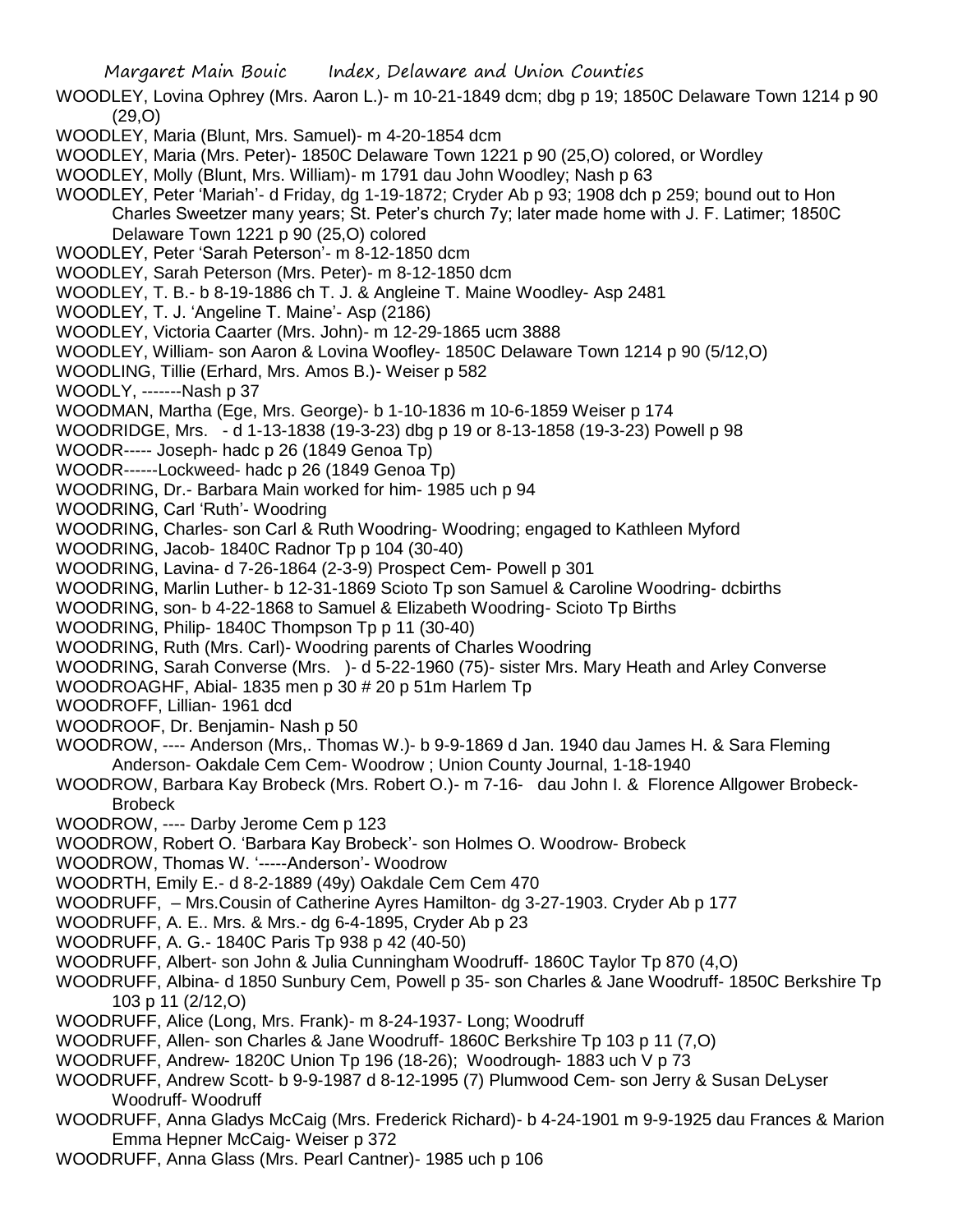- WOODRUFF, Anna- dau Hiram & Mary Woodruff- 1870C Claibourne Tp 256-253 p 33 (12,O)
- WOODRUFF, Barbary Ross (Mrs. Samuel)- m 3-30-1848 dcm
- WOODRUFF, Benjamin- son James W. & Emily Collier Woodruff- 1883 uch V p 656
- WOODRUFF, Betsey- 1820C Union Tp 198 (16-26)
- WOODRUFF, Betty Lou (Mayer, Mrs. Carroll E.)- m 8-16-1947 dau Walter Earl & Martha Ervin Woodruff-Woodruff; Rausch 13532
- WOODRUFF, Burleigh A. 'Ruby Jessup''Helen Blair'' Emma Gilbert Brown'- b 2-6-1904 Champaign Co d 1-5- 1994 (89) Maple Grove Cem- son Noah T. & Mabel Ireland Woodruff- Woodruff
- WOODRUFF, Calvin- son John & Julia A. Woodruff- 1850C Claibourne Tp 107 p 18 (20,O)
- WOODRUFF, Carl W. 'Marie'- 1961 dcd
- WOODRUFF, Caroline (Conklin, Mrs. )- sister James W. Woodruff- dg 12-9-1913 Cryder Ab p 76
- WOODRUFF, Caroline- dau John & Julia A. Woodruff- 1860C Claibourne Tp 107 p 18 (7,O); 1860C Taylor Tp 870 (17,O)
- WOODRUFF, Catherine- 1850C Delaware Town 1072 p 84 (8/12,O)
- WOODRUFF, C. C.- 1883 uch V p 281
- WOODRUFF, Charles 'Jane Landon'- m 11-4-1838 dcm; 1840C Berkshire Tp p 187 (20-30); 1850C Berkshire Tp 103 p 11 (33,NY)
- WOODRUFF, Charley- 1910C York Tp 266-266 p 11B (19,Wisc,Wisc,Wisc)- laborer, farm
- WOODRUFF, Clara Andrews (Mrs. Harry)- m 2-24-1878 ucm 6222 dau Rufus H. & Sarah Wheeler Andrews-1915 uch p 771; 1880C Richwood 299-216 p 28 (26,O,Va,O)
- WOODRUFF, Clara- dau George C. & Martha Woodruff- 1860C Taylor Tp 871 (3,O)
- WOODRUFF, Clara S. Albaugh (Mrs. Horaatio D.)- lic 9-4-1873 ucm 5314
- WOODRUFF, Clark 'Matilda Bradford'- uccp p 48 record Bk 3 p 334
- WOODRUFF, Cynthia Keyes (Mrs. )- dau Andrew Keyes- mt 1-1-18976
- WOODRUFF, Dana Renee b 1-20-1980 London d 3-1-1992 (12) Kingscreek Cem- dau Michael & Sheryl Moore Woodruff- Woodruff
- WOODRUFF, Daniel Wayne "Danny" 'Deborah Lynn Hunter'- son Donald Woodruff- Woodruff
- WOODRUFF, Darrell- 1980 dcd
- WOODRUFF, David- son Burleigh A. Woodruff- Woodruff
- WOODRUFF, David Henry- b 5-12-1930 m 5-5-1956 son Frederick Richard & Anna Gladys McCaig Woodruff-Weiser p 372
- WOODRUFF, Dennis 'Loretta Carmean'- m 4-8-1972 son Donald Woodruff- Woodruff
- WOODRUFF, Devin Nicol- (9-1989) dau Danny Woodruff- Woodruff
- WOODRUFF, Diane (Davis, Mrs. Bob)- dau Burleigh A. Woodruff- Woofruff
- WOODRUFF, Donald- son Burleigh A. Woodruff- Woodruff
- WOODRUFF, Donna Lou (Wilkins, Mrs. Richard Earl)- m 1-27-1968 dau Donald Woodruff- Woodruff
- WOODRUFF, Dylon Richard- b 8-9-1989 son Danny & —Woodstock Woodruff- Woodruff
- WOODRUFF, Earl- 1973 ucd
- WOODRUFF, Ella- b 8-2-1895 Trenton Tp dau Job S. & Esther Drake Woodruff- dcbirths
- WOODRUFF, Emma "Sally" Collier (Mrs. James)- b 4-1837 lic 12-21-1855 ucm 2367 dau John & Mary Ford Collier- 1883 uch V p 655, 656; 1870C Claibourne Tp 217-215 p 28 (28,O) 1880C Claib. Tp 157-165 p D198 (42,O,O,O); 1900C Richwood 114-122 p 5A (63,O,Va,O0 m 45y, 3 ch, 2 living
- WOODRUFF, Emma Gilbert (Brown, Mrs.Arnold)Mrs. Burleigh A.)- 3rd wife-b 6-8-1913 Mingo m 6-6-1934 m(2) 3-3-1975 d 9-2-1990 (77) Milford Cem- dau Ralph Fletcher & Myrtle Edna Bump Gilbert-**Woodruff**
- WOODRUFF, Emma (Mrs. William)- 1860C Claibourne Tp 713 (22,O)
- WOODRUFF, Esther (Carpenter, Mrs. Deming)- m 4-13-1843 dcm
- WOODRUFF, Etta- dau Harry C. & Clara Andrew Woodruff- 1880C Richwood 299-316 p 28 (6,O,O,O)
- WOODRUFF, Flora E. (Mrs. Rufus Mark) b 8-1880 1900C Darby Tp 77-82 p A4 (19,O,O,O) no ch; 1910C Darby Tp 35-35 p 2A (29,O,O,O) m 10y 4 ch 2 living
- WOODRUFF, Florence Ruhama "Rua" Cantner (Mrs. Harry Pearl)- b 11-14-1900 dau Charles Lloyd & Clara Ozso Brooks Cantner- 1985 uch p 106
- WOODRUFF, Frank- son George C & Martha Woodruff- 1860C Taylor Tp 871 (1,O)
- WOODRUFF, Frederick Richard 'Anna Gladys McCaig'- b 7-16-1887 m 9-9-1925- Weiser p 372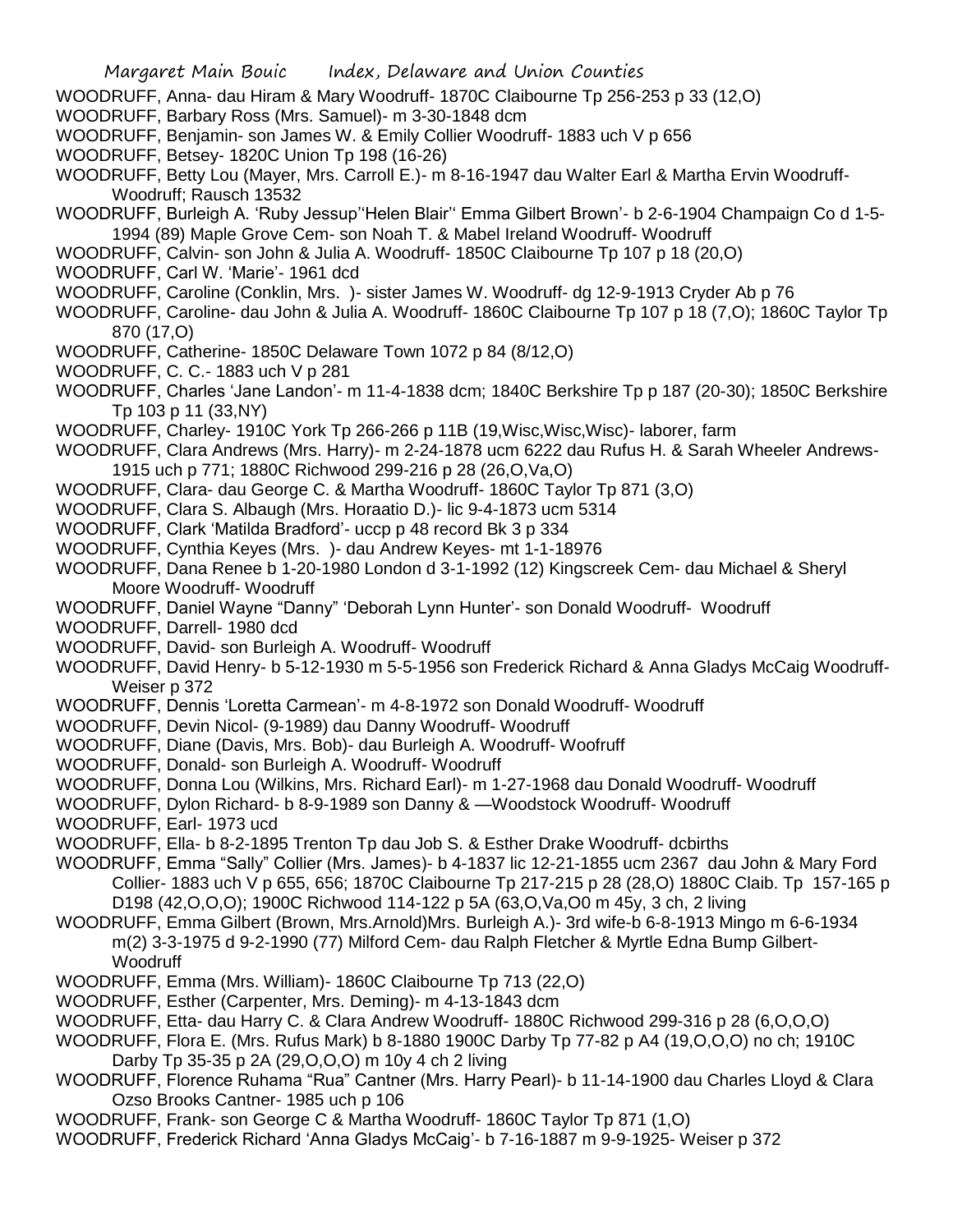- WOODRUFF, Fredrick Richard, Jr.- b 6-20-1926 d 5-29-1958 son Frederick Richard & Anna Gladys McCaig Woodruff- Weiser p 372
- WOODRUFF, George son Charles & Jane Woodruff- 1850C Berkshire Tp 103 p 11 (4,O)
- WOODRUFF, George 'Martha Hodgden'- m 3-27-1856 ucm 2405 d 3-10-1865; 1883 uch V p 518; 1860C Taylor Tp 871 (29,O)
- WOODRUFF, Greg- 1980 dcd
- WOODRUFF, H.- 1915 uch p 280; 1883 uch IV p 438, 623
- WOODRUFF, Hannah (Mrs. B.)- sister Benjamin Bell- 1880 dch p 679
- WOODRUFF, Harriet E. (Bash, Mrs. )- m 9-1-1871 ucm 4963- dau Hiram & Mary Woodruff- 1870C Claib. Tp 256-253 ( 18,O)
- WOODRUFF, Harry d yesterday, (10y) son Mr. & Mrs. A. E. Woodruff- dg 6-4-1895; Cryder Ab p 23
- WOODRUFF, Harry C. 'Clara Andrews'- m 2-24-1878 ucm 6222; 1915 uch p 771; 1880C Richwood 299-316 p 28 (31,O,O,O) painter
- WOODRUFF, Harry Pearl 'Florence Ruhama Cantner'- b 9-27-1901, 1985 uch p 106
- WOODRUFF, Harry P.- son Mark Rufus & Flora E. Woodruff- 1910C Darby Tp 35-35 p 2A (8,O,O,O)
- WOODRUFF, Hattie V.- dau John J. & Matilda A. Woodruff- 1880C Richwood 276-292 p B203 (7,O,O,O)
- WOODRUFF Helen- d 5-28-1000 Oakdale Cem H104 E ½
- WOODRUFF, Helen Blair (Mrs. Burleigh A.)- b 8-12-1904 d 9-23-1973 (68) Maple Grove Cem-2nd wife dau Edward L. Blair
- WOODRUFF, Henry-son John & Julia A. Woodruff- 1850C Claibourne Tp 107 p 18 (12,O)
- WOODRUFF, Hiram 'Mary'- 1870C Claibourne Tp 256-253 p 33 (43,O); 1880C Jackson Tp 2-2 p 2 (52,O,O,O)
- WOODRUFF, Horatio- son John & Julia A. Woodruff- 1850C Claibourne Tp 107 p 18 (2,O); 1860C Taylor Tp 870 (11,O); 1870C Claibourne Tp 172-170 (22,O)
- WOODRUFF, Huston/Houston- son James W. & Emily Collier Woodruff- 1883 uch V p 656; 1870C Claibourne Tp 217-215 p 28 (3,O); 1880C Claib. Tp 157-165 p D198 (13,O,O,O)
- WOODRUFF, Infant- b 1888 Oak Grove Cem, Powell p 444
- WOODRUFF, Ione (McCall, Mrs. Max)- Maugans Anc p 45
- WOODRUFF, James 'Emma Collier'- b 11-22-1835 m lic 12-21-1855 ucm 2367- son John & Julia Cunningham Woodruff- 1883 uch V p 655, 656; 1870C Claibourne Tp 217-215 p 28 (36,O); 1900C Richwood 114- 132 p 5A (67,O,Pa,O) m 45y
- WOODRUFF, James- son Hiram & Mary Woodruff- 1870C Claibourne Tp 256-253 p 33 (16,O)
- WOODRUFF, James H. 'Marilyn J.'- 1980 dcd
- WOODRUFF, James 'Nancy Osbern/Osborn'- m 3-1-1877 ucm 6036 ; 1880C Jackon Tp 3-3 p 226 (25,O,O,O)
- WOODRUFF, James W. 'Emily A.'- d Columbus Friday, dg 12-9-1913 Cryder Ab p 76 bur Richwood; 1880C
- Claibourne Tp 157-165 p D198 (43,O,Pa,O); brother Caroline Conklin
- WOODRUFF, Jane E. (Baker, Mrs. Nathan)- m 7-3-1878 ucm 6282
- WOODRUFF, Jane E.- dau Hiram & Mary Woodruff- 1880C Jackson Tp 2-2 p 2 (12,O,O,O)
- WOODRUFF, Jane- dau John & Julia A. Cunningham Woodruff- 1860C Taylor Tp 870 (9,O);
	- 1870C Claibourne Tp 172-170 (19,O)
- WOODRUFF, Jane (Jones, Mrs. George W.)- m 11-23-1848 dcm
- WOODRUFF, J. J.- 1915 uch p 265; 1883 uch V p 592, 595
- WOODRUFF, Jane Landon (Mrs. Charles)- m 11-4-1838 dcm; 1850C Berkshire Tp 103 p 11 (33,O)
- WOOFRUFF, Jerry 'Susan DeLyser'- son Ned & Ruth Woodruff- Wodruff
- WOODRUFF, John- b 8-1882 1900C Marysville 1st ward 312-324 p A14 (17,O,O,O) boarder
- WOODRUFF, John- son John & Julia Cunningham Woodruff- 1850C Claibourne Tp 107 p 18 (5,O)
- WOODRUFF, John 'Julia Cunningham'- 1883 uch V p 655; 1840C Claibourne Tp p 43 (30-40); 1850C Claibourne Tp 107 p 18 (43,Pa); 1860C Taylor Tp 870 (53,Pa)
- WOODRUFF, John J. 'Matilda'- 1870C Claibourne Tp 30 (24,O) 1880C Richwood 276-292 p B203 (35,O,O,O) drayman
- WOODRUFF, John William 'Mary Elizabeth Weiser '- b 8-17-1852 m 3-19-1883 d 3-21-1934- W p 283
- WOODRUFF, Jonathan 'Sarah'- 1850C Delaware Town 1088 p 84 (67,Mass)
- WOODRUFF, Joseph- 1835 men p 28 #128 p 48 Genoa Tp
- WOODRUFF, Joyce (Welch, Mrs. Kenneth)- m 5-10-1962 dau Albert Woodruff- Welch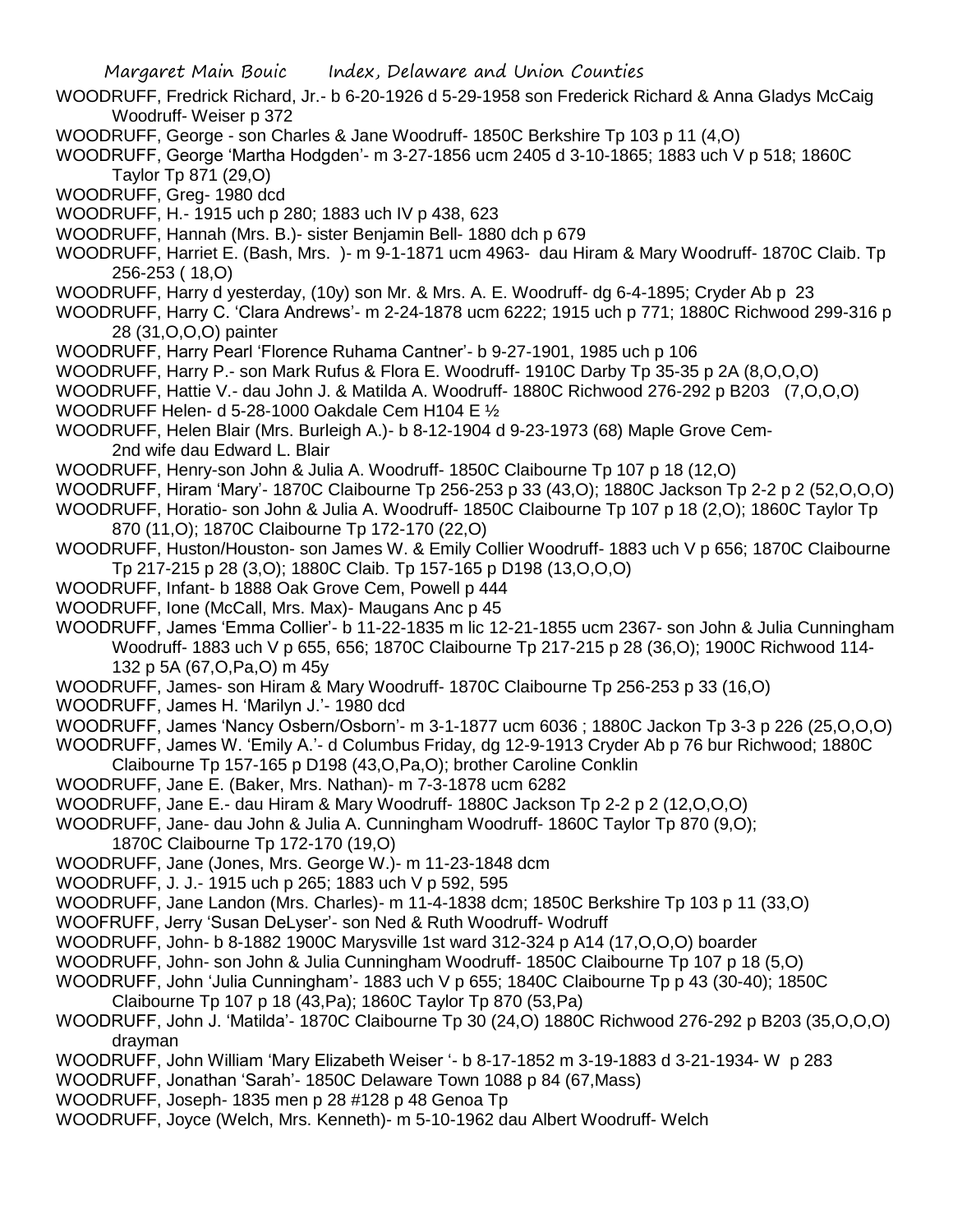WOODRUFF, Julia A. Cunningham (Mrs. John)- Un Co Probate Deaths Vol II (1879-1886) p 18 1883 uch V p 655; 1850C Claibourne Tp 107 p 18 (37,O); 1870C Claibourne Tp 172-170 (57,O); 1880C Claib. Tp 157-165 p D198 (83,O,Va,Va) wid

WOODRUFF, Kathy- dau Carl W. & Marie Woodruff- 1961 (2) dcd

WOODRUFF, "Kitty" Kathryn Louise Chapman (Mrs. R. Mark)- dau George B. & Linnie Wing Chapman-Chapman; 1985 uch p 24

WOODRUFF, Loretta Carmean (Mrs. Dennis)- m 4-8-1972 dau Donald Carmean- Woodruff

WOODRUFF, Lulu- dau Mark Rufus & Flora E. Woodruff- 1910C Darby Tp 35-35 p 2A (5,O,O,O) WOODRUFF, Lynn- 1975 ucd

- WOODRUFF, Mabel Ireland (Mrs. Noah T.)- parents of Burleigh A. Woodruff- Woodruff
- WOODRUFF, Marie (Mrs. Carl W.)- 1961 dcd
- WOODRUFF, Marilyn J. (Mrs. James H.)- 1980 dcd
- WOODRUFF, Mark 'kathryn Louise Chapman'- 1985 uch p 24
- WOODRUFF, Mark R. 'Flora E.'- d 9-3-1997 (87) 1910C Darby Tp 35-35 p 2A (31,O,Ohjk,O) m 10y, farmer
- WOODRUFF, Marlene Ann miles (Mrs. David Henry)- m 5-5-1956- Weiser p 372
- WOODRUFF, Martha (Mrs. )-attended fun. of Mrs. Frances Viola Elk- dg 11-24-1914, Cryder Ab p 160
- WOODRUFF, Martha Ervin (Mrs. Walter Earl)- b 3-31-1907 d 5–26-1983 bur Forest Grove Cem- dau Ford & Inis Parrett Ervin- Woodruff
- WOODRUFF, Martha (Mrs. Geoerge C.)- 1860C Taylor Tp 871 (22,O)
- WOODRUFF, Martha Hodgden (Mrs. C. C.)- m 3-27-1856 ucm 2405
- WOODRUFF, Mary A. (Carpenter, Mrs. Hurlbut)- m 1-12-1843 dcm
- WOODRUFF, Mary (Bottonfield, Mrs. John, Jr.)- b 4-15-1784 d 12-6-1871; dcc Bernard McNeal 21
- WOODRUFF, Mary C.- d 1-25-1904 Un Co Probate Deaths, Vol III
- WOODRUFF, Mary Elizabeth Weiser (Mrs. John William)- b 10-8-1860 m 3-19-1883 d 2-4-1935 dau William & Mary Myers Woodruff- Woodruff p 283
- WOODRUFF, Mary (Mrs. Hiram)- 1870C Claibourne Tp 256-253 p 33 (42,O) 1880C Jackson Tp 2-2 p 2 (51,O,O,O)
- WOODRUFF, Mary A- dau Hiram & Mary Woodruff- 1880C Jackson tp 2-2 p 2 (22,O,O,O)
- WOODRUFF, Mary Jane (Owen, Mrs. Davis)- m 12-9-1844 ucm 1004
- WOODRUFF, Mary L.- 1880C Jackson tp 9-9 p 226B (—,O,O,O)\_
- WOODRUFF, ----(Leiper, Mrs. W. B.) First wife- dg 1-15-1895 Cryder Ab p 3
- WOODRUFF, Matilda (Mrs. John J.)- 1870C Claibourne tp 30 (23,O); 1880C Richwood 276-292 p B208 (35,O,O,Va)
- WOODRUFF, Michael 'Sheryl Moore'- parents of Dana Renee Woodruff- Woodruff
- WOODRUFF, Minerva Ann (Marriott, Mrs. Franklin W.)- m 1-29-1874 ucm 5430 dau James W. & Emma Collier Woodruff- 1883 uch V p 656; 1870C Claibourne Tp 217-215 p 28 (12,O)
- WOODRUFF, Minerva- dau William & Emma Woodruff- 1860C Claibourne Tp 713 (3,O)
- WOODRUFF, Minnie B.- dau John J. & Matilda Woodruff- 1870C Claibourne Tp 30 (1,O); 1880C Richwood
	- 276-292 p B203 (11,O,O,O)
- WOODRUFF, Nancy- b 1853 d 1855 Oak Grove Cem, Powell p 443
- WOODRUFF, Nancy (Mrs. James)- 1880C Jackson Tp 3-3 p 226B (20,O,O,O)
- WOODRUFF, Nancy (McKitterick, Mrs. John Edward)- b 1-7-1890- McKitrick p 427
- WOODRUFF, Nancy Osbern/Osborn (Mrs. James)- m 3-1-1877 ucm 6036
- WOODRUFF, Nancy (Owen, Mrs. Davis)- m 12-1844, unec XXI p 40
- WOODRUFF, Nathan F.- 1883 uch V p 586
- WOODRUFF, N. W.- 1915 uch p 496
- WOODRUFF, Ned 'Ruth'- Woodruff
- WOODRUFF, Noah T. 'Mabel Ireland'- parents of Burleigh A. Woodruff- Woodrugg
- WOODRUFF, Orson- son Charles & Jane Woodruff- 1850C Berkshire Tp 103 p 11 (10,O)
- WOODRUFF, Paula Sue- engaged to Butch Mills- dau Mr. And Mrs. Paul E. McKenzie- Woodruff
- WOODRUFF, Pearl Cantner "Woody" 'Anna Glass'- b 9-29-1927 son Harry Pearl & Florence Ruhama Cantner Woodruff 1985 uch p 106
- WOODRUFF, Rev. R.- minister Byhalia U. M. Church- 1985 uch p 158
- WOODRUFF, Polly Bell (Mrs. N.)- sister Benjamin Bell- 1880 dch p 679
- WOODRUFF, Rachel- 1850C Marlborough Tp 677 p 60 (48,O)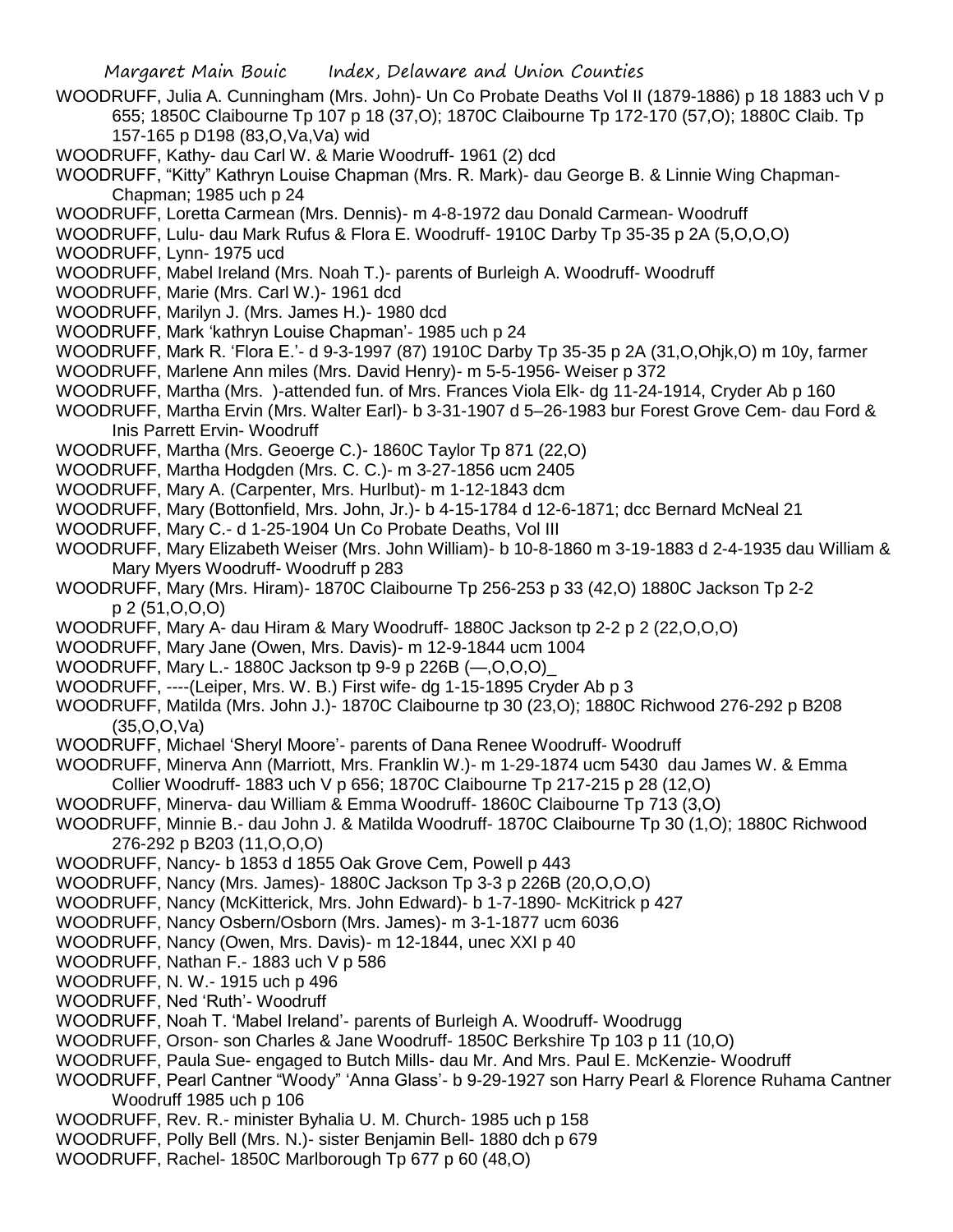- WOODRUFF, Ray (Jenkins, Mrs. Frank)- b 2-13-1889 m 3-12-1912 dau John William & Mary Elizabeth Weiser Woodruff- Weiser p 283
- WOODRUFF, Resapha (Rosaltha)- d 1850- son Charles & Jane Woodruff- Sunbury Cem, Powell p 35 1850C Berkshire Tp 103 p 11 (2/12,O)
- WOODRUFF, Richard- hjt p 40; 1915 uch p 524,525; 1883 uch V p 281; Genther p 52, flouring mill
- WOODRUFF, Ruby Jessup (Mrs. Burleigh A. )- Woodruff 1st wife
- WOODRUFF, Rufus M. 'Flora E.'- b 9-1878 grandson Rufus & Sarah N. Andrews- 1900C Claibourne Darby Tp 77-82 p A4 (21,O,O,O)
- WOODRUFF, Ruth Aplin(Mrs. Theodore)- m 2-6-1849 dcm; 1850C Delaware Town 1072 p 84 (24,Eng)
- WOODRUFF, Ruth (Mrs. Ned)- Woodruff
- WOODRUFF, Samuel 'Barbara Ross'- m 3-30-1848 dcm
- WOODRUFF, Sandra- dau Carl W. & Maria Woodruff- 1961 (4) dcd
- WOODRUFF, Sarah- dau John & Julia A. Cunningham Woodruff- 1860C Taylor Tp 870 (9,O); 1870C Claibourne Tp 172-170 (16,O)
- WOODRUFF, Sarah (Mrs. Jonathan)- 1850C Delaware Town 1088 p 84 (60,Vt)
- WOODRUFF, Sarah (Woodward, Mrs. Luther D.)- m 8-16-1876 ucm 5911;
- WOODRUFF, Sheryl Moore (Mrs Michael)- Woodruff
- WOODRUFF, Susan DeLyser (Mrs. Ned)- dau Julian & Annette DeLyser- Woodruff
- WOODRUFF, Theodore 'Ruth Aplin'- m 2-6-1849 dcm; 1850C Delaware Town 1072 p 84 (24,NJ)
- WOODRUFF, Walter Earl 'Martha Ervin'-b 3-20-1905 d 10-14-1981 Forest Grove Cem- Woodruff
- WOODRUFF, Wheeler- son John J. & Matilda A. Woodruff- 1880C Richwood 276-292 p B208 (8,O,O,O)
- WOODRUFF, Wilbert W.-son John J.& Matilda A. Woodruff- 1880C Richwood 276-292 p B208 (4,O,O,O)
- WOODRUFF, William- 1883 uch III p 322, IV p 534
- WOODRUFF, William 'Emma'- son John & Julia A. Woodruff- 1850c Claibourne Tp 107 p 18 (18,O); 1860C Claib. Tp 713 (26,O) Claibourne lodge 1863-1921 unec XXI p 4
- WOODRUFF, William J. son Hiram & Mary Woodruff- 1870C Claibourne Tp 256-253 p 33 (7,O); 1880C Jackson Tp 2-2 p 2 (17,O,O,O)
- WOODRUM, John 'Martha E. Biggs'- m 1972 d 1982- Woodrum
- WOODRUM, Martha E. Biggs (Rogers, Mrs. Harry)(Edwards, Mrs. Lewis)(Mrs. John) b 11-22-1912 Leonardsburg m(1) 1935 (2) 1950 (3) 1972 d 2-5-2001 (88) Middleburg Cem- dau Curtis & Kate Heinlen Biggs- Woodrum
- WOODRUS. Emeline Cox (Mrs. )- sister Mary E. Cox McCamment- dg 12-1-1909, Cryder Ab p 50
- WOODS, ---- see Wood----mt 11-2-1859; 1883 uch V p 402
- WOODS, ---- Miss (Leeper, Mrs. W. B.)- dg 1-18-1895 Cryder Ab p 3
- WOODS, Abram B.- uccp p 23, JB 2 p 316
- WOODS, Albert W. 'Velma Bailey'- b 1-13-1921 Columbus m 45y d 9-14-1994 (73) Marengo Cem- son Alison & Marie Vranklin Woods- Woods
- WOODS, Alice (Mrs. Perry L.)- b 3-1876; 1900C Allen Tp 92-96 p 58 (24,Va,Va,Va)
- WOODS, Alison 'Marie Vranklin';- Woods
- WOODS, Allayn (Freshwater, Mrs. Reuben)- 6-2-1864- Freshwater p 41
- WOODS, Alpheus- son Michael S. & Elisa Woods- 1850C Paris Tp 626-640 p 95 (23,O)
- WOODS, Alta Mary (Winston, Mrs. Robert Kent)- b 8- 1874 m 1911 d 1964 dau Harlan & Evah Jane McDowell - 1888C Jerome Tp 279-289 p 30 (5,O,O,O); 1900C Jerome Tp 287-296 p 127 (25,O,O,O)
- WOODS, Amanda (Lockwood, Mrs. Israel)- 1883 uch V p 387
- WOODS, Angela- b 1969 dau Edward R. & Donna D. Woods- 1980 dcd
- WOODS, Anna- dau Caroline Woods- 1880C Claibourne Tp 163-172 p D198 (4,O,Pa,Pa)
- WOODS, Anna L.- d 11-4-1904, Un Co Probate Deaths, Vol III
- WOODS, Anna L.- dau G. H. & Lovina Siples Woods- 1883 uch V p 656
- WOODS, Anthony Wayne- engaged to Kristi Lynn Dotson- Woods
- WOODS, Archie- son William & Isabelle Woods- 1870C Taylor Tp 7 p 1 (4,O); 1900C Claibourne Tp 302-312 (33,O,O,ILL) wid
- WOODS, Inf Arthur- 1897 Milford Cem, Union Allen Cem p 62
- WOODS, Asahel- uccp p 33 JB 3 p 428 security
- WOODS, Assa Karr (Mrs. )- dau Watson & Margaret Karr- dcw Bk 4 p 27(4)
- WOODS, Barbara E. (Mrs. Paul A.)- 1971 ucd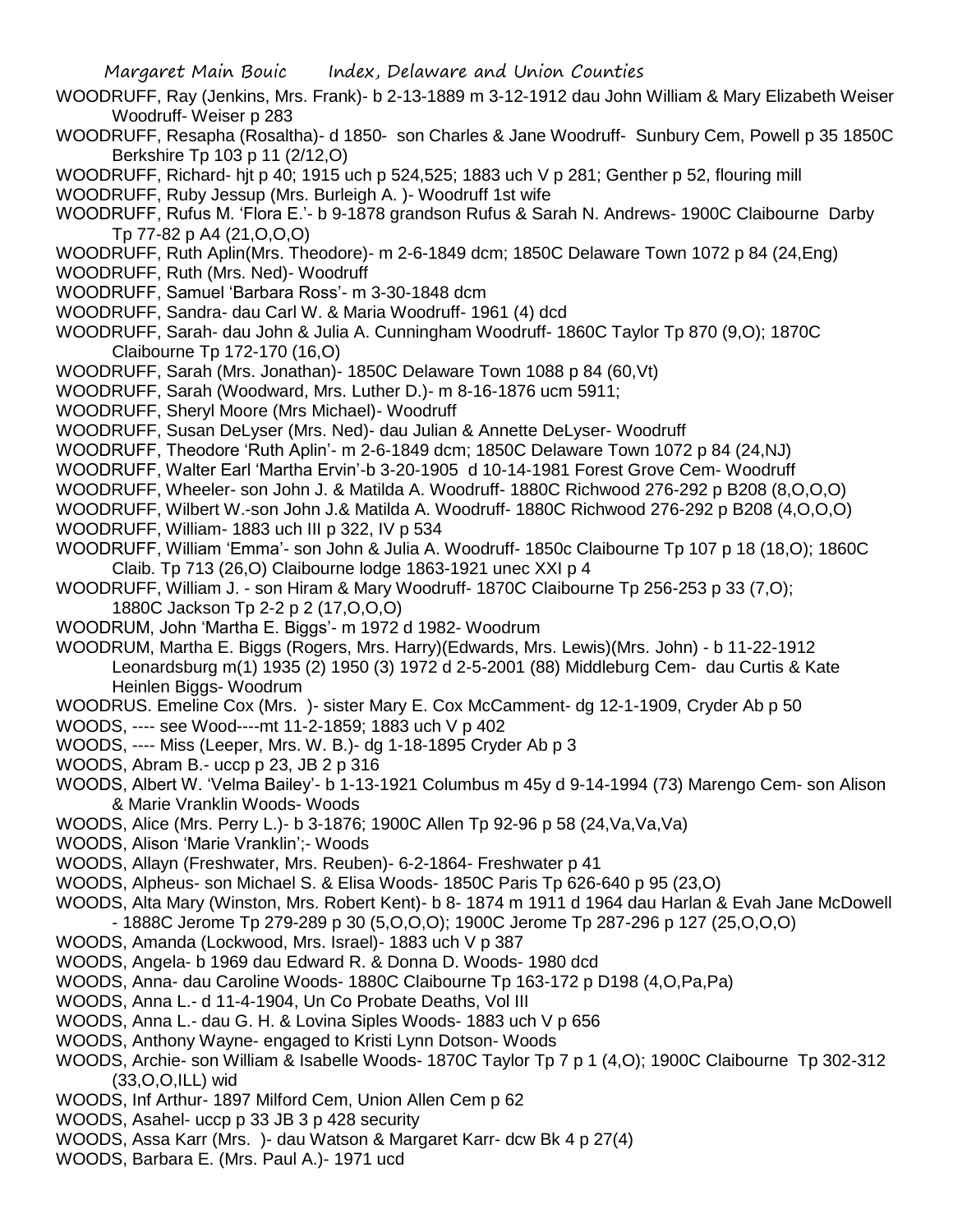- WOODS, Barbara (Ramey, Mrs. Wendell)- dau Fay Selby Woods- Woods
- WOODS, Bell/Isabel(Mrs. William)- b 11-1843 1900C Claibourne Tp 302-318 o 13A (50, ILL, ILL, ILL)
- WOODS, Belle Martin (Mrs. Joseph)- b 5-14-1841 m 9-12-1867 ucm 4234 d 2-8-1908 Milford Cem, Union Allen Cem p 34-Un Co Probate Deaths, Vol III- dau James & Edith Penrose Martin- 1883 uch V p 251, 261; dumch p 142; 1880C Union Tp 72 p 11 (39,O,Pa,Pa) 1900C Union Tp p 1A (59,O,Pa,Pa) m 32y, 3 ch
- WOODS, Benjamin- 1860C Delaware town 1079 p 84 (59,NH)
- WOODS, Benjamin- b 5-4-1878 d 4-1-1845 (77-10-28( Powell p 94, dbg p 10
- WOODS, Benjamin- killed 7-4-1862 wagon accident, went west 1850 ; dg 8-22-1862 Cryder Ab p 23
- WOODS, Bernetta Nicol (Mrs. Ralph)- b 2-12-1928 m 4-30-1950 dau August & Ida Gaulke Nicol- Rausch 19123, II p 280, III p 307
- WOODS, Bertha Renner (Mrs. Merle)- parents of Lois Kathleen Woods; Ev. Tribune 1-17-1939; 1949 ucd WOODS, Bertha- 1850C Delaware Town 1079 p 84 (83,NH)
- WOODS, Bertha, Jr.- 18750C Delaware Town 1079 p 84 (44,NH)
- 
- WOODS, Beryl (Mrs ) d 112-27-1973 Illinois, bur Unionville Cem- Darby-Jerome Cem p 50 WOODS, Bess Imogene Cole (Mrs. John Roy)- m 1902 dau Udolph Bancroft & Ada Stewart Cole- 1985 uch p
- 149, 165
- WOODS, Beth Ann- b 3-8-1979 dau Mr. & Mrs. Robert Woods- Woods
- WOODS, Bethiah- d (64) dg 4-24-1868, Cryder Ab p 68
- WOODS, Betty A. Martin (Mrs. )- b 4-16-1933 Va d 7-2-2004 (71) Sunbury Mem. Pk- dau Ezra & Inez Chapman Martin- Woods
- WOODS, Betty (Schweitzer, Mrs. )- dau Lloyd Woods- Woods
- WOODS, Beverly Jane (Wood, Mrs. Robert Emanuel)- b 8-10-1932 Ky m 4-15-1966; ped Robert Wood (1)
- WOODS, Beverly (Mrs. Jerry)(Wiseman, Mrs. Gene)- mother of William L. Woods- Woods
- WOODS, Billy G.- d 10-2-1998 (62) bur W. Va.- Woods
- WOODS, Bobby- son Bonnie Woods- 1979 ucd
- WOODS, Bonnie (Cautela, Mrs. Sal)- dau William J. & Marcia Woods- Woods- 1979, 1981, 1983 ucd
- WOODS, Bonnie (Raines, Mrs. )- dau Fay Selby Woods- Woods
- WOODS, Brandon Michael- b 2-10-1982- son Robert Woods- Woods
- WOODS, Brenda Lee (Howald, Mrs. Stanley Robert)- m 10-18-1980 dau James Woods- Woods
- WOODS, Brian David- b 4-27-1982 son Fred D & Peggy Lowry Woods- Woods
- WOODS, Brook Walker- b 1975 ch Clifford R. & Diane Doris Walker Woods- Freshwater p 221
- WOODS, Byron Forest- b 4-15-1898 son William & Daisy Mae Darst Woods- Giffen 168461
- WOODS, Candace A. (Presley, Mrs. Richard)- dau Albert W. & Velma Bailey Woods- Woods
- WOODS, Carl- son Leon. S. & Margaret Engle Woods- Woods; 1910C Union Tp 245-245 p 11A (4,O,O,O)
- WOODS, Caroline (Mrs. William J.)- b 7-1833 1870C Claibourne Tp 209-207 p 27 (37,Pa); 1880C Claib. Tp

163-172 (46,Pa,Pa,Pa); 1900C Richwood 218-231 p 9A (66,Pa,Pa,Pa); wid, 9 ch, 7 living; 1910C Richwood 291-298 p 10B (76,Pa,Pa,Pa) 9 ch, 7 livng

- WOODS, Carolyn (Miller, Mrs. )- dau James C.,Jr. & Gloria Danner Woods- Woods
- WOODS, Carrie- b 10-1874- dau Joseph Fl & Belle Martin Woods- 1883 uch V p 261; dumch p 142; 1880C Union Tp 72 p 1 (5,O); 1900C Union Tp 1 p 1A (25,o,O,O)
- WOODS, Catharine (Aspinwall, Mrs. Joseph)- m 8-28-1855 ucm 2322
- WOODS, Catherine (Mrs. Hylas)- 1910'C Paris Tp 35-36 p 2A (62,O,Pa,O) m 39y, 6 ch, 2 living
- WOODS, Catherine (Little, Mrs. William)- Powers Pat p 192
- WOODS, Catherine McClain (Mrs. Rev. Sherley)(Wollam, Mrs. ) d 2-15-2003 (92) Ky ; Wollam; Sbc p 20-24, 27; 1959, 1967 ucd
- WOODS, Charles Henry- b July 1964 son John & --- Smith Woods- Woods
- WOODS, Charles 'Margaret' son Jesse, Sr. & Lena Daniels Woods- Woods
- WOODS, Charles 'Lily G.'- b 8-1870 son Caroline Woods- 1880C Claibourne Tp 163-172 p D198 (9,O,Pa,Pa); 1900C Richwood 211-224 p 8B (29,O,O O) m 3y, butcher
- WOODS, Charles L. 'Teresa'- 1979,1981, 1983 ucd
- WOODS, Charles R.- father of Debbie Sue Woods- Woods
- WOODS, Charles W.- d 12-16-1893 Un Co Probate Deaths, Vol III
- WOODS, Chelsea- dau Richard J. & Sue Woods- Woods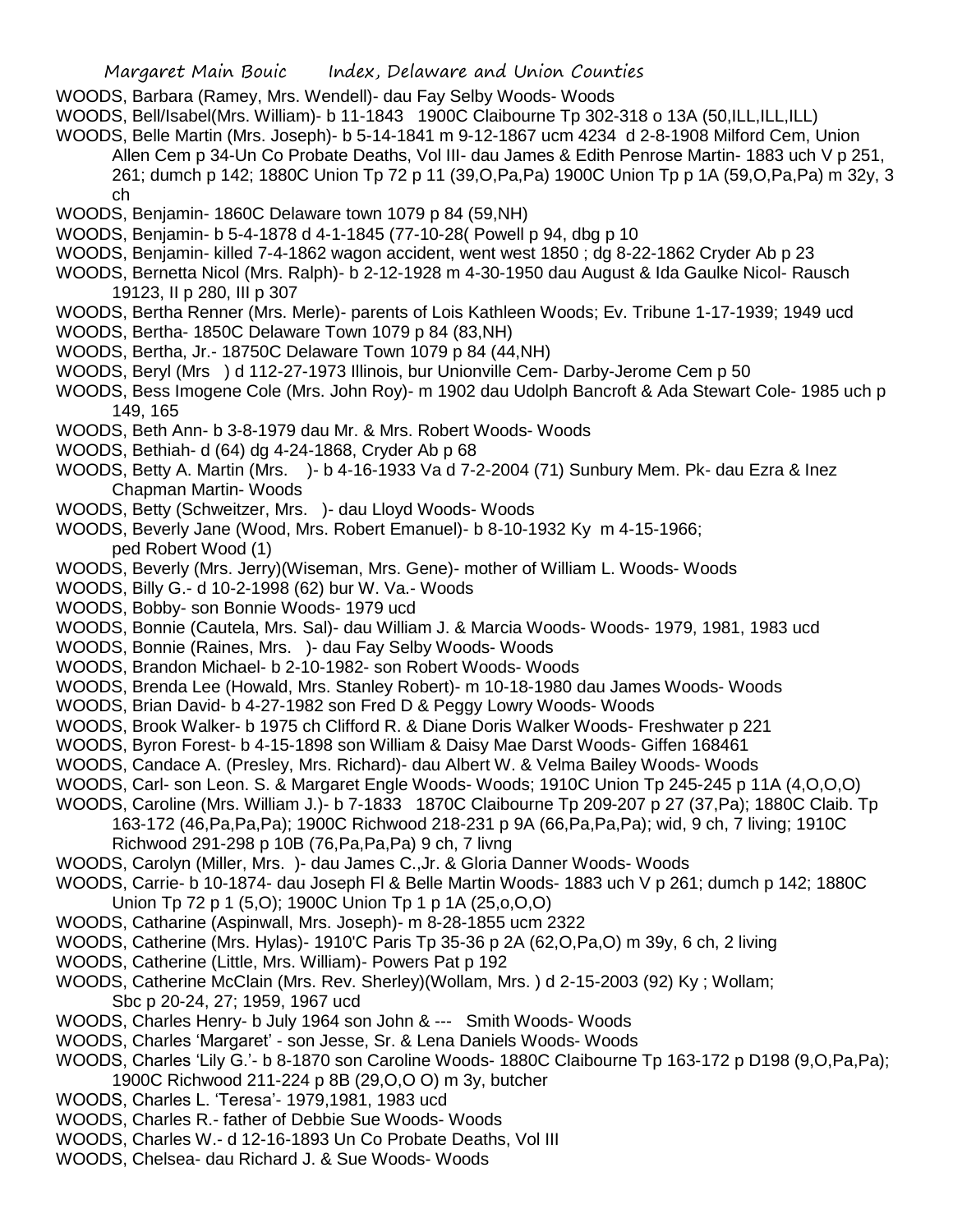- WOODS, Chris (Williamson, Mrs. Wally)- dau William J. & Marcia Woods- Woods
- WOODS, Cinderella (Mrs. Raymond)- 1980 dcd
- WOODS, Clara- d 10-17-1889 Un Co Probate Deaths, Vol III
- WOODS, Clara- dau James C. Woods- 1880C Milford Center 8 p 30 (8,O,O,O)
- WOODS, Clara (Morey, Mrs. Henry W.)- m 12-31-1874 ucm 5619- dau Samuel & Lydia A. Burnham Woods-1883 uch V p 125, 217; 1915 uch p 746; unec 1982, II p 3; mt 3 p 5; 1850C Union Tp 1250-1268 p 187 (4/12,O)
- WOODS, Clara Mulvaine (Mrs. )- dau Alexander & Sara Murphy Mulvaine- 1985 uch p 100
- WOODS, Clarice E.- d 11-26-1996 (93) Kentucky- Woods
- WOODS, Clarinda- dau Michael S. & Elisa Woods- 1850C Paris Tp 626-640 p 96 (14,O)
- WOODS, Clifford R. 'Diane Doris Walker'- m 11-14-1969- Freshwater p 22
- WOODS, Connie (Cottrill, Mrs. Richard)- dau William J. & Marcia Woods- Woods
- WOODS, Connie (Mrs. Gerry)- parents of Guy Woods- Woods
- WOODS, Cora (Mrs. E. P.)- 1910C Richwood 22-22 p 1B (32,O,O,O) m 10 y 1 ch;
- WOODS, Cora- 1971 ucd
- WOODS, Cora M.- b 5-1888 dau Leon & Maggie Woods- 1900C Union Tp 141-46 p 7B (12,O,O,O); 1910C Union Tp 245-245 p 11A (24,O,O,O)
- WOODS, Daisy May Darst (Mrs. William)(Mercer, Mrs. Willie Clay)- b 3-19-1881 m(1) 3-20-1897 (2) 9-2-1918 dau David D. & Mary Maine Darst- Giffen 16846
- WOODS, Dana (Goderl/Godsil, Mrs. Frank)- dau Jesse Woods, Jr.- Woods
- WOODS, Daoma Hudnell (Mrs. Lonnie)- Woods
- WOODS, David- b 1964 son Margaret A. Woods- 1980 dcd
- WOODS, Debbie Sue- dau Charles R. Woods- Woods; engaged to Richard L. Studebaker
- WOODS, Debbie- b 1954 dau Jack R. & Judith M. Woods- 1971 ucd
- WOODS, Deborah (Mrs. Larry E.)- 1979 ucd
- WOODS, Deborah (McCarty, Mrs. Timothy)- dau Harold A. & Dorothea H. Bleil Woods- Woods
- WOODS, Deborah- b 1956 dau Sheridan R. & Dolra Woods- 1969, 1971 dcd
- WOODS, Dennis 'Georgia Jean Freshwater'- m 12-16-1977- Freshwater p 226
- WOODS, Diane Doris Walker (Mrs. Clifford R) b 3-25-1946 m 11-14-1969 dau Harry & Golda Mae Freshwater Walker- Freshwater p 221
- WOODS, Diana- dau Michael S & Elisa Woods- 1850C Paris Tp 626-640 p 95 (19,O)
- WOODS, Dolra J. (Mrs. Sheridan R.)- 1969, 1971 dcd
- WOODS, Donna D. (Mrs. Edward R.)- 1980 dcd
- WOODS, Donna- b 1958 dau Sheridan R. & Dolra Woods- 1969, 1971 dcd
- WOODS, Dorilla- son Wm. C. & Hannah M. Woods- 1860C Union Tp 501-505 p 77 (19,O)
- WOODS, Doris Jane (Cary, Mrs. Martin P.)- b 1906 m 1939 dau John Roy & Bess Imogene Cole Woods- 1985 uch p 149, 166; Woods
- WOODS, Dorothea H. Bleil (Mrs. Harold A.)- Woods
- WOODS, Dustin- son John T. Jr. & Tracey Holland Woods- Woods
- WOODS, Dwight 'Ethel Schertzer'- d 1961 Woods
- WOODS, Dwight- b 8-1885 son Theodore & Ruth M. Woods- 1900C Taylor Tp 76-79 p A4 (14,O,O,O)
- WOODS, Dylan Thomas- b 6-22-1993 d 9-18-1993 (3mos) Oak Grove Cem son John T. Jr. & Tracey Holland Woods- Woods
- WOODS, Earl L. 'Margaret'- 1971 ucd
- WOODS, Edith Laura (Wood, Mrs Sanford Harrison Howison)- 1985 uch p 149
- WOODS, Edna Beryl (Mrs. John D.)- b 3-1886 m 3-11-1909 d 1973 Unionville Cem, Darby Jerome Ceminterred 12-29-1973 p 44, 48 ; 1985 uch p 43
- WOODS, Edna Moore (Mrs. Marion)- d 12-30-1951 (48) Mlb.dau Asa & Mae McNier Moore- Woods
- WOODS, Edward R. 'Donna D.'- Woods; 1980 dcd
- WOODS, Edwin L.- b 12-8-1891 d 2-9-1972 Milford Cem, Union Allen Tp Cem p 62 son Leon & Margaret Engle Woods- Woods; 1900C Union Tp 141-146 p 7B (8,O,O,O); 1910C Union Tp 245 p 11A  $(18, 0, 0, 0)$
- WOODS, Elisa (Mrs. Michael S.)- 1850C Paris Tp 626-640 p 95 (46,NY)
- WOODS, Eliza (Dolbear, Mrs. Rev. Benjamin)- m 9-22-1831 ucm 2531 d 4-16-1864 (56y) Reed Cem, Union Allen Cem p 7; dcg p 55; dumch p 141; 1883 uch V p 187, 217, 258- see Wood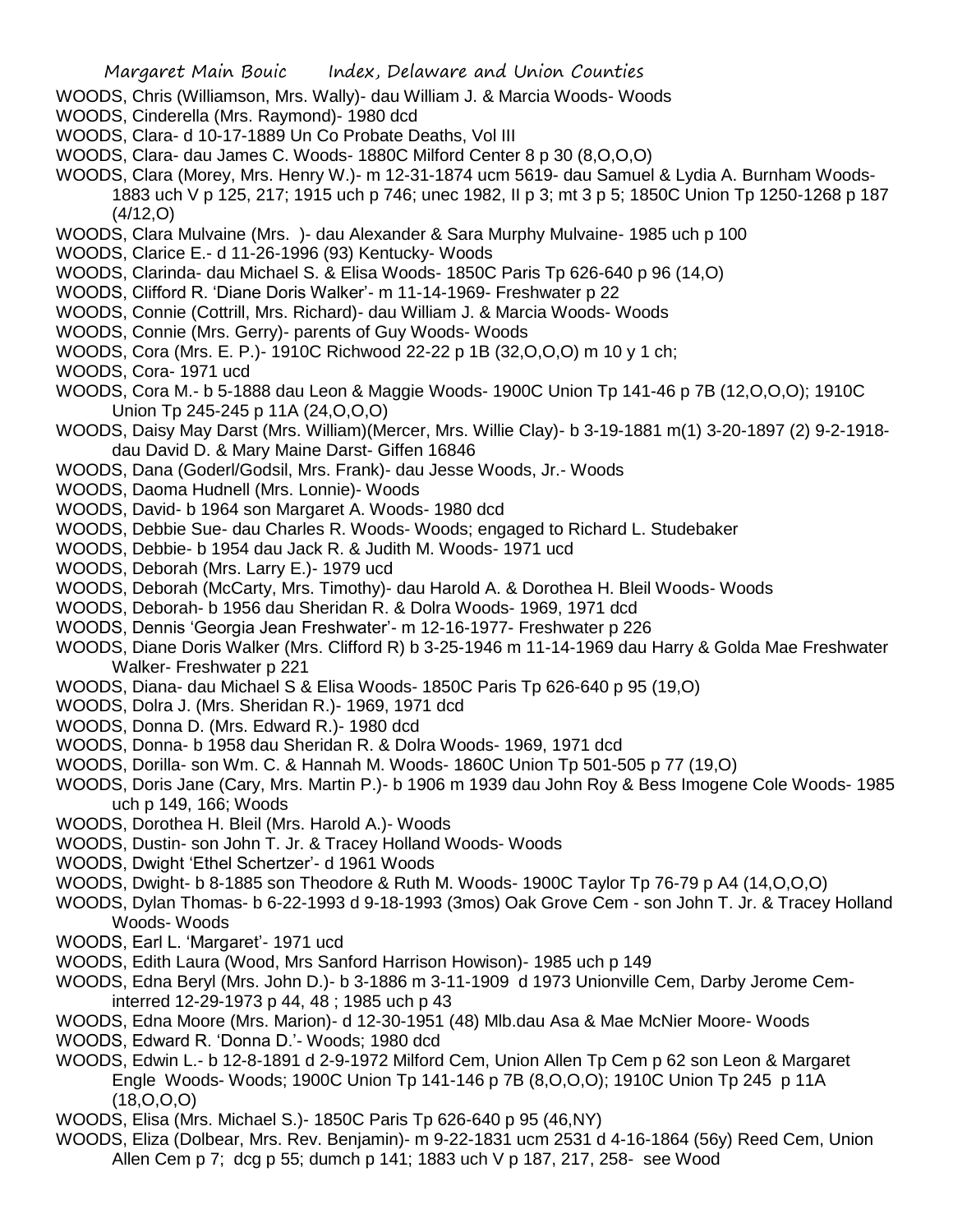- WOODS, Eliza E.- b 1847 d 1930 Milford Cem, Union Allen Tp Cem p 56
- WOODS, Elizabeth- 1850C Paris Tp 610-624 p 93 (20,O)
- WOODS, Elizabeth (Blue, Mrs. Will)- m 12-7-1854 ucm 2208 ; mt 12-13-1854
- WOODS, Elizabeth Martle/Mantel (Mrs. Isaac)- m 4-9-1811 onwq I
- WOODS, Ella- Un Co Probate Deaths Vol I (1867-1878) p 18
- WOODS, Ella (Brenizer, Mrs. )- b 1-29-1855 d Texas 1899 ; dg 2-7-1899, Cryder Ab p 186
- WOODS, Ella (Mrs. )- dau Collin & Elizabeth Larcom- dg 6-29-1915, Cryder Ab p 60
- WOODS, Ella- dau William M. & Caroline Woods- 1870C Claibourne Tp 209-207 p 27 (10,O); 1880C Claib. Tp 163-172 p D198 (18,O,Pa,Pa)
- WOODS, Ellen (Freshwater, Mrs. Philip)- Freshwater p 40-45
- WOODS, Elsie (Mrs. L. C. D) dau Collin Corcum- dg 4-19-1911, Cryder Ab p 28, 30
- WOODS, Emily- dau Michael S. & Elisa Woods- 1850c Paris Tp 626-640 p 96 (5,O)
- WOODS, Emma (Stillings, Mrs. Williams)- Adams; see Wood
- WOODS, Emmet son William & Isabella Woods- 1870C Taylor Tp 7 p 1 (1,O)
- WOODS, Enurati?- b 10-1841 1900C Washington Tp 218-218 p 10A (58,O,Ny,PA) wid no ch
- WOODS, E. P. 'Cora'- 1910C Richwood 22-22 p 1B (52,O,O,O) m2 10y plasterer, working out
- WOODS, Estelle H. (Wilcox, Mrs. A. G.)- dau William W. & Martha jane Thompson Woods- 1860C
- Marysville1609-1594 p 210 (10,O); 1870C Marysville Paris Tp 117-117 p 15 (18,O)
- WOODS, Ethel- b July 1899 dau Perry L. & Alice Woods- 1900C Allen Tp 92-96 p 5A (11/12,O,Va,Va)
- WOODS, Ethel Schertzer (Mrs. Dwight)- b 2-2-1887 d 3-29-1969 (82) Oakdale Cem -dau Jim & Emma Van Atta Schertzer- Woods
- WOODS, Eugene ' Fannie McNabb'- Woods
- WOODS, Eugene- Pabst 8 p 22, 24
- WOODS, Eugene W.- b 1893 m 1946 d 2-23-1977 Milford Cem, Union Allen Cem p 52- son Leon S. & Margaret Engle Woods- Woods; 1900C Union Tp 141-146 p 7B (6,O,O,O); 1910C Union Tp 245-245 p 11A (16,O,O,O); 1967, 1971, 1973, 1975, ucd
- WOODS, Evonne- b 1971 ch Larry E. & Deborah K. Woods- 1979 ucd
- WOODS, Fannie L. McNabb (Mrs. Eugene W.)- b 8-10-1894 Tenn m 1946 d 1-11-1964 (69) Milford Cem, Union Allen Tp Cem p 52- dau John & Julia Shirley MacNabb- Woods
- WOODS, Fay Selby Gill (Mrs. )- b 9-12-1922 Cambridge d 10-26-1992 (70)Oak Grove Cem dau Alfred & Mrs. Gill- Woods
- WOODS, Felice (Reynolds, Mrs. Harold)- dau Mrs. Beryl Woods- mt 12-27-1973
- WOODS, F. H. father-in-law of Capt. J. Newton McElroy- dg 1-28-1871, Cryder Ab p 85
- WOODS, Flora (Hush, Mrs. V. G.)- m 4-8-1869 ucm 4536; dau William W. & Martha Jane Thompson Woods-1883 uch V p 156
- WOODS, Florence Elizabeth (Adlam, Mrs. George ) b 9-17-1903 Un Co d 7-7-1998 (94) Milford Cem- 1910C Union Tp 245-245 p 11A (6,O,O,O) dau Leon. S. & Elizabeth Engle Woods- Woods
- WOODS, Florence M.- dau William W. & Martha J. Woods- 1883 uch V p 62; 1850C Marysville 528-538 p 8 (7,O); 1860C Marysville 1606-1594 p 210 (17,O)
- WOODS, Florence M.- d 7-23-1842 (2) Reed Cem, Union Allen Tp Cem p 7- dau William W. & Martha J. Woods
- WOODS, Florida- 1980 dcd
- WOODS, Flossie- b 10-1895 dau Leon & Maggie Woods- 1900C Union Tp 141-146 p 7B (4,O,O,O)
- WOODS, Frances (Robinson, Mrs. Wilson S.)- m 12-20-1866 ucm 4108 dau John P. & Jane M. Finley Woodsdumch p 141; 1850C Union Tp 1302-1320 p 195 (5,O); 1860C Union Tp 532-535 p 75 (17,O)
- WOODS, Francis E.- son C. H. 8 Lovina Siples Woods- 1883 uch V p 656; 1880C Richwood 228-241 p B201  $(5,0,0,0)$
- WOODS, Francis J.- b 1906 d 1920, Marlborough Cem p 194
- WOODS, Francis James- father of John Phillip Woods- Woods
- WOODS, Frank E.- b 2-1877 son Levi Woods- 1900C Richwood 62-66 p 3A (23,O,O,O)
- WOODS, Frank L.- b 1855 d 1920- Marlborough Cem p 194
- WOODS, Fred K.- son William & Caroline Woods- 1900C Richwood 218-231 p 9A(27,O,O,Pa); 1910C Richwood 291-298 p 10B (36,O,Pa,Pa)
- WOODS, Fred D. 'Peggy Lowry'- Woods; 1969, 1971 dcd; parents of Brian David, b 4-27-1982
- WOODS, Freddie- son James C. Woods- 1880C Milford Centre 8 p 30 (4,O,O,O)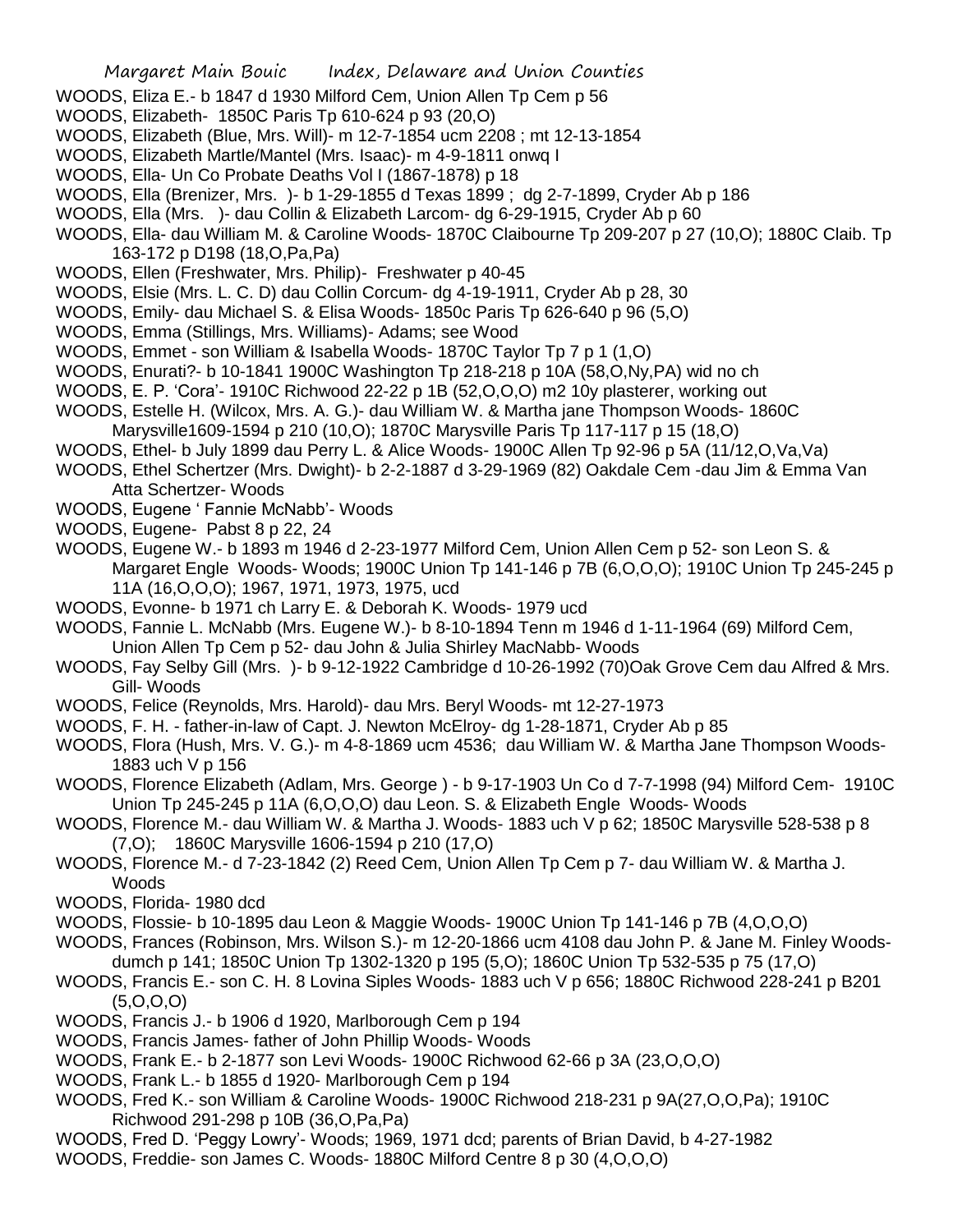- WOODS, French- dau James C. Woods- 1880C Milford Center 8 p 30 (15,O,O,O)
- WOODS, Gabrielle- dau Richard J. & Sue Woods- Woods
- WOODS, W. Gailord/Gale W.-b 9-1878- son George H. & Lovina Siples Woods- 1880C Richwood 228-241 p B201(2,OO,O); 1900C Richwood 52-55 p 3A (22,O,O,O)
- WOODS, George E.- son John E. & Nora B. Woods- 1910C Claibourne Tp North, Richwood 236-244 p 9A  $(11, 0, 0, 0)$
- WOODS, George H. 'Lovina Siples'- b 8-8-1834 m 4-1870 son John & Sarah Brookins Woods- 1883 uch V p 587, 592, 594. 656; 1850C Claibourne Tp 165 p 26 (16,O); 1860C Claib. Tp 851-832 p 112 (25,O); 1870C Richwood 25-24 p 3 (34,O)l 1880C Richwood 228-241 p B201 (45,O,Irel,Pa); merchant
- WOODS, Georgia Jean Freshwater (Mrs. Dennis)- b 3-5-1955 m 12-16-1977 dau George W. & Mildred Iola Jones Freshwater - Freshwater p 227
- WOODS, Gerry 'Connie'- parents of Guy Woods- Woods
- WOODS, Gladys- b Aug. 1894 dau Perry L. & Alice Woods- 1900C Allen Tp 92-96 p 5A (5,O,Va,Va)
- WOODS, Glenda (Mrs. Mike)- 1979 ucd
- WOODS, Gloria Danner (Mrs. James, Jr.)- m 1945- Woods
- WOODS, Goldie- 1973 ucd
- WOODS, Guy 'Kellie Geyer' m 2-15-1997 son Gerry & Connie Woods- Woods
- WOODS, H.- 1883 uch IV p 505, 534
- WOODS, H. A.- 1971 dcd
- WOODS, Harlan Page 'Sarah Jane McDowell''Mrs. Mary Morse''Jessie'- b 1840 m(1) 9-28-1871 ucm 4985, m(2) 10-15-1880 ucm 6809; Darby-Jerome Cem p 15, 23, interred 6- 8-1923, Mitchell Cem- son John P. & Jane M. Finley Woods- dumch p 141; mt 3 p 24; 149, 166; 1850C Union Tp 1302-1320 p 195 (9,O); 1860C Union Tp 532-535 p 75 (19,O); 1880 Jerome Tp 279-289 p 30 (39,O,O,o) m2 16yl 1900C Jerome Tp 287-296 p 12B (59,O,Pa,Pa) m 6y 1910C Jerome, Plain City 152-157 p 7B (69, O,US.Pa) m2 16y- see Wood
- WOODS, H. P.1883 uch IV p 509, V p 235
- WOODS, Harley 'Ruth Wilson'- d 1954- Woods
- WOODS, Harold A. "Woody" 'Dorothea H. Bleil'- b 10-9-1933 d 2-19-1994 (60) bur Montgomery W. Va.- son
- Lonnie & Daoma Hudnell Woods- Woods; Korean war;
- WOODS, Harold- son Rev. Sherley B. & Catherine McClain Woods- Woods
- WOODS, Harry L.- b 2-1887 son Leon & Maggie Woods- 1900C Union Tp 41-46 p 7B (13,O,O,O)
- WOODS, Hattie- dau James C. Woods- 1880C Milford Centre 8 p 30 (22,O,O,O)
- WOODS, Hellen- b 3-7-1887 Genoa Tp dau William & Ann Mary Ferman Woods- dcbirths
- WOODS, Homer- b Dec 1896 son Perry L. & Alice Woods- 1900C Allen Tp 92-96 p 5A (3,O,Va,Va)
- WOODS, ---- (Hush, Mrs. Valentine G.- dau Judge W. W. Woods- dg 2-25-1908, Cryder Ab p 111
- WOODS, Hylas 'Catherine'- 1910C Paris Tp 35-36 p 2A (62,O,NY,O) m 39y, house carpenter
- WOODS, Ilene (Mrs. John)- parents of Peggy A. Woods- Woods
- WOODS, Ingham- 1915 uch p 454; 1883 uch V p 433 see Wood
- WOODS, Dr. Ira- hmp p 90; 1915 uch p 494
- WOODS, Isaac 'Elizabeth Martle or Mantel'- m 4-9-1811; onwq I
- WOODS, Isabella- dau John P. & Jane M. Finley Woods- 1850C Union Tp 1302-1320 p 195 (5,O)
- WOODS, Isabella (Phillips, Mrs. William)- m 2-23-1832; mt 1-26-1881; 1915 uch p 496; 1883 uch V p 575, 586, 646; 1985 uch p 140
- WOODS, Isabella (Mrs. William)- 1870c Taylor Tp 7 p 1 (28,ILL)
- WOODS, Isadore- d 2-2-1859 (14y) Reed Dem, Union Allen Cem p 10- dau john P. & Jane Finley Woodsdumch p 141, see Wood
- WOODS, Jack 'Mary J.'- 1969 dcd
- WOODS, Jack M. 'Judith M. 1971, 1983 ucd
- WOODS, Capt. James- 1976 dch p 4
- WOODS, ----(Mrs. James)- d 3-14-1886 Oakdale Cem 248
- WOODS, James Arthur- b 1-11- son Marion Woods- Woods
- WOODS, James- parents of Brenda Lee Woods Howald- Woods
- WOODS, James C.- 1880C Milford Center 8 p 30 (47, O, Mass,-)
- WOODS, James C.,Jr. 'Gloria Danner'- m 1945; WWII- Woods
- WOODS, James C. "Chip" III son James C. Jr. & Gloria Danner Woods- Woods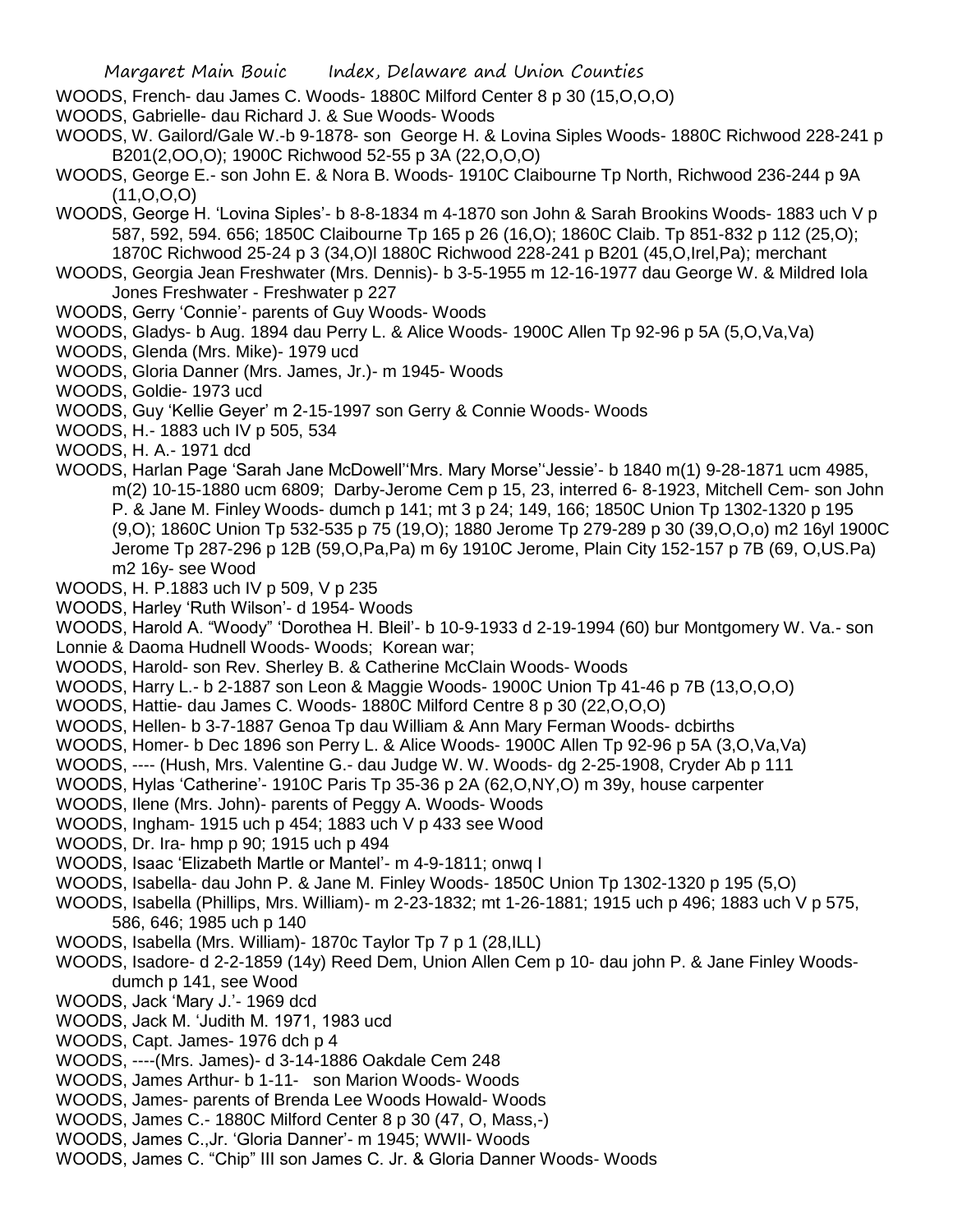- WOODS, James F.- son Caroline Woods- 1880C Claibourne Tp 163-172 p D198 (7,O,Pa,Pa)
- WOODS, James F.- son Rev. Samuel & Margaret Power Woods- dumch p 141; 1883 uch V p 154, 217, 259, 261, see Wood
- WOODS, James- b 1957 son Jack & Mary J. Woods- 1969 dcd
- WOODS, Judge James 'Mary McKitrick'- McKitrick p 64
- WOODS, James- son Marion & Edna Moore Woods- Woods; US Army
- WOODS, James M.- mt 3 p 16; Union Tp
- WOODS, James Roy- b 1941 son John Stewart & Mildred Jane Hiatt Woods- 1985 uch p 150; Woods
- WOODS, Jane- b 1961; 1969 dcd
- WOODS, Jane- 1860C Union Tp 532-535 p 75 (46,O) 1985 uch p 149
- WOODS, Jane- dau John Woods- 1850C Claibourne Tp 165 p 26 (14,O)
- WOODS, Jane Moore Finly (Mrs. John Power)- b 1810 d 1888/7 (78y) dau Joseph & Frances Moore Finlydumch p 141; 1883 uch V p 261; 1850C Union Tp 1302-1320 p 185 (40,Pa); 1880C Union Tp 125 p 22 (60,Pa,Pa,Pa)
- WOODS, Jane (Myers, Mrs. Okey)- dau Jesse,Sr. & Lena Daniels Woods- Woods
- WOODS, Jane (Scott, Mrs. Abraham)- m 3-31-1851 ucm 1654
- WOODS, Jane S. (Boynton, Mrs. L.)- m 11-8-1853; ucm 2024
- WOODS, Janice- b 1962 dau Sheridan R. & Dolra J. Woods- 1969, 1971 dcd
- WOODS, Jeffrey A.- son Albert W. & Velma Bailey Woods- Woods
- WOODS, Jeffrey Cole- b 1951 son John Stewart & Mildred Jane Hiatt Woods- 1985 uch p 150; Woods
- WOODS, Jeffrey- b 1964 son Sheridan R. & Dolra J. Woods- 1969, 1971 dcd
- WOODS, Jennifer Lee (Frazer, Mrs. William Alexander)- m 7-13-1991 dau John & Sandy Woods- Woods
- WOODS, Jerry 'Beverly'- parents of William L. Woods- Woods
- WOODS, Jesse Keyes- b 1862 d 1921 Milford Cem, Union Allen Tp Cem p 92
- WOODS, Jesse,Sr. 'Lena Daniels'- d 1-11-1974 bur Paintsville, Ky- father of Jesse, Jr. Charles, etc; Woods
- WOODS, Jesse, Jr.- b 1-24-1941 Ky d 10-30-1995 Oakdale Cem Record K73; N 1/2- son Jesse, Sr. & Lena Daniels Woods
- WOODS, Jessie (Mrs. Harland)- 1900C Jerome Tp 287-296 p 12B (37,O,O,O) m 6y, 2 ch; 1910C Jerome, Plain City 152-157 p 7B (46,O,O,O) m2 16y, no ch
- WOODS, Joanna E. (Peters, Mrs. )- b 1867 d 1941 Marlborough Cem p 194
- WOODS, Joel Brandon- b 4-26- son Tony & Kristie Dotson Woods- Woods
- WOODS, John- uccp p 26, JB 3 p 107
- WOODS, John- d 11-9-1757- Powers p 219
- WOODS, John- 1915 uch p 454, 496, 497; 1883 uch V p 433
- WOODS, John A.- 1915 uch p 263, 453; 1883 uch IV p 508
- WOODS, John- b 1-1882; 1900C Millcreek Tp 138-143 p A7 (-,Va,Va,Va) farm labor for Joel Hill
- WOODS, John D. 'Edna Beryl'- b 1882 d 1941 Unionville Cem, Darby Jerome Cemp 54; 1985 uch p 43, 175, 181
- WOODS, John E. 'Nora B.'-b 11-1863 1900C Richwood 240-253 p 9B (36,O,O,Pa) m 10y, tailor; 1910C Claibourne North, Richwood 236-244 (46,O,Pa,Pa) m 20y; tailor
- WOODS, John E.- son William J. & Caroline Woods- 1870C Claibourne Tp 209-207 p 27, (6,O); 1880C Claibourne Tp 163-172 p D198 (16,O,Pa,Pa)
- WOODS, John- son Harlan Woods- 1880C Jerome Tp 279-289 p 30 (3,O,O,O)
- WOODS, John Hiatt- b 1941 son John Stewart & Mildred Jane Hiatt Woods- Woods; 1985 uch p 150 WOODS, John 'Ilene'- Woods
- WOODS, John- son James C. Woods- 1880C Milford Centre 8 p 36 (7,O,O,O)
- WOODS, John- b 1958 son John M. & Judith M. Woods- 1971 ucd
- WOODS, John- son Marion & Edna Moors Woods- Woods
- WOODS, John/Obadiah? 'Martha Bigelow- Genther p 220
- WOODS, John Phillip 'Mary Kathleen Harris'- m 5-31-1980 son Francis James Woods- Woods
- WOODS, John Power 'Jane Moore Finly'- b 1806 d 3-6-1851 (45) Reed Cem, Union Allen Tp Cem p 7- son Rev. Samuel & Margaret Power Woods- 1883 uch V p 217, 258; dumch p 141; 1985 uch p 149; 1850C Union Tp 1302-1320 p 195 (43,Pa)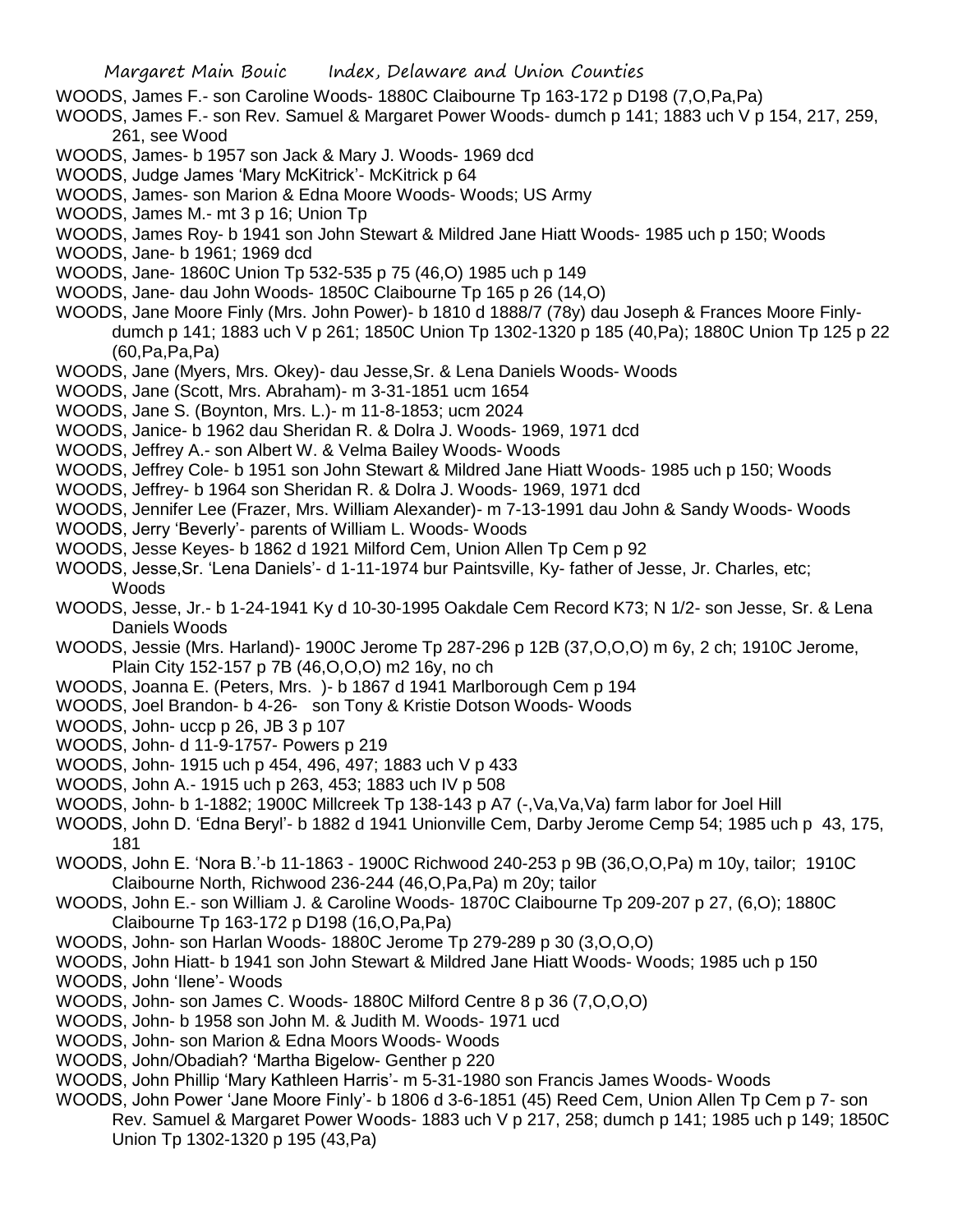WOODS, John Roy (See R. John)- 'Bess Imogene Cole'- b 1876 m 1902 d 1936 149; Plain City Business - 1985 uch p 149

WOODS, John R.- 1980 dcd

WOODS, John 'Sandy'- parents of Jennifer Lee Woods- Woods

WOODS, John 'Sarah Brookens'- b 12-9-1799 d 5-12-1874; Un Co Prob Vol I p 48 (1867-1878);

1883 uch V p 577, 581, 586, 587, 592, 656; 1840C Claibourne Tp 80 (40-50); 1850C Claib. Tp 165 p 26 (52,Irel); 1860C Claib. Tp 851-832 p 112 (60,Ireland)

- WOODS, John Stewart 'Mildred Jane Hiatt'- b 1908 m 1934 d 10-20-1973 son John Roy & Bess Imogene Cole Woods- 1985 uch p 139
- WOODS, John T.- uccp p 42 security, Journal Book 4 p 317
- WOODS, John T.- son Jane Woods- 1860C Union Tp 532-535 p 75 (12,O)
- WOODS, John T. 'Mary Ann '- Woods

WOODS, John T. Jr. 'Tracey D. Holland'- m 9-22-1984 son John T. & Mary Ann Woods- Woods

WOODS, Joseph F. 'Belle Martin'- b 5-28-1837 m 9-12-1867 ucm 4234 d 12-22-1903 Union Allen Cem p 34- Un Co Probate Deaths, Vol III- son John P. & Jane M. Woods- 1883 uch IV p 475, V p 258, 261; dumch p 140.141, 142; 1850C Union Tp 1302-1320 p 195 (13,O); 1860C Union Tp 532-535 p 75 (24,O) 1880C Union Tp 72 p 11 (43,O,O,O); 1900C Union Tp 1 p 1A (63,O,Pa,Pa)

WOODS, Joseph E.- son Michael S. & Elisa Woods- 1850C Paris Tp 626-640 p 96 (19,O)

WOODS, Joseph 'Kesiah Goddard'- b 3-26-1758 m 4-4-1782 d 10-13-1807 son Solomon & Patience Forbush Woods- dcc Pamela Wickham Docherty 70; 1908 dch p 651

- WOODS, Joseph 'Mary White'- White (5)
- WOODS, Joshua Michael- b 7-31-2001 son Robert & Shawntel Gardner Woods- Woods
- WOODS, Joyce (Bromley, Mrs. Robert L.)- dau Jesse,Sr. & Lena Daniels Woods- Woods
- WOODS, Judge- 1883 uch V p 378; 1915 uch p 522, 533, 542
- WOODS, Judith M. (Mrs. Jack M.)- 1971, 1973 ucd
- WOODS, Judith Stewaart- b 1938 dau John Stewart & Mildred Jane Hiatt Woods- 1985 uch p 150-166

WOODS, Judy (Walker, Mrs. Russ)- dau John Stewart & Mildred Hiatt Woods- Woods

- WOODS, Judy (Wyckoff, Mrs. )- dau Lonnie & Daoma Hudnell Woods- Woods
- WOODS, Kaylynn S. (Thompson, Mrs. )- dau William J. Sr. & Lucille A. DeVault Woods- Woods
- WOODS, Kellie Geyer (Mrs. Guy)- m 2-15-1997 dau James & Evelyn Geyer- Woods
- WOODS, Kelsie Lea- b 2-12-1995 dau John Jr. & Tracey Holland Woods- Woods
- WOODS, Kevin- b 1964 ch Charles L. & Teresa Woods- 1979, 1981 ucd
- WOODS, Kesiah Goddard (Mrs. Joseph)- b 12-1760 m 4-4-1782 d 4-17-1848 1908 dch p 651; dcc Pearl Whipple Dennis 71
- WOODS, Keziah (Wiswell, Mrs. Moses)- b 5-25-1786 m 1803/4 d 4-2-1841 dau Joseph & Kesiah Goddard Woods- dcc Pamela Wickham Docherty 35; 1908 dch p 651
- WOODS, Kim- b 1972 ch Clifford R. & Diane Doris Walker Woods- Freshwater p 221
- WOODS, Kimnberly Horch (Mrs. Timothy)- m 10-16-1982- Woods
- WOODS, Kristi Dotson (Mrs. Tony)- dau Edsel & Pattsy Dotson- Woods
- WOODS, L.- dumch p 126
- WOODS, Lafayette- d 12-19-1850 (26d) Prospect Cem, Powell p 310; son W. J. & M. T. Woods
- WOODS, Larry E. 'Deborah K.'- 1979 ucd
- WOODS, Laura- b 1965 dau Earl L. & Margaret Woods- 1971 ucd
- WOODS, Lebbeus- 1850C Marysville 526-535 p 81 (21,O)
- WOODS, Lena Daniels (Mrs. Jesse,Sr.)- parents of Mrs. Robert Bromley, Mrs. Okey myers, Mrs. Charles VanHasse- Woods
- WOODS, Leon 'Maggie'- b 1852 d 1926 Milford Cem, Union Allen Tp Cem p 62- son Samuel & Lydia Ann S. Burnham Woods- 1915 uch p 746; 1883 uch V p 217; 1880C Union Tp 124 p 22 (27,O,O,O); 1900C Union Tp 141-146 p 7B (47,O,O,Vt) m 14y
- WOODS, Lep.- 1915 uch p 695
- WOODS, Liesa- b 1967 dau Earl L. & Margaret Woods- 1971 ucd
- WOODS, Lillian G. (Mrs. William C.)- 1910C Claibourne Tp Richwood 361-368 p 13A (37,O,O,O) m 12y, 1 ch
- WOODS, Lillian (Sorrels, Mrs. Earl J.)- dau Rev. Sherley B. & Catherine McClain Woods- Woods
- WOODS, Lilly G. (Mrs. Charles)- b 7-1872; 1900C Richwood 211-224 p 8B (27,O,O,NJ) m 3y, 1 ch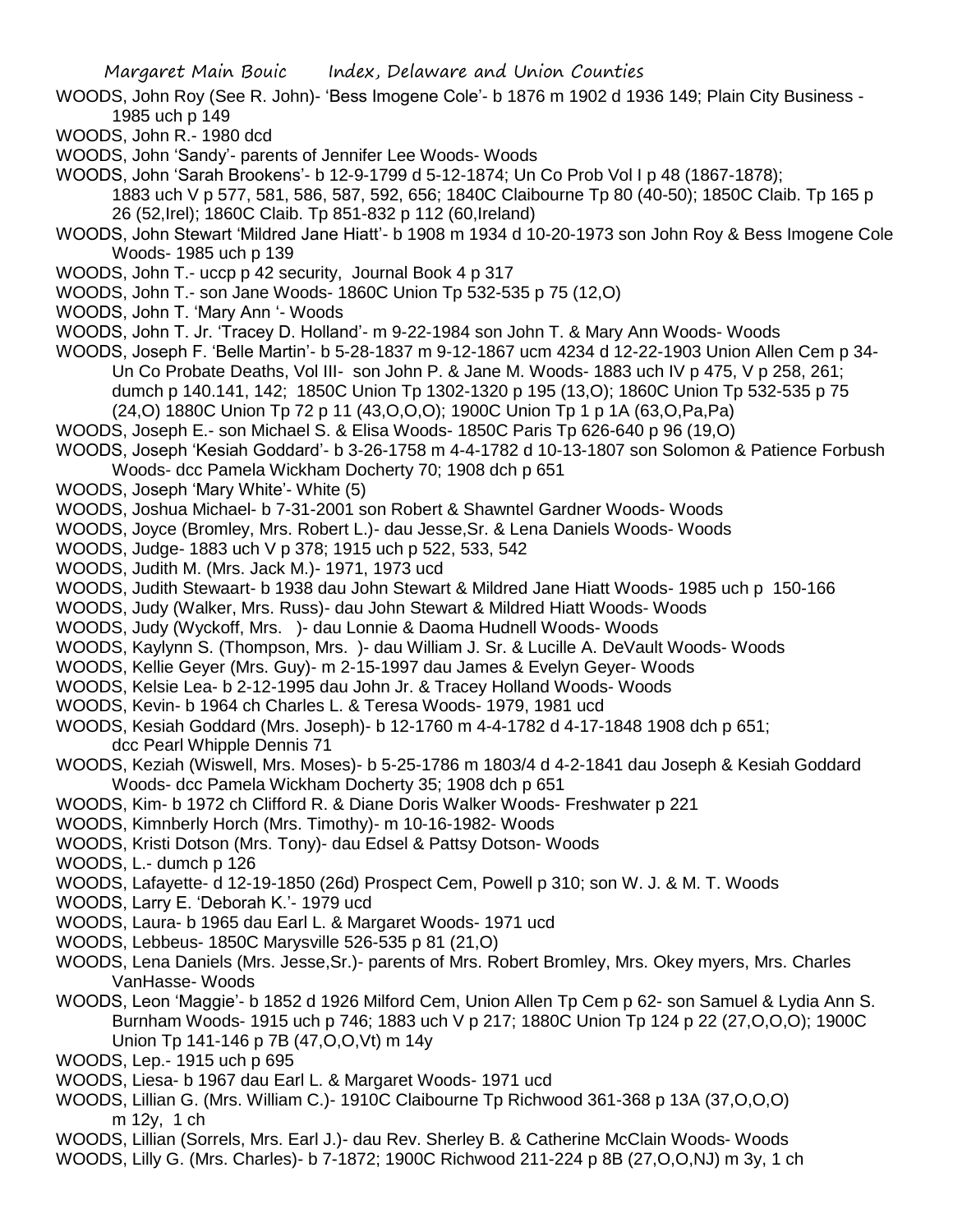- WOODS, Linda (Wilson, Mrs. )- dau Betty A. Woods- Woods
- WOODS, Linda- dau Marion & Edna Moore Woods- Woods, obit, mlib
- WOODS, Lloyd- b Ky d 11-30-1978 (67) Oak Grove Cem ; WWII Woods
- WOODS, Lois Kathleen- d (4 mos) Maple Grove Cem- dau Merle & Bertha Renner Woods- EveningTribune 1- 17-1939
- WOODS, Lonnie 'Daoma Hudnell'- parents of Harold A. Woods- Woods
- WOODS, Lori- b 1978 dau Edward R. & Donna D. Woods- 1980 dcd
- WOODS, Lottie- dau James C. Woods- 1880C Milford Centre 8 p 30 (16,O,O,O)
- WOODS, Lovina Siples (Mrs. G. H.) -b 1844/6 d 1870; 1883 uch V p 656; 1870C Richwood 25-24 p 3
- (24,O);1880C Richwood 228-241 p B201(34,O,Pa,Pa); 1900C Richwood 62-66 (54,O,Pa,Pa) wid, 2 ch
- WOODS, L. S. 'Maggie'- 1910C Union Tp 245-245 p 11A (57,O,O,O) m2 24y, Farmer
- WOODS, Lucille A. DeVault (Mrs. William J. Sr.)- Woods
- WOODS, Lucy Nafus (Mrs. Thomas)- m 6-25-1861 dcm
- WOODS, Lydia Ann Burnham (Hathaway, Mrs. )(Mrs. Samuel)- b 1812 m 11-2-1848 ucm 1361 d 7-2-1855
- Union Allen Cem p 37; 1883 uch V p 217; 1915 uch p 746; 1850C Union Tp 1250-1268 p 187 (38,Ct) WOODS, Lucy Palmer (Mr. Thomas F.)- m 11-22-1831 ucm 247; unec 1982, II p 34
- WOODS, Maggie E. (Mrs. Leon)- b 9-1863/2 1900C Union Tp 141-146 p 7B (36,O,o,Ger) m 14y, 8 ch 6 living; 1910C Union Tp 245-245 p 11A (46,O,O,O) m 24y 11ch, 9 living
- WOODS, Magmo- 1840C Marysville 805 (20-30)
- WOODS, Marcia (Mrs. William J.)- d 1974- Woods
- WOODS, Marge (Retterer, Mrs. Dale)- 1985 uch p 115
- WOODS, Margaret (Mrs. Earl L.)- 1971 ucd
- WOODS, Margaret A.- 1980 dcd
- WOODS, Margaret (Mrs. )- 1840C Marysville (40-50)
- WOODS, Margaret Power (Mrs. Samuel)- b 1-15-1789 d 8-24-1854 dau Col. John Power- Powers p 184; 1915 uch p 746; 1883 uch V p 217, 258; 1985 uch p 149; 1820C Union /Tp 167 (16-26); 1830C Union Tp 140 p 285 (40-50); 1850C Union Tp 1301-1319 p 195 (61,Pa)
- WOODS, Maria Stokes (Mrs. Samuel)- m 3-15-1859 ucm 2859 d 8-15-1888 (73y) Reed Cem, Union Allen Tp Cem p 7; dau John & Rhoda Carey Stokes- mt 3-16-1859 ; 1883 uch V p 215, 217; 1860C Union Tp 124 p 22 (45 ,O) 1870C Allen Tp 212-204 (45,O); 1880C Union Tp 124 0 22 (60,O,-,-)
- WOODS, Marie Vranklin (Mrs Alison)- parents of Albert W. Woods- Woods
- WOODS, Marilyn- dau Marion & Edna Moore Woods- Woods, obit, mlib
- WOODS, Marion 'Edna Moore'- Woods, obit Marysville Library
- WOODS, Mark 'Alessa'- son Harold A. & Dorothea H. Bleil Woods- Woods
- WOODS, Martha Bigelow (Mrs. John/Obadkiah)- dau John & Mary Warren Bigelow- Genther p 229
- WOODS, Martha Jane Thompson (Mrs. William W.)- m 1839 Union Allen Tp Cem p 7; 1883 uch V p 43, 154; 1850C Marysville 528-538 p 81 (35,Pa); 1860C Marysville 1594 p 210 (42,Pa)- 2870C Marysville Paris Tp 120-120 p 13(52,Pa)
- WOODS, Martha (Russell, Mrs. Richard)- dau Rev. Sherley B. & Catherine McClain Woods- Woods
- WOODS, Marty (Mrs. Sheridan)- Woods
- WOODS, Mary Ann (Mitchell, Mrs. Albert)- Genther p 140
- WOODS, Mary Ann (Mrs. John T.)(Sealey, Mrs. )- mother of John J. Woods. Jr- Woods
- WOODS, Mary Biggs (Mrs. )(Main, Mrs. Joseph Clinton)- dg 3-28-1911, Cryder Ab p 21
- WOODS, Mary E. (Kidd, Mrs. Jack)- dau William J. Sr. & Lucille A. DeVault Woods- Woods
- WOODS, Mary J. (Mrs. Jack)- 1969 dcd
- WOODS, Mary Kathleen Harris (Mrs. John Phillip)- m 5-21-1980 dau William Russell Harris- Woods
- WOODS, Mary McKitrick (Gibson, Mrs. Henry)(Mrs. Judge James)- dau John & Mary Ross McKitrick-McKitrick p 64
- WOODS, Mary (McKittrick, Mrs. Patrick)- b 1856 m 6-6-1875 dau Terrence & Mary Woods-McKitrick p 418, 419
- WOODS, Mary Morse (Mrs. H. R.)- b 8-31-1838 d 1-6-1892 (53y) Mitchell Cem, Darby Jerome Tp Cem p 16; Un Co Probate Deaths, Vol III
- WOODS, Mary P. (Mrs. Ralph L.)- 1971, 1973 ucd
- WOODS, Mary (Mrs. Terrence)- McKitrick p 64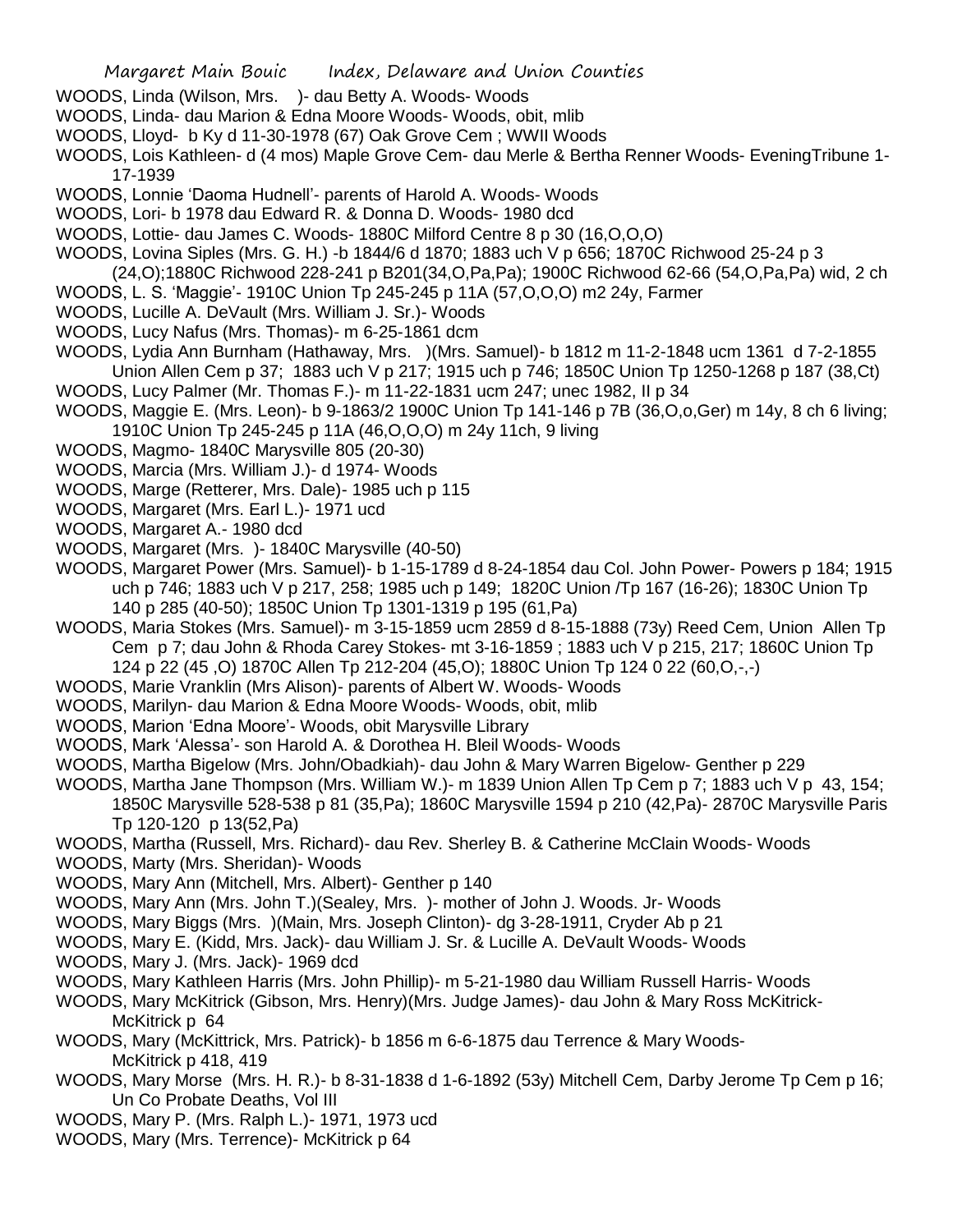- WOODS, Mary- dau William J. & Caroline Woods- 1870C Claibourne Tp 209-207 p 27 (2,O); 1880C Claibourne Tp 163-172 p D198 (12,O,Pa,Pa)
- WOODS, Matthew 'Ruth'- son Harold & Dorothea H. Bleil Woods- Woods
- WOODS, Mattie E.- b 1862 d 102- Milford Cem, Union Allen Tp Cem p 62
- WOODS, Melanie P. Ray (Mrs. William L.)- m 3-17-1995 dau Richard & Monika Ray Woods- Woods
- WOODS, Merle 'Bertha Renner'- 1949 ucd
- WOODS, Merle 'Opal Edd'- 1985 uch p 45
- WOODS, Michael A.- son Albert W. & Velma Bailey Woods- Woods
- WOODS, Michael P.- son Michael S. & Elisa Woods- 1850C Paris tp 626-640 p 95 (10,O)
- WOODS, Michael S. 'Elisa- 1850C Paris Tp 626-640 p 95 (48,NY)
- WOODS, Mike 'Glenda'- 1979 ucd
- WOODS, Mike- dumch p 126
- WOODS, Mildred Jane Hiatt "Dolly" (Mrs. John Stewart)- b 2-9-1914 Plain City m 1934 d 7-3-1998 (84) Forest Grove Cem- 149- dau Asa/Alva C. & May Zeller Hiatt- Woods; 1985 uch p 149
- WOODS, Mildred- dau L. S. & Maggie Woods- 1910C Union Tp 245-245 p 11A (14,O,O,O)
- WOODS, Minerva Snodgrass (Buxton, Mrs. )- b 10-31-1829 d 10-20-1889 Milford Center, Union Allen Tp Cem p 26
- WOODS, Minnie- dau G. H. & Lovina Siples Woods- 1883 uch V p 656; 1880C Richwood 228-241 p B201  $(9, 0, 0, 0)$
- WOODS, M. J.- 1915 uch p 262
- WOODS, Myrtle, infant 1890 Milford Cem, Union Allen Tp Cem p 62
- WOODS, Naomi (Knudson, Mrs. Rodney)- dau Harold A. & Dorothea H. Bleil Woods- Woods
- WOODS, Naomi May- dau E. P. & Cora Woods- 1910C Richwood 22-22 p 1B (6,O,O,O)
- WOODS, Nellie- b 4-21-1873 d 5-21-1968 Milford Cem, Union Allen Tp Cem p 43- dau Joseph F. & Belle
	- Martin Woods- dumch p 142; 1883 uch V p 261; 1880C Union Tp 72 p 11 (7,O,O,O); 1900C Union Tp 1 p 1A (27,O,O,O
- WOODS, Nicole- dau Richard J. & Sue Woods- Woods
- WOODS, Nora (Mrs. John)- b 10-1866; 1900C Richwood 240-253 p 9B (33,O,O,O) m 10y, no ch, dressmaker; 1910C Claibourne North, Richwood 236-241 p 9A (45,O,O,O) m 20y, seamstress
- WOODS, Norma (Woods, Mrs. John)- dau John Stewart & Mildred Hiatt Woods- Woods
- WOODS, Obadiah/John ? 'Martha Bigelow'- Genther p 224
- WOODS, Opal Eddy (Mrs Merle)- dau Daniel M. & Linnie Alice Wilcox Eddy- 1985 uch p 45
- WOODS, Pardon- d 10-1-1831 (21-1-21) Old Reed Cem
- WOODS, Patience Forbush (Mrs. Solomon)- b 3-26-1719/20 m 7-8-1742 dau Jonathan & Hannah Holloway Forbush- dcc Pamela Wickham Docherty 141
- WOODS, Paul; A. 'Barbara E.'- 1971 ucd
- WOODS, Paul- b 1969 son P aul A. & Barbara E. Woods- 1971 ucd
- WOODS, Peggy A.- dau John & Ilene Woods- Woods- engaged to David R. Cook
- WOODS, Peggy Lowry (Mrs. Fred)- 1969, 1971 dcd
- WOODS, Polly- 1971 dcd
- WOODS, Perry L. 'Alice'- b May 1873 1900C Allen Tp 92-96 p 5A (27,Va,Va,Va)
- WOODS, Ralph 'Bernette Nicol'- b 7-25-1924 m 4-30-1950 Rausch (19123) II p 280, III p 307
- WOODS, Ralph L. 'Mary P.'- 1971, 1973 ucd
- WOODS, Raymond, Sr. 'Alice McHarg'- b 2-16-1901 m 2-14-1942 d 9-20-1980 (79) Milford Cem; 1910C Union Tp 245-245 p 11A (9,O,O,O)
- WOODS, Raymond J.,Jr.- son Raymond J. Sr. & Alice McHarg Woods- Woods
- WOODS, Raymond L. 'Cinderella'- 1980 dcd
- WOODS, Raymond d 1996 son William J. Sr. & Lucille A. DeVault Woods- Woods
- WOODS, Reba (Darlington, Mrs. )- dau Jesse,Sr. & Lena Daniels Woods- Woods
- WOODS, Rebecca- Pabst 8 p 7
- WOODS, Rebecca- d 3-8-1899 Un Co Probate Deaths, Vol III
- WOODS, Rebecca- 1850C Claibourne Tp 165 p 26 (32,NJ); 1860C Claib. Tp 851-832 p 112 (42,NJ)
- WOODS, Rebecca H 1850C Delaware Town 1079 p 84 (42,NH)
- WOODS, Rebeckah- burned to death (84); dg 3-9-1900 Cryder Ab p 11
- WOODS, Rebekah Elise- b 12-3-2001 dau Tony & Kristi Dotson Woods- Woods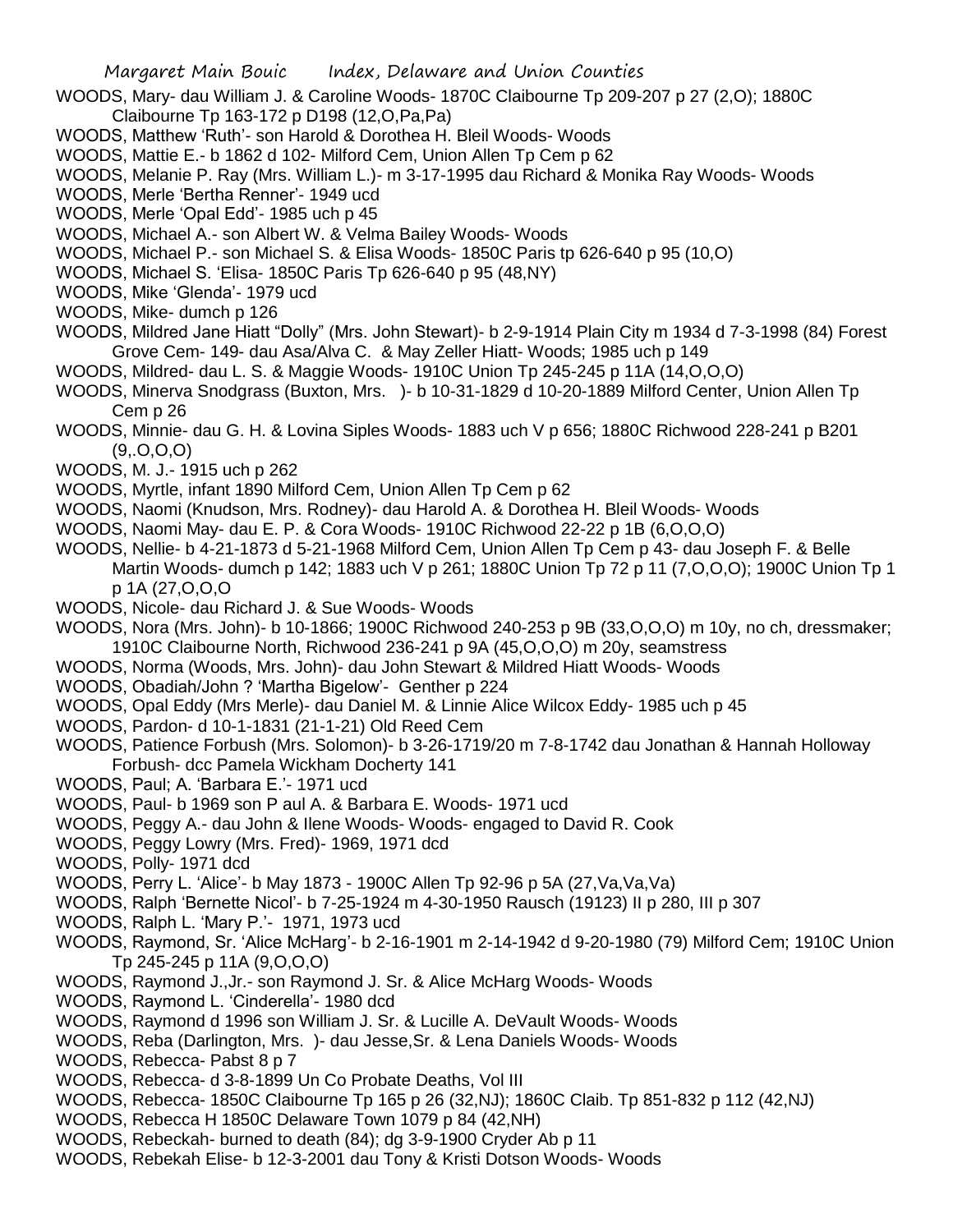- WOODS, Richard J. 'Sue'- d 10-8-1992 (41) Woods
- WOODS, Robert, Mr. And Mrs. Parets of Beth Ann Woods b 3-8-1979- Woods
- WOODS, Robert- son Lonnie & Daoma Hudnell Woods- Woods
- WOODS, Robert M.- 1980 dcd
- WOODS, Robert W.- 1980 dcd
- WOODS, Robert 'Shawntel Gardner'- parents of Joshua Michael Woods- Woods
- WOODS, Roy J.- b 7-1876 son Harland Woods- 1900C Jerome Tp 287-296 p 12B (28,O,O,O)
- WOODS, Rudelle (Van Hasse, Mrs. Charles)- dau Jesse,Sr. & Lena Daniels Woods- Woods
- WOODS, Ruth- d 8-3-1929 Oakdale Cem 4161 (E-381)
- WOODS, Ruth- 1985 uch p 180, 181, Richwood Civic Center- 1971, 1975, 1979, 1981, 1983 ucd
- WOODS, Ruth (Mrs. Matthew)- Woods
- WOODS, Ruth M. (Mrs. Theodore)- b 5-1849; 1880C Union Tp 125 p 22 (31,O,O,O); 1900C Taylor Tp 76-79 p A4 (51,O,O,O) m 21y, 2 ch
- WOODS, Ruth Wilson (Mrs. Harley)- b 2-12-1902 Warsaw d 5-6-1988 (86) dau J. J.. & Lavada Almack Wilson-Claibourne Cem; Woods
- WOODS, Samuel- uccp p 25, JB 3 p 47; uccp p 34 security, JB 3 p 490
- WOODS, Samuel 'Lydia A. Burnham''Maria E. Stokes'- b 8-26-1810 m 11-2-1848 ucm 1361 d 3-3-1880 son Rev. Samuel & Margaret Power Woods- mt 3-16-1859, mt 3 p 5; dumch p 141; 1915 uch p 144, 261, 746; 1850C Union Tp 1250-1268 p 187 (39,O); 1860C Union Tp 531-534 p 75 (49) see Wood
- WOODS, Rev. Samuel 'Margaret Power'- d 1815 Reed Cem, Union Allen Tp Cem p 7; Powers p 184; 1883 uch V p 125, 164, 185,217, 258, 265, 281; dumch p 141, 270; hmp p 17, 54,55, 177, 389; 1883 uch III p 299, 328, IV p 154; 1915 uch p 203, 746; 1985 uch p 149, 166, 168 see Wood
- WOODS, Sandy (Mrs. John)- parents of Jennifer Lee Woods- Woods
- WOODS, Sarah A.- d 4-19-1886 Un Co Probate Deaths, Vol III
- WOODS, Sarah Brookins (Mrs. John)- 1883 uch V p 577, 587, 592, 656; 1985 uch p 175
- WOODS, Sarah Jane McDowell (Mrs. Harlan P.)- b 1846/5 m 9-28-1871 ucm 4985 d 1879 Mitchell Cem,
	- Darby Jerome Cem p 14, 15; 1985 uch p 149; Un Co Probate Deaths Vol II (!879-1886) p 9
- WOODS, Sarah R (B)(Miller, Mrs. Albert H.)- m 12-23-1879 ucm 6627
- WOODS, Sarah S. (Herbert, Mrs. Benjamin)- m 3-30-1845 dcm
- WOODS, Sarah Shelpman(Mrs. Thomas F.)-m 6-30-1825, ucm 97;1883 uch V p 287; unec 1982 II p 15
- WOODS, Sarah- dau William J. & Caroline Woods- 1870C Claibourne Tp 209-207 p 27 (10,O)
- WOODS, Shawntel Gardner (Mrs. Robert)- Woods
- WOODS, Shema- b 1974 ch Raymond L. & Cinderella Woods- 1980 dcd
- WOODS, Sheridan 'Marty'- son William J. Sr. & Lucille A. DeVault Woods- Woods
- WOODS, Sheridan R. 'Dolra J.'- 1969, 1971 dcd
- WOODS, Rev. Sherley B. 'Cathrine McClain'- b 6-17-1906 Ky Sbc p 20, 27; pastor Springdale Baptist Ch; son William & Minnie Ellis Woods- Woods; 1959, 1967 ucd
- WOODS, Sherry- b 1954 ch Sheridan R,. & Dolra Woods- 1969, 1971 dcd
- WOODS, Shirley A. (Ratliff, Mrs. Jerry)- dau William J. Sr. & Lucille A. DeVault Woods- Woods
- WOODS, Solomon 'Patience Forbush'- b 10-12-1717 m 7-8-1742 d 10-18-1758; dcc Pamela Wickham Docherty 140
- WOODS, S. R.- 1980 dcd
- WOODS, Sophrina E.- b 10-7-1882 Concord Tp dau Thomas & Mary Frazier Woods- dcbirths
- WOODS, Stanford- 1980 dcd
- WOODS, Starlene- dau Bonnie Woods- 1979 ucd
- WOODS, Stella (Wilson, Mrs. Major) dg 6-12-1900. Cryder Ab p 24
- WOODS, Steven- b 6-20-1951 son Ralph & Bernette nicol Woods- Rausch 191231 III p 306
- WOODS, Sue (Calvin, Mrs. Christopher)- dau James C. Jr. & Gloira Danner Woods- Woods
- WOODS, Sue (Gray, Mrs. )- dau Lloyd Woods- Woods
- WOODS, Sue (Mrs. Richard J.)- Woods
- WOODS, Susan (Kingman, Mrs. Joseph)- 1908 dch p 778
- WOODS, Susan- b 1963 dau Sheridan R. & Dolra J. Woods- 1969, 1971 dcd
- WOODS, Susie A. Widney ( Thompson, Mrs. Marion)(White, Mrs. Henry)(Mrs. Egbert) )- b 1-16-1914 S. D. d
- 11-7-2000 (86) Walnut Grove Cem- dau James & Mary Bean Widney- Woods
- WOODS, Tammy- b 1966 ch Charles L. & Teresa Woods- 1979, 1981, 1983 ucd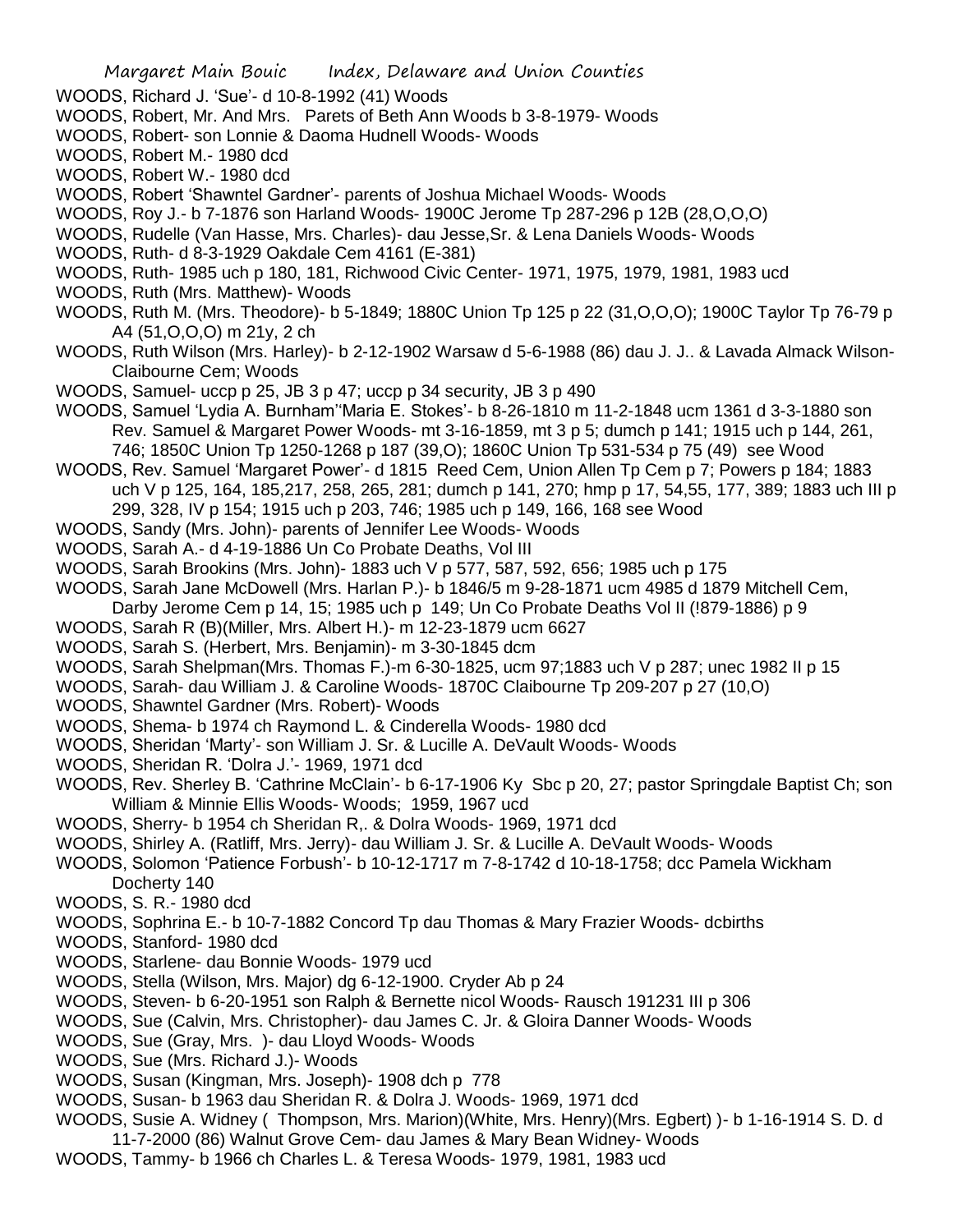- WOODS, Teresa (Mrs. Charles L.)- 1981, 1983 ucd
- WOODS, Terrence 'Mary'- McKitrick p 418
- WOODS, Terrie- b 7-2-1955 son Ralph & Bernette Nicol Woods- Rausch 191232. III p 306
- WOODS, Terry A.- son Albert W. & Velma Bailey Woods- Woods
- WOODS, Terry- b 1955 son Jack M. & Judith A. Woods- 1971 ucd
- WOODS, T. F.- 1840C Paris Tp 915 (30-40)
- WOODS, Thadeus- son Michael S. & Eliza Woods- 1850C Paris Tp 626-640 p 96 (12,O)
- WOODS, Theodore J. 'Ruth'- b 11-1847 son John P. & Jane M. Woods- dumch p 141; 1850C Union Tp 1302- 1320 p 195 (3,O); 1880C Union Tp 125 p 22 (31,O,O,O); 1900C Taylor Tp 76-79 p A4 (52,O,Pa,Pa) m 21y, farmer
- WOODS, Thomas- Powers Pat p 174
- WOODS, Thomas F. 'Sarah Shelpman''Lucy Palmer'- m 6-30-1825 ucm 97 (2) 11-22-1831 ; 1883 uch III p 287, 344, 373, V p 28; 1915 uch p 136; unec 1982, II p 15, 34; 1850C Liberty Tp Un Co 432 p 296 (20- 30); uccp p 24, coronor JB 2 p 353
- WOODS, Thomas W. 'Lucy Nafus'- m 6-25-1861 dcm
- WOODS, Timothy 'Kimberly Horch'- m 10-16-1982 son Bill Woods- Woods
- WOODS, T. L.- 1915 uch p 521; 1883 uch V p 5
- WOODS, Tony 'Kristi Dotson'- parents of Rebekah Elise Woods- Woods
- WOODS, Tracey D. Holland (Mrs. John T. Jr.)- m 9-22-1984 dau Dale W. & Wilma S. Holland- Woods
- WOODS, Trevor- ch Richard J. & Sue Woods- Woods
- WOODS, Velma Bailey (Mrs. Albert W.)- m 45y-Woods
- WOODS, Vena (Shultz, Mrs. )(Sheares, Mrs. James Wesley)- 1985 uch p 125
- WOODS, Virginia Lee (Snyder, Mrs. Lawrence)- dau John Roy & Bess Imogene Cole Woods- Woods; 1985 uch p 149
- WOODS, Walter- son Hylas & Catherine Woods- 1910C Paris Tp 35-36 p 2B (20,O,O,O)
- WOODS, Walter P. b 8-1898 son Leon & Maggie Woods- 1900C Union Tp 141-46 p 7B (1,O,O,O); 1910C Union Tp 245-245 p 11A (12,O,O,O)
- WOODS, William 'Bell'- b 4-1859; 1900C Claibourne Tp 302-318 p 13A (55,O,O,O) m 34y
- WOODS, William C.- d 10-16-1886 Un Co Probate Deaths, Vol III
- WOODS, William C. 'Lillian G.'- 1910C Claibourne Tp Richwood 361-368 p 13A (38,O,Ireo,Pa) m 12y
- WOODS, William C. 'Maria'- 1870C Allen Tp 212-204 p 13 (44,O)
- WOODS, William D.- son William C. & Lillina G. Woods- 1910C Claib. Tp Richwood 361-368 p 13A (11,O,O,O)
- WOODS, William D.- son William J. & Marcia Woods- Woods
- WOODS, William 'Daisy May Darst'- m 3-20-1897 Giffen (16846)
- WOODS, William Edgar- son James Cerry- dcw Bk 4 p 155 (18)
- WOODS, William- son James C. Woods- 1880C Milford Center 8 p 30 (20,O,O,O)
- WOODS, William J. 'Caroline'- 1870C Claibourne Tp 209-207 p 27 (40,Pa)
- WOODS, William J. 'Marcia'- b 11-22-1929 Toledo d 7-15-2000 (70) Blue Church Cem, Sunbury- son William J.,Sr. & Lucille A. DeVault Woods- Woods
- WOODS, William J., Sr. 'Lucille A. DeVault'- Woods
- WOODS, William L. 'Melanie P. Ray'- m 3-17-1995 son Jerry & Beverly Woods- Woods
- WOODS, William P.- b 10-1909 son Charles & Lilly B. Woods- 1900C Richwood 211-224 p 8B (1,O,O,O)
- WOODS, Judge William W. 'Martha J.'- b 5-13-1814 d 12-28-1881 Union Allen Cem p 7 son Rev. Samuel & Margaret Power Woods- dumch p 141; 1915 uch p 389; 1883 uch III p 327, 329, 374, 411, 418, V p 8, 16, 31, 32, 44, 51, 54, 55, 56, 57, 154,155, 156, 157, 164, 217, 258, 261; 1915 uch p 123, 139, 144, 151, 186, 250, 531, 533, 534; dg 2-25-1908. Cryder Ab p 112; 1840C Marysville (20-30); 1850C Marysville 528-538 p 81 (37,O); 1860C Marysville 1606-1594 p 210 (43,O); 1870C Marysville Paris Tp 120-120 p 13 (53,O); uccp p 15 JB 2 p 349; uccp p 18, JB 2 p 296; uccp p 39, Judge, JB 4 p 206, uccp p 41, JB 4 p 280; uccp p 42 JB 4 p 312; uccp p 34 appraiser JB 3 p 469; ucc p 37 security JB 4 p 165; uccp p 39 appr JB4 p 194; Un Co Probate Deaths Vol II (1879-1886) p 21
- WOODS, Rev. William- hmp p 52
- WOODS, W. W.- reward for information- unec 1982, II p 47
- WOODS, Wilke Gaylord- ch C. H. & Lovina Siples Woods- 1883 uch V p 656
- WOODS, W. J.- 1883 uch V p 561
- WOODS, W. T.- 1883 uch V p 502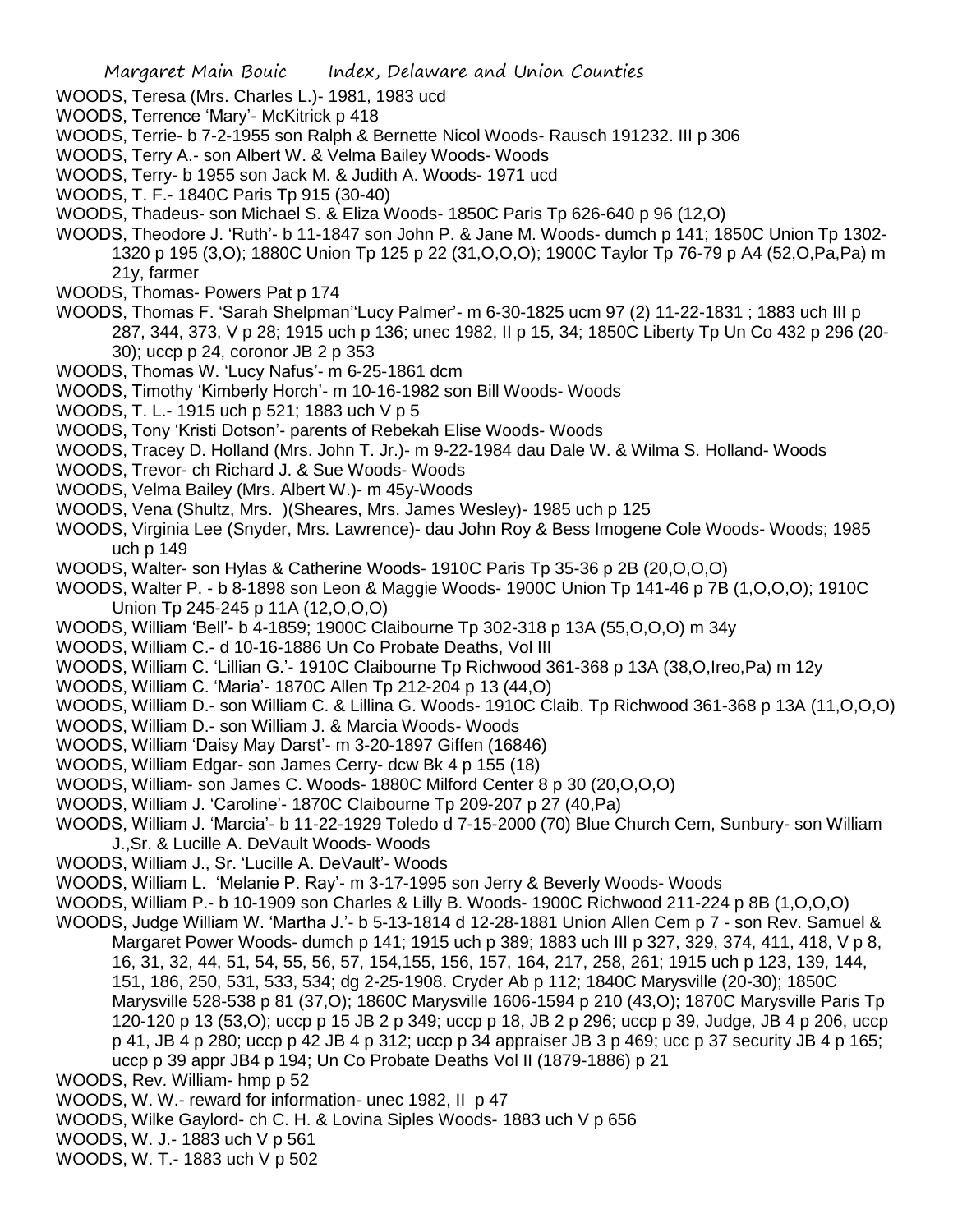WOODS, —(Mrs. W. W.) - 1883 uch IV p 55

- WOODS, Zellie- b 10-29-1869 d 2-3-1871 milford Cem, Union Allen Tp Cem p 34
- WOODSMILL, Rev. Mr.- Baptist Normal School- dg 11-24-1914; Cryder Ab p 161
- WOODSMILL, Elen M. (Mrs. He- )- b 7-1853; 1900C Milford 95-103 p 4B (46,Va,Va,Va) m 26y, 3 ch
- WOODSMILL, He–'Elen M.'- b 8-1854 1900C Milford 95-103 p 4B (45,Vaa,Va,Va) m 26y
- WOODSIDES, John- 1883 uch V p 486
- WOODSON, -----1883 uch III p 282
- WOODSON, Allen- Union Cllen Tp Cem p 31
- WOODSON, S. Autice- b 1883 d 1958 Milford Cem, Union Allen Tp Cem p 31
- WOODSON, Bertha- dau Thomas W. & Emma Worthington Woodson- Woodson
- WOODSON, Carrie Leota (Dobbins, Mrs. Rev. A. R.)- b 9-19-1883 d 12-25-1959 dau Thomas W. & Emma Worthington Woodson- Woodson
- WOODSON, Celestine Anne Tabler (Mrs. James L. Jr.)- m 6-17-1978- dau Richard D. Tabler- Woods
- WOODSON, Christine T b 1970 dau Thomas E. Jr. & Eileen Conroy Woodson- Woodson; 1971, 1973, 1975, 1979, 1981, 1983 ucd
- WOODSON, Christal Ball (Mrs. Thomas Edgar III) dau Thomas & Charmaine Ball- Woodson
- WOODSON, Doris (Mrs. Steven M.)- Woodson
- WOODSON, Edgar Paul- d 7-18-1988 Oakdale Cem Record K 146; NW 1/4
- WOODSON, Edgar P. 'Mildred F. Jones'- b 5-19-1927 son Thomas E. Sr. & Gladys Clark Woodson- Woodson; 1967, 1971, 1973, 1975, 1979, 1981, 1983 ucd
- WOODSON, Edgar T. b 1961 son Edgar P. & Mildred F. Jones Woodson- Woodson;
	- 1967, 1971, 1973, 1975, 1979 ucd
- WOODSON, Ellen- Union Allen Tp Cem p 31
- WOODSON, Emma Worthington (Mrs. Thomas W.)- Woodson
- WOODSON, Emma Bertha- d 10-12-1967 Oakdale Cem -dau Thomas W. & Emma Worthington Woodson-Woodson
- WOODSON, Gary F. b 1963 son Edgar P. & Mildred F. Jones Woodson- Woodson; 1967, 1971, 1973, 1975, 1979, 1981 ucd
- WOODSON, Gladys Clark (Mrs. Thomas Edgar)- parents of James Leon Woodson, Sr.)- Woodson
- WOODSON, Hazel (Burton, Mrs. )- b 12-24-1937 Marysville d 9-12-1990 (51) Oakdale Cem -dau Thomas Edgar & Gladys Clark Woodson- Woodson
- WOODSON, Henry- Union Allen Tp Cem p 31; 1915 uch p 400
- WOODSON, Hugh- 1883 uch V p 241;, 243; W Brown IV p 447, 448, 450, 451, 452
- WOODSON, James Leon,Sr.. 'Jerry Lee Smith.'- b 9-3-1932 Marysville d 3-25-1996 (63) Raymond Cem- son Thomas Edgar & Gladys Clark Woodson- Woodson; 1967, 1971, 1973, 1975, 1979, 1981, 1983 ucd
- WOODSON, James Leon, Jr.'Celestine Anne Tabler''Nina'- b 1957 m 6-17-1978 son James Leon,Sr. & Jerry Lee Smith. Woodson- Woodson; 1967, 1971, 1973, 1975 ucd
- WOODSON, Jeffery M. b 1967 son Edgar P. & Mildred F. Jones Woodson- Woodson; 1967 1971, 1973, 1975, 1979, 1981, 1983 ucd
- WOODSON, Jerry Lee Smith (Mrs. James Leon, Sr.)- m 12-29-1956 Woodson; 1967, 1971, 1973, 1975, 1979, 1981, 1983 ucd
- WOODSON, Jerry Lee b 1959 ch James Leon, Sr . & Jerry Lee Smith. Woodson- Woodson; 1967, 1971, 1973, 1975, 1983 ucd
- WOODSON, Jessie (Muckleroy, Mrs. )- dau Thomas W. & Emma Worthington Woodson- Woodson
- WOODSON, Kimberly Ann (McKinney, Mrs. Richard A.) b 1957 ch Edgar P. & Mildred F. Jones Woodson-
- Woodson; 1967, 1971, 1975, 1979 ucd; engaged to Lloyd McClendon
- WOODSON, Krista Kay- dau William C. Woodson- Woodson
- WOODSON, Mamie (Pletcher, Mrs. )- dau Thomas W. & Emma Worthington Woodson- Woodson
- WOODSON, Marcia/Marsha- b 1960/3 dau Thomas E. Jr. & Ruth Eileen Conroy. Woodson- Woodson; 1967, 1971, 1973, 1975, 1979, 1983 ucd
- WOODSON,Matthew J. b 1970 son James Leon, Srs. . & Jerry Lee Smith . Woodson-Woodson;; 1971, 1973, 1975, 1979, 1981,1983 ucd
- WOODSON, Mildred F. (Mrs. Edgar P.)- 1967, 1971, 1973, 1975, 1979, 1981, 1983 ucd WOODSON, Nina (Mrs. James Leon, Jr.)- Woodson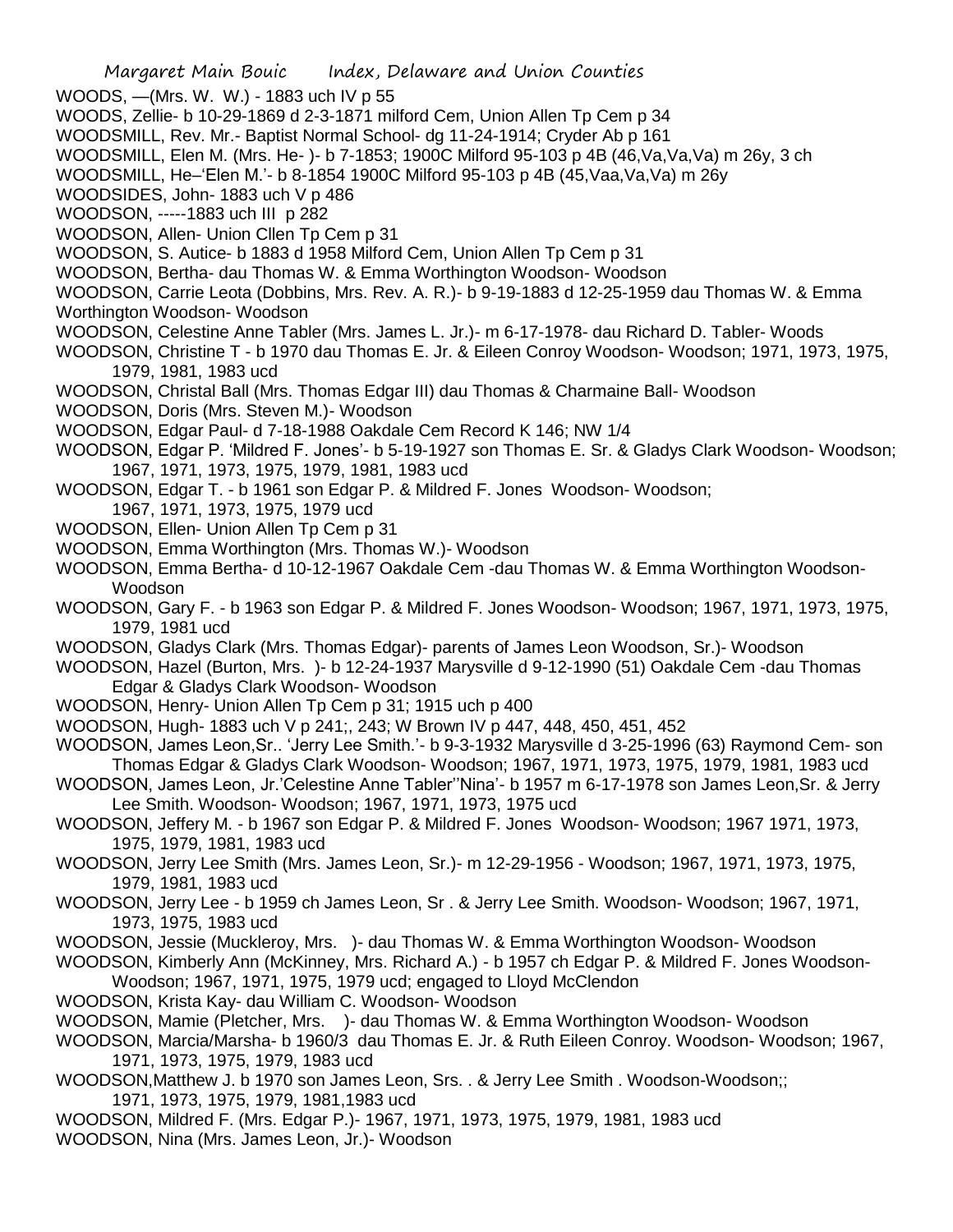- WOODSON, Pearl B/G.-b 8-1881 d 1936 Milford Cem, Union, Allen TpCem p 31 son H– & Elen M. Woodson-1900CMilford 95-103 p 4B (18,Va,Va,Va)
- WOODSON, Ruth Eileen Conroy (Mrs. Thomas E. Jr.)- m 11-17-1961 Woodson; 1967, 1971, 1973, 1975, 1979, 1981, 1983 ucd
- WOODSON, Steven M. 'Doris' -b 1963 son James Leon,Sr. & Jerry Lee Smith Woodson-Woodson; 1967, 1973, 1975, 1979, 1981, 1983 ucd
- WOODSON, Susan Rene- dau William C. Woodson- Woodson
- WOODSON, Thomas- d 7-31-1997 Oakdale Cem K137 S ½
- WOODSON, Thomas Edgar. III 'Crystal Ball'- b 1967 son Thomas E. & Eileen Woodson- 1971, 1973, 1975, 1979, 1981, 1983 ucd
- WOODSON, Thomas Edgar IV- b 12-19- Son Thomas E. III & Crystal Ball Woodson- Woodson
- WOODSON, Thomas E. Jr. 'Ruth Eileen Conroy'- b 6-3-1925 m 11-17-1961 d 7-31-1997 (72) Oakdale Cem son Thomas Edgar II & Gladys Clark Woodson- Woodson; 1967, 1971, 1973, 1975, 1979, 1981, 1983 ucd
- WOODSON, Thomas E, Sr.- 1967 ucd
- WOODSON, Thomas E., Sr 'Gladys Clark'- b 5-14-1886 Nelsonville d-3-31-1970 (83) son Rev. Thomas W. & Emma Mae Worthington Woodson- Woodson
- WOODSON, Thomas W. 'Emma Worthington'- Woodson
- WOODSON, Trayland Anthony b 5-9-2003 son Thomas & Crystal Woodson- Woodson
- WOODSON, Will- Union Allen Tp Cem p 31
- WOODSON, William- d 5-5-1899 Un Co Probate Deaths, Vol III
- WOODSON, William C. b 2-21-1930 d 1-4-1994 Oakdale Cem Record K 138 SE 1/4; son Thomas E. Sr. & Gladys M. Clark Woodson- Korean War
- WOODSON, William Wesley- son William C. Woodson- Woodson
- WOODSTOCK, Cornelius- 1908 dch p 381
- WOODSWORTH, infant- Un Co Probate Deaths Vol I (1867-1878) p 60
- WOODSWORTH, Lois- d 2-25-1895 Un Co Probate Deaths, Vol III
- WOODWARD, and Company- 1915 uch p 253;
- WOODWARD, --------1883 uch V p 601
- WOODWARD, Abigail Benjamin (Stubbs, Mrs. Joshua)(Mrs. John) b 1624 m(1) about 1641 dau John & Abigail Eddye Benjamin- Powers Pat p 28; Genther p 225
- WOODWARD, Abigail (Taylor, Mrs. Cyrus)- 1915 uch p 850
- WOODWARD, Alice V. (Looney, Mrs. James B.)- b 8-6-1907 Va d 6-17-1988 Fairview Mem. Pk- day Daniel Joseph & Sarah Jane Dooley Woodward- Woodward
- WOODWARD, Amanda J.- d Thursday, bur Chesterville- dg 6-25-1915, Cryder Ab p 60
- WOODWARD, Amy- dau Richard L. & Helen Beal Woodward- Beal; Woodward
- WOODWARD, Andrew- son Rev. Charles & Lisa Woodward- Woodward
- WOODWARD, Anna (Babcock, Mrs. Henry Dennison)- b 3-28-1815 m 12-11-1834- Asp (496)
- WOODWARD, Anna (Mrs. L. D.)-d Monday (38)bur Washington C. H.; dg 7-31-1908 Cryder Ab p 147
- WOODWARD, Anna Laxell Brill (Mrs. Robert)- b 1915 m 1940- dau Leonaard Osler & Mamie Hayes Brill- 1985 uch p 18
- WOODWARD, Asahel- uccp p 4 guardian, will book p 300
- WOODWARD, Barbara A. (Beem, Mrs. Orrin)- m 6-11-1854 dcm
- WOODWARD, Bethany- dau Rev. Charles & Lisa Woodward- Woodwaard
- WOODWARD, Brenda- dau Richard L. & Helen Beal Woodward- Beal; Woodward
- WOODWARD, Cathy Margaret (Jerew, Mrs. James Bryan)- m 11-24-1979 dau Robert & Dorothy Mehaffey Woodward- Woodward
- WOODWARD, Rev. Charles 'Lisa'- pastor St. Mark's Lutheran, Delaware Woodward
- WOODWARD, Charlotte (Coe, Mrs. Philip)- m 10-10-1850 ucm 1572
- WOODWARD, Connie Steele (Mrs. Robert, Jr.)- m 1962- 1985 uch p 18
- WOODWARD, David 'Lynn'- son Robert & Dorothy Mehaffey Woodward- Woodward
- WOODWARD, Dolly (Main, Mrs. Benajah)- Powers Pat p 117; Asp (94)
- WOODWARD, Dorcas Anne (Stouffer, Mrs. David Guyer)- m 6-20-1952- Weiser 117
- WOODWARD, Dorothy Mehaffey (Mrs. Robert)- m 6-10-1944 Cambridge- Woodward
- WOODWARD, Drusilla- sister Amanda J. Laura Woodward- dg 6-25-1915, Cryder Ab p 60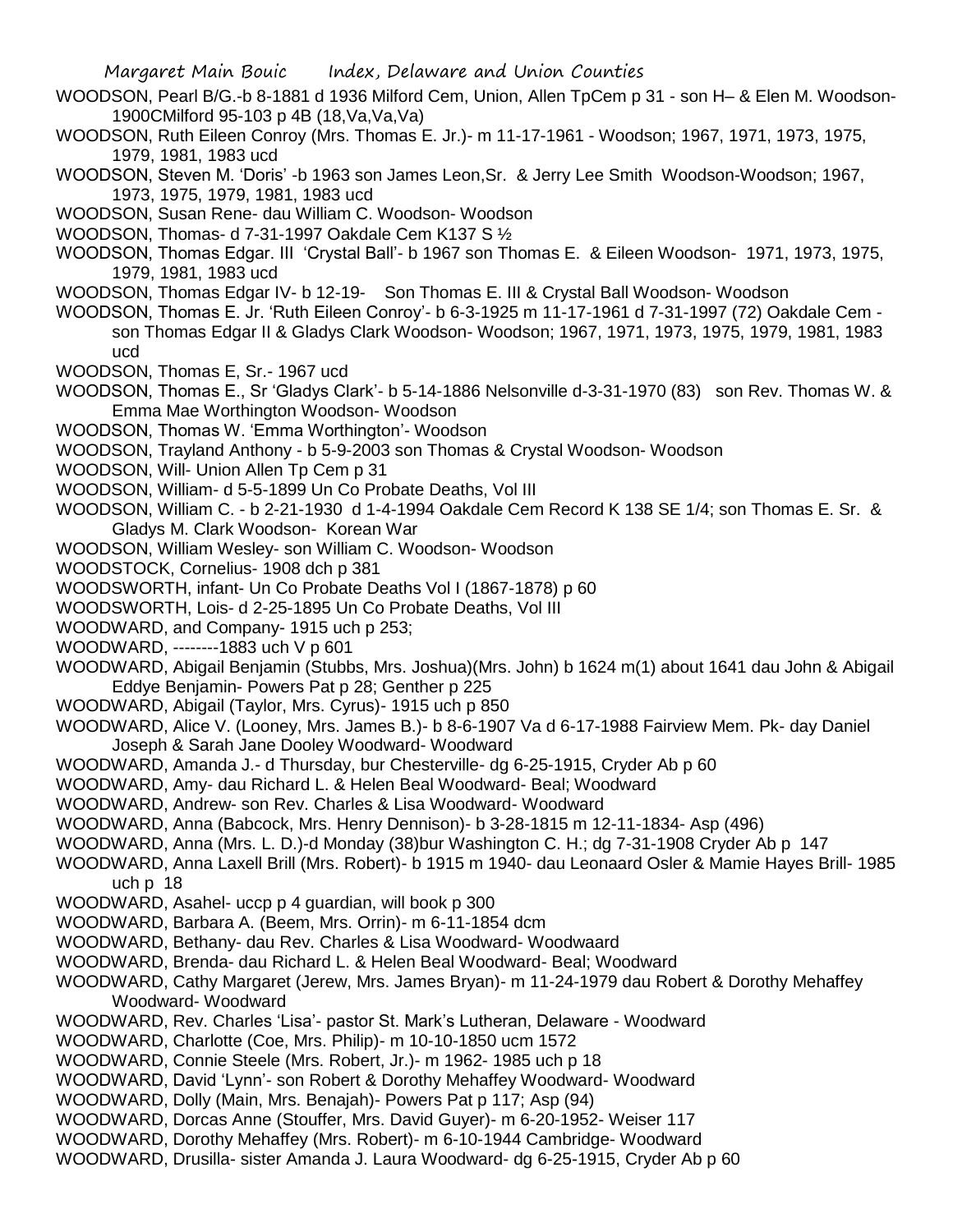- WOODWARD, ----(Feaster, Mrs. H. P.)- sister Amanda J., Laura- dg 6-25-1915, Cryder Ab p 60 WOODWARD, Edgar J.- son Joel & Sarah A. Woodward- 1850C Delaware Tp 1431 p 100 (5,O)
- WOODWARD, Edith N. Wiseman (Mrs. Herschel)- b 12-6-1898 Ind d 6-21-1995 (97) bur Lapel, Ind.- dau Luther & Christina Valentine Wiseman- Woodward
- WOODWARD, Edna Ann Wuertz (Mrs. Gerald)- b 8-8-1935 m 1954 dau Ernest & Florence Vollrath Wuertz-Rausch 112141 p 258
- WOODWARD, Ella- b 10-1-1877 Delaware Town- dau E. J. & Flo Likes Woodward- dcbirths
- WOODWARD, —infant- b 7-17-1877 Marlborough Tp son L. D. & Sarah Woodward- dcbirths
- WOODWARD, Ellen B. (Beem, Mrs. Orrin)- m 6-11-1855; 1883 uch V p 611 dau Moses Woodward-1870C Claibourne Tp 27 (34,O)
- WOODWARD, Ellen (Feaster, Mrs. Dr. H. P.)- 1908 dch p 359; Fowler p 84
- WOODWARD, Gayle (Mrs. William)- Woodward
- WOODWARD, George 'Lydia'- d 1828; 1820C Union Tp 56 (26-45); 1883 uch V p 177; uccp p 4 estate, will book p 274, 300, cp p 43; uccp p 5 JB1 p 6
- WOODWARD, George- son George & Lydia Woodward- 1883 uch V p 177; uccp p 4, will book p 300
- WOODWARD, Gerald 'Edna Ann Wuertz'- b 5-18-1933 m 1954- Rausch (112141), III p 258
- WOODWARD, Glenn Osler- b 1947 son Robert & Anna Laxell Brill Woodward 1985 uch p 18
- WOODWARD, Harriett E.- dau Joel & Sarah A. Woodward- 1850C Delaware Tp 143 p 100 (13,O)
- WOODWARD, Helen Beal (Mrs. Richard L.)- m 1939 d 12-30-1982 (68) dau William D. & Bessie Ellice Robinson Beal- Beal; Woodward
- WOODWARD, Henry Albert- b c 2-13-1849 (16days) Stratford Cem, Powell p 102 son J. & S. A.
- WOODWARD, Herschel 'Edith N. Wiseman'- Woodward
- WOODWARD, Homer- 1883 uch V p 396
- WOODWARD, (Mrs. H. R.)- sister Mrs. Rosa Bollinger- dg 7-6-1917, Cryder Ab p 68
- WOODWARD, Hon. James F.- Powers p 91
- WOODWARD, Jason- b 1973 son Timothy C. & Rebecca J. Woodward- 1980 dcd
- WOODWARD, Joel 'Sarah A.'- 1850C Delaware Tp 1431 p 100 (43,Pa)
- WOODWARD, John 'Abigail Benjamin'- Powers Pat p 28; Genther p 225
- WOODWARD, Joseph O. 'Lena May Smith'- d 1966- Woodward
- WOODWARD, Joseph 'Sarah Jane Dooley'- parents of Alice V. Woodward Looney- Woodward
- WOODWARD, Joseph- b 1975 son Timothy C. & Rebecca J. Woodward- 1980 dcd
- WOODWARD, Judith Ettrick (Mrs. )- dau William & Isabella Langley McKitrick- McKitrick p 34
- WOODWARD, Julia- dau Joel & Sarah A. Woodward- 1850C Delaware Tp 143 p 100 (2,O)
- WOODWARD, Katherine (Apple, Mrs. David M.)- m 1-28-1983- Woodward
- WOODWARD, Laura- 1976 dch p 183
- WOODWARD, Laura- sister Amanda J. Woodward- dg 6-25-1915- Cryder Ab p 60
- WOODWARD, Laura (Woodfill, Mrs. Albert Allen)- White II (62)
- WOODWARD, Lavon (Russell, Mrs. Leonard)- dau Herschel & Edith N. Woodward- Woodward
- WOODWARD, L. D. 'Anna'- dg 7-31-1908, Cryder Ab p 147; brother Livonia Woodward Detwiler; dg 9-11- 1914, Cryder Ab p 8
- WOODWARD, Lena May Smith (Mrs. Joseph O.)- d 5-12-1965 (86) Woodstock Ce,m- dau Dexter Pearl & Symantha Dix Smith- Woodward
- WOODWARD, Lisa (Mrs. Rev. Charles)- Woodward
- WOODWARD, Livonia (Detwiler, Mrs. James)- d Friday, Chesterville- dg 9-11-1914, Cryder Ab p 147
- WOODWARD, Lizzie- 1880C Marysville 308-338 p 21 (27,O,Pa,Pa) boarder, dressmaker
- WOODWARD, L. R. (Mrs. H. R.)- sister Cyrus L. Whitford- dg 4-5-1910, Cryder Ab p 113
- WOODWARD, Lucy- dau George & Lydia Woodward- 1883 uch V p 177 (8-1828);
- uccp p 4 will book p 300
- WOODWARD, Luther D. 'Sarah Woodruff'- m 8-16-1876 ucm 5911
- WOODWARD, Lydia (Mrs. George)- 1883 uch V p 177; 1820C Union Tp 56 (26-45); uccp p 4, will Bk 443 p 284
- WOODWARD, Lynn (Mrs. David)- Woodward
- WOODWARD, Mary Ann (Maine, Mrs. Seth)- Asp (765)
- WOODWARD, Mary E.- dau Joel & Sarah A. Woodward- 1850C Delaware Tp 143 p 100 (6,O)
- WOODWARD, Melinda- dau Richard L. & Helen Beal Woodward Beal; Woodward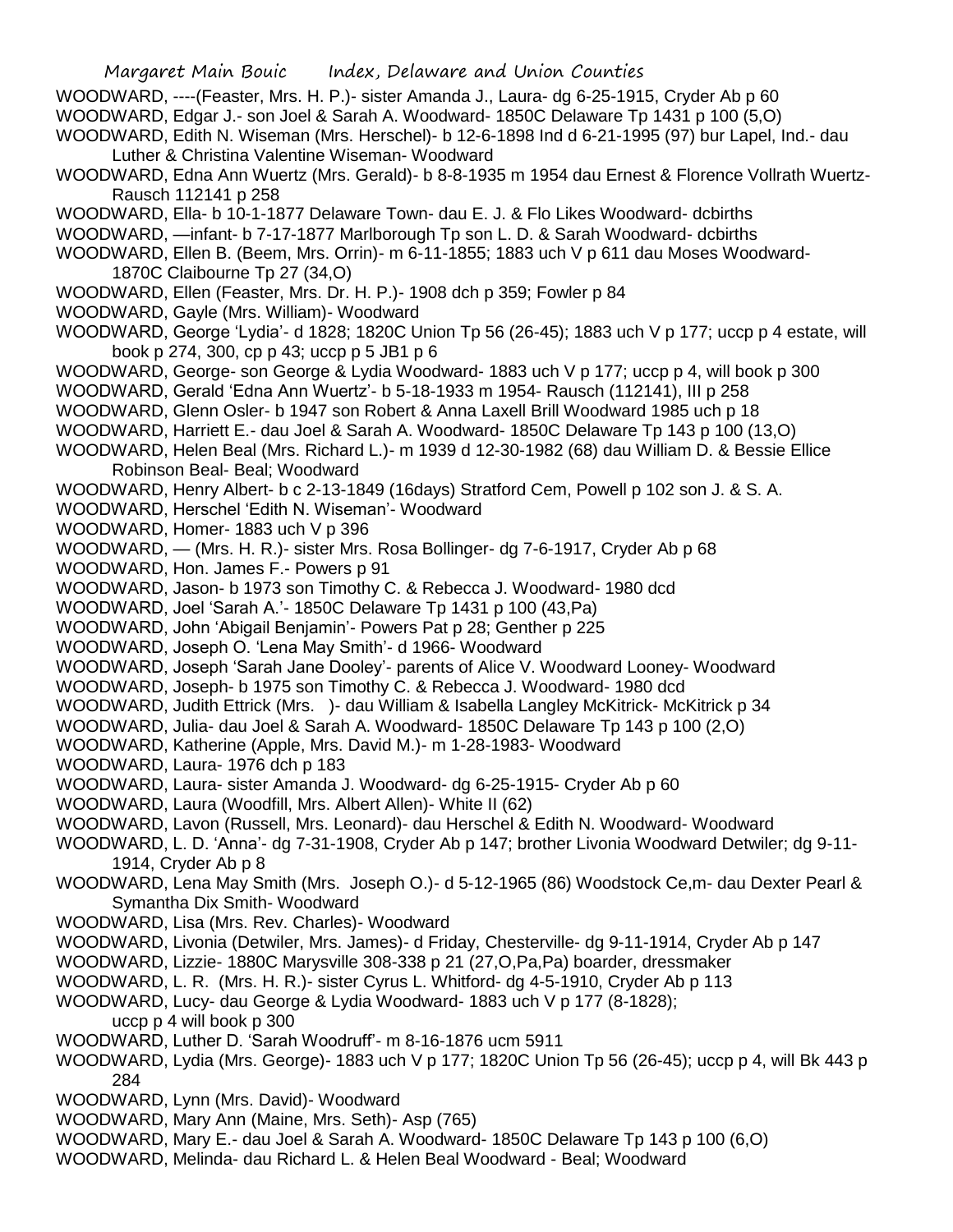WOODWARD, Minerva J.- dau Joel & Sarah A. Woodward- 1850C Delaware Tp 143 p 100 (11,O)

- WOODWARD, Moses- 1883 uch V p 611
- WOODWARD, Phebe (Potter Mrs. William)- Potter p 3 (15)
- WOODWARD, Rebecca J. (Mrs. Timothy C.)- 1980 dcd
- WOODWARD, Richard B.- son Richard L. & Helen Beal Woodward- Beal; Woodward
- WOODWARD, Richard L. 'Helen Beal'- m 1939- Beal
- WOODWARD, Robert 'Anna Laxell Brill'- b 1914 m 1940- 1985 uch p 18
- WOODWARD, Robert, Jr. 'Connie Steele'- b 1941 m 1964 son Robert & Anna Laxell Brill Woodward- 1985 uch p 18
- WOODWARD, Robert 'Dorothy Mehaffey'- m 6-10-1944 Woodward
- WOODWARD, Robert- son Herschel & Edith N. Wiseman Woodward- Woodard
- WOODWARD, Sarah A. (Mrs. Joel)- 1850C Delaware Tp 1431 p 100 (36,Mass)
- WOODWARD, Sarah Jane Dooley (Mrs. Joseph)- Woodward
- WOODWARD, Sarah Woodruff (Mrs. Luther D.)- m 8-16-1876 ucm 5911
- WOODWARD, Susanna (Kingsbury, Mrs. Jeduthan)- Asp (30-7)
- WOODWARD, Thomas- Nash p 62
- WOODWARD, Tiffaney- b 1969 dau Robert Jr. & Connie Steele Woodward- 1985 uch p 18
- WOODWARD, Timothy C. 'Rebecca J.'- 1980 dcd
- WOODWARD, Tracy- b 1965 ch Robert, Jr. & Connie Steele Woodward- 1985 uch p 18
- WOODWARD, William 'Gayle'- son Robert & Dorothy Mehaffey Woodward- Woodward
- WOODWARD, William W. Pabst 1 p 39
- WOODWORTH, Infant- Un Co Probate Deaths Vol I (1867-1878) p 76
- WOODWORTH, A.- 1883 uch V p 212
- WOODWORTH, Rev. A. J.-conducted funeral of Benjamin J. W. Rhoads- dg 3-3-1911,Cryder Ab p 13
- WOODWORTH, Allen 'Julia A. Turner'- m 11-15-1870 ucm, 4822- Union Allen Tp Cem p 83
- WOODWORTH, Allen M. 'India A.'- son Asahel A. & Hilah Reynolds Woodworth- 1860C Union Tp 617-623 p 86 (13,O); 1870C Union Tp 23 p 3 (23,O); 1880C Union Tp 102 p 19 (34,O,Conn,O); 1910C Union Tp 143-143 p 6B (63,O,Mass,O) m 39y, farmer
- WOODWORTH, Alonzo- son Asahel A. & Hilah Reynolds Woodworth- 1883 uch V p 217; 1860C Union Tp 617-623 p 86 (4,O); 1870C Union Tp 23 p 3 (12,O)
- WOODWORTH, Rev. A. R.- conducted funeral of Fenton G. Grigsby- dg 4-16-1912, Cryder Ab p 16
- WOODWORTH, Asahel A. 'Hilah Reynolds'- b 9-9-1804 d 9-15-1886 Hathaway Cem, Union Allen Tp Cem p 29. 83- son Jasper & Betsey Reed Woodworth- 1883 uch III p 328, 330, 331, 334, 337, V p 175, 178, 195, 217, 446; 1915 uch p 115, 144, 781, 1062; 18 40C Union Tp 610 (30-40); 1850C Union Tp 1256-1274 p 188 (45,Ct) ; 1860C Union Tp 617- 623 p 86 (54,Ct.) 1870C Union Tp 23 p 5 (65,Ct) (70-1875); 1880C Union Tp 172 p 29 (75,Conn,Conn,Conn); affidavit 2-13-1886 Reynolds family, Book One, Union Co p 28, 29, 30; uccp p 27, Adm JB 3 p 117; uccp p 37, appraiser Bk 4 p 147; uccp p 59,
	- Record Bk 5 p 237
- WOODWORTH, Asahel A. 'Julia'- b 1846 or 12 1848 d 1928 Hathaway Cem- Union Allen Tp Cem p 83- son Asahel A. & Hilah Reynolds Woodworth- 1883 uch V p 217; 1900C Milford 55-59 p 3A (51,O,Ct,O) m 29y
- WOODWORTH, Benjamin- 1820C Big Rock Tp
- WOODWORTH, Benjamin- son Asahel & Hilah Reynolds Woodworth- 1860C Union Tp 617-623 p 86 (5,O); 1870C Union Tp 23 p 3 (`14,O)
- WOODWORTH, Bennett- son Asahel A. & Hilah Reynolds Woodworth- 1883 uch V p 217
- WOODWORTH, Bertha Haggard (Mrs. Edgar Marion)- b 1883 m 9-8-1908 d 1969 Milford Cem, Union Allen Tp. Cem p 73- dau William P. & Rachel Martin Haggard- 1985 uch p 150
- WOODWORTH, Bertie Inez Blankenship (Mrs. Charles C)- b 4-28-1909 W Va m 5-20-1933 d 7-9-1983 dau Brady & Astie Davis Blankenship- 1985 uch p 150; 1949, 1959, 1967, 1971, 1973, 1975, 1979, 1981, 1983 ucd
- WOODWORTH, Betsey Reed (Mrs. Jasper)(Burnham, Mrs. Erastus)- 1883 uch V p 217
- WOODWORTH, Blanche Reed (Mrs. Delmer G. )- b 1885 m 9-6-1905 d 4-20-1970 Milford Cem, Union Allen Tp Cem p 73; dau Henry & Lula McCoy Reed; 1949 ucd; 1910C Union Tp 1138-138 p 6B (23,O,O,O) m 4y
- WOODWORTH, Brian- b 4-25-1962 son John D. & Kathy Woodworth- 1985 uch p 150; 1971, 1973 ucd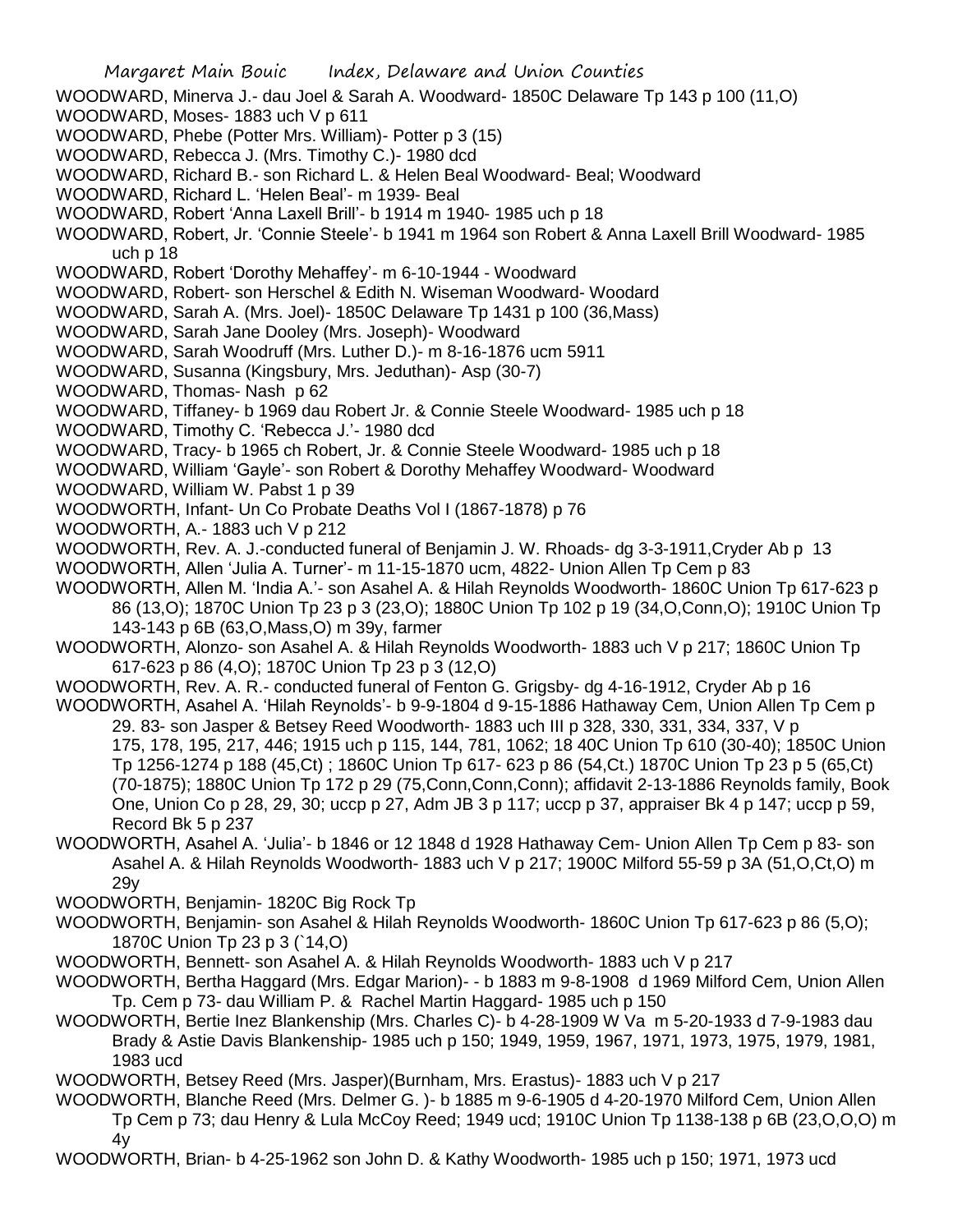WOODWORTH, Charles 'Rosa Tarpening' -m 9-1-1875 son Asahel A. & Hilah Reynolds Woodworth- 1883 uch V p 217; 150; 1870C Union Tp 23 p 3 (16,O); 1900C Union Tp 118-122 p 6B (46,O,O,O) m 24y, 3 ch; 1910C Union Tp 1139-139 p B7 (55,O,Conn,O) m 35y

WOODWORTH, Charles A.- son Charles W. & Laura P. Woodworth- 1850C Union Tp 1362-1380 p 203 (9,Mass)

WOODWORTH, Charles- son Allen M. & India A. Woodworth- 1880C Union Tp 102 p 19 (4,O,O,Va)

WOODWORTH, Charles B.- mt 5-15-1850

WOODWORTH, Charles C. 'Bertie F. Blankenship'0b 7-26-1909 m 5-20-1933- son Edgar Marion & Bertha Haggard Woodward; Woodworth; 1985 uch p 150; 1949, 1959, 1967, 1971, 1973, 1975, 1979, 1981, 1983 ucd

- WOODWORTH, Charles Kenneth b 6-14-1964 son Charles Monroe. & Delores Ann Fairchild Woodworth-1985 uch p 150; 1979, 1981, 1983 ucd
- WOODWORTH, Charles Monroe 'Delores Ann Fairchild''- b 11-13-1943 m 3-24-1962-son Charles C. & Bertie F. Blankenship Woodworth- 1985 uch p 150; 1949, 1959 (15), 1971, 1983, 1975, 1979, 1981, 1983 ucd
- WOODWORTH, Charles W. 'Laura P.'- 1883 uch V p 474; 1850C Union Tp 1362-1380 p 203 (42,Ct)
- WOODWORTH, Charlotte E.- dau Charles W. & Laura P. Woodworth- 1850C Union Tp 1362-1380 p 203 (17,Mass)

WOODWORTH, Chartol L. (Mrs. Freemont)- 1880C Union Tp 104 p 19 (27,Va,Va,Va)

WOODWORTH, Clinton- son Asahel A. & Hilah Reynolds Woodworth- 1850C Union Tp 1256-1274 p 188  $(10, .0)$ 

WOODWORTH, Cynthia (Bates, Mrs. Asa G)- m 9-9-1858 ucm 2765

- WOODWORTH, Cynthia Keyes (Mrs. Justin)- b 6-1833 m 9-12-1853 ucm 1992 mt 9-14-1853; 1900C Marysville 4th ward 316-326 p A13 (66,O,Vt,Can-Fr), 3 ch, 2 living; 1810C Marysville 4th ward 66-71 p 3A , wid, 3 ch, 2 living
- WOODWORTH, David Stephen 'Saundra Lynn Ward'- b 3-9-1946 m 4-17-1971 son Charles & Bertie Blankenship Woodworth- 1985 uch p 150; 1949, 1959 (13) 1967, 1975, 1979, 1981, 1983 ucd

WOODWORTH, Delmer 'Blanche Reed' - b 12-10-1883 Irwin m 9-6-1905 d 7-27-1969 Milford Cem, Union Allen Tp Cem p 73- son Charles & Rosa Tarpening Woodworth- 1900C Union Tp 118-122 p 6B (16,O,O,O); 1910C Union Tp 138-138 p 6B (26,O,O,O) m 4y

WOODWORTH, Delores (Mrs. Charles M) 1979, 1981, 1983 ucd

WOODWORTH, Ebenezer 'Emily Ann Peckham'- Asp (391-1)

WOODWORTH, Edgar Marion 'Bertha Haggard'- b 9-13-1876 m 9-8-1908 d 9-14-1942 Milford Cem, Union Allen Tp Cem p 73 son Charles & Rose Tarpening Woodworth- 1985 uch p 150; 1880C Union Tp 99 p 16 (3,O,O,O); 1900C Union Tp 118-122 p 6A (23,O,O,O)

WOODWORTH, Edna- d 1876 Hathaway Cem, Union Allen Tp Cem p 83- dau Freemont & Lucretia Woodworth

WOODWORTH, Elisha R.- son Asahel A. & Hilah Reynolds Woodworth- 1883 uch V p 217

WOODWORTH, Eliza- dau W. P. & Elizabeth A. Woodworth- 1860C Allen Tp 705-711 p 97 (1,O)

WOODWORTH, Elizabeth- dau Aahel & Hilah Reynolds Woodworth- 1850C Union Tp 1256-1275 p 188 (7,O); 1860C Union Tp 617-623 p 86 (15,O)

WOODWORTH, Elizabeth A. (Mrs. W. P.)- 1860C Allen Tp 705-711 p 97 (24,O)

WOODWORTH, Elizabeth C. (Coe, Mrs. Philip)- b 5-17-1833 m 10-10-1859 ucm 1572 dau Charles & Laura A. Woodworth- mt 10-16-1850; 1883 uch V p 474

WOODWORTH, Emily Ann Peckham (Mrs. Ebenezer W.)- b 5-30-1814 dau Thomas Hazard & Sophia Stanton Peckham- Asp 391-1

WOODWORTH, Ercil Baker (Mrs. Frank)- b 1891 Madison Co d 3-30-1964 Milford Cem, Union Allen Tp Cem p 73 dau William & Clara Baker; 1910C Union Tp 40-40 p 2B (18,O,O,O) m 1y, 1ch

WOODWORTH, -----(Worstell, Mrs. Charles0- dau Frank & Ercil Baker Woodworth- Woodworth

- WOODWORTH, Eric Ward 'Maria J. Rittenhouse'- b 10-1- 1972 son David & Sandy Woodworth- 1985 uch p 150; 1975, 1979, 1981, 1983 ucd; Eagle Scout, mt 10-11-1990
- WOODWORTH, Esther- b 10-10-1901Delaware Tp dau John B. & Linna Hill Woodworth- dcbirths

WOODWORTH, Ethan William- b 8-13-2004 son Eric & Maria Rittenhouse Woodworth- Woodworth

WOODWORTH, Fanny (Peckham, Mrs. William)- Asp (391-4)

WOODWORTH, Florence- dau Pearl & Melva Woodworth- 1910C Union Tp 132-132 p 6A (2)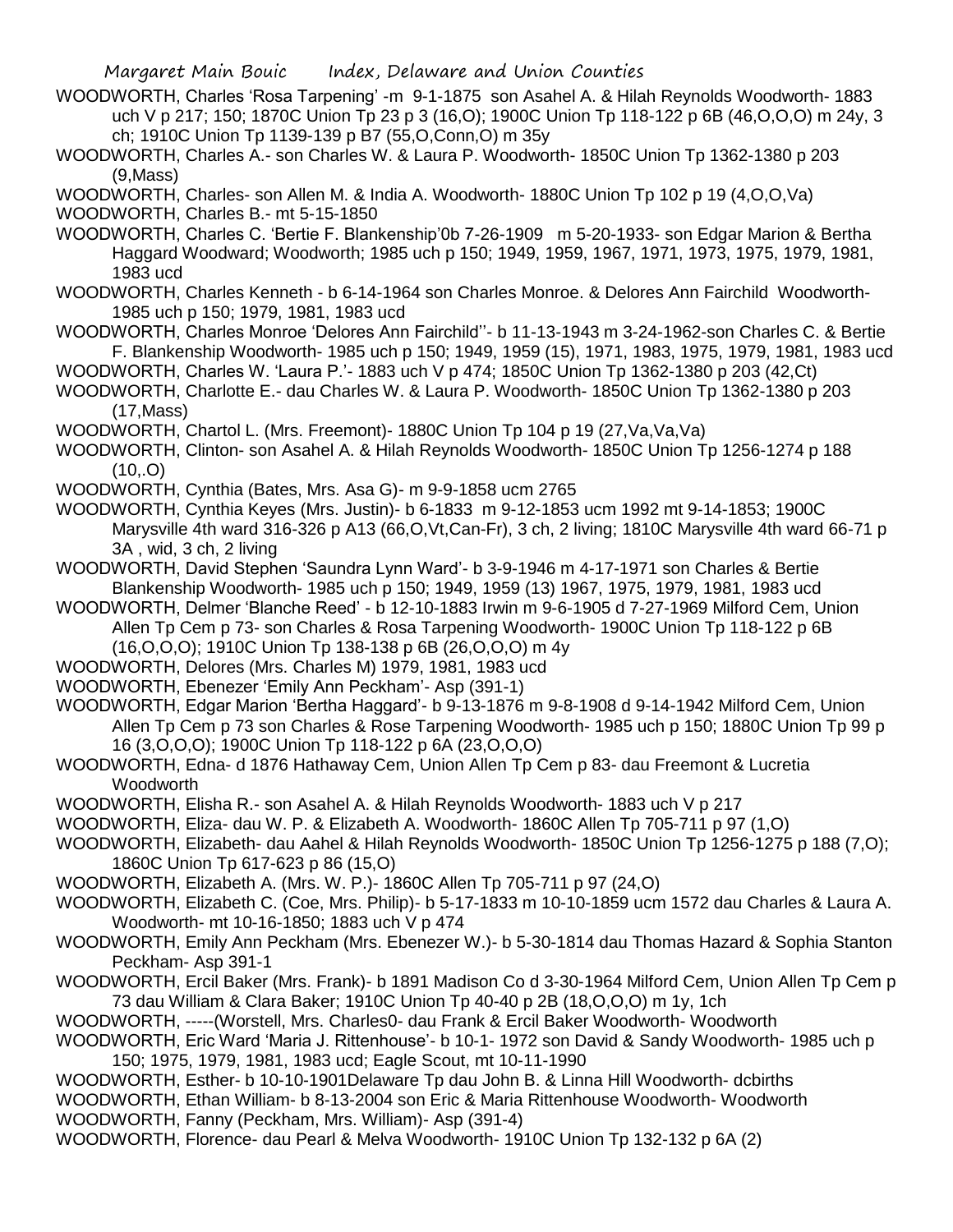- WOODWORTH, Frank L.'Ercil Baker' b 5-12-1878 d 3-19-1972 Milford Cem, Union Allen Tp Cem p 73; son Freemont & Chartol Lucretia Turner Woodworth- 1880C Union Tp 104 p 19 (2,O,O,Va); 1910C Union Tp 40-40 p 2B (31,O,O,O) m 1y
- WOODWORTH, J. C. Freemont 'Lucretia L. Turner''Chartol L.''Susan'- m 9-9-1874 ucm 5836 son Asahel & Hilah Reynolds Woodworth- 1883 uch V p 217; 1860C Union Tp 617-623 p 86 (9,O); 1870C Union Tp 23 p 3 (20,O); 1880C Union Tp 104 p 19 (28,O,Conn,O); 1900C Union Tp 121-126 p 6B (49,O,Ct,O) m 12y

WOODWORTH, Glenn b 10-22-191 d 9-30-1987 son Edgar Marion & Bertha Haggard Woodworth-1985 uch p 150; Woodworth

WOODWORTH, Hilah Reynolds (Mrs. Asahel A.)- b 1-22-1817 d 4-4-1902 Hathaway Cem, Union Allen Tp Cem p 29; 1883 uch V p 175, 217; 1915 uch p 578, 582, 1062; mt 3 p 7, 19; 1850C Union Tp 1256- 1274 p 188 (45,Ct); 1860C Union Tp 617-623 p 86 (49,O); 1880C Union Tp 172 p 29 (65,O,NY,NY); 1900C Union Tp 121-126 p 7A (83,O,Mo,NY) wid, 16 ch, 11 living

WOODWORTH, Hilah A.- d 12—26-1849 (3y) Hathaway Cem, Union Allen Tp Cem p 83- dau Asahel A. & Hilah Reynolds Woodworth- 1883 uch V p 217

WOODWORTH, Hilah R. - b 10-1880 dau Allen A., Jr. & Julia Woodworth- 1900C Milford 55-59- p 3A (19,O,O,Va)

WOODWORTH, Ida- dau W. P. & Elizabeth A. Woodworth- 1860C Allen tp 705-711 p 97 (3,O)

WOODWORTH, Imogene (Moran, Mrs. Anthony)- b 1834 m 10-16-1851 ucm 1722 d 19114 Milford Cem, Union Allen Tp Cem p 12 dau Asahel A. & Hilah Reynolds Woodworth- 1883 uch V p 212, 217; 1850C Union Tp 1256-1274 p 188 (15,O)

WOODWORTH, India A. (Mrs. Allen M.)- 1880C Union Tp 102 p 19 (26,Va,Va,Va)

WOODWORTH, Inez- b 2-1890 dau J. C. Fremont & Susan Woodworth- 1900C Union Tp 121-126 p 7A (10.O,O,O)

WOODWORTH, Jane E.- dau Charles W. & Laura P. Woodworth- 1850C Union Tp 1362-1380 p 203 (7,Mass) WOODWORTH, Janet Rose Black (Mrs. John Dean)- m 6-17-1979; 1985 uch p 150; 1981, 1983 ucd

WOODWORTH, Jasper- son Asahel A. & Hilah Reynolds Woodworth- 1850C Union Tp 1256-1274 p 188 (9,O); 1860C Union Tp 517-623 p 86 (18,O)

WOODWORTH, Jasper 'Betsey Reed'- d 1811; 1883 uch V p 217

WOODWORTH, Dr. J. V.- veohrwe Mea. Se. Hl H. HERMn- dg 6-23-1914 Cryder Ab p 131 WOODWORTH, J. C.- son Asahel A. & Hilah Reynolds Woodworth- 1883 uch IV p 507, V p 217

WOODWORTH, Jerusha (Randall, Mrs. John, Jr)- m 10-31-1717- Maugans Anc p 112

WOODWORTH, Dr. John B. 'Melinda Hill'- brother Dr. William H. Woodworth- 1908 dch p 357, 358, 373; Fowler p 82; 1976 dch p 291; dg 6-16-1903 Cryder Ab p 188; post mortem on John Tipton

WOODWORTH, John- son Charles & Bertie Blankenship Woodworth- 1949, 1959 ucd

WOODWORTH, John Dean 'Kathy''Janet Rose Black' -m(2) 6-17-1979; 1985 uch p 150; 1971, 1973, 1975, 1979, 1981, 1983 ucd

WOODWORTH, John G. 'Mary Gerhard'- dg 11-18-1900 Cryder Ab p 48

WOODWORTH, Joyce Faye Crawford (Mrs. Robert)- m 1-21-1961- Woodworth

WOODWORTH, Julia A. Turner (Mrs. Allen)- m 11-15-1870 ucm 4822

WOODWORTH, — d 12-24-1872 Hathaway Cem, Union Allen Tp Cem p 83; infant of Allen & Julia

WOODWORTH, Julia (Mrs. Allen A., Jr.)- b 8-1850 d 1923 Hathaway Cem, Union Allen Tp Cem p 29; 1900C Milford 55-59- p 3A (49,Va,Va,Va) ; 1910C Union Tp 143-143 p 6M (59,Va,Va,Va)

WOODWORTH, Julia A.- b 11-1886 dau Allen A. Jr. & Julia Woodwos```rth- 1900C Milford 55-59 p 3A (3,O,O,Va)

WOODWORTH, July A.- dau Charles W. & Laura P. Woodworth- 1850C Union Tp 1362-1380 p 203 (10,Mass)\

WOODWORTH, Justian 'Cynthia Keyes'- m 9-12-1853 ucm 1992; mt 9-14-1853

WOODWORTH, Justu P.- son Charles W. & Laura P. Woodworth- 1850C Union Tp 1362-1380 p 203 (19,Ct) WOODWORTH, Kathy (Mrs. John D.)- 1971, 1973 ucd

WOODWORTH, Kelly Jo ( Schnees, Mrs. Danny) - b 4-22-1963 dau John D. & Kathy Woodworth- 1985 uch p 150; Woodworth; 1971, 1973 ucd

WOODWORTH, Kristin- b 1971 dau John D. & Janet Woodworth- 1971, 1983 ucd

WOODWORTH, Laura P. (Mrs. Charles W.)- 1883 uch V p 474; 1850C Union Tp 1362-1380 p 203 (42,Mass)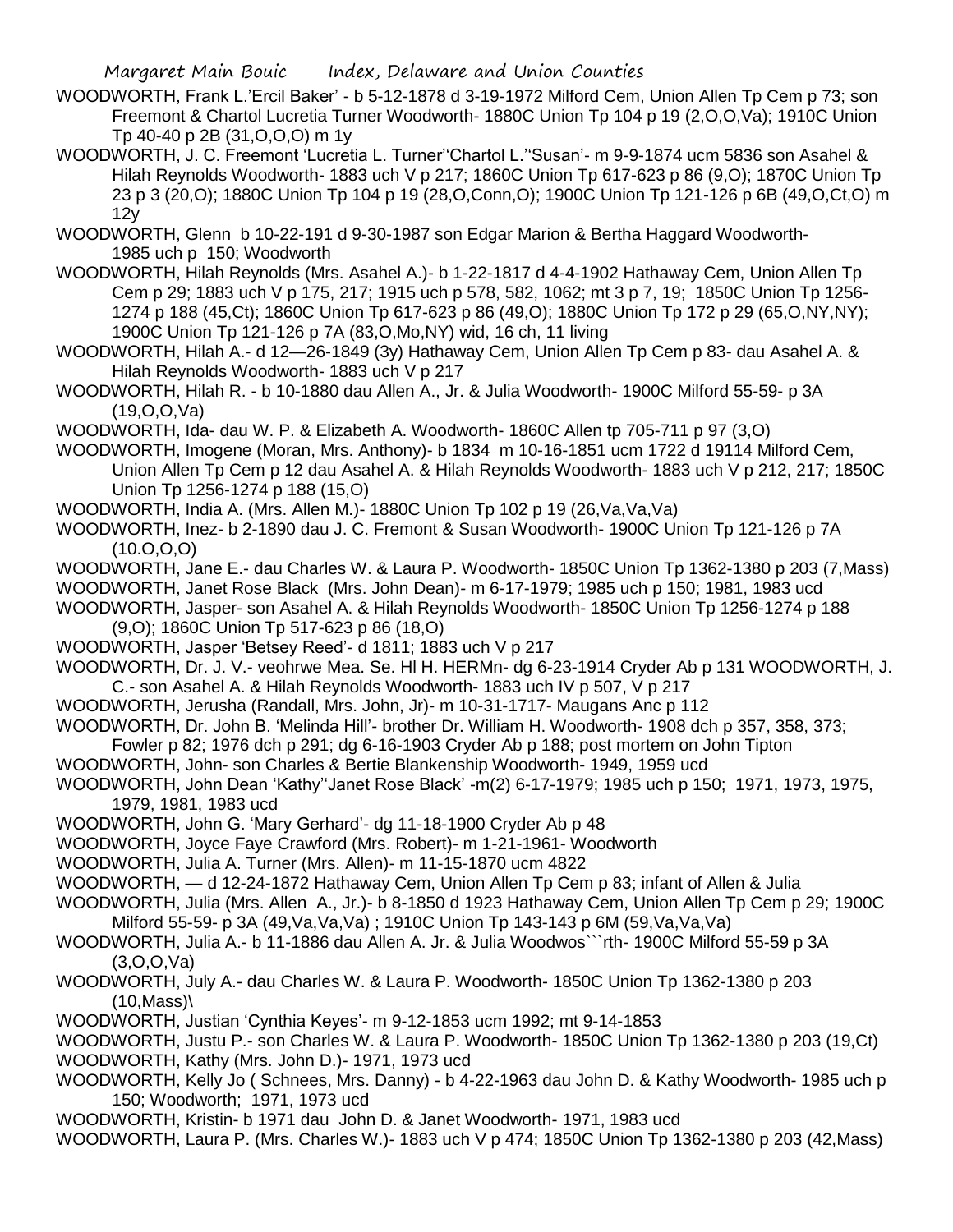- WOODWORTH, Lavina A.- dau Asahel A. & Hilah Reynolds Woodworth- 1883 uch V p 217; 1850C Union Tp 1256-1274 p 188 (17,O)
- WOODWORTH, (Lee, Mrs. Jacob C.)- m 1-9-1855; mt 1-24-1855
- WOODWORTH, Lewis C.- son Asahel A. & Hilah Reynolds Woodworth- Un Co Probate Deaths Vol I (1867- 1878) p 54; 1850C Union Tp 1256-1274 p 188 (2,O); 1860C Union Tp 617-623 p 86 (12,O); 1870C Union Tp 23 p 3 (22,O)
- WOODWORTH, Lucretia- dau Frank & Ercyl Woodworth- 1910C Union Tp 40-40 p 2B
- WOODWORTH, Lucretia L. Turner (Mrs. J. C. Fremont- m 9-9-1874 ucm 5836
- WOODWORTH, Maria J. Rittenhouse (Mrs. Eric)- dau Ellis & Connie Rittenhouse- Woodworth
- WOODWORTH, Marion-b 8-22-1914dau Edgar Marion & Bertha Haggard Woodworth-1985 uch p 150
- WOODWORTH, Mary E. (Crandall, Mrs. Theodore)- m 7-18-1858 ucm 2750 dau Asahel A. & Hilah Reynolds Woodworth- 1883 uch V p 217; 1985 uch p 37
- WOODWORTH, Mary Gerhard (Mrs. John G.)- dg 112-18-1900. Cryder Ab p 68
- WOODWORTH, Mary- dau W. P & Elizabeth A. Woodworth- 1860C Allen Tp 705-711 p 97 (5,O)
- WOODWORTH, Melinda Hill (Mrs. John B)- 1908 dch p 358; Fowler p 82
- WOODWORTH, Melva (Mrs. Pearl)- 1910C Union Tp 132-132 p 6A (32) m 4y, 1 ch
- WOODWORTH, Mike- b 1968 son John D. & Janet Woodworth- 1981, 1983 ucd
- WOODWORTH, Minnie- dau Allen M. & India A. Woodworth0 1880C Union Tp 102 p 19 (5,O,O,Va)
- WOODWORTH, Nathan- 1820C Sunbury Tp; Pabst 5 p 3
- WOODWORTH, Nora- d 9-6-1875 (2d) dau Fremont & Lucretia Woodworth- Hathaway Cem, Union Allen Tp Cem p 83
- WOODWORTH, Orintha (Bates, Mrs. Asa C.) B 1836 m 1858 dau Asahel & Hilah Reynolds Woodworth- 1883 uch V p 217; 1915 uch p 578; 1850C Union Tp 1256-1274 p 188 (14,O)
- WOODWORTH, Paul Anthony- b 8-26-1962 son Charles Monroe & Delores Anne Fairchild Woodworth- 1985 uch p 150; 1979, 1981 ucd
- WOODWORTH, Pearl E. 'Melva'- b 12-1877 son Charles & Rose Tarpening Woodworth- 1880C Union Tp 99 p 15 (2,O,O,O); 1900C Union Tp 118-122 p 6B (22,O,O,O); 1910C Union Tp 132-132 p 6B (32) m 4y, farmer
- WOODWORTH, Penny Gibson- b 3-26-1963 dau Robert, Jr. & Joyce Faye Crawford Woodworth-1985 uch p 150
- WOODWORTH, Philo B.- son Charles W. & Laura P. Woodworth- 1850C Union Tp 1362-1380 p 203 (5,Mass)
- WOODWORTH, Phyllis- b 5-1896 dau J. C. Freemont & Susan Woodworth- 1900C Union Tp 121-126 p 7A (4,O,O,O)
- WOODWORTH, Ralph H.- b 6-22-1899 Delaware Town son Will H. & Edith E. Richards Woodworth- dcbirths
- WOODWORTH, Reland- b 3-11-1901 Delaware Town dau Dr. Will & Edith E. Richards Woodworth- dcbirths
- WOODWORTH, Reuben- son Asahel & Hilah Reynolds Woodworth- 1883 uch V p 217; 1860C Union Tp 617- 623 p 86 (1,O) 1870C Union Tp 232 p 3 910,O); 1880C Union Tp 172 p 29 (19,O,O,O)
- WOODWORTH, Reynolds-d 4-10-1850 (13y)Hathaway Cem;Union Allen Tp Cem p 83 son A. A. & H.
- WOODWORTH, Robert Edgar 'Joyce Faye Crawford- b 4-7-1937 son Charles & Bertie Blankenship Woodworth- 1985 uch p 150; 1949 ucd
- WOODWORTH, Robert Jr.- b 3-5-1962 son Robert Edgar & Joyce Faye Crawford Woodworth- 1985 uch p 150
- WOODWORTH, Rose Ann (Martin, Mrs. Vernon)- b 6-21-1934 m 9-8-1952 dau Charles & Bertie Blankenship Woodworth- 1985 uch p 150; Woodworth; 1949 ucd
- WOODWORTH, Rose Tarpening (Mrs. Charles)- m 9-1-1875 ucm 5726 mt 3 p 15; 1985 uch p 150; 1880C Union Tp 99 p 16 (25,O,O,Vt); 1900C Union Tp 118-122 p 5B (46,O,O,O) m 24y, 3 ch; 1910C Union Tp 139-139 p 6B (56) m 35y, 3 ch
- WOODWORTH, Saundra Lynn Ward "Sandy" (Mrs. David) m 4-17-1971- 1985 uch p 150; 1975, 1979, 1981, 1983 ucd
- WOODWORTH, Sarah (Mrs. )-d 8-16-1860 mother-in-law of C. H.Lee- dg 8-31-1860 Cryder Ab p 13
- WOODWORTH, Sarah E. (Morse, Mrs. Albert E.)- m 12-3-1874 ucm 5594; mt 3 p 4, 6 dau Asahel E. & Hilah Reynolds Woodworth- 1883 uch V p 217; 1870C Union Tp 23 (23,O)
- WOODWORTH, Susan (Mrs. J. C. Fremont)- b 10-1870 1900C Union Tp 121-126 p 6B (29,O,O,O) m 12y, 3 ch, 2 living
- WOODWORTH, Tim- b 1964 son John D.& Janet Woodworth- 1981, 1983 ucd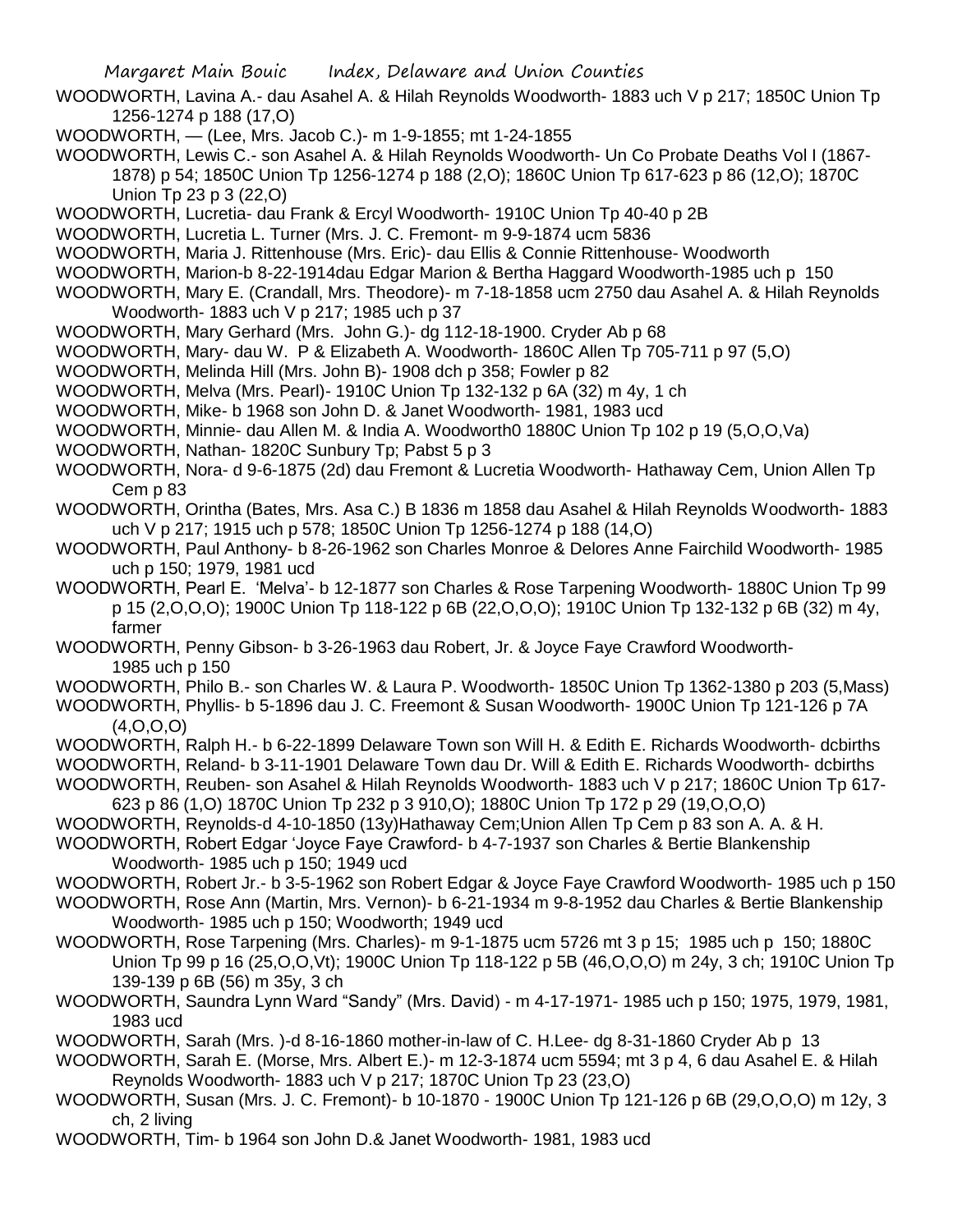- WOODWORTH, Tina Marie- b 6-26-1971 dau Charles Monroe & Delores Anne Fairchild Woodworth- 1985 uch p 150; 1979, 1981, 1983 ucd
- WOODWORTH, William- 1880C Millcreek tp 63-67 (11,Pa,Pa,Pa) appr for farm John Piersol
- WOODWORTH, William A. son Asahel A. & Hilah Reynolds Woodworth- 1883 uch V p 217; 1850C Union Tp 1256-1275 p 188 (7,O); 1860C Union Tp 617-623 p 86 (7,O); 1870C Union Tp 23 (18,O); 1880C Union Tp 172 (26,O,Ct.NY)
- WOODWORTH, Dr. William- pallbearer for Dr. F. L. Gage- dg 9-23-1910. Cryder Ab p 160; for Dr. H. B. Conklin- dg 11-1-1910. Cryder Ab p 168
- WOODWORTH, Dr. Wm. Huntington- brother Mrs. Dr. H. H. Hartman- dg 6-23-1914 Cryder Ab p 131; brother Dr. John B. Woodworth- 1976 dch p 291; Fowler p 82, 108; 1915 uch p 264; 1883 uch V p 191
- WOODWORTH, W. P. 'Elizabeth A.'- 1860C Allen Tp 705-711 p 97 (28,Pa)
- WOODY, Florence (Erhard, Mrs. Ferrille Harry)- Weiser p 579
- WOODYARD, Brian Henley- b Oct. 1956 son Robert & Margaret Louise Menges Woodyard- Weiser p 494 WOODYARD, Miss Emma, sister Miss Mary Miller- dg 6-25-1909, Cryder Ab p 41
- WOODYARD, Margaret Louise Menges (Mrs. Robert)- b 4-5-1924 m 9-19-1953 dau Clyde D. & Margaret Blanche Klaiss Menges- Weiser p 494
- WOODYARD, Robert 'Margaret Louise Menges'- m 9-19-1953- Weiser p 494
- WOOFTER, Betty Lou (Mrs. Ed)- 1971 dcd
- WOOFTER, Ed 'Betty Lou'- 1969, 1971 dcd
- WOOFTER, Mark- b 1956 son Ed & Betty Lou Woofter- 1971 ucd
- WOOLAM, Benjamin 'Raka Stolman'- m 11-16-1854 dcm See Wollam, etc
- WOOLAM, Dora (Merry, Mrs. )- d 1919;' Sbc p 40
- WOOLAM,Edward D.-1880C Millcreek Tp 139-144 p 16(18,O,O,Va in home Edward & Mabel Morgan
- WOOLAM, Hattie R.- d 1945 (82) Sbc p 47
- WOOLAM, James 'Louisa'- 1880C Millcreek Tp 57-61 p 6 (34,O,Pa,Va) farmer
- WOOLAM, Louisa (Mrs. James)- 1880C Millcreek Tp 57-61 p 6 (32,O,Va,Va)
- WOOLAM, Mary A. E. (Greene, Mrs. Goerge C.0- m 4-6-1876 ucm 5860; mt 3 p 24
- WOOLAM, Mollie- d 1953; Sbc p 48
- WOOLAM, Nathaniel 'Sarah Jane Mattocks'- m 12-25-1854 dcm,
- WOOLAM, N. J.- 1979, 1981 ucd
- WOOLAM, Raka Stolman (Mrs. Benjamin)- 11-16-1854 dcm
- WOOLAM, Sarah Jane Mattocks (Mrs. Nathaniel)- m 12-25-1854 dcm
- WOOLARD, Alice Moore (Mrs. Fred H.)- Woolard
- WOOLARD, Anna G.- dau William C. & Leota J. Woolard- 1910C Claib. Tp Richwood 150-151 (9,O,O,O)
- WOOLARD, Bessie (Johnson, Mrs. Chandler G.)- m 6-20-1906 dau William C. Woolard- 1915 uch p 934
- WOOLARD, Carrie- dau John C. & Nancy Zinn Woolaard- 1915 uch p 934
- WOOLARD, Fred H. 'Alice Moore'- parents of Thelma E. Woolard Miller- Woolard
- WOOLARD, John C.- d 4-2-1900 Un Co Probate Deaths, Vol III
- WOOLARD, John C. 'Nancy Zinn'- 1915 uch p 934
- WOOLARD, Leota J. (Mrs. William C.)- 1910C Claib. Tp Richwood 150-151 (33,O,O,o) m 13y 1 ch
- WOOLARD, Mary- dau John C. & Nancy Jo Woolard- 1915 uch p 934
- WOOLARD, Mira Smith- dau Conrad Smith- dcw Bk 2 p 277
- WOOLARD, Nancy Zinn (Mrs. John C.)- 1915 uch p 934
- WOOLARD, Nellie (Flesher, Mrs. Arthur)- dau John C. & Nancy Zinn Woolard- 1915 uch p 934;
- 1985 uch p 25, maternal grandparent of John W. Cheney
- WOOLARD, Pearl- son William C. Woolard- 1915 uch p 934
- WOOLARD, Riley- b 4-11-1845 (3m1d)- Shoup Cem, Powell p 264
- WOOLARD, Thelma E. (Miller, Mrs. Clarence)- b 10-14-1903 Columbus m 7-16-1932 d 11-6-1994 (91) Union Cem, Columbus -dau Fred H. & Alice Moore Woolard- Woolard
- WOOLARD, William C.- son John C. & Nancy Zinn Woolard- 1915 uch p 934
- WOOLARD, William C. 'Leota J.'-1910C Claib. Tp Richwood 150-151(52,O,Va,O) m2 13y stock buyer
- WOOLCOT, Chloe- Pabst 1 p 6
- WOOLCOTT, Horace- Powers Pat p 162
- WOOLCUTT, Christian (Dewalt, Mrs. Enes)- m 2-5-1810 onwq I
- WOOLCUTT, Clauda Butler (Mrs. Minor)- lic 7-13-1826 ucm 114; unec 1982, II p 15; see Wolcott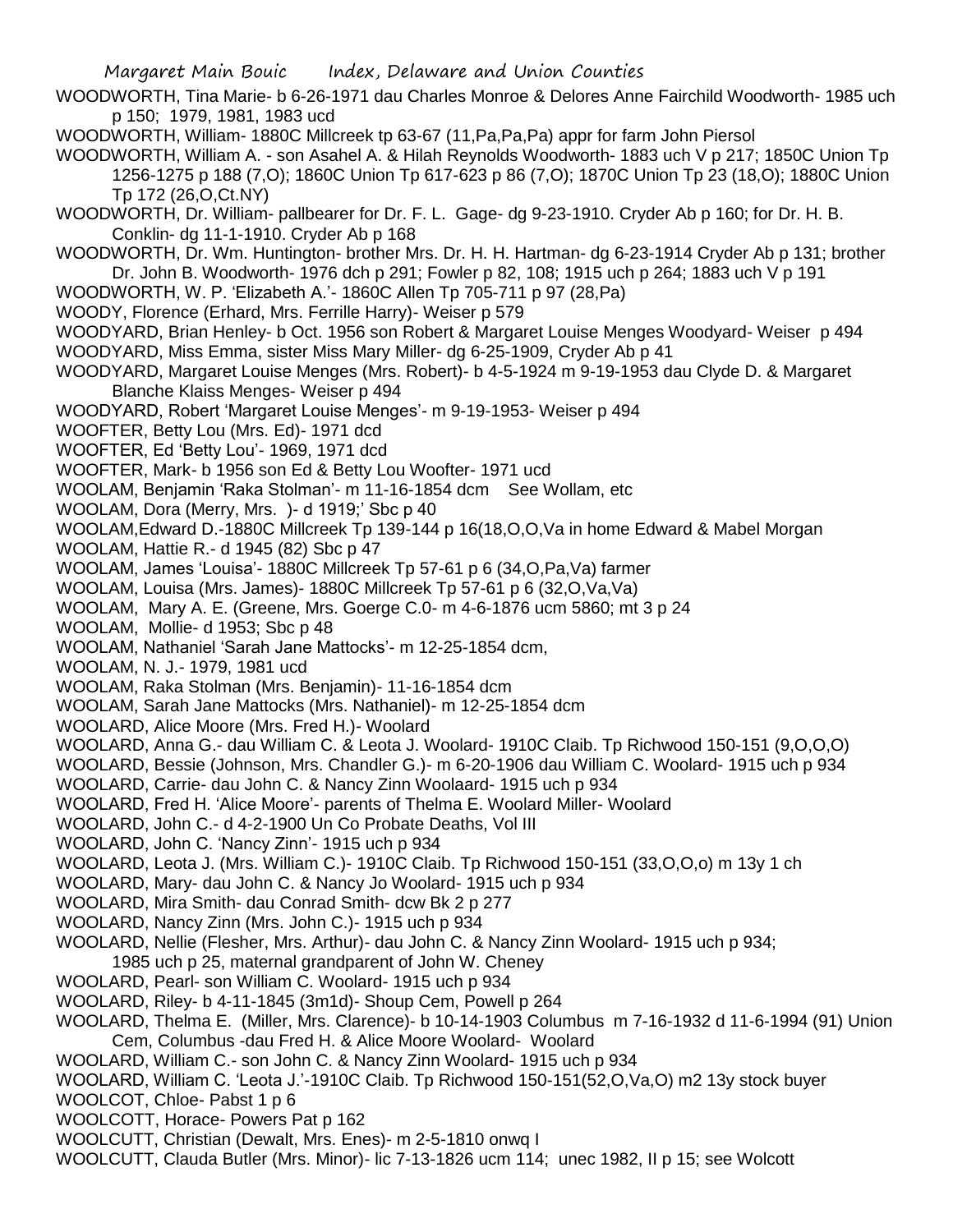- Margaret Main Bouic Index, Delaware and Union Counties WOOLCUTT, Elizabeth (Sells, Mrs. Samuel)- m 4-22-1807 onwq I WOOLCUTT, John 'Mary Mitchell'- m 8-14-1810 onwq I WOOLCUTT, Mary Mitchell (Mrs. John)- m 8-14-1810 onwq I WOOLCUTT, Minor 'Clauda Butler'- lic 7-13-1826 ucm 114; unec 1982, II p 15 WOOLEM?, Janetta- dau William Woolem- 1880C Jerome Tp 158-172 p 19 (20,O,O,Va) WOOLEM, Lilly- dau William Woolem- 1880C Jerome Tp 158-172 p 19 (13,O,O,Va) WOOLEM, Priscilla Jane (Forst, Mrs. John)(Landes, Mrs. Samuel)- 1985 uch p 91 WOOLEM, Rebecca (Mrs. William)- 1880C Jerome Tp 158-172 p 19 (27,O,O, Va) WOOLEM, William 'Rebecca'- 1880C Jerome Tp 158-172 p 19 (46,O,O,-) WOOLEM, Zenas- son William Woolem- 1880C Jerome Tp 158-172 p 19 (23,O,O,Va) teacher WOOLEN, Daisy- dau Hannah or Mary?- 1880C Jerome Tp 178-192 p 21 (3,O,O,O) WOOLEN, Hanah- 1880C Jerome Tp 178-192 p 21 (40,O,O,O) WOOLEN, Mary- dau Hanah Woolen- 1880C Jerome Tp 178-192 p 21 (23,O,O,O) WOOLERY, Delia Viergutz (Mrs. Paris)- Woolery WOOLERY, Edith (Mrs. Ralph E.)- d 1995, m 54y- Woolery WOOLERY, Gladys (Eubanks, Mrs. )- dau Paris & Delia Viergutz Woolery- Woolery WOOLERY, Mareda (Varner, Mrs. )- dau Ralph E. & Edith Woolery- Woolery WOOLERY, Paris 'Delia Viergutz'- Woolery WOOLERY, Ralph E. 'Edith'- b 6-10-1919 Dayton d (84) Union Cem- son Paris & Delia Viergutz Woolery-Woolery; WWII; wood craftsman WOOLERY, Richard- son Paris & Delia Viergutz Woolery- Woolery WOOLERY, Robert- son Paris & Delia Viergutz Woolery- Woolery WOOLERY, Rollie- son Paris & Delia Viergutz Woolery- Woolery WOOLEY, Anne (Mathis, Mrs. John)- 1985 uch p 107 WOOLEY, Austin 'Mary Catherine Keith'- lic 8-24-1852 ucm 1842 son William & Nancy Wooley- 1850C Jerome Tp 1845-1866 p 270 (14,O); 1870C Jerome Tp 32 p 4 (38,O) WOOLEY, Bernice- b 10-1891 dau George W. & Molly M. Wooley- 1900C Richwood 23-25 p 18 (8,O,O,O); 1910C Washington Tp 184-186 p 8A (19,O,O,O) WOOLEY, Caroline- dau Laura Wooley- 1870C Jackson Tp 33-33 p 6 (15,O) WOOLEY, Carrie M.- dau Ella Wooley- 1880C Marysville 134-149 p 5 (18,O,O,O) WOOLEY, Catherine (Mrs. John)- 18870C Union Tp 137-136 p 19 (31,O) WOOLEY, Chancey- d 10-4-1901Un Co Probate Deaths, Vol III WOOLEY, Chancy W.- b 3-1897 son George W. & Molly M. Wooley- 1900C Richwood 23-25 p 1B (3,O,O,O) WOOLEY, Charles- d 1-1876 mt 3 p 21, 1-26-1876 WOOLEY, Chester 'Grace Holycross'- m 1906 d 1943- Wooley WOOLEY, Clair- son Chester & Grace Holycross Wooley- Wooley WOOLEY, Dwight- son Clarence J. & Edith Louisa Atha Wooley- Wooley WOOLEY, Edith Louisa Atha (Mrs. Clarence J.)- b 3-24-1889 Un Co m 2-9-1910 d 2-11-1985 Rushylvania Cem- dau David Perry & Ella Florence Levan Atha- Atha WOOLEY, Edwin C. 'Isabel Reed'- d Tuesday, NYC, Oak Grove Cem- son John G. Wooley-1908 dch p 501;dg 1-28-1916 Cryder Ab p 17; dg 2-1-1816m Cryder Ab p 16, 17, 18,; Prof. O. W. U ,English WOOLEY, Elizabeth- 1860C Jackson Tp 33-33 p 6 (20,O) WOOLEY, Elizabeth (Elliott, Mrs. John)- m 2-1-1866 ucm 3909 WOOLEY, Elizabeth (Mrs. Isaac)- 1860C Jerome Tp 153 p 23 (54,Va); 1883 uch V p 328 WOOLEY, Ella (Mrs. )- 1880C Marysville 134-149 p 5 (39, O,Pa,Pa) WOOLEY, Emma- dau Isaac & Elizabeth Wooley- 1860C Jerome Tp 153 p 23 (4,O)
- WOOLEY, Emma (Rice, Mrs. )- dau James E. & Kate Zeigler Wooley- Wooley; 1910C Liberty Tp 167 p 7A  $(12,0,0,0)$
- WOOLEY, Ethel S.-dau Lincoln & Emma H. Wooley- adm 5-18-1890 (8y) Children's Home Tape p 14
- WOOLEY, Forest- son James E. & Kate Wooley- 1910C Liberty Tp Un Co 167 p 7A (3,O,O,O)
- WOOLEY, Francis 'Joanna Maine'- Asp (347b)
- WOOLEY, Frank- Fowler p 43
- WOOLEY, Frank 'Minnie J. Yeckley'- Nash p 262
- WOOLEY, George S.- b 4-1894 son George W. & Molly M. Wooley- 1900C Richwood 23-25 p 1B (6,O,O,O); 1910C Washington Tp 184-186 p 8A (16,O,O,O)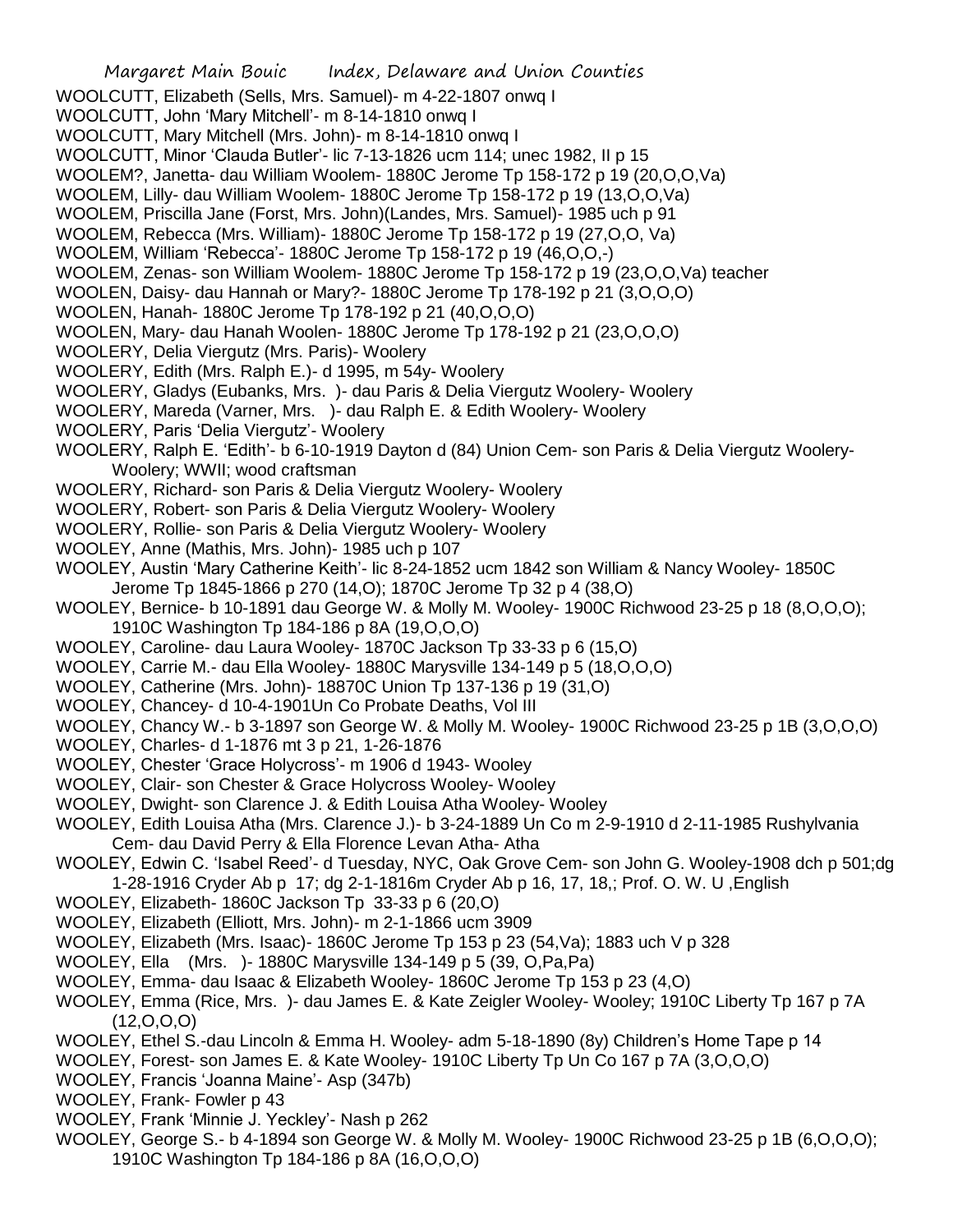- WOOLEY, George 'Nancy A.- b 10-1854 1880C Milford 52 p 34 (38,O,O,O); 1900C Milford 86-94 p 4A (45,O,O ,O) m 21y
- WOOLEY, George W.- son John & Catherine Wooley- 1870C Union Tp 137-136 p 19 (16,O)
- WOOLEY, George W. 'Molly M.'- b 7-1853; 1900C Richwood 23-25 p 1B (46,O,O,O);
	- 1910C Washington Tp 184-186 (56,O,O,O) wid merchant;
- WOOLEY, Gertrude- b 9-1899 dau George W. & Molly M. Wooley- 1900C Richwood 23-25 p 1B (3/12,O,O,O)
- WOOLEY, Grace Holycross (Mrs. Chester)- b 12-14-1880 m 1906 d 3-17-1963 bur E. Liberty- dau Robert & Mary Cooksey Holycross- Wooley
- WOOLEY, Hannah- day John & Catherine Wooley- 1870C Union Tp 137-136 p 19 (10,O)
- WOOLEY, Hannah M. Keith (Mrs. Millegon)- m 10-15-1857 ucm 2616
- WOOLEY, Harriett- dau Austin & Mary Catherine Keith Wooley- 1870C Jerome Tp 32 p 4 (15,O)
- WOOLEY, Hazel- b 8-1889 dau George W. & Molly M. Wooley- 1900C Richwood 23-25 p 1B (10,O,O,O)
- WOOLEY, Helen (Barnes, Mrs. )- dau Ivor & Margaret Bruerd Wooley- Wooley
- WOOLEY, Ida- 1880C Jackson Tp 2-2 p 19 (11,O,O,O) lived with Sarah Dysert, servant
- WOOLEY, Isaac 'Elizabeth'- 1883 uch V p 328; 1860C Jerome Tp 153 p 23 (64,NJ)
- WOOLEY, Isabel Reid (Mrs. Edwin C.)- dau William P. & Emmaletta Chamberlain Reid- 1908 dch p 501; dg 1- 30-1906, Cryder Ab p 77; dg 1-28-1916, Cryder Ab p 17
- WOOLEY, Ivan- 1915 uch p 446
- WOOLEY, Ivor R. 'Margaret Bruerd'- b 5-29-1893 m 1913 d 3-29-1967 bur Raymond Cem- son James E. & Kate Zeigler Wooley- Wooley; 1949, 1959 ucd; 1910C Liberty Tp Un Co 167 p 7A (16,O,O,O)
- WOOLEY, Jacob- son John & Catherine Wooley- 1870C Union Tp 137-136 p 19 (4,O)
- WOOLEY, James E.'Kate Zeigler'-Wooley;1910C Liberty Tp Un Cp 167 p 7A (51,O,O,O)m 27y, barber
- WOOLEY, Jane (Brobeck, Mrs. Israel)- 1883 uch V p 292
- WOOLEY, J. Fay M.- son George W. Wooley- 1910C Washington Tp 184-186 p 8A (6,O,,O,O)
- WOOLEY, Joanna Maine (Osgood, Mrs. Stockwell)(Mrs. Francis)- dau Simeon & Martha York Maine- Asp 347
- WOOLEY, John-d 11-14-1895,London, son Mr. & Mrs. A. C. Watson- dg 11-22-1895, Cryder Ab p 47
- WOOLEY, John 'Catherine'- 1870C Union Tp 137-136 p 19 (39,O)
- WOOLEY, John C son John & Catherine Wooley- 1870C Union Tp 137-136 p 19 (2,O)
- WOOLEY, John ' Gerhard'- Fowler p 43
- WOOLEY, John- 1883 uch IV p 518
- WOOLEY, ----Gerhard (Mrs. John)- dau Dr. M. & H. C. Campbell Gerhard- Fowler p 43
- WOOLEY, John G.- temperance orator- dg 10-29-1915 Cryder Ab p 87
- WOOLEY, John G. parents of Prof. Edwin C. Wooley- dg 1-28-1916, Cryder Ab p 17
- WOOLEY, Julia (Grubles, Mrs. Webster)- m 1-17-1877 ucm 6018
- WOOLEY, Kate Zeigler (Mrs. James E)- Wooley; 1910C Liberty Tp Un Co 167 p 7A (43,O,O,O) m 27y,, 8 ch, 5 living
- WOOLEY, Kenneth- son Chester & Grace Holycross Wooley- Wooley
- WOOLEY, LaFayett- son John & Catherine Wooley- 1870C Union Tp 137-136 p 19 (13,O)
- WOOLEY, Lector- dau Austin & Mary Catherine Keith Wooley- 1870C Jerome Tp 32 p 4 (2,O)
- WOOLEY, Louisa- 1883 uch V p 574; 1870C Jackson Tp 33-33 p 6 (57,O)
- WOOLEY, Madge Eileen (Fisher, Mrs. Ralph) (Edwards, Mrs Carlyle)- b 2-11-1918 Un Co d 2-28-1998 (80) dau Ivor & Margaret Bruerd Wooley- Wooley
- WOOLEY, Margaret Rachel Bruerd (Mrs. Ivor R.)- b 3-26-1894 Raymond m 1913 d 2-1-1976; dau Edward & Mary Carter Bruerd- Wooley; 1949, 1959, 1967 ucd
- WOOLEY, Martha Ann (Tilton, Mrs. )(Longberry, Mrs. Andrew Jackson)- 1985 uch p 92
- WOOLEY, Martha G,.- d 10-15-1901 Un Co Probate Deaths, Vol III
- WOOLEY, Martha (Weldon, Mrs. Jesse)- dau Isaac & Elizabeth Wooley- 1883 uch V p 328
- WOOLEY, Mary Catharine Keith (Mrs. Austin)- lic 8-24-1852 ucm 1842; 1870C Jerome Tp 32 p 4 (35,O)
- WOOLEY, Mary J.- dau Austin & Mary Catherine Keith Wooley- 1870C Jerome Tp 32 p 4 (11,O)
- WOOLEY, Melisa- dau Austin & Mary Catherine Keith Wooley- 1870C Jerome Tp 32 p 4 (14,O)
- WOOLEY, Millegon 'Hannah M. Keith'- m 10-15-1837 ucm 2616
- WOOLEY, Minerva (Brobeck, Mrs. Isaac)- m 11-6-1856 ucm 2477
- WOOLEY, Minnie J. Yeckley (Mrs.Frank)(Wiltshire, Mrs. George)- b 4-13-1864 d 3-31-1937 dau Adam & Mary Elizabeth Nash Yeckley- Nash p 262
- WOOLEY, Miriam J.- dau William & Nancy Wooley- 1850C Jerome 1845-1866 p 270 (8,O)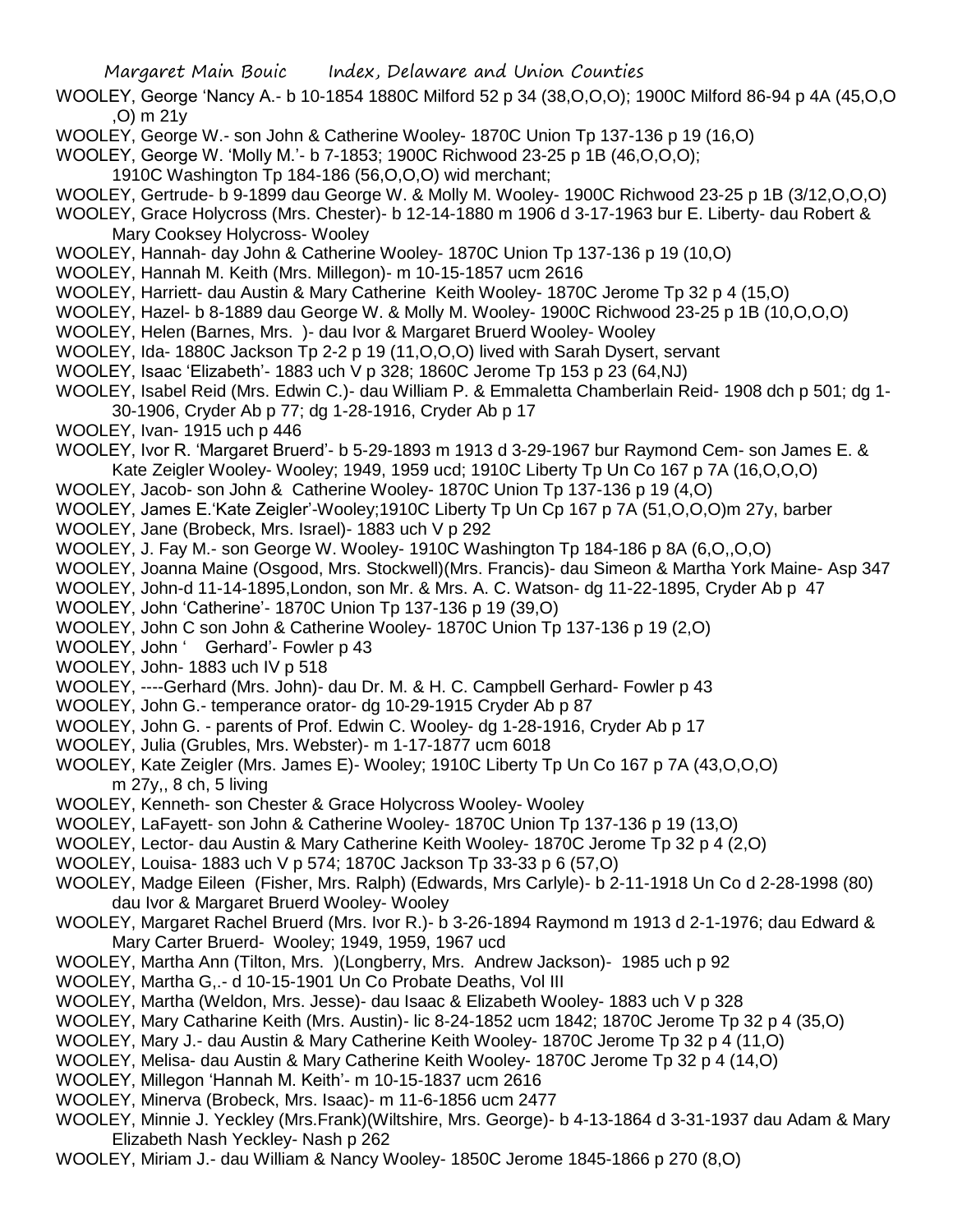Margaret Main Bouic Index, Delaware and Union Counties WOOLEY, Molly M. (Mrs. George W.)- 1900C Richwood 23-25 p 1B (33,O,O,O) m 14y, 6 ch WOOLEY, Nancy A. (Mrs. George)- b 10-1827 1900C Milford 86-94 p 4A (72,O,O,O) m 21y, 2 ch, O living WOOLEY, Nancy (Mrs. George)- 1880C Milford Centre 52 p 34 (45,O,O,O) WOOLEY, Nancy (Mrs. William)- 1850C Jerome Tp 1845-1866 p 270 (39,NJ) WOOLEY, Nell (Walker, Mrs. )- dau James E. & Kate Zeigler Wooley- Wooley WOOLEY, Olive J.- dau John & Catherine Wooley- 1870C Union Tp 137-136 p 19 (12,O) WOOLEY, Rebecca Ann- dau William & Nancy Wooley- 1850C Jerome Tp 1845-1866 o 270 (15,O) WOOLEY, Robert- son Austin & Mary Catherine Keith Wooley- 1870C Jerome Tp 32 p 4 (6,O) WOOLEY, Robert- son Ivor R. & Margaret Bruerd Wooley- Wooley WOOLEY, Roland- son Ivor R. & Margaret Bruerd Wooley- Wooley WOOLEY, Star- b 10-1882 1900C Marysville 3rd ward 215-222 p A9 (17,O,O,O) servant WOOLEY, Susan E (Merritt, Mrs. George W.)- m 12-30-1871 ucm 5096 WOOLEY, Susan (Mrs. )(Gamble, Mrs. Robert)- m 12-30-1876 ucm 6008 WOOLEY, Susan- dau Louisa Wooley- 1870C Jackson Tp 33-33 p 6 (17,O) WOOLEY, Susannah Heming (Mrs. Thomas)- m 5-28-1864 ucm 3593; unec XXI p 18 WOOLEY, Thomas 'Susannah Heming'- m 5-28-1864 ucm 3593; unec XXI p 18 WOOLEY, Thurman - son Clarence J. & Edith Louisa Atha Wooley- Wooley WOOLEY, Vera (Beck, Mrs. Marion)- dau Clarence J. & Edith Louisa Atha Wooley- Wooley WOOLEY, Virgil W. - b 8-1887 son George W. & Molly M. Wooley- 1900C Richwood 23-25 p 1B (12,O,O,O) WOOLEY, William- son Isaac & Elizabeth Wooley- 1860C Jerome Tp 153 p 12 (5,O) WOOLEY, William 'Nancy'- 1850C Jerome Tp 1845-1866 p 270 (39,NJ) WOOLEY, William- son William & Nancy Wooley- 1850C Jerome Tp 1845-1866 p 270 (13,O) WOOLF, Elizabeth (Caton, Mrs. J. S.)- dumch p 21 WOOLF, John- Powers p 280 WOOLF, Mary A. (Mrs. William J., Sr.)- 1971 dcd WOOLF, Mary- b 9-7-1869 d 2-27-1870 Milford Cem, Union Allen Tp Cem p 25; dau Rev. W. H. & M. E. Woolf WOOLF, M. E. (Mrs. Rev. W. H.) - Union Allen To Cem p 25 WOOLF, Roger- Nash p 227 WOOLF, Sarah (Jones, Mrs. John)- dau Roger Woolf- Nash p 227 WOOLF, Rev. W. H. 'M. E.- Union Allen Tp Cem p 25; unvmec p 39 WOOLF, William J, Sr. 'Mary A. '- 1969, 1971 dcd WOOLFORD, see Wolford Elijah 'Elizabeth Amrine'- m 6-24-1830; ucm 207 WOOLFORD, Clarence 'Ethel Offutt'- Woolford WOOLFORD, Earl - son Clarence & Ethel Offutt Woolford- Woolford WOOLFORD, Elizabeth Amrine (Mrs. Elijah)- m 6-24-1830 ucm 207 dau Henry,Sr. & Mary Powers Amrinedumch p 213; 1860C Paris Tp 1192-1202 p 157 (55,O) WOOLFORD, Dr. Elizabeth Ann(Listerman, Mrs. Paul Comer)- m 6-24-1989 dau Melvin L. & Mary Faye Martin Woolford- Woolford WOOLFORD, Ethel Offutt (Mrs. Clarence)- Woolford WOOLFORD, Katherine Lee (Kemp, Mrs. Mark)- m 7-10-1982 dau Melvin L. & Mary Faye Martin Woolford-

**Woolford** 

WOOLFORD, Mary (Amrin, Mrs. Abraham) m 5-17-1824 ucm 67 d about 1830; dumch p 211

- WOOLFORD, Mary Faye Martin (Mrs. Mlevin L.)- m 5-27-1954- Woolford
- WOOLFORD, Mary J Bliss (Mrs. S.)- dau Leonard & Levis Spore Bliss- 1915 uch p 803
- WOOLFORD, Melvin L. 'Mary Faye Martin'- b 12-10-1928 W Va m 5-27-1954 d 6-11-2002 (72) Oak Grove Cem- son Clarence & Ethel Offutt Woolford- Woolford
- WOOLFORD, Ottis- 1880C Millcreek Tp 82-86 (17,O,O,O) farm hand with George Longbrake
- WOOLFORD, S. 'Mary J. Bliss'- 1915 uch p 803
- WOOLFORD, Vernon- son Clarence & Ethel Offutt Woolford- Woolford
- WOOLFORD, Willis- 1880C Millcreek Tp 81 (21,O,O,O)- farm labor with Eli P. Rogers
- WOOLFORD, William P.- Un Co Probate Deaths Vol II (1879-1886) p 38
- WOOLICOTT, Henry- Powell 300
- WOOLLARD, Anna- mother-in-law of George W. & MaryDaymude- 1910C Claibourne Tp North, Richwood (77,O,Pa,Me)- wid, 6 ch, 4 living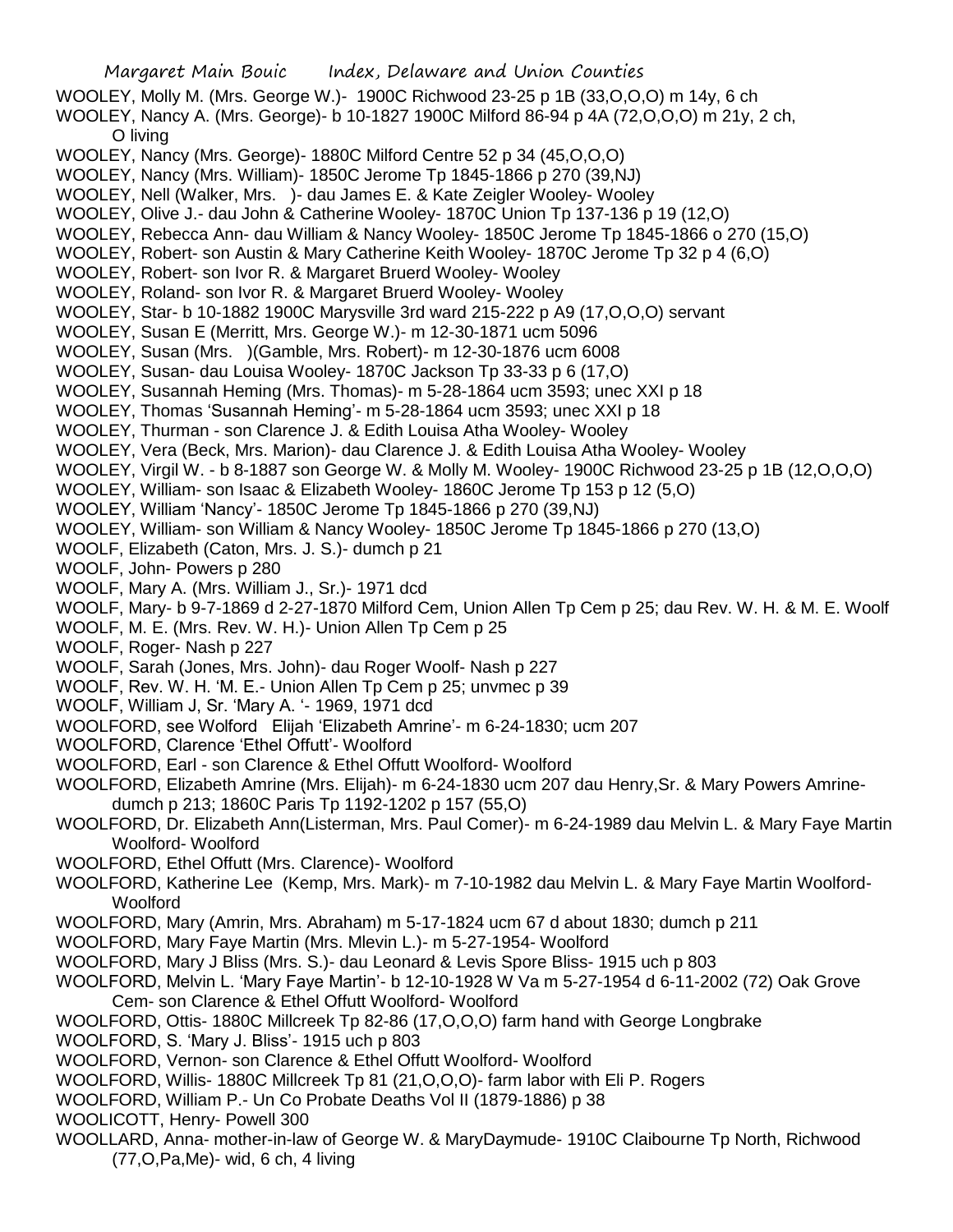- WOOLLENHAM, Anna (Mrs. John H.)- 1870C Marysville Paris Tp 152-152 p 17 (25,NY)
- WOOLLENHAM, Jennie- dau John H. & Anna Woollenham0 1870C Marysville Paaris Tp 152 (1,O)
- WOOLLENHAM, John H. 'Anna'- 1870C Marysville Paris Tp 152-152 p 17 (29,O) carpenter
- WOOLLEY, George 'Mrs. Nancy A,. Gibson'- m 4-12-1879 ucm 6467
- WOOLLEY, Harriet M. (Dunfee, Mrs. James W.)- m 5-19-1876 ucm 5883; mt 3 p 26
- WOOLLEY, Harry 'Helen Quemby'- m 7-3-1918 Freshwater p 220
- WOOLLEY, Helen Quemby (Mrs. Harry)- b 12-19-1897 m 7-3-1918 dau John & Sarah Marie Freshwater Quemby- Freshwater p 220
- WOOLLEY, Melissa (Beard, Mrs. Clarence)- b 10-30-1856 m 4-13-1874 d 1-6-1935- Genther p 210
- WOOLLEY, Nancy A. (Gibson, Mrs )(Mrs George) m(2) 4-12-1879 ucm 6467
- WOOLLEY, Paul- b 5-10-1919 son Harry & Helen Quemby Woolley- Freshwater p 220
- WOOLLEY, Prof.- pallbearer for Dr. Louis M. Albright- dg 8-11-1905 Cryder Ab p 44
- WOOLLEY, Rebecca Ann (Lyon, Mrs. Anson)- m 7-3-1851 ucm 1684
- WOOLLEY, Rebecca C. (Baker, Mrs. Charles J.)- m 9-18-1876 ucm 5933
- WOOLLY, Christopher- Powers Pat p 112
- WOOLRIDGE, Albert Oyster 'Gladys Carsten'- b 4-8-1893 m 2-17-1919 son John & Amanda Frances Weiser Woolridge- Weiser p 109
- WOOLRIDGE, Amanda Frances Weiser (Mrs. John)- b 4-26-1858 m 10-12-1879 d 4-23-1917 dau John Jacob Shaffer & Margaret Tawser Weiser- Weiser p 106
- WOOLRIDGE, Annette Lohe (Mrs. Clayton David)-b -6-19-1878 m 3-10-1908 d 7-5-1960-Weiser p 107
- WOOLRIDGE, Beverly B. Boatman (Mrs. Lee Daniel)- b 12-24-1923 m 11-5-1943- Weiser p 109
- WOOLRIDGE, Brenda Cheryl- b 9-6-1947 dau Lee Daniel & Beverly B. Boatman Woolridge- W p 109
- WOOLRIDGE, Caroline Sauter (Mrs. Wallace Murray)- b 12-26-1926 m 6-17-1948- Weiser p 110
- WOOLRIDGE, Charles Theodore 'Laura Limberger'- b 2-20-1889 m 6-18-1918 son John & Amanda Frances Weiser Woolridge- Weiser p 108
- WOOLRIDGE, Clara Bell Johnson (Mrs. John William)- m 3-24-1910- Weiser p 108
- WOOLRIDGE, Clayton David 'Annette Lohe'- b 1-24-1883 m 3-10-1908 son John & Amanda Frances Weiser Woolridge- Weiser p 107
- WOOLRIDGE, Corrine Joyce (Flaten, Mrs. Gordon Ardel)- b 7-30-1930 m 11-30-1952 dau LeRoy & Julia Le Sage Woolridge- Weiser p 110
- WOOLRIDGE, Daisy Diehl (Mrs. Jacob Henry:) b 1885 m 10-27-1904, Weiser p 106
- WOOLRIDGE, David Eugene- b 7-30-1952 son Richard Eugene & Florence Leone Gemmill Woolridge- Weiser p 108
- WOOLRIDGE, Diana Lee- b 8-4-1954 dau Richaard Eugene & Florence Leone Gemmill Woolridge- Weiser p 108
- WOOLRIDGE, Diane Marie- b 9-14-1951 dau Wallace Murray & Caroline Sauter Woolridge- W p 110
- WOOLRIDGE, Donald Ellis 'Marilyn Dawson'- b 2-16-1925 m 6-15-1962 son James Levi & Margaret Elizabeth Whalen Woolridge- Weiser p 108
- WOOLRIDGE, Ella Nora (Arbegast, Mrs. William)(Brown, Mrs. Jess)- b 11-29-1881 m(1) 10-3-1901 d 8-29- 1922 dau John & Amanda Frances Weiser Woolridge- Weiser p 106
- WOOLRIDGE, Eva L. Miller (Mrs. Robert Leonard)- b 2-4-1924 m 12-31-1946- Weiser p 109
- WOOLRIDGE, Florence Leone Gemmill (Mrs. Richaard Eugene)- b 8-25-1927 m 3-23-1947- W p 108
- WOOLRIDGE, Gary Lee- b 8-4-1944 son Lee Daniel & Beverly B. Boatman Woolridge- Weiser p 109
- WOOLRIDGE, Gladys Carsten (Mrs. Albert Oyster) b 12-23-1898 m 2-17-1919- Weiser p 109
- WOOLRIDGE, Grace Houlton (Mrs. Roy Edgar)- b 9-1-1900 m 8-2-1923- Weiser p 111
- WOOLRIDGE, Harold James 'Luella W. Appel'- b 11-26-1916 m 6-14-1941 son James Levi & Margaret Elizabeth Whalen Woolridge- Weiser p 108
- WOOLRIDGE, Helen E. Wiser (Mrs. Hugh Mulholland)- m 3-5-1938- Weiser p 109
- WOOLRIDGE, Hugh Mulholland 'Ruby Jane Reeder''Helen E. Wiser'- b 9-13-1891 m(1) 1-27-1921 (2) 3-5- 1938 son John & Amanda Frances Weiser Woolridge- Weiser p 109
- WOOLRIDGE, Ida May (Lohafer, Mrs. Floyd Henry)- b 5-10-1920 m 11-25-1945 dau James Levi & Margaret Elizabeth Whalen Woolridge- Weiser p 108
- WOOLRIDGE, Jacob Henry 'Daisy Diehl'- b 9-6--1880 m 10-27-1904 son John & Amanda Frances Weiser Woolridge- Weiser p 106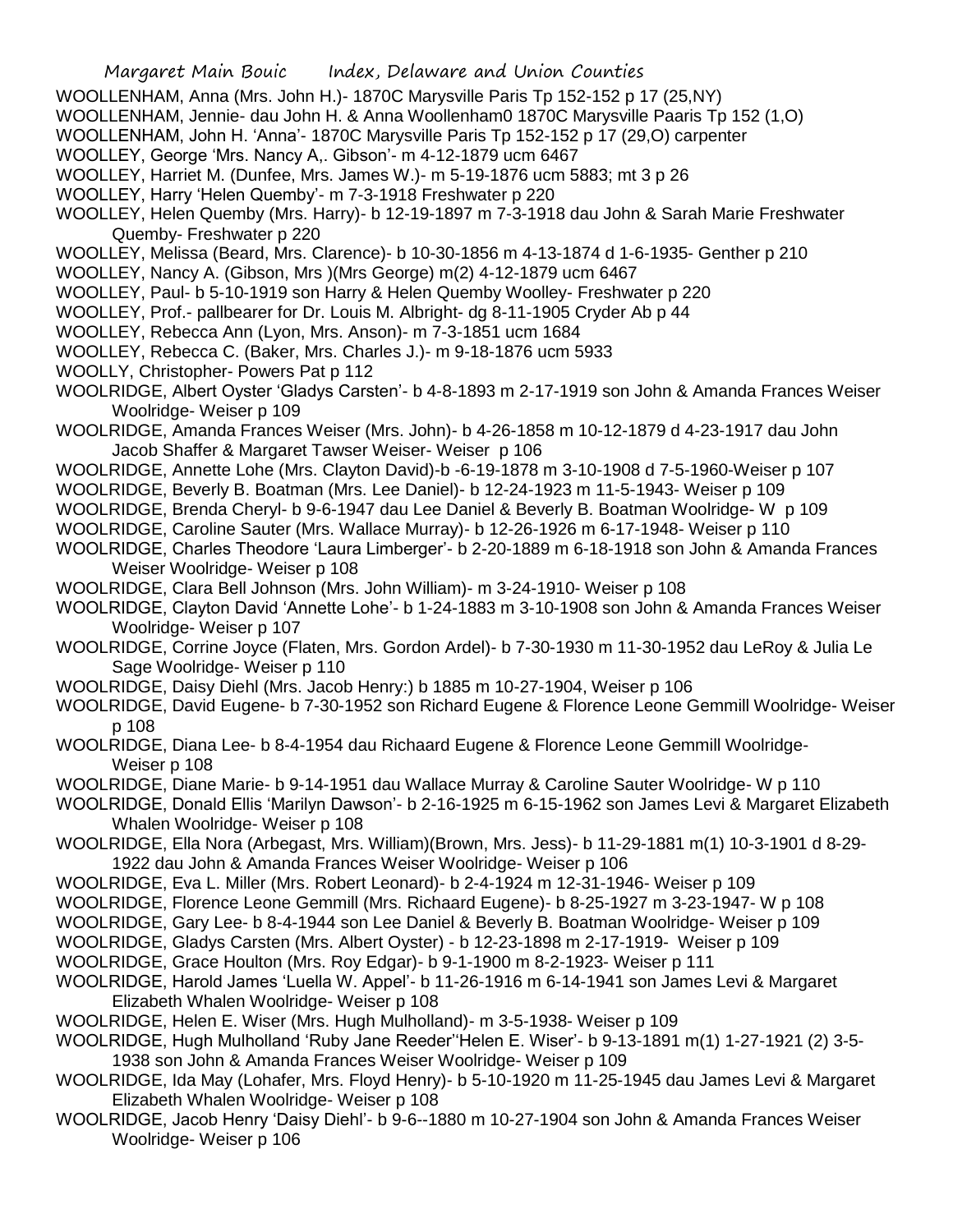- WOOLRIDGE, James Levi 'Maargaret Elizabeth Whalen'- b 3-14-1886 m 2-24-1916 son John & Amanda Frances Weiser Woolridge- Weiser p 108
- WOOLRIDGE, Jane Lee- b 7-10-1947 dau Harold James & Luella W. Appel Woolridge- Weiser p 108
- WOOLRIDGE, Jean Rae- b 7-10-1947 dau Harold James & Luella W. Appel Woolridge- Weiser p 108
- WOOLRIDGE, Jeffrey Todd- b 10-8-1955 son Donald Ellis & Marilyn Dawson Woolridge- W p 108
- WOOLRIDGE, John 'Amanda Frances Weiser' b 5-19-1854 m 1-12-1879 d 12-21-1916- W p 106
- WOOLRIDGE, John William 'Ida Grove'- b 7-21-1884 m 3-24-1910 d 8-31-1934 son John & Amanda Frances Weiser Woolridge- Weiser p 108
- WOOLRIDGE, Julia Le Sage (Mrs. Leroy)- b 3-7-1902 m 8-3-1925- Weiser p 110
- WOOLRIDGE, Kenneth LeRoy- b 8-15-1942 son Le Roy & Julia Le Sage Woolridge- Weiser p 110
- WOOLRIDGE, Laura Limberger, Mrs. Charles Theodore)- b 4-29-1896 m 6-18-1918- Weiser p 109
- WOOLRIDGE, Lee Daniel 'Beverly B. Boatman'- b 11-5-1923 m 11-5-1943 son Albert Oyster & Gladys Carsten Woolridge- Weiser p 109
- WOOLRIDGE, Le Roy 'Julia Le Sage'- b 9-10-1899 m 8-3-1925 son John & Amanda Frances Weiser Woolridge- Weiser p 110
- WOOLRIDGE, Lillian Law (Mrs. Richard Valentine)- b 10-30-1910 m 4-1-1934- Weiser p 106
- WOOLRIDGE, Lois Jean (Olsen, Mrs. Robert)- b -6-26-1925 dau Charles Theodore & Laura Limberger Woolridge- Weiser p 109
- WOOLRIDGE, Lois Mae (THompson, Mrs. Ernest B.)- b 10-24-1929 m 6-5-1949 dau Louis Jackson & Myrtle Fretheim Woolridge- Weiser p 110
- WOOLRIDGE, Linda Carol- b 6-2-1950 dau Wallace Murray & Caroline Sauter Woolridge- W p 110
- WOOLRIDGE, Lorraine (Mrs. Ronald DeWayne)- b 12-28-1936 m 8-7-1957- Weiser p 110
- WOOLRIDGE, Louis Jackson 'Myrtle Fretheim'- b 11-22-1897 m 11-10-1926 son John & Amanda Frances Weiser Woolridge- Weiser p 110
- WOOLRIDGE, Luella W. Appel (Mrs. Harold James)- b 4-20-1919 m 6-14-1941, Weiser p 108
- WOOLRIDGE, Margaret Elizabeth Whalen (Mrs James Levi)- b 12-16-1891 m 2-24-19176 d 10-12-1956- Weiser p 108
- WOOLRIDGE, Margaret Kathryn (Williams, Mrs. Earl)(Attwatter, Mrs. Roy)- b 6-28-1895 m(1) 9-8-1927 dau John & Amanda Frances Weiser Woolridge- Weiser p 110
- WOOLRIDGE, Margaret Lee- b 10-13-1951 d 8-18-1955 dau Robert Leonard & Eva L. Miller Woolridge-Weiser p 109
- WOOLRIDGE, Marilyn Dawson (Mrs. Donald Ellis)- b 4-18-1927 m 6-15-1962- Weiser p 108
- WOOLRIDGE, Mark Allan- b 8-17-1957 son Wallace murray & Caaroline Sauter Woolridge- W p 110
- WOOLRIDGE, Merlys S. Rehborg (Mrs. Wayne Henry) b 1-6-1930 m 1-6-1952- Weiser p 109
- WOOLRIDGE, Michael Wallace- b 5-10-1949 son Wallace Murray & Caroline Sauter Woolridge- W p 110
- WOOLRIDGE, Myrtle Fretheim (Mrs. Louis Jackson)- b 7-17-1901 m 11-10-1926- Weiser p 110
- WOOLRIDGE, Pamela Lynn- b 5-24-1958 dau Donald Ellis & Marilyn Dawson Woolridge- W p 108
- WOOLRIDGE, Patricia Ann- b 7-17-1955 dau Wallace Murray & Caroline Sauter Woolridge- W 110
- WOOLRIDGE, Ralph Franklin 'Ruth L. Hohensee'- b 10-14-1920 m 8-15-1948 son Albert Oyster & Gladys Carsten Weiser - Weiser p 109
- WOOLRIDGE, Richard Eugene 'Florence Leona Gemmill'- b 12-16-1926 m 3-23-1947 son James Levi & Margaret Elizabeth Whalen Woolridge- Weiser p 108
- WOOLRIDGE, Richard Valentine 'Lillian Law'- b 2-14-1906 m 4-1-1934 son Jacob Henry & Daisy Diehl Woolridge- Weiser p 106
- WOOLRIDGE, Robert Leonard 'Eva OL. Miller'- b 10-13-1919 m 12-31-1946 son Charles Theodore & Laura Limberger Woolridge- Weiser p 109
- WOOLRIDGE, Roberta Leta (Hall, Mrs. Everett)- b 2-22-1910 m 3-9-1940 dau Clayton David & Annette Lohe Woolridge- Weiser p 107
- WOOLRIDGE, Ronald DeWayne 'Lorraine'- b 10-10-1933 m 8-7-1957 son LeRoy & Julia Le Sage Woolridge-Weiser p 110
- WOOLRIDGE, Ronald James- b 10-4-1942 son Haraold James & Luella W. Appel Woolridge- W p 108
- WOOLRIDGE, Roy Edgar 'Grace Houlton'- b 4-17-1901 m 8-2-1923 son James Levi & Margaret Elizabeth Whalen Woolridge- Weiser p 111
- WOOLRIDGE, Ruby Jane Reeder (Mrs Hugh Mulholland)- m 1-27-1921 d 1933- Weiser p 109
- WOOLRIDGE, Ruth L. Hohensee (Mrs. Ralph Franklin)- b 11-16-1926 m 8-15-1948- Weiser p 109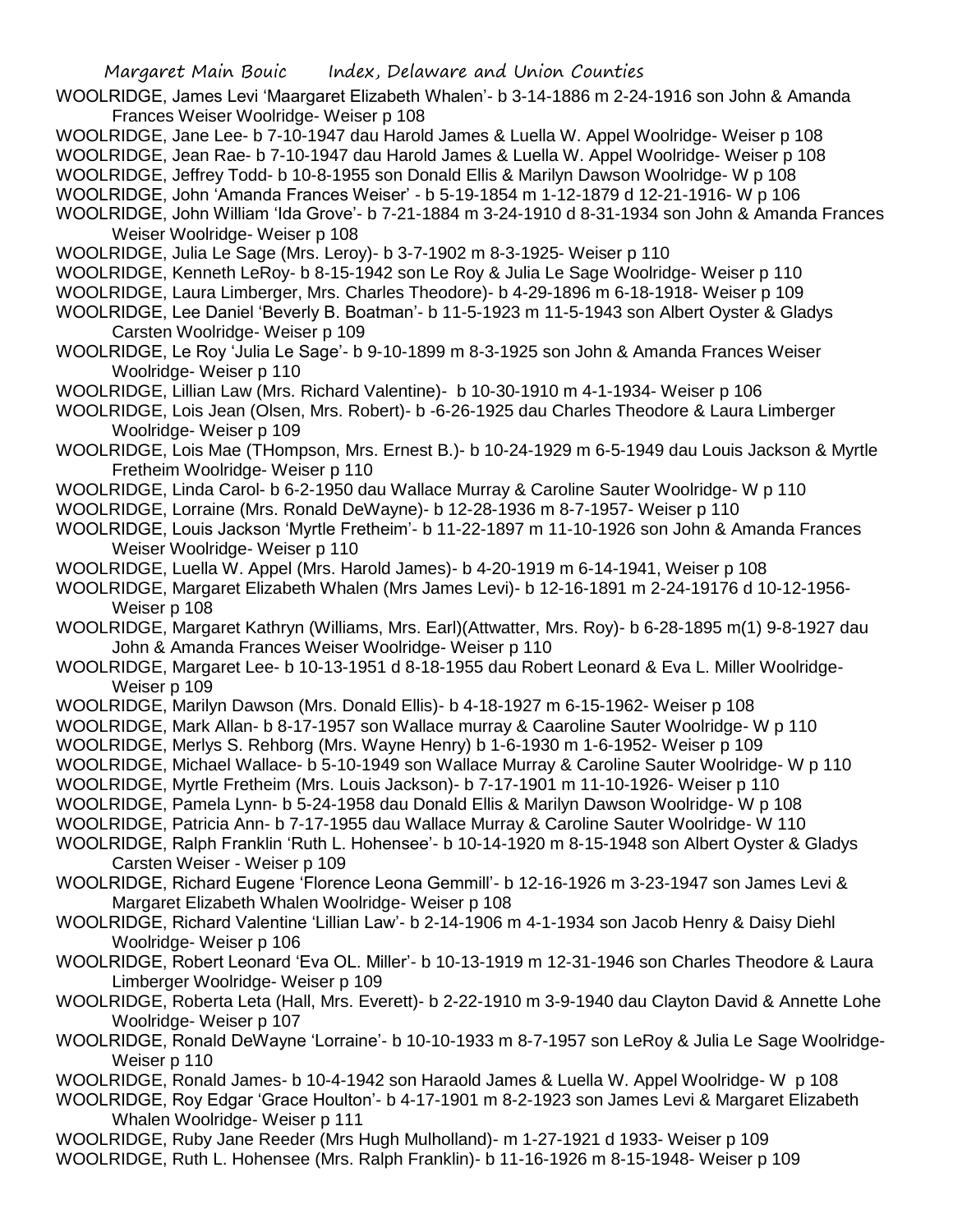- WOOLRIDGE, Sandra Kay- b 10-2-1952 dau Wallace Murray & Caroline Sauter Woolridge- W p 110
- WOOLRIDGE, Scott James- b 1-1-1956 son Richard Eugene & Forence Leone Gemmill Woolridge- Weiser p 108
- WOOLRIDGE, Thomas Lynn- b 1-28-1950 son Harold James & Luella W. Appel Woolridge- W p 108
- WOOLRIDGE, Wallace Murray 'Caroline Sauter'- b 2-1-1928 m 6-17-1948 son LeRoy & Julia Le Sage Woolridge- Weiser p 110
- WOOLRIDGE, Wayne Henry 'Marlys S. Hehborg'- b 8-17-1925 m 1-6-1952 son Albert Oyster & Gladys Carsten Woolridge- Weiser p 109
- WOOLSEY, Ann Maary Bailey (Mrs. Theodorius Bailey)- b 4-24-1837 m 10-1-1863 d 8-19-1864 dau Nathaniel Platt & Eliza Meier Lorillard Bailey- Weiser p 210
- WOOLSEY, Elizabeth- heir of William Woolsey- dcga p 28; Del. Patron & Franklin Chronicle
- WOOLSEY, Hannah- 1820C Big Rock Tp
- WOOLSEY, Hezekiah- dcga
- WOOLSEY, Jeremiah- heir of William Woolsey- dcga p 28; Delaware Patron & Franklin Chronicle
- WOOLSEY, Julian- heir of William Woolsey- dcga p 28; Delaware Patron & Franklin Chronicle
- WOOLSEY, Katharine Cammann Ward (Mrs. Thomas Bailey)- b July 1839 m 6-25-1868 d 9-29-1879 dau Thomas & Margaretta Henrietta Lorillard Ward- Weiser p 209
- WOOLSEY, Leone Berniece Perkins (Mrs )(McAnanama, Mrs. )(Thompson, Mrs. Clayton Alvin)- b 7-28- 1914 dau Ray Bidwell Perkins- Maugans Anc p 149
- WOOLSEY, Margaret- heir of William Woolsey- dcga p 28, Del Patron & Franklin Chronicle
- WOOLSEY, Nancy (Mrs. Clayton)- Woolsey
- WOOLSEY, Sally Jane- heir of William Woolsey- dcga p 28. Del Patron & Franklin Chronicle
- WOOLSEY, Theodorius Bailey 'Ann Mary Bailey'- b 1839 d 6-20-1907- Weiser p 210
- WOOLSEY, Walter- Heir of William Woolsey- dcga p 28; Delaware Patron & Franklin Chronicle
- WOOLSEY, William- adm notice- dcga 7-23-1823 p 19, 28; Delaware Patron & Franklin Chronicle
- WOOLSTON, Jacob- 1883 uch V p 381
- WOOLUM, Donald- b 1955 son Jasper & Joan Woolum- 1971 ucd
- WOOLUM, Donald 'LeAnna Jones'- Woolum- son Donald & Sue Woolum- parents of Tabitha Cherith Woolum-Woolum
- WOOLUM, Donald 'Sue'- Woolum
- WOOLUM, James- 1971 ucd
- WOOLUM. Jasper A. 'Joan'- 1971, 1975, 1979, 1981 ucd
- WOOLUM. Joan (Mrs. Jasper A.)- 1971 1973, 1975, 1979, 1981 ucd
- WOOLUM,-----1971, 1973, 1983 ucd
- WOOLUM, Sue (Mrs. Donald)- Woolum
- WOOLUM, Tabitha Cherith stillborn 6-25-1996 Un Tp Cem- dau Donald & LeAnna Jones Woolum- Woolum
- WOOLUMS, Cora Sherman (Kandel, Mrs. Tuna)(Merry, Mrs. Mark)(Mrs. Kelley)- dau Hamer W. & Arnettie Robinson Sherman- Rittenhouse 5; Sherman 3; 1949 ucd
- WOOLUMS, Frances- dau Kelly & Cora Woolums- 1949 ucd
- WOOLUMS, Kelley 'Cora Sherman'- 1949 ucd; Rittenhouse 5; Sherman 5
- WOOLY, David- d 11-24-1863; 1883 uch IV p 457
- WOOLY, William- 1883 uch IV p 471
- WOOMER, Clara W. (Metzger, Mrs. Forrest Grennawalt)- b 5-21-1906- Weiser p 364
- WOOMERT, Eleanor Mae (Jacobs, Mrs. Forrest Alton)- b 7-6-1919 m 7-3-1948- Weiser p 378
- WOOSLEY, Cathy (Kathy)(Kathie)(Luse, Mrs. Van)- b 1966(7) dau Clayton Lee & Nancy Jo. Mason Woosley-Woosley; 1971, 1973, 1975, 1979, 1981, 1983 ucd
- WOOSLEY, Clayton Lee 'Nancy Jo Mason'- b 6-7-1921 Ky m 12-16-1965 d 11-19-2002 Oakdale Cem Record K171 SW 1/4; son Marshall & Laura Sanders Woosley- Woosley; 1971. 1973, 1975, 1979, 1981, 1983 ucd; horse trainer
- WOOSLEY, Elizabeth- mother-in-law of Esta & Bertha Brust- 1910C Marysville 4th ward 78-85 (64,O,O,O) 2 ch, 1 living
- WOOSLEY, Janie (Sidener, Mrs. Denny)- dau Clayton Lee & Nancy Jo Mason Woosley- Woosley
- WOOSLEY, Kellye Doyle (Mrs. Tom)- m 7-1-1979 dau Robert & Judye Doyle- Woosley
- WOOSLEY, Laura Sanders (Mrs. Marshall)- Woosley
- WOOSLEY, Leroy- son Clayton Lee & Nancy Jo Mason Woosley- Woosley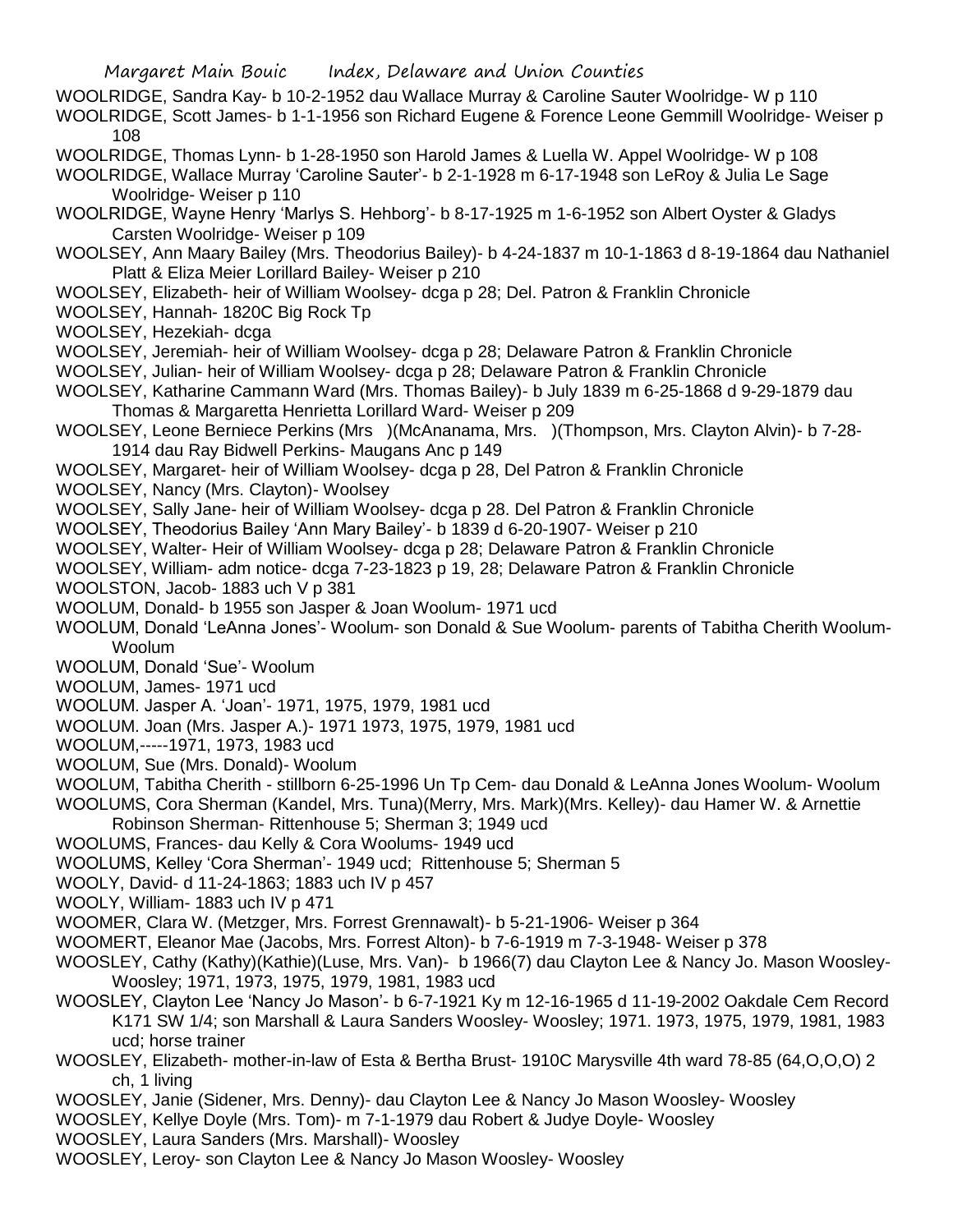- WOOSLEY, Marshall 'Laura Sanders'- Woosley
- WOOSLEY, Mary (Mrs. Tom, Sr.)(Witten, Mrs. )- Woosley
- WOOSLEY, Nancy Jo Mason (Mrs. Clayton L.)- m 12-16-1965- Woosley; 1971, 1973, 1975, 1979, 1981, 1983 ucd
- WOOSLEY, Steve d May 2002 son Clayton Lee & Nancy Jo Mason Woosley- Woosley

WOOSLEY, Tammy (Coolingsworth, Mrs. Jerry)- b 1959 ch Clayton Lee & Nancy Jo Mason Woosley-

- Woosley; 1971, 1973, 1975 ucd; engaged to Gary Kirk
- WOOSLEY, Tom 'Kellye Doyle'-m 7-1-1989 son Tom, Sr. & Mary Woosley- Woosley
- WOOSLEY, Tonya (Bicknell, Mrs. Dean)- b 1960- ch Clayton Lee & Nancy Jo Mason . Woosley- Woosley; 1971, 1973, 1975 ucd
- WOOSTER, Charles L.- son Howard F. Wooster- Wooster
- WOOSTER, Charles O. 'Elaine Coram'- d 2-22-1983 (87)- Wooster
- WOOSTER, David Edgar- d 9-13-1991 (1day) son Edgar Daniel & Karen Wooster- Wooster
- WOOSTER, Edgar Daniels, II- Wooster
- WOOSTER, Edgar Daniels, III 'Karen Jean Thurston'- m 12-20-1980- son Edgar Daniels, II- Wooster
- WOOSTER, Elaine (Coram, Mrs. )(Mrs. Charles O.)- Wooster
- WOOSTER, Eugene H.- son Howard F. Wooster- Wooster
- WOOSTER, Howard F. (Sam)- d 12-24-1962 (83) Green Lawn Cem- Wooster
- WOOSTER, James W.- son Howard F.Wooster- Wooster
- WOOSTER, ---- (La Follett, Mrs. Howard )- dau Howard F. Wooster- Wooster
- WOOSTER, Jeanne Hellyer (Mrs. Joseph)- b 2-4-1934 Columbus d 10-3-1990 (56) -dau Noel & Bertha Graves Hellyer- Wooster; 1969, 1971, 1980 dcd
- WOOSTER, Jonathan- son Edgar Daniels & Karen Jean Thurston Wooster- Wooster
- WOOSTER, Joseph 'Jeanne Hellyer'- wood carver, Ashley- Wooster; dg 5-10-1972, wood carver, Ashley-Wooster; dg 5-10-1972
- WOOSTER, Karen Jean Thurston (Mrs. Edgar Daniels, III)- m 12-20-1980- Wooster
- WOOSTER, Marilyn (Pierson, Mrs. )- dau Charles O. Wooster- Wooster
- WOOSTER, Pamela (McKenzie, Mrs. )- b 1958 dau Joseph & Jean Hellyer Wooster- Wooster; 1969, 1971 dcd
- WOOSTER, Patricia (Finks, Mrs. ) b 1961 dau Joseph & Jean Wooster- 1969, 1971 dcd
- WOOSTER, Paul Joseph b 1964 son Joseph & Jeanne Gekkter Wooster- Wooster; 1969, 1971 dcd
- WOOSTER, Paula- b 1963 dau Joseph & Jean Wooster- 1969, 1971 dcd
- WOOSTER, Sara- dau Edgar Daniels & Karen Jean Thurston Wooster- Wooster
- WOOTCHIE, Agnes (Mrs. Stanley, Jr). Wootchie
- WOOTCHIE, Delores Jean Smith (Mrs. John David)- m 7-9-1977
- WOOTCHIE, Dolly (Lewis, Mrs. Grant)- dau Stanley, Sr. & Katherine Lippian Wootchie- Wootchie
- WOOTCHIE, John David 'Delores Jean Smith'- b 11-24-1940 Jefferson Co m 7-9-1977 d 5-11-1999 (58) bur Colerain- son Stanley, Sr. & Katherine Lippian Wootchie- Wootchie
- 
- WOOTCHIE, Judith (Evans, Mrs. Dan)- dau Stanley, Sr. & Katherine Lippian Wootchie- Wootchie
- WOOTCHIE, Martha (Mrs. Robert)- Wootchie
- WOOTCHIE, Richard- son Stanley, Sr. & Katherine Lippian Wootchie- Wootchie
- WOOTCHIE, Robert 'Martha'- son Stanley Sr. & Katherine Lippian Wootchie- Wootchie
- WOOTCHIE, Stanley, Jr. 'Agnes'- son Stanley, Sr. & Katherine Lippian Wootchie
- WOOTCHIE, Stanley, Sr. 'Katherine Lippian Wootchie'- Wootchie
- WOOTEN, Alice Ward (Mrs. Don)- b 11-19-1922 dau Samuel M. & Octa maugans Warad- Maugans Anc p 39. 95
- WOOTEN, Angelia (Mrs. Roger E. I)- Wooten
- WOOTEN, Barbara (Viars, Mrs. )(Keats, Mrs. Billy) dau Bill & Ruth Lundy Wooten- Wooten; 1961 (10) dcd
- WOOTEN, Betty L. (Mrs. Thomas A.)- 1967 ucd
- WOOTEN, Bill 'Ruth'- 1961 dcd
- WOOTEN, Brenda Lee Shearer (Mrs. Timothy Ken)- m 8-22-1981- dau Louis D. Shearer -Wooten
- WOOTEN, Breta- dau Earl & Catharine Louise Ward Wooten- Maugans Anc p 39. 95
- WOOTEN, Brett- ch Roger E. I & Angelia Wooten- Wooten
- WOOTEN, Carl 'Jean'- son Robert T. & Orpha Sara Hall Wooten- Wooten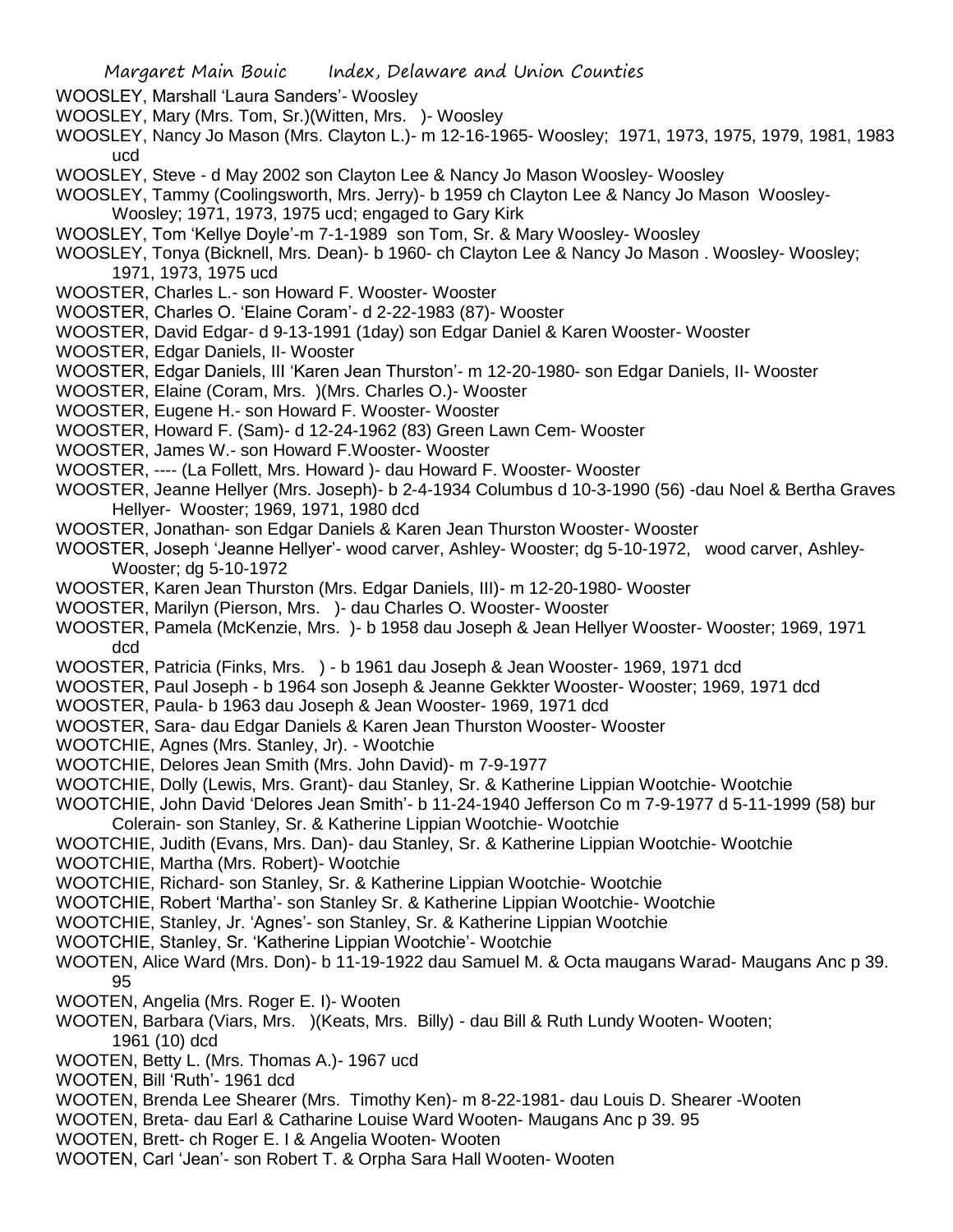- WOOTEN, Carrie Anne (Seebach, Mrs. )- dau Tom & Connie McNamara Wooten- Wooten
- WOOTEN, Catharine Louise Ward (Mrs. Earl)- b 2-18-1928 dau Samuel M. & Octa Maugans Ward- Maugans Anc p 39, 95
- WOOTEN, Cathy (Snyder, Mrs. )- dau Ernest S. & Dorothy Wooten- Wooten
- WOOTEN, Charles R.- father of Julie Lynette Wooten- Wooten
- WOOTEN, Cindy Yvonne (Jaramillo, Mrs. Julian)- m 8-27-1993 Denmark- dau Tom & Connie McNamara Wooten- Wooten- engaged to Julian Jaramillo
- WOOTEN, Clara Mae (McCannon, Mrs. )- dau Robert T. & Orpha Sara Hall Wooten- Wooten
- WOOTEN, Connie McNamara (Mrs. Tom)- m 7-6-1970 NC- Wooten
- WOOTEN, Craig- b 1961 son Donald Wooten- 1967, 1971, 1973, 1979 ucd
- WOOTEN, Don 'Alice Ward'- Maugans Anc p 39. 95
- WOOTEN, Donald V.- 1967, 1971, 1973, 1979 ucd
- WOOTEN, Donna Jean- b 1963 dau Donald Wooten- 1967, 1971, 1973 ucd
- WOOTEN, Dorothy Farrin (Mrs. Ernest)- b 5-8-1916 Columbus d 11-29-1987 (71) Caledonia Cem- Wooten;
- dau Charles & Hazel Lowel Farrin- Wooten; 1967, 1971, 1973, 1979, 1981, 1983 ucd
- WOOTEN, Earl 'Catharine Louise Ward'- Maugans Anc p 39, 95
- WOOTEN, Earl, Jr.- son Earl & Catharine Louise Ward Wooten- Maugans Anc p 39, 95
- WOOTEN, Earline- dau Earl & Catharine Louise Ward Wooten- Maugans Anc p 39, 95
- WOOTEN, Edgar- 1980 dcd
- WOOTEN, Elna (Mrs. John)- 1910C Liberty Tp 153 p 6B (34,Eng,Eng,Eng) m 9y, 4 ch
- WOOTEN, Ernest S.'Dorothy'- b 10-3-1910 d 8-23-1976 (65) Milford Cem, Union Allen Tp Cem p 52; Tec 4 WWII; 1967, 1971, 1973 ucd
- WOOTEN, Goldie (Mrs. William)- 1971 dcd
- WOOTEN, Harold E.- son John & Elna Wooten- 1910C Liberty Tp Un Co 153 p 6B (3/12,O,Eng,Eng)
- WOOTEN, Heather (Jones, Mrs. Vincent)- dau Roger E. I & Sue Hess Wooten- Woten
- WOOTEN, Hilda- dau John & Elna Wooten- 1910C Liberty Tp Un Co 153 p 6B (4,O,Eng,Eng)
- WOOTEN, Janis (Moore, Mrs. )(Amrich, Mrs. John) dau Bill & Ruth Lundy Wooten- Wooten;
	- 1961 (4) dcd
- WOOTEN, Jean (Mrs. Carl)- Wooten
- WOOTEN, Jeffrey Connell 'Lavonne Gay Powers'- m 6-4-1988 son Kenneth & Mona Wooten- Wooten WOOTEN, Jessica - dau Roger E. I & Angelia Wooten- Wooten
- WOOTEN, John 'Elna'- 1910C Liberty Tp Un Cp 153 p 6B (38,Eng,Eng,Eng) 9y, retail merchant
- WOOTEN, Juliann- b 1960 dau Donald Wooten- 1967, 1971, 1973, 1979 ucd
- WOOTEN, Julie Lynette- dau Charles R. Wooten- Wooten- engaged to Wayne Richard Soltesz
- WOOTEN, Keith- son William & Goldie Wooten- 1971 dcd
- WOOTEN, Kelly (Allen, Mrs. Tony)- dau Roger E. I. & Sue Hess Wooten Wooten
- WOOTEN, Kenneth C. 'Mona F.'- Wooten; 1980 dcd
- WOOTEN, Laura (Payne, Mrs. Ralph)- dau Bill & Ruth Lundy Wooten- Wooten; 1961 (8) dcd
- WOOTEN, Lavonne Gay Powers (Mrs. Jeffrey Connell)- m 6-4-1988 dau William & Arlenah Powers- Powers
- WOOTEN, Lawrence- son Bill & Ruth Wooten- 1961 (12) dcd
- WOOTEN, Lenora (Mrs. Raymond)- Wooten
- WOOTEN, Lester J.- son John & Elma Wooten- 1910C Liberty Tp Un Co 153 p 6B (6,O,Eng,Eng)
- WOOTEN, Linda- b 1956 dau Donald Wooten- 1967, 1971, 1973, 1979 ucd
- WOOTEN, Louise- dau Earl & Catharine Louise Ward Wooten- Maugans Anc p 39, 95
- WOOTEN, Lucille (Theviner, Mrs. )- dau Robert T. & Orpha Sara Hall Wooten- Wooten
- WOOTEN, Maggie- sister Thomas H., Vera Wooten- Wooten
- WOOTEN, Margarite (Binson, Mrs. )- sister Ernest S. Wooten- Wooten
- WOOTEN, Mattie K.- dau Don & Alice Ward Wooten- Maugans Anc p 39. 95
- WOOTEN, Mona F. (Mrs. Kenneth C.)- Wooten; 1980 dcd
- WOOTEN, Myrtle (Tyler, Mrs. ) sister Ernest S. Wooten- Wooten
- WOOTEN, Octa Belle- dau Don & Alice Ward Wooten- Maugans Anc p 39. 95
- WOOTEN, Orpha Hall (Mrs. Robert T.) Wooten- parents of Raymond & Carl Wooten- Wooten
- WOOTEN, Otto- brother Ernest S. Wooten- Wooten
- WOOTEN, Phyllis (Pope, Mrs. Walter)- dau Robert T. & Orpha Hall Wooten- Wooten
- WOOTEN, Raymond 'Lenora'- son Robert T. & Orpha Sara Hall Wooten- Wooten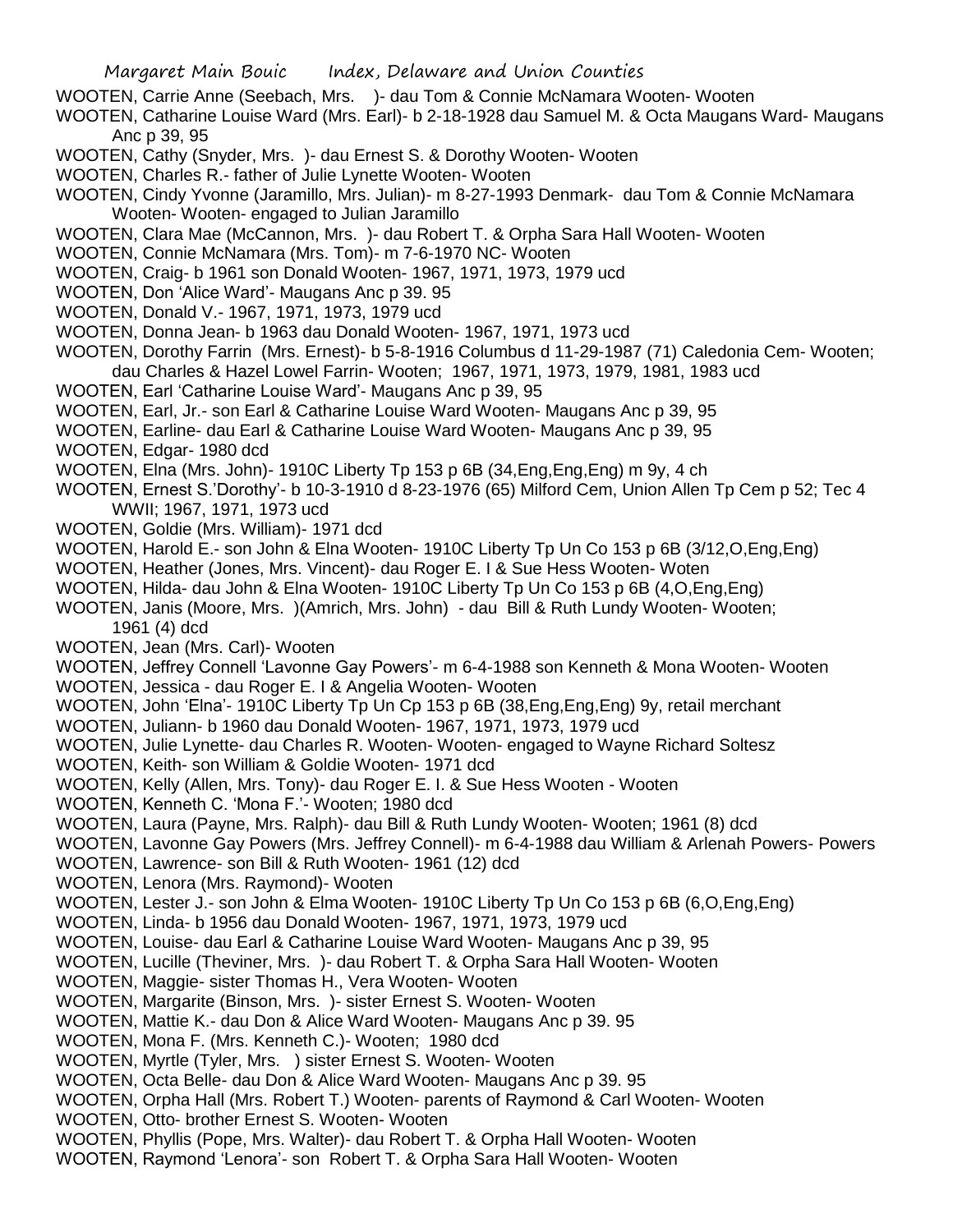- WOOTEN, Rebecca- dau Don & Alice Ward Wooten- Maugans Anc p 39, 95
- WOOTEN, Robert T. 'Orpha Hall'- parents of Clara, Lucille, Phyllis Wooten- Wooten
- WOOTEN, Roger E, I 'Sue Hess''Angelia'- b 12-20-1951 Columbus son Bill & Ruth Lundy Wooten- Wooten; 1961 (9) dcd
- WOOTEN, Roger II- son Roger E, I & Sue Hess Wooten- Wooten
- WOOTEN, Ruth Lundy (Mrs. Bill)- m 11-15-1948 Wooten; 1961 dcd
- WOOTEN, Samuel- son Don & Alice Ward Wooten- Maugans Anc p 39, 95
- WOOTEN, Samuel Harris- son Earl & Catharine Louise Ward Maugans Anc p 29, 95
- WOOTEN, Shari Wedemeyer (Mrs. Tom)- Wooten
- WOOTEN, Stephen/Steve W, b 4-4-1959 Delaware d 8-16-1996 (37) Tenn- bur Gallipolis- son Bill & Ruth Lundy Wooten- Wooten; 1961 (12) dcd
- WOOTEN, Sue Hess (Mrs. Roger E. I)- Wooten
- WOOTEN, Thelma (Young, Mrs. Louis W.)- m 6-12-1973 Wooten
- WOOTEN, Thomas A. 'Betty L.'- 1967 ucd
- WOOTEN, Thomas H.- d 10-31-1969 Oak Grove Cem Wooten, brother Vera, Maggie Wooten
- WOOTEN, Tom 'Shari Wedemeyer- son Bill & Ruth Lundy Wooten- Wooten
- WOOTEN, Tom 'Connie McNamara'- m 7-6-1980 N. C. Wooten
- WOOTEN, Timothy Ken 'Brenda Lee Shearer'- m 8-22-1981 son Kenneth C. Wooten- Wooten
- WOOTEN, Vera (Adams, Mrs. )- sister Thomas H. Wooten- Wooten
- WOOTEN, William- brother Ernest S. Wooten- Wooten
- WOOTEN, William 'Goldie'- 1971 dcd
- WOOTEN, William- son John & Elna Wooten- 1910C Liberty Tp Un Co 153 p 6B (3,O,Eng,Eng)
- WOOTERS, Nathan- 1835 men p 38 #135 p 68 Liberety Tp
- WOOTHEATER, Eunice-b 2-28-1874DelawareTown dau Fred & Ada Brownmiller Wootheater, dcbirths
- WOOTHEATER, William- b 2-27-1875 Delaware Town son Charles & Carolin Zimmerman Wootheater, dcbirths
- WOOTRING, Anna M.- b 1846 d 1865 Oak Grove Cem , Powell p 443
- WOOTRING, Charles- b 1814 d 1885 Oak Grove Cem , Powell p 443; dcw Bk 4 p 398 (42) witness
- WOOTRING, Charles H.- b d 1847 Oak Grove Cem , Powell p 443
- WOOTRING, Elizabeth Steaver (Mrs. Levi) dg 3-3-1911 Cryder Ab p 14
- WOOTRING, Fietta (Reaser, Mrs. William)- m 11-20-1859 dcm
- WOOTRING, Florence J.- b 1860 d 1864 Oak Grove Cem , Powell p 443
- WOOTRING, Freddy- b 9-6-1877 Delaware Town son J. S. & Agnes Lorbes Wootring- dcbirths
- WOOTRING, Harriet S. (Goetz, Mrs. Christian Goetsor)- m 4-5-1869 dcm
- WOOTRING, ----(Mrs. Herbert)- dau Mrs. Katherine Chamberlain- dg 10-20-1907, Cryder Ab p 76
- WOOTRING, Joseph H.- Oak Grove Cem , Powell p 443
- WOOTRING, Kattie L.- b 1870 d 1878 Oak Grove Cem , Powell p 443
- WOOTRING, Levi 'Elizabeth Steaver'- dg 3-3-1911, Cryder Ab p 14
- WOOTRING, Lucinda (Sivey, Mrs. John C.)- m 3-4-1862 dcm
- WOOTRING, Matilda (Noble, Mrs. James)- m 10-2-1862 dcm
- WOOTRING, William C. b 10-18-1854 Delaware Co d Sunday, County Treasurer, Marion Co, son Levi & Elizabeth Steaver Wootring- dg 3-3-1911, Cryder Ab p 14
- WOOTRING, William H.- b 1850 d 1852 Oak Grove Cem , Powell p 443
- WOOTTON, Hazel G.(Mrs. Thomas) -d 12-18-1965 (67) Oak Grove Cem Wootton
- WOOTTON, June (Shufflebarger, Mrs. )- dau Thomas & Hazel G. Wootton- Wootton
- WOOTTON, Thomas 'Hazel G.'- Wootton
- WOOTEN, John- 1915 uch p 447
- WORA, Lida- 1860C Claibourne Tp 670-651 p 88 (16,O)
- WORBS, Amelia- dau John Peter Christopher & Joanna Christine Wilhelmine Schneider Worbs-1915 uch p 1038
- WORBS, Annetta/Annette- b 1885 d 12-7-1961 dau Lafayette & Irena January Worbs- York Cem p 76 B153
- WORBS, Charles- son John Peter Christopher & Joanna Christine Wilhelmine Schneider Worbs-1915 uch p 1038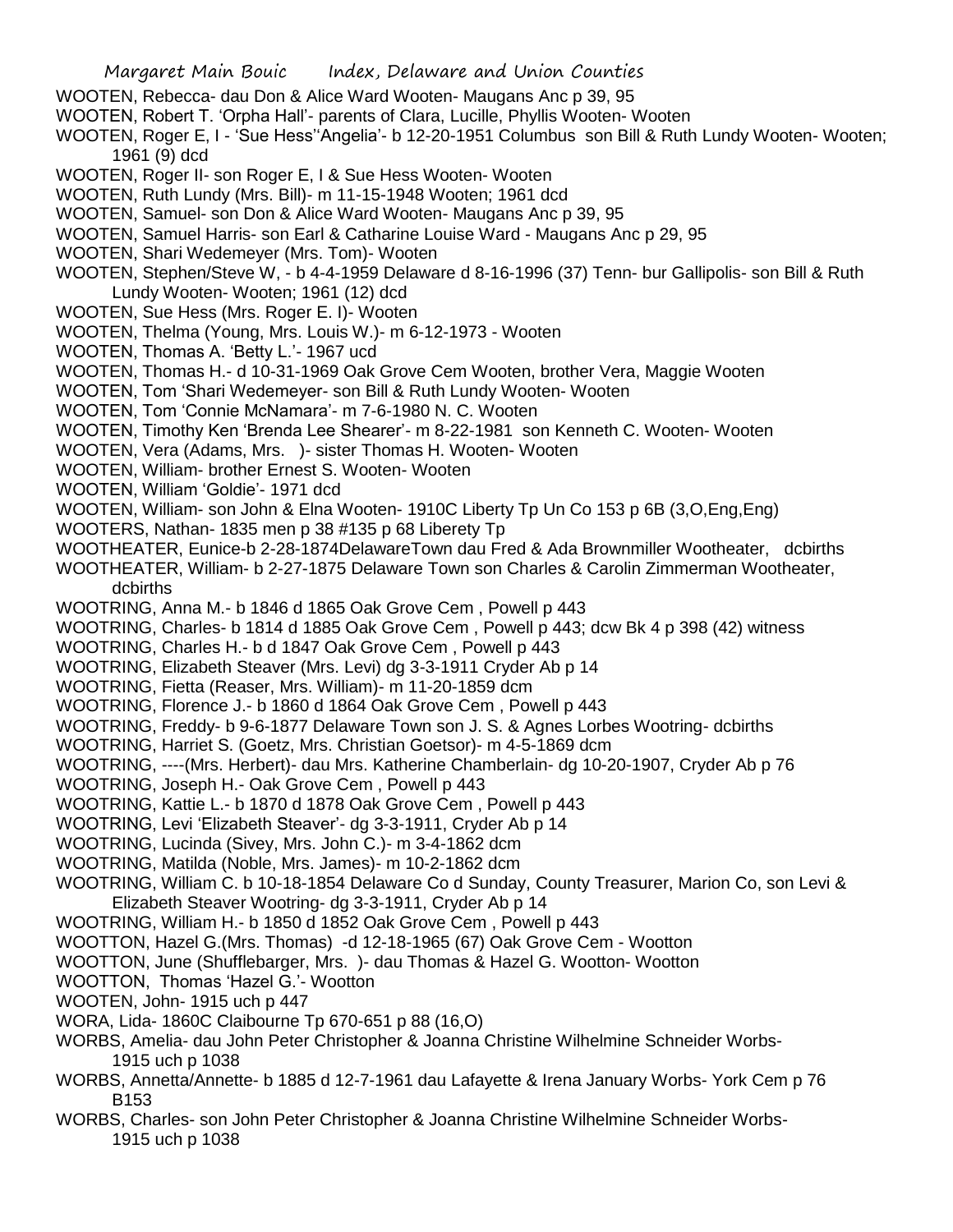- WORBS, Charley J.- d 10-13-1862 (4-9-2) E. York Cem p 5- son Labon H. & Martha Worbs-1915 uch p 1036
- WORBS, Doris (Mrs. Harold)- 1971, 1973, 1975, 1979, 1981, 1983 ucd
- WORBS, Edith A. (Cox, Mrs. Joshua)- d 5-25-1885 (21-2-16) York Cem B146 p 33
- WORBS, Forest Ira'Myrtle Andrews'- b 1889 m 1-4-1912 d 7-19-1960 York Cem B153 p 76- son Lafayette & Irene January Worbs- Worbs; 1949, 1959; 1910C Liberty Tp Un Co 142 p 6A (21,O,O,O)
- WORBS, Garfield 'Jessie E. Reyner'- b 12-2-1890/1 d 12-25-1962 WWI York Cem 17 1/2H p 90 son Lafayette & Irena January Worbs- Worbs; 1949, 1959 ucd; 1900C York Tp 258-258 p 11B (8,O,O,O); 1910C Liberty Tp Un Co 142 p 6A (19,O,O,O) working out
- WORBS, Harold 'Doris'- son Forest Ira & Myrtle Andrews Worbs- Worbs; 1971, 1973, 1975, 1979, 1981, 1983 ucd
- WORBS, Harry- b 8-1883 1900C Liberty Tp un Cp 19-19 (13,O,O,O) farm labor
- WORBS, Hester- dau John Peter Christopher & Joanna Christine Wilhelmine Schneider Worbs-1915 uch p 1038
- WORBS, Ira F.- b 4-1888 son Lafayette & Irena January Worbs- 1900C York Tp 258-258 p 11B (12,O,O,O)
- WORBS, Irena January (Mrs. Lafayette) b 9-1855 dau Nesbit January- Worbs; 1880C York Tp 278- p 27 (24,O,O,O); 1900C York Tp 258-258 p 11B (44,O,O,O) wid, 6 ch; 1910C Liberty Tp un Cp 142 p 6A (54,O,O,O) 6 ch, farmer
- WORBS, Isabel (Cahill, Mrs. Uriah)- m 3-3-1864 ucm 3557 dau Labon R. & Martha J. Figley Worbs- 1915 uch p 1038; 1883 uch V p 537; unec XXI p 29
- WORBS, James Drell- b 1875 d 3-1-1906 York Cem B153 p 33- son Lafayette & Irena January Worbs- 1880C York Tp 278 p 27 (5,O,O,O)
- WORBS, Jeffery- b 1962 son William G. & Norma L. Worbs- Worbs; 1971, 1980 dcd
- WORBS, Jennifer- b 1963 dau William G. & Norma L. Worbs- 1969, 1971, 1980 dcd
- WORBS, Jessie (Mrs. Garfield)- 1949, 1959 ucd
- WORBS, Jessie E.- b 1884 d 12-2-1965 York Cem E17 ½ p 90
- WORBS, Joanne Christine Wilhelmine Schneider (Mrs John Peter Christopher)- 1915 uch p 1038
- WORBS, John Peter Christopher 'Joanne Christine Wilhelmine'- 1915 uch p 1038
- WORBS, Laban H. 'Martha J. Figley'- b 8-16-1816 d 9-18-1904 (94-11-3) E, York Cem 14 p 5- son John Peter Christopher & Joanne Christine Wilhelmine Worbs- 1883 uch V p 537; 1915 uch p 1038; York Pres. Ch p 7,9, 12; unec 1981, Marlborough Cem p 16; 1860C Claibourne Tp 787 (42,Germany); 1870C Claib. Tp 72-79 p 10 (54,Prussia); 1880C Marysville 234-254 p 14 (64,Ger,Ger,Ger)
- WORBS, Lafayette D. 'Irena January 'Sarah J.'- b 9 -1848 d 7-21-1917, York Cem D146 p 33- son Laban H. & Martha J. Figley Worbs- 1915 uch p 1038; 1870C Claibourne Tp 72-70 p 10 (21,O); 1880C York Tp 278 p 27 (32,O,Ger,O); 1900C Liberty Tp Un Co 28-28 p B1 (51,O,o,O) div, father-in-law of Vernon & Myrtle Shirk; 1910C Claibourne Tp Richwood South (60,O,Ger,O) wid, real estate agent
- WORBS, Margaret (Waltz, Mrs. Reuben)- 1915 uch p 961
- WORBS, Martha J. Figley (Mrs. Laban H.)- d 6-25-1880 (56-3-27) E. York Cem I 4 p 5 dau Jacob & Anna Powell Figley- 1915 uch p 1038; 1883 uch V p 537; 1870C Claibourne Tp 72-70 p 10 (46,O); York Pres. Church p 7, 9, 12, unec 1981, I p 16; 1880C Marysville 234-254 p 14 (56,O,O,O)
- WORBS, Martha- dau Lafayette & Irena January Worbs- 1880C York Tp 278 p 27 (7,O,O,O)
- WORBS, Mary T. (Cahill, Mrs. Lemuel T.)- m 5-23/24-1870 ucm 4724 dau Laban H. & Martha J. Figley Worbs- 1915 uch p 1038; 1883 uch V p 537
- WORBS, Maud- dau Lafayette & Irena Worbs- 1880C York Tp 278 p 27 (2,O,O,O)
- WORBS, Michael- b 1966 son Richard & Phyllis Worbs- 1971, 1973, 1975 ucd
- WORBS, Myrtle Andrews (Mrs. Forest Ira)- Worbs
- WORBS, Netta- b 8-1885 dau Netta January Worbs- 1900C York Tp 258-258 p 11B (14,O,O,O)
- WORBS, Nellie- dau Irena Worbs- 1910C Liberty Tp Un Cp 142 p 6A (24,O,O,O) milliner
- WORBS, Norma L. (Mrs. William G.) 1969, 1971, 1980 dcd
- WORBS, Phyllis (Mrs. Richard)- 1971, 1973, 1975 ucd
- WORBS, H, Richard 'Phyllis'- 1971, 1973, 1975 ucd
- WORBS, Sarah J. (Mrs. Lafayette)- b 7-1-1877 (25-11-21) York Cem B146 p 33
- WORBS, Stephen- b 1960 son Richard & Phyllis Worbs- 1971, 1973, 1975 ucd
- WORBS, William- son Garfield & Jessie Worbs- 1949 ucd
- WORBS, William G. 'Norma L.'- 1969, 1971, 1980 dcd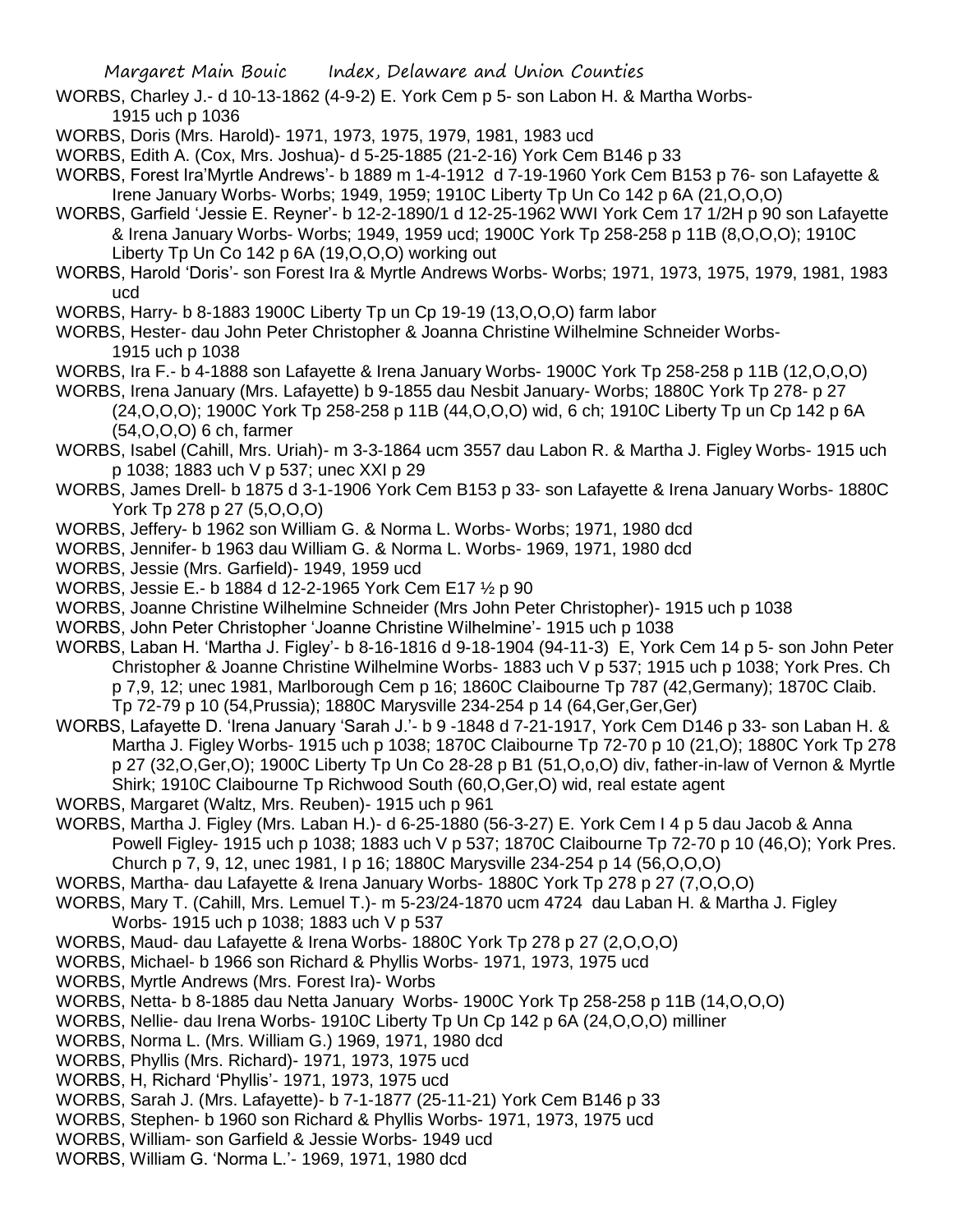- WORCESTER, Persis (Rogers, Mrs. William Llewellyn)- b 1905 m 1931 d 1956- Genther p 52
- WORDBURN, Lizzie- d 2-11-1897 Un Co Probate Deaths, Vol III
- WORDEN, Abigail (Maine, Mrs. Jeremiah)- b 10-27-1709 m 1-25-1727 d 11-13-1741 dau Dr Thomas & Sarah Butler Worden- Asp (24) Powers Pat p 116
- WORDEN, Abigail Maine (Brown, Mrs. James)(Babcock, Mrs. Nathaniel)(Mrs. Walter)- b 8-6-1757 m(1) 8-12- 1773 d age 75 dau Amos & Abigail Brown Marin- Asp 162
- WORDEN, Alfred A. 'Minnie Hardman'- son Richard & Lucinda Schooley Worden- dumch p 427
- WORDEN, Anna- dau Eisha & Rebecca Wingate Worden- 1915 uch p 674
- WORDEN, Avery- hadc p 40 (1849 Orange Tp)
- WORDEN Calvin- brother Richard Elwood Worden- Worden
- WORDEN, Dianna (Mrs. Lawrence)- Worden
- WORDEN, Elisha 'Rebecca Wingate'- 1915 uch p 674
- WORDEN, Emily Annette (Fate, Mrs. Samuel) dau Richard & Lucinda Schooley Worden- dumch p 427
- WORDEN, Fanny- 1850C Trenton Tp 736 p 64 (14,O)
- WORDEN, Francis (Ferdon, Mrs. )- sister Richard Elwood Worden- Worden
- WORDEN, George P. 'Maria Thomas'- m 8-1858 Asp (1312n)
- WORDEN, George W 'Sylvia Stephenson'- m 12-30-1880 ucm 6873; son Elisha & Rebcca Wingate Worden-1883 uch V p 602; 1915 uch p 160, 161, 673; 1985 uch p 30. 99, 179, 180; 1910C Claibourne Richwood 323-330 p 12A (51,Ind,O,Ind) m 30y, print newspaper
- WORDEN, Hannah (Hiscox, Mrs. William E.)- m 11-9-1899- Asp (1319)
- WORDEN, Hannah (Maine, Mrs. David)- 4-26-1773 d 11-27-1779- Asp (60)
- WORDEN, Hannah (Williams, Mrs. Frank)- dau Richard & Lucinda Schooley Worden- dumch p 427
- WORDEN, Hon. M. W.- assessor of Intermal Revenue, d Tuesday,Mansfield; dg 1-22-1869 Cryd. Ab p 72
- WORDEN, John W.- 1880 dch p 578
- WORDEN, Joseph 'Patty Maine'- Asp (199)
- WORDEN, Kathleen (Hall, Mrs. John)- dau Richard Elwood & Ruth E. Worden- Worden
- WORDEN, Kathryn- dau Richard & Linda Worden- 1983 ucd
- WORDEN, Lawrence 'Diana'- son Richard Elwood & Ruth E. Worden- Worden
- WORDEN, Linda (Mrs. Richard)- 1983 ucd
- WORDEN, Lois (Laughlin, Mrs. Donald)- dau Richard Elwood & Ruth E. Worden- Worden
- WORDEN, Lucinda Schooley (Mrs. Richard)- b 1824, Va m 3-6-1844- dau Samuel & Nellie Groves Schooleydumch p 427
- WORDEN, Lulu (Keigley, Mrs. Ottawa)- dau George W. & Sylvia Stephenson Worden- 1915 uch p 673; 1985 uch p 30, 86, 99, 180, - parents of Martha Keigley Moore
- WORDEN, Lynford 'Virginia Zeigler'- Worden
- WORDEN, Maria Thomas (Mrs. George P.)- b 11-11-1840 m 8-1858 dau Samuel S. & Dorcas Maine Thomas- Asp 1312n
- WORDEN, Minnie Hardman (Mrs. Alfred W.) dumch p 427
- WORDEN, Olive Bratton (Mrs. Samuel R.)- dumch p 427
- WORDEN, Patricia (Mrs. Richard)- Worden
- WORDEN, Patty Maine (Mrs. Joseph)- b 2-10-1778 d 10-15-1827 dau David & Hannah Worden Maine- Asp 199
- WORDEN, Polly Roberts (Mrs. Richard)- dumch p 426
- WORDEN, Rebecca (Stanton, Mrs. Samuel)- m 1-23-1729- Asp p 42
- WORDEN, Rebecca Wingate (Mrs. Elisha)- 1915 uch p 674
- WORDEN, Richard Elwood 'Ruth E. '- b 10-23-1920, Wisc. D 3-27-2000 (79) Texas- WWII Worden
- WORDEN, Richard 'Linda'- 1983 ucd
- WORDEN, Richard 'Lucinda Schooley'- b 4-29-1822 m 3-6-1844- son Richard & Polly Robert Worden- dumch p 426
- WORDEN, Richard 'Patricia'- son Richard Elwood & Ruth E. Worden- Worden
- WORDEN, Richard 'Polly Roberts'- dumch p 426
- WORDEN, Robert- brother Richard Elwood Worden- Worden
- WORDEN, Ruth E. (Mrs. Richard Elwood)- Worden
- WORDEN, Samuel R. 'Olive Bratton'- son Richard & Lucinda Schooley Worden- dumch p 427
- WORDEN, Sarah Butler (Mrs. Dr. Thomas)- see Asp (24)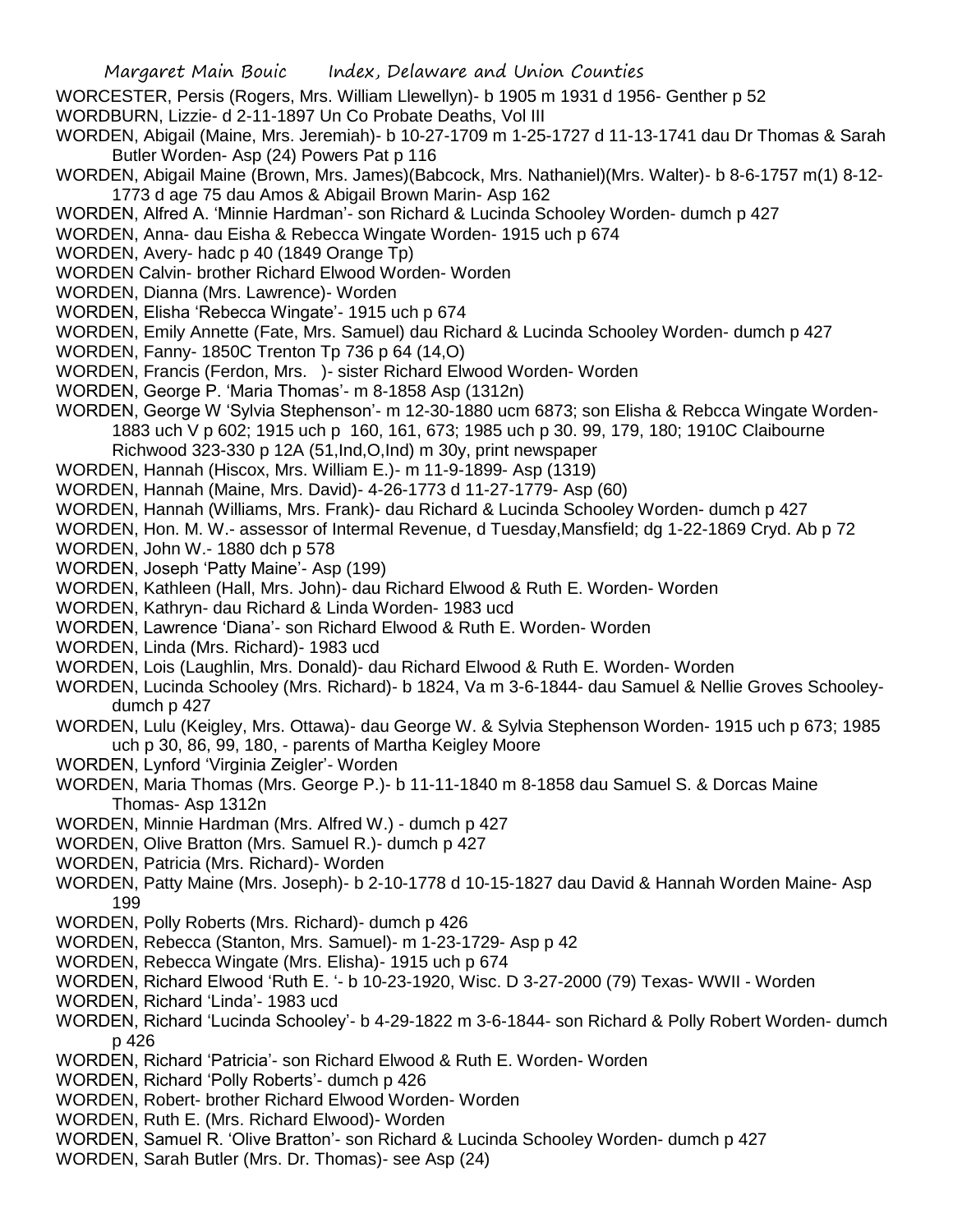- WORDEN, Sarah F. (Sexton, Mrs. William)- dau Rchard & Lucinda Schooley Worden0- dumch p 427
- WORDEN, Sarah (Pendleton, Mrs. Joseph)- Asp p 37, 44, 87
- WORDEN, Smith- son Elisha & Rebecca Wingate Worden- 1915 uch p 674
- WORDEN, Sophia- dau Richard & Lucinda Schooley Worden- dumch p 427
- WORDEN, Sylvia Stevenson (Mrs. George W.)- b 1860 m 12-30-1880 ucm 6873; 1915 uch p 673; 1985 uch p
- 80. 99; 1910C Claibourne Tp-Richwood 323-330 p 120 (49,O,O,O) m 30y, 1 ch
- WORDEN, Dr. Thomas 'Sarah Butler'- see Asp (24)
- WORDEN, Virginia Zeigler (Mrs. Lynford)- Worden
- WORDEN, Walter 'Abigail Maine'- Asp (162)
- WORDEN, William- son Elisha & Rebecca Wingate Worden- 1915 uch p 674
- WORDEN, William E.- son Richard Elwood & Ruth E. Worden- Worden
- WORDKA, Clara (Rausch, Mrs. Lorentz)- b 8-12-1912 m 8-6-1936 Rausch (1491)
- WORDLEY, Adelia A.- dau Josiah & Susannah Wordley- 1850C Dover Tp 786-802 p 119 (5,O)
- WORDLEY, Clark R.- son Zachariah & Elizabeth Wordley- 1850C Dover Tp 831-848 p 125 (6/12,O)
- WORDLEY, David 'Nancy'- 1850c Dover Tp 798 p 121 (55,O)
- WORDLEY, David- son Zachariah & Elizabeth Wordley- 1850C Dover Tp 831-848 (8,O)
- WORDLEY, Elizabeth- dau David W. & Nancy Wordley- 1850C Dover Tp 798 p 121 (20,O)
- WORDLEY, Elizabeth (Mrs. Zachariah)- 1850C Dover Tp 831-848 (35.Va)
- WORDLEY, Ellis- son Zachariah & Elizabeth Wordley- 1850C Dover Tp 831-848 (2,O)
- WORDLEY, Jackson- 1850C Dover Tp 798 p 121 (20,O)
- WORDLEY, Jane- 1850C Dover Tp 797-813 (34,O)
- WORDLEY, John W.- 1850C Dover Tp 797-813 (11,O)
- WORDLEY, Josiah 'Susannah'- 1850C Dover Tp 786-802 p 118 (29,O)
- WORDLEY, Mary E.- dau Josiah & Susannah Wordley- 1850C Dover Tp 786-802 p 119 (3,O)
- WORDLEY, Nancy (Mrs. David W.)- 1850C Dover Tp 798 p 121 (55,O)
- WORDLEY, Nancy J.- 1850C Dover Tp 837-854 p 125 (17,O)
- WORDLEY, Nancy- dau Zachariah Wordley- 1850C Dover Tp 831-848 p 125 (9,O)
- WORDLEY, Sami- 1850C Dover Tp 836-853 p 125 (19,O)
- WORDLEY, Susannah (Mrs. Josiah)- 1850C Dover Tp 786-802 p 119 (31,O)
- WORDLEY, William- 1850C Dover Tp 797-813 (62,Va)
- WORDLEY, William L.- son Zachariah Wordley- 1850C Dover Tp 831-848 p 125 (7,O)
- WORDLEY, Zachariah 'Elizabeth'- 1850c Dover Tp 831-848 p 125 (47,O)
- WORDS, Gibron- Pabst 5 p 3
- WORDSWORTH, A.- d 9-15-1886 Un Co Probate Deaths, Vol III
- WORDSWORTH, Ethel- d 6-2-1888 Un Co Probate Deaths, Vol III
- WORFLEY, Julia Ann (Mrs. John) d 1856 or 1836, Radnor Cem Powell p 221
- WORHATZ, Daniel 'Dorothy Wheary'- Weiser p 554
- WORHATZ, Daniel, Jr.- son Daniel & Dorothy Wheary Worhatz- Weiser p 554
- WORHATZ, Dorothy Wheary (Mrs. Daniel) dau Harry E. & Mary Elizabeth Reen Wheary-Weiser p 554
- WORHATZ- Linda- dau Daniel & Dorothy Wheary Worhatz- Weiser p 554
- WORHATZ, Sandra- dau Daniel & Dorothy Wheary Worhatz- Weiser p 554
- WORICK, Phyllis (Draudt, Mrs. Robert A)- Worick
- WORK, Alexander 'Lydia Denny'- dcq Herbert Wenger 10
- WORK, Alexander Thirl- b 8-6-1894 d 2-25-1901 (6-6-19) Fancher Cem- son Mr. and Mrs. G. D. Work- dg 3-9- 1901, Cryder Ab p 70
- WORK, Anderson K.- dau Thurza Work- 1850C Marlborough Tp 53 p 184 (7,O)
- WORK, Clara Van Fleet- Pabst 6 p 106
- WORK, Dennis 'Lucretia'- 1850C Orange Tp 1824 p 115 (37,Irel)
- WORK, Frank P.- 'Helen Corey''Jennie L. Hall' b 8-25-1835 m(2) 3-21-1893 d 2-9-1908 Berkshire Cem-Powell p 12; dg 2-21-1908 Cryder Ab p 116
- WORK, Fredie Pearn- b 1-14-1906 Delaware Tp son William & Frankie Freshwater Work, dcbirths
- WORK, George- pallbearer for Mrs. Roxanna Carhaart- dg 2-19-1965 Cryder Ab p 19
- WORK, G. D.- parents of Alexander Thirl- dg 3-9-1901 Cryder Ab p 70
- WORK, Helen Corey (Mrs. Frank P.)- d 1890 dc 2-21-1908 Cryder Ab p 110
- WORK, Ivan R. 'Kim'- 1983 ucd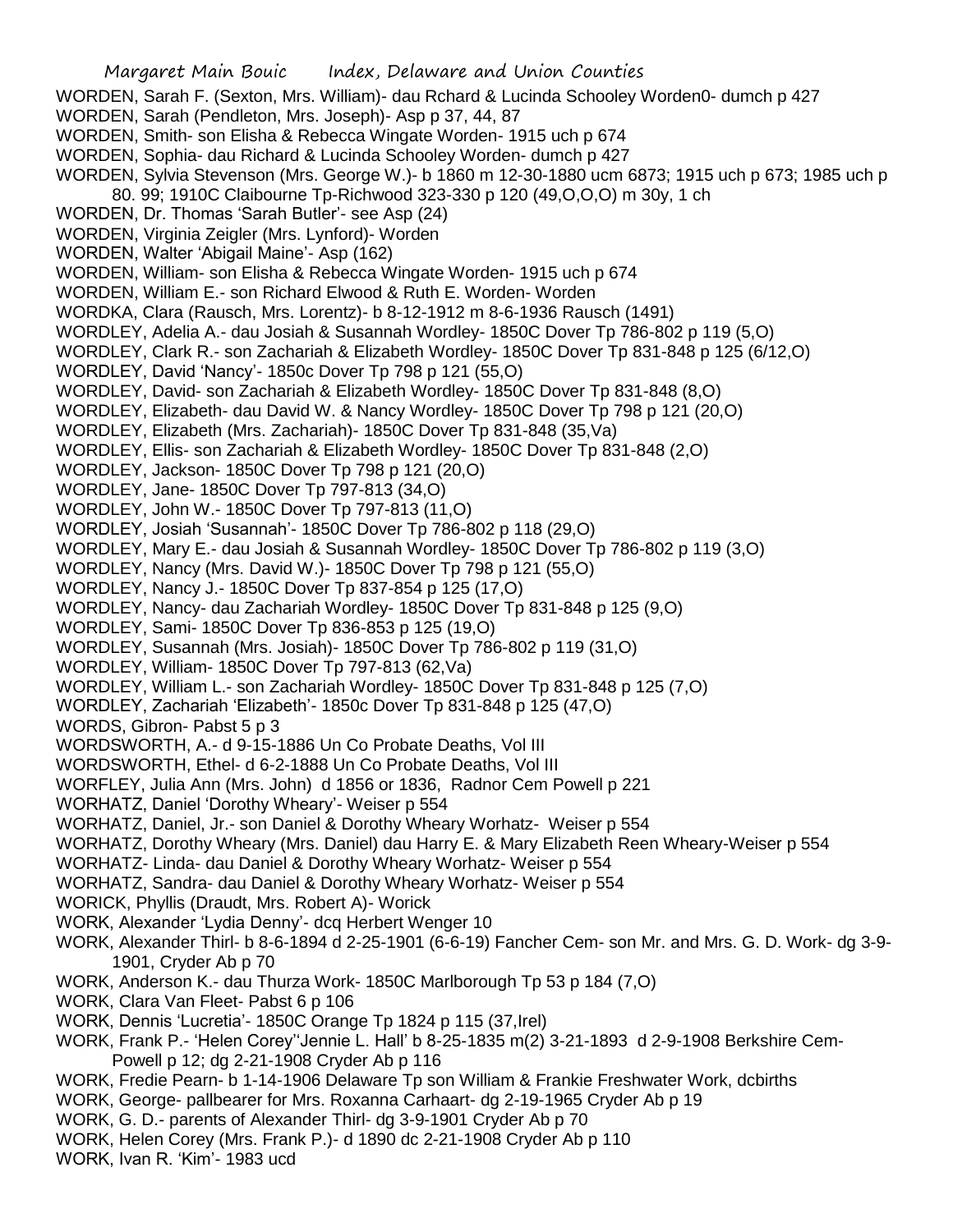- WORK, —infant b 7-7-1867 Brown Tp son Jas. S. & Sarah Jane Work- dcbirths
- WORK, —infant b 7-2-1868 Brown Tp son Jas. S. & Sarah Jane Work- dcbirths
- WORK, J. B.- advertial letter 4-1-1852; unec 1982, II p 46
- WORK, Jennie L. Hall (Mrs. Frank)- b 1854 m(2) 3-21-1893, Berkshire Cem, Powell p 12; dg 2-21-1908, Cryder Ab p 110
- WORK, John- ancestor of Sallie McClelland Walker & Anna McClelland Selser- Powers p 210
- WORK, John C.- uccp p 18, security JB 2 p 252
- WORK, John- son Dennis & Lucretia Work- 1850C Orange Tp 1824 p 115 (5,O)
- WORK, Mrs.- sister Mrs. James Fuller- dg 3-6-1908, Cryder Ab p 114
- WORK, Justin- b 1977 son Ivan R. & Kim Work- 1983 ucd
- WORK, Kim (Mrs. Ivan R.)- 1983 ucd
- WORK, Libbie Smith (Mrs. )(Neal, Mrs. Johnson B.)- dumch p 243
- WORK, Lucretia (Mrs. Dennis)- 1850C Orange Tp 1824 p 115 (28,Vt)
- WORK, Lydia Denny (Mrs. Alexander) dau Robert & Lydia McMannie Denny-dcq Herbert Wenger 11
- WORK, Mary Annetta (Wenger, Mrs. Amsey Caleb)- dau Alexander & Lydia Denny Workdcq Herbert Wenger 5
- WORK, Mary E (Dirst, Mrs. Levi)- m 1-19-1846 dcm
- WORK, Phebe- dau Dennis & Lucretia Work- 1850C Orange Tp 1824 p 115 (12,O)
- WORK, Thurza- 1850C Marlborough Tp 53 p 184 (38,O); lived with Eleca Case
- WORK, William- son Dennis & Lucretia Work- 1850C Orange Tp 1824 p 115 (2/12,O)
- WORKENS, Nora I. Jones (Mooney, Mrs. Grover Lee) (Mrs. Donald )- d 5-30-2002 (68) Forest Grove Cemdau Albert & Malta Mae Dye Jones Workens- Workens
- WORKMAN, Ann (Steele, Mrs. James T.)- parents of James P. Steele- dg 6-7-1907, Cryder Ab p 48
- WORKMAN, Arthur Jean 'Viola Mae Stern'- b 11-5-1925 m 12-21-1944- Weiser p 126
- WORKMAN, Becky- b 1967 dau Flora Workman- 1980 dcd
- WORKMAN, Bernie (Mrs. Garth C.)- 1980 dcd
- WORKMAN, Carol Lorraine- b 11-21-1950 dau Arthur Jean & Viola Mae Stern Workman- W p 126
- WORKMAN, Carrie- dau George & Helen Workman- 1961 (16) dcd
- WORKMAN, Donna- b 1969 dau Flora Workman- 1980 dcd
- WORKMAN, Easter- dau George & Helen Workman- 1961 (11) dcd
- WORKMAN, Earline- dau George & Helen Workman-1961 (18) dcd
- WORKMAN, Ed- b 1968 son Flora Workman- 1980 dcd
- WORKMAN, Elden B.- Workman; 1971 dcd
- WORKMAN, Elizabeth Isabel- dau Dr. I. S. & Ruth Elizabeth Klinger Workman- dg 8-21-1917, Cryder Ab p 82
- WORKMAN, Flora- 1980 dcd
- WORKMAN, Floyd- 1969 dcd
- WORKMAN, Frances (Weiser, Mrs. Herman Joshua0- b 4-12-1923 m 6-14-1949- Weiser p 499 WORKMAN, Frank C. 'Mabel Schultz'- Schultz p 6
- WORKMAN, Garth C. 'Bernie'- 1980 dcd
- WORKMAN, George 'Helen'- 1971 dcd
- WORKMAN, Gertrude (Mrs Ralph)- 1949 ucd
- WORKMAN, Gloria Kay- b 8-2-1945 dau Arthur Jean & Viola Mae Steern Workman- Weiser p 126
- WORKMAN, Harry- 1961 dcd
- WORKMAN, Heather Roxanne- b 9-28-2003 dau Michael & Lisa Fryman Workman- Workman
- WORKMAN, Helen (Mrs. George)- 1961 dcd
- WORKMAN, Helen- b 1965 dau Paul B. & Patricia Workman- 1969 dcd
- WORKMAN, Howard- son Ralph & Gertrude Workman- 1949 ucd
- WORKMAN, Dr. I. S. 'Ruth Elizabeth Klinger'- m Aug 1906; dg 8-21-1917, Cryder Ab p 82
- WORKMAN, —(Mrs; I. S.)- dau Virginia Mott Klinger (Mrs A. H.)- dg 9-9-1913, dg 9-12-1913.dg 9-19-1913 Cryder Ab p 57, 58, 60; dg 7-31-1917 Cryder Ab p 77
- WORKMAN, Jesse 'Martha Jewell'- m 3-18-1849 ucm 1400
- WORKMAN, Jo Ann (Atwood, Mrs. Jerold De lore)- McKitrick p 142
- WORKMAN, Joyce Arline- b 8-26-1955 dau Arthur Jean & Viola Mae Stern Workman- Weiser p 126
- WORKMAN, Karen Lynn- b 2-12-1948 d 7-23-1950 dau Arthur Jean & Viola Mae Stern Workman-Weiser p 126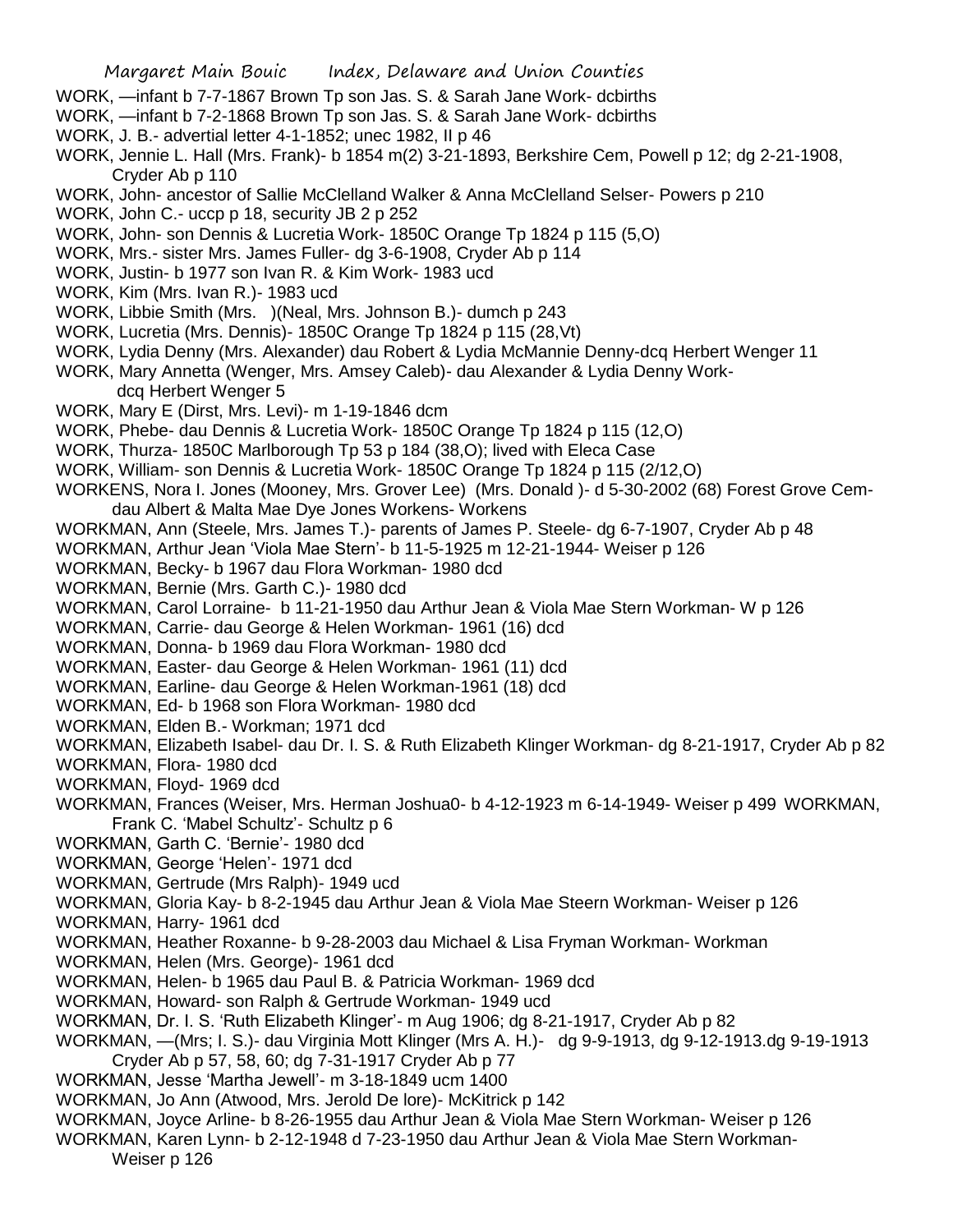- WORKMAN, Lisa Fryman (Mrs. Michael)- dau Byron & Wanda Fryman- Workman
- WORKMAN, Mabel Schultz (Mrs. Frank C.)- Schultz p 6
- WORKMAN, Margaret Dagen (Mrs. )- dau Conrad & Regina Dagen dg 7-30-1907, Cryder Ab p 58
- WORKMAN, Martha Jewell (Mrs. Jesse)- m 3-18-1849 ucm 1400
- WORKMAN, Martha Russell (McCarty, Mrs. William G)(Mrs. Walter)- b 9-28-1905 Dover Tp m(1) 9-14-1927
	- m(2) 2-17-1979 d 10-31-2002 (97) Oakdale Cem Record H173 W ½- dau James D. & Mabel Parmenter Russell- Russell
- WORKMAN, Mary Margaret- dau Dr I. S,. & Ruth Elizabeth Klinger Workman- dg 8-21-1917, Cryder Ab p 82 WORKMAN, Michael 'Lisa Fryman'- son Paul Workman & Pat West- Workman
- WORKMAN, Nancy- dau Ralph & Gertrude Workman- 1949 ucd
- WORKMAN, Norma (Larwill, Mrs. John C.)- m 10-9-1856 dcm
- WORKMAN, Patricia (Mrs. Paul B.)- 1969 dcd
- WORKMAN, Paul B. 'Patricia'- son George & Helen Workman- 1961 (17), 1969 dcd
- WORKMAN, Paul- b 1968 son Paul B. & Patricia Workman- 1969 dcd
- WORKMAN, Ralph 'Gertrude'- 1949 ucd
- WORKMAN, Randy- 1980 dcd
- WORKMAN, Renzell- b 1964 ch Flora Workman- 1980 dcd
- WORKMAN, Robert- 1983 ucd
- WORKMAN, Ron- b 1962 son Garth C. & Bernie Workman- 1980 dcd
- WORKMAN, Ruth Elizabeth Klinger (Mrs. Dr. I. S.)- b 12-6-1836 Preble Co,O. m 8-1906 d 7 -26-1917 dg 8-21- 1917, Cryder Ab p 82; dau A. H. Klinger dg 7-31-1917, Cryder Ab p 77
- WORKMAN, Ruth Virginia- dau Dr. I. S. & Ruth Elizabeth Klinger Workman- dg 8-21-1917, Cryder Ab p 82
- WORKMAN, Samuel- son Dr. I. S. & Ruth Elizabeth Klinger Workman-dg 8-21-1917, Cryder Ab p 82
- WORKMAN, Susan (McKittrick, Mrs. James William)- d 1896- McKitrick p 332
- WORKMAN, Tom- son Eldon Workman- Workman
- WORKMAN, Viola Mae Stern (Mrs. Arthur Jean)- b 4-22-1920 m 12-21-1944 dau Glen Herman & Grace Marue Manon Stern- Weiser p 126
- WORKMAN, Walter 'Martha Russell'- m 2-17-1979 d 4-28-1994- Russell; Workman
- WORKS, ?? C. E.- dau Charles H. & Winnifred A. Works- 1910C Jackson Tp 200-202 p 8B (11,O,O,O)
- WORKS, ?? Charles H. 'Winnifred A.'- 1910C Jackson Tp 200-202 p 8B (42,o,O,O) m 13y carpenter
- WORKS, F. P.- 1908 dch p 409
- WORKS, ?? Winnifred A. (Mrs. Charles H.)- 1910C Jackson Tp 200-202 p 8B (41,O,O,O) m 13y, 4 ch WORLAND, John R.- Powers p 49
- WORLAND, Marie Streng (Ingle, Mrs. )(Mrs. Merle)- dau Ted & Minnie Patch Streng- 1985 uch p 136 WORLAND, Merle 'Marie Streng'- 1985 uch p 136
- WORLD, Elizabeth (Mrs. William)- 1850C Jackson Tp 65 p 10 (57,NJ)
- WORLD, George- 1850C Jackson Tp 65 p 10 (12,O)
- WORLD, William 'Elizabeth'- 1850C Jackson Tp 65 p 10 (63,NJ)
- WORLEY, 1976 dch p 269; CCC p 90
- WORLEY, not named- Un Co Probate Vol 11 p 4; Vol II p 21 (1879-1886)
- WORLEY, Allie M. ( Mrs. . Lewis W.)- 1961, 1971 dcd
- WORLEY, Annis Beck(Mrs.John)- m 10-16-1859 ucm 2936; mt 11-2-1859
- WORLEY, Bertha May- d 2-11-1887 Un Co Probate Deaths, Vol III
- WORLEY, Carrie C.- Un Co Probate Deaths Vol I (1867-1878) p 44
- WORLEY, Catharine (Stratton, Mrs. Alexander)- b 112-16-1824 m 1848 d 2-25-1896 (71-2-9) dg 3-6-1896 Cryder Ab p 62
- WORLEY, Catherine (Cathy)(Randall, Mrs. William) b 1963 dau David P. & Eleanor McCauley Worley-Worley; 1969, 1971, 1980 dcd
- WORLEY, Cecil O.- d 5-10-1909 (1m) Oakdale Cem 2195 (265E)
- WORLEY, Charles 'Minerva'- 1880C Taylor Tp 99-100 p 10 (29,O,O,O) laborer
- WORLEY, Christine- b 1953 dau David A & June Worley-1961, 1969 dcd
- WORLEY, Clark R. 'Minervia M. Ford'- m 10-10-1872 ucm 5153
- WORLEY, C. R. d 2-1-1903 Un Co Probate Deaths, Vol III
- WORLEY, C. V. D 'Mary Gulick'- 1915 uch p 1033
- WORLEY, David- 1883 uch IV p 429 Revolutionary Soldier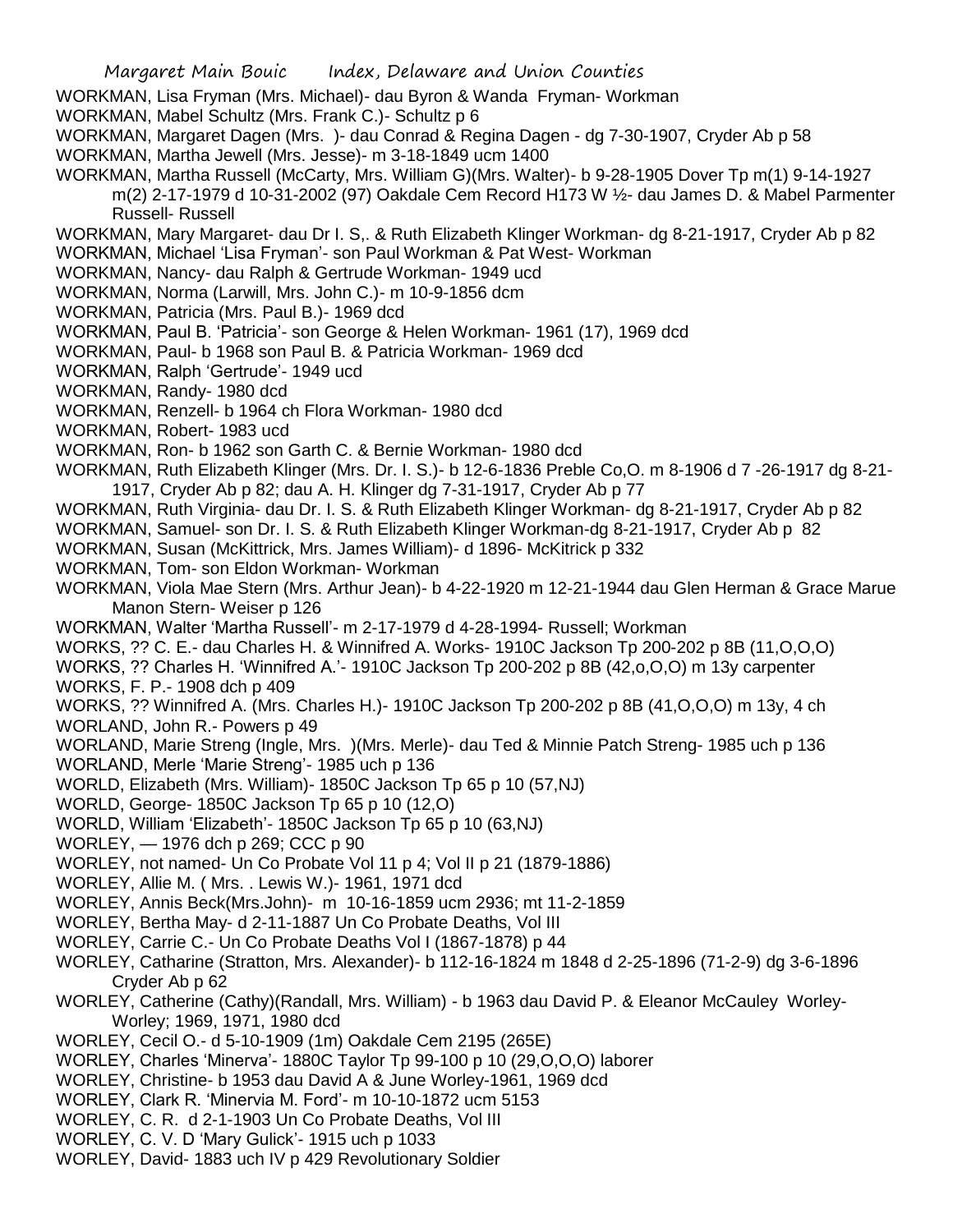- WORLEY, David- d 6-27-1864- 1883 uch IV p 485, 510
- WORLEY, David A 'June L.'- 1961, 1969, 1971 dcd
- WORLEY, David b 1955 son David F. & Eleanor M. Worley- 1969, 1971 dcd
- WORLEY, David 'Hannah McCrary'- m 11-3-1858 ucm 2794 mt 11-10-1858
- WORLEY, David 'Margaret J. Marks'- m 12-23-1862 ucm 3392
- WORLEY, David P. 'Eleanor McCauley''- m 54y; Worley; 1969, 1971, 1980 dcd
- WORLEY, David- brother Rebecca Worline Dengler- dg 9-22-1899 Cryder Ab p 217
- WORLEY, David W.'Hannah' 1870C Dover Tp 18-18 p 2 (72,Va) farmer;
- WORLEY, David- mt 3 p 17
- WORLEY, David W.- son David P. & Eleanor McCauley Worley- Worley
- WORLEY, David W.- Un Co Probate Deaths Vol 1 (1867-1878) p 26
- WORLEY, David W. 'Nancy Bowen'- d 12-31-1871 1883 uch V p 358, 359, 367; 1915 uch p 271, 437; 1830C Millcreek Tp 359 p 289 (70-80)
- WORLEY, Dora Martha- dau Charles & Minereva Worley- 1880C Taylor Tp 99-100 p 10 (5,O,O,O)
- WORLEY, Eddy- ch Robert F. & Harriet A. Worley- 1961 (3) dcd
- WORLEY, Eleanor McCauley (Mrs. David P. )- b 4-10-1921 NC d 10-22-1998 (77) dau Samuel & Hazel Sparks McCauley; Worley; delge 1992, VIII p 16, 32, 68, 76; 1969, 1971, 1980 dcd
- WORLEY, Elias- 1870C Millcreek Tp 133-133 p 16 (23,O) farm labor for Absalom Rudolph
- WORLEY, Eliza (Hopkins, Mrs. William C.)- m 9-16-1874 ucm 5539; mt 3 p 2
- WORLEY, Elizabeth (Rea, Mrs. John)- m 3-17-1849 ucm 1397
- WORLEY, Elizabeth (Reader, Mrs. Joseph)- m 1-17-1863 ucm 3396
- WORLEY, Ellis- 1870C Jerome Tp 292-276 p 284 (22,O)
- WORLEY, Evelyn- dau Robert F. & Harriet A. Worley- 1961 (16) dcd
- WORLEY, Florence (Warner, Mrs. James Hayes)- b 2-14-1879 m 11-24-1899 d 3-25-1962 dau James & Sarah Worley- Worley
- WORLEY, Frank- son Dr. J. H. Worley- d (7y) China, diptheria dg 2-7-1904, Cryder Ab p 238
- WORLEY, Hannah (McCrary, Mrs. )(Mrs. David) m 11-3-1858 ucm 2794 mt 11-10-1858; 1870C Dover Tp 18- 18 p 2 (70,Penn)
- WORLEY, Harriet A. (Mrs. Robert F.)- 1961 dcd
- WORLEY, Harry- pallbearer for Miss Grace Kellar- dg 6-5-1908, Cryder Ab p 138
- WORLEY, Jacob G. 'Samantha Mount'- son C. V. D. & Mary Gulick Worley- 1915 uch p 1033
- WORLEY, James William 'Josephine J. Johnson'- m 1-7-1869 dg 2-27-1906 Cryder Ab p 84
- WORLEY, Jane Golden (Mrs. William)- m 10-12-1834
- WORLEY, Jenny- d 9-26-1909 Oakdale Cem 2230 (265E)
- WORLEY, J. L.- 1980 dcd
- WORLEY, Dr. J H.- dg 4-5-1904, parents of Frank W. H., Milfred
- WORLEY, John 'Annis Beck'- m 10-16-1859 ucm 2936; mt 11-2-1859
- WORLEY, John O.- b Hardin Co 4-23-1909 (5y4m) Oakdale Cem 2187
- WORLEY, Joseph D.- d 3-14-1845 (4m) Oakdale Cem 1728 (11-2R) son C. & M. Worley
- WORLEY, Joseph 'Susan Amrin'- dumch p 212
- WORLEY, Josephine J. Johnson (Mrs. James William)- m 11-8-1839 Warren d 2-22-1906; dg 2-27-1906, Cryder Ab p 84
- WORLEY, Josiah 'Susannah Ferguson'- m 8-19-1841 ucm 736
- WORLEY, June (Mrs. David A.)- 1961, 1969 dcd
- WORLEY, Lewis W. 'Allie M.'- 1961 dcd
- WORLEY, Lida A. (White, Mrs. John W.)- m 10-1-1881 ucm 7029
- WORLEY, Lula- dau Jacob G. & Samantha Mount Worley- 1915 uch p 1034
- WORLEY, Margaret J. Marks (Mrs. David)- m 12-23-1862 ucm 3392
- WORLEY, Margaret V. (Morris, Mrs. William W.)- b 1-2-1870 m 3-29-1909 dau Jacob G. & Samantha Mount Worley- 1915 uch p 1033
- WORLEY, Marian- dau Robert F. & Harriet A. Worley- 1961 (13) dcd
- WORLEY, Mary Gulick (Mrs. C. V. D.)- 1915 uch p 1033
- WORLEY, Mary G. (Heninger, Mrs. J. S.)- dau Jacob G. & Samantha Mount Worley- 1915 uch p 1034
- WORLEY, Mary Taylor (Mrs. )- dau Samuel Taylor- Genther p 38,39
- WORLEY, Mildred- dau Dr. J. H. Worley- dg 4-5-1904, Cryder Ab p 238 (OWU 1904)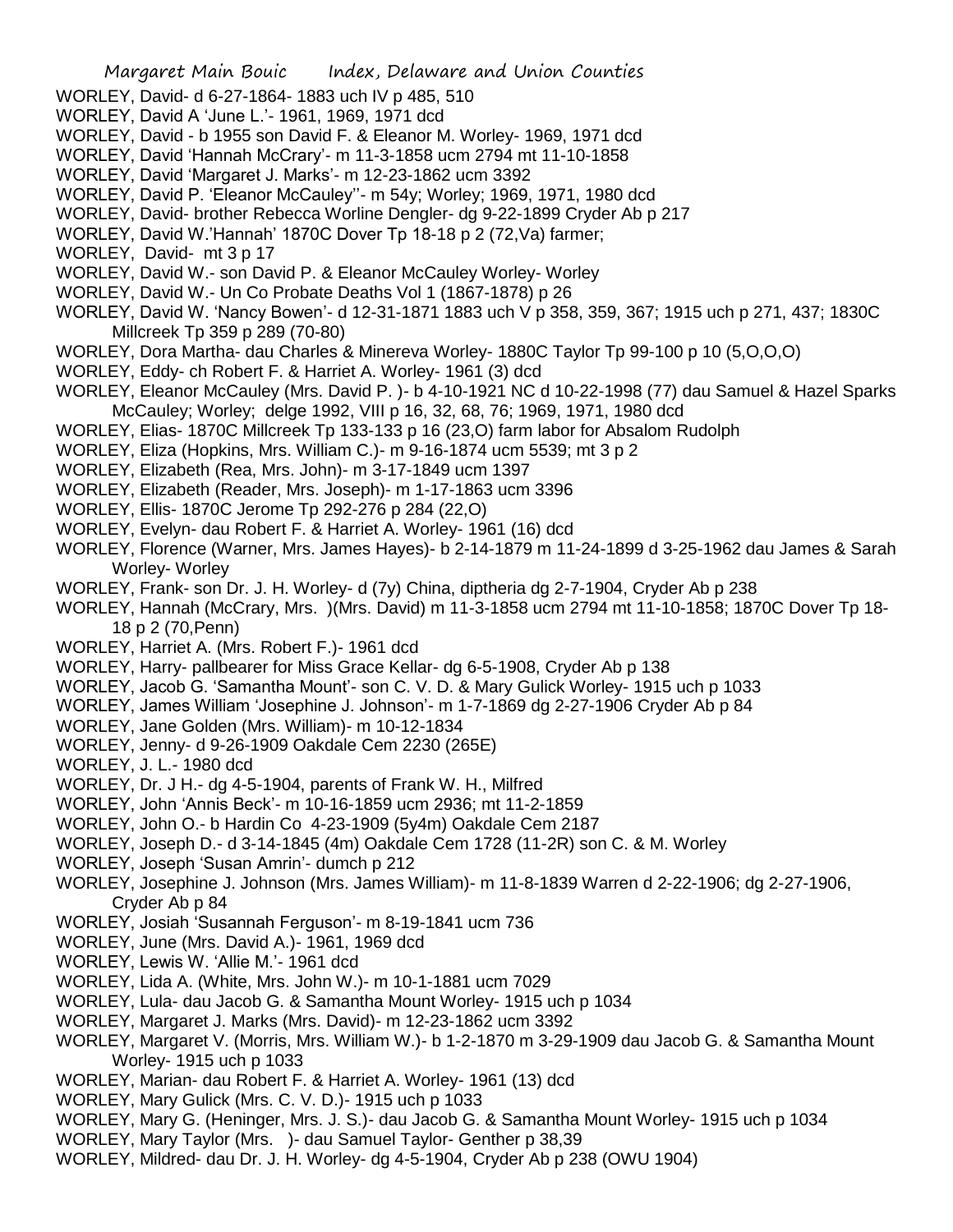- WORLEY, Minerva (Mrs. Charles)- 1880C Taylor Tp 99-100 p 10 (35,O,O,O)
- WORLEY, Minervia M. Ford (Mrs. Clark R.)- m 10-10-1872 ucm 5153
- WORLEY, Myrle- b 7-12-1908 (9m) Oakdale Cem 2128 (265E)
- WORLEY, Nancy Bowen (Mrs. David W.)- 1883 uch V p 358
- WORLEY, Nancy- dau Robert F. & Harriet A. Worley- 1961 (11) dcd
- WORLEY, Nancy (Whetzel, Mrs. Lafayette)- m 2-9-1860 ucm 2985
- WORLEY, N. L.- 1883 uch IV p 486
- WORLEY, Ray- pallbearer for Mrs. Charles Edwards- dg 6-16-1911, Cryder Ab p 42
- WORLEY, Robert F. 'Harriet A.'- 1961, 1971 dcd
- WORLEY, Samantha Mount (Mrs. Jacob G.)- 1915 uch p 1033
- WORLEY, Sarah (Barker, Mrs. Daniel)- m 11-13-1838; ucm 517
- WORLEY, Silas- pallbearer for Harrison C. Goddard- dg 6-29-1917, Cryder Ab p 63
- WORLEY, Susan Amrin (Mrs. Joseph)- dau Abraham Amrin, Jr.)- dumch p p 212
- WORLEY, Susannah Ferguson (Mrs. Josiah)- m 8-19-1841 ucm 736
- WORLEY, Mr. W.- funeral Saturday, Oak Grove Cem , dg 4-4-1911, Cryder Ab p 23
- WORLEY, W. H.- son Dr. J H. Worley- dg 4-5-1904, Cryder Ab p 238 (OWU, 1904)
- WORLEY, William 'Jane Golden'- m 10-12-1834 ucm 334; 1830C Paris Tp 321 p 291 (40-50);
- 1883 uch V p 67; 1840C Paris Tp 884 (40-50)
- WORLY, Donald- Worly
- WORLY, Kimberly Brooke- b 8-21-1975 dau Mr. And Mrs. Donald Worly- Worly
- WORELIND, George Michael- d 5-5-1910 (68y1m) E. Franklin Co Oakdale Cem 2291 (126C)
- WORLINE, ----Pabst 2 p 85
- WORLINE, Abraham- b 1801 Pa d 10-6-1889 (88-2-13), dg 9-5-1889, Cryder Ab p 249
- WORLINE, Abraham 'Rebecca'- 1850C Troy Tp 2642 p 138 (50,Pa)
- WORLINE, Abraham 'Susanna Worline'- m 7-6-1843 dcm; Pabst Pion II p 207; hadc p 56; dcw Bk 4 p 390 (41) surety; 1835 men p 61 # 58 p 114 Troy Tp; 1850C Troy Tp 2599 p 137 (33,O);
- WORLINE, Ada Mae (Powell, Mrs. )(Mrs. Rubrey/Aubrey)- d 9-24-1959 (68) Glendale Cem- Worline; 1969 dcd
- WORLINE, Adam- tax duplicate 1826, delge 1992, VIII p 8 Troy Tp, Graveyard, Henry St. P 26
- WORLINE, Adam- brother John Worline- dcw Bk 2 p 250; 1908 dch p 381; 1835 men p 62 # 70 p 115 Troy Tp; 1850C Delaware Town 1197 p 89 (55,Pa)
- WORLINE, Adam 'Mila'- parents of Edward Worline- dg 3-15-1863, Cryder Ab p 32
- WORLINE, Adam- father of Susan Worline Jago- m 11-1855; dg 6-4-1885, Cryder Ab p 111
- WORLINE, Adelaid- dau David & R ebecca Worline- 1850C Delaware Town 1022 p 80 (5,NY)
- WORLINE, Al- d Tuesday at Infirmary- dg 8-26-1887 Cryder Ab p 162
- WORLINE, Albert- 1880 dch p 216; 1908 dch p 409
- WORLINE, Albert- son Abraham & Susanna Worline Worline- 1850C Troy Tp 2599 p 137 (6,O)
- WORLINE, Albert A.'Amanda Mathias'- m 2-28-1854 dcm; 1850C Delaware Tp 1346 p 96 (25,O); dcw Bk 4 p 65 (8) exec.-son David & Mary A. Worline
- WORLINE, Allbright 'Susannah'- b 3-4-1762 d 7-3-1842; 1880 dch p dch p 318, 319; 1908 dch p 451; Pabst 5 p 1; 1976 dch p 12; Powell p 92; will dcw Bk 2 p 263; 1820C Delaware Tp; 1835 men p 25 # 246 p 42 Delaware Tp;
- WORLINE, Allice Davis (Mrs. Solomon)- m 3-11-1860 dcm
- WORLINE, Alonzo- b 5-1-1863 d 11-13-1864 Marlborough Cem p 148 son John & Margaret Worline-; dg 12- 30-1864 Cryder Ab p 44
- WORLINE, Alta Curtis (Mrs. Sprague)- b 1-11-1861 d 1953 bur Prospect, sister Lester Curtis- Worline
- WORLINE, Amanda Mathias (Mrs. Albert)- m 2-28-1854 dcm; delge 1992, VIII p 16 query
- WORLINE, Amelia- dau David & Rebecca Worline- 1850c Delaware Town 1022 p 80 (3,NY)
- WORLINE, Ann (Mrs. Harry)- Worline
- WORLINE, Andrew- son George & Margrett Worline- Un Co Probate Deaths Vol II (1879-1886) p 34; 1870C Paris Tp 104-105 p 15 (24,O); 1880C Paris Tp 19-19 p 2 (35,O,Bav,Bav)
- WORLINE, Anna (Mrs. Samuel)- d 5-2-6-1849 (37-7-7) Marlborough Cem p 150
- WORLINE, Aubrey M. 'Ada Mae'- Worline; 1969 dcd
- WORLINE, Benjamin 'Cenora'- son Peter & Catherine Worline- b 1845 d 1927 Marlborough Cem p 190; 1850C Marlborough Tp 83 p 185 (5,O)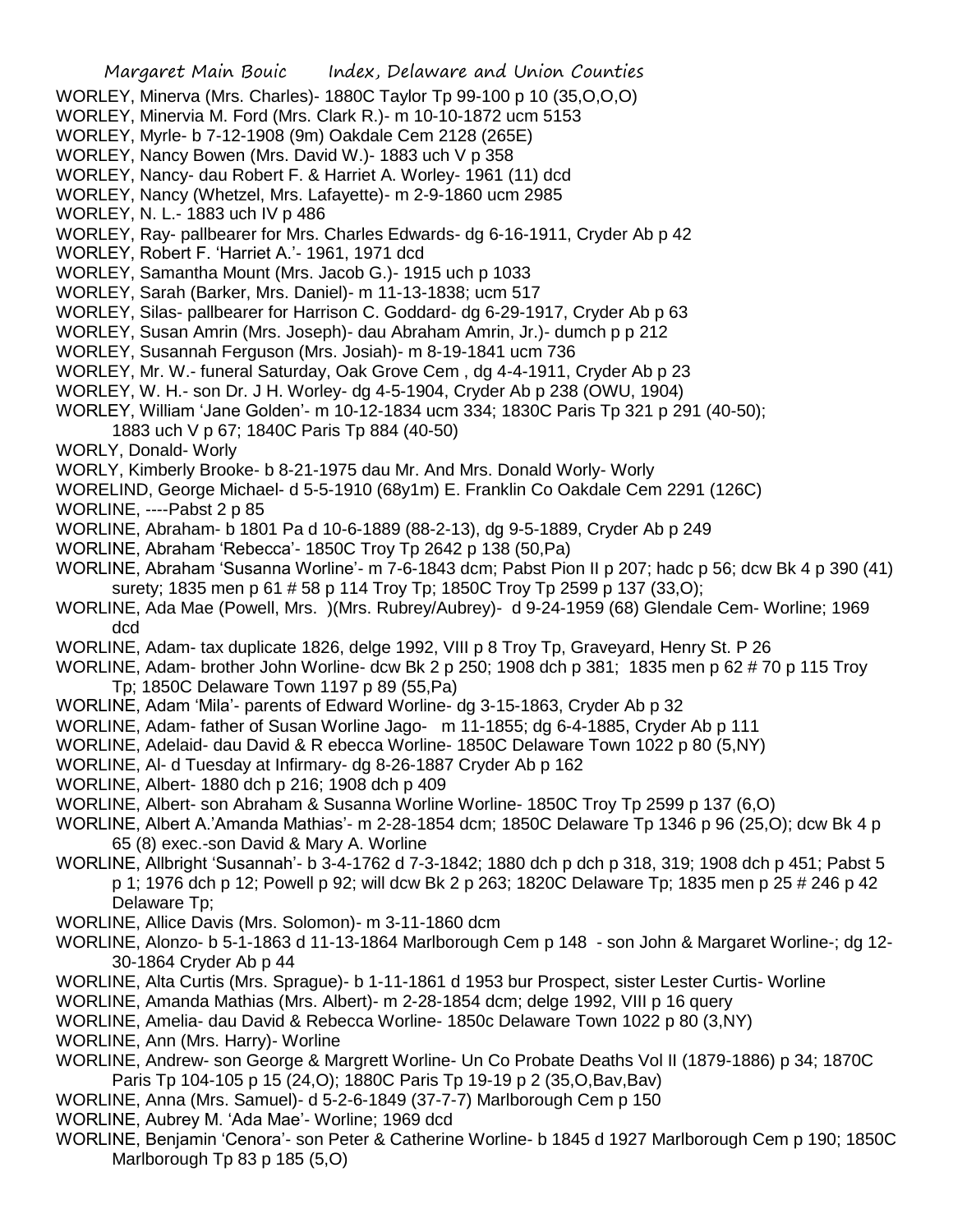- WORLINE, Blanche W.- son Edward & Margaret V. Brown Worline- dg 5-14-1909, Cryder Ab p 32
- WORLINE, Carra Estella (Foust, Mrs. Harley Eben)- m 5-2-1914 Giffen (162312)
- WORLINE, Cary- ch Henry & Eunice Maine Worline- Asp 1893w; Main 13161556
- WORLINE,Catharine (Mrs. Isaac)(Grubaugh, Mrs. Jonathan)- m (2)12-21-1845 dcm d 4-4-1883 (77-1-4)
- WORLINE, Catharine (McPherson, Mrs. A. C.)- m 11-20-1849 dcm
- WORLINE, Catherine- 1850C Troy Tp 2599 p 137 (60,.Ky); Tax dup 1826, delge 1992, VIII p 8
- WORLINE, Catherine (Clark, Mrs. James B.)- m 6-4-1844 dcm
- WORLINE,Catherine-1850C Marlborough Tp 51 p 184(12,O)lived with Jonathan & Catherine Grubaugh
- WORLINE, Catherine (Katrine)(Stratton, Mrs. Alexander)- m 10-13-1848 dcm; dcq Lena Stratton Strawser 5;
- dau John Worline- 1880 dch p 768; Marlborough Cem p 149; dcw Bk 2 p 250;
- WORLINE, Catherine- 2nd dau Albright Worline- dcw B 2 p 203
- WORLINE, Catherine (Mrs. Henry)- Powell p 308
- WORLINE, Catherine Reed (Mrs. Peter)- m 2-25-1838 dcm; 1850C Marlborough Tp 83 p 185 (33,Pa)
- WORLINE, Cemora (Mrs. Benjamin)- b 1856 d 1933; Marlborough Cem p 190
- WORLINE, Chancy- son Peter & Catherine Worline- 1850C Marlborough Tp 83 p 185 (8,O)
- WORLINE, Charles- Oak Grove Cem, Powell p 443, no dates
- WORLINE, Charles- Pabst 2 p 10; 1850C Delaware Town 965 p 77 (20,O)
- WORLINE, Charles- 1850C Marlborough Tp 51 p 184 (21,O)
- WORLINE, Charles- son David & Rebecca Worline- 1850C Delaware Town 1022 p 80 (9,NY)
- WORLINE, Charles- parents of Josephine Fol?er- dg 8-5-1912, Cryder Ab p 146
- WORLINE, Charlie- b 2-3-1883 Troy Tp son &----Brown Worline- dcbirths
- WORLINE, Chauncey- son Henry & Eunice Maine Worline- Asp 1893r; Main 13161551
- WORLINE, Clara Belle (Mrs. Vernon)- d 5-1-1975 (87) bur Westfield Cem- Worline
- WORLINE, Clarence A.- b 6-3-1899Delaware Town son Lafayette & May A. Stimmel Worline- dcbirths
- WORLINE, Clarence F.- d 6 -27-1974 Oak Grove Cem Worline
- WORLINE, -----(Cracauer, Mrs. Clifford)- sister Clarence F. Worline- Worline
- WORLINE, Clarissa A.- 1850C Marlborough Tp 51 p 184 (9,O) lived with J. & C. Grubaugh
- WORLINE, Claudia Estella Foust (Mrs. James)- b 12-7-1873 m 3-6-1892 dau Samuel, Jr. & Jennie Fisk Foust-Giffen 16233
- WORLINE, Clyde 'Elda'- d 12-26-1983 Glendale Cem, brother Vernon Worline- Worline
- WORLINE, Daniel- Co C. 81st OVI; dg 5-31-1912, Cryder Ab p 129
- WORLINE, Daniel- b 9-27-1784 Berks Co Pa d 5-3-1860 (76y7m) dg 5-18-1860, Cryder Ab p 12
- WORLINE, ----(Mrs. Daniel) d today; dg 10-13-1903; Cryder Ab p 203
- WORLINE, Daniel- son Abraham & Rebecca Worline- 1850C Troy Tp 2642 p 238 (14,O)
- WORLINE, Daniel-eldest son Albright Worline-1820C Delaware Tp; Pabst 2 p 80, 5 p 1;dcw Bk 2 p 203
- WORLINE, Daniel- bro-in-law of Mrs. Lida Miller (Mrs. William); dg 11-27-1908 Cryder Ab p 169
- WORLINE, Daniel—d Friday (70) funeral- dg 12-5-1911, Cryder Ab p 75; bro-in-law of Mrs. Holtzbbach, dg 12- 5-1911, Cryder Ab p 76
- WORLINE, David d Saturday- dg 5-10-1861 Cryder Ab p 16
- WORLINE, David- 4th son Albright Worline- dcw Bk 2 p 203; Pabst 2 p 79; 1908 dch p 409; 1880 dch p 336
- WORLINE, David Albright- grandson Albright Worline- dcw Bk 2 p 203
- WORLINE, David-son David & Mary A. Worline-1850C Delaware Tp 1346p 96 (16,O);dcw Bk 4 p 65 (8)
- WORLINE, David- query from Mark R. Prosser- delge 1992, VIII p 16; dg 5-10-1861, Cryder Ab p 16
- WORLINE, David 'Mary'- b 1799 d 1861 Oak Grove Cem, Powell p 443; 1835 men p 25 #245 p 42 Delaware Tp; 1850C Delaware Tp 1346 p 96 (51,Pa); will, dcw Bk 4 p 65 (8) 1861
- WORLINE, David 'Rebecca'- 1850C Delaware Town 1022 p 80 (36,NY); hadc p 22; CCC Delaware Tp 1849
- WORLINE, Dayton- son William & Malinda Maine Worline- Asp 1893af
- WORLINE, Donny B.- b 11-12-1890 Oxford Tp dau Charles & Ida B. McGonigle Worline- dcbirths
- WORLINE, -----Shoemaker (Mrs. Edward)- d March 1915 dau Oscar & Margaret Williams Shoemaker- dg 3- 23-1917, Cryder Ab p 34
- WORLINE, Edward-d 3-11-1863youngest son of Adam & Mila Worline-dg 5-15-1863, Cryder Ab p 32; 1850C Delaware Town 1197 p 89 (10,O)
- WORLINE, Edward- b 5-9-1881 Delaware Town son Edward & Margaret Brown Worline- dcbirths
- WORLINE, Edward J.- d 2-1954 Oak Grove Cem Worline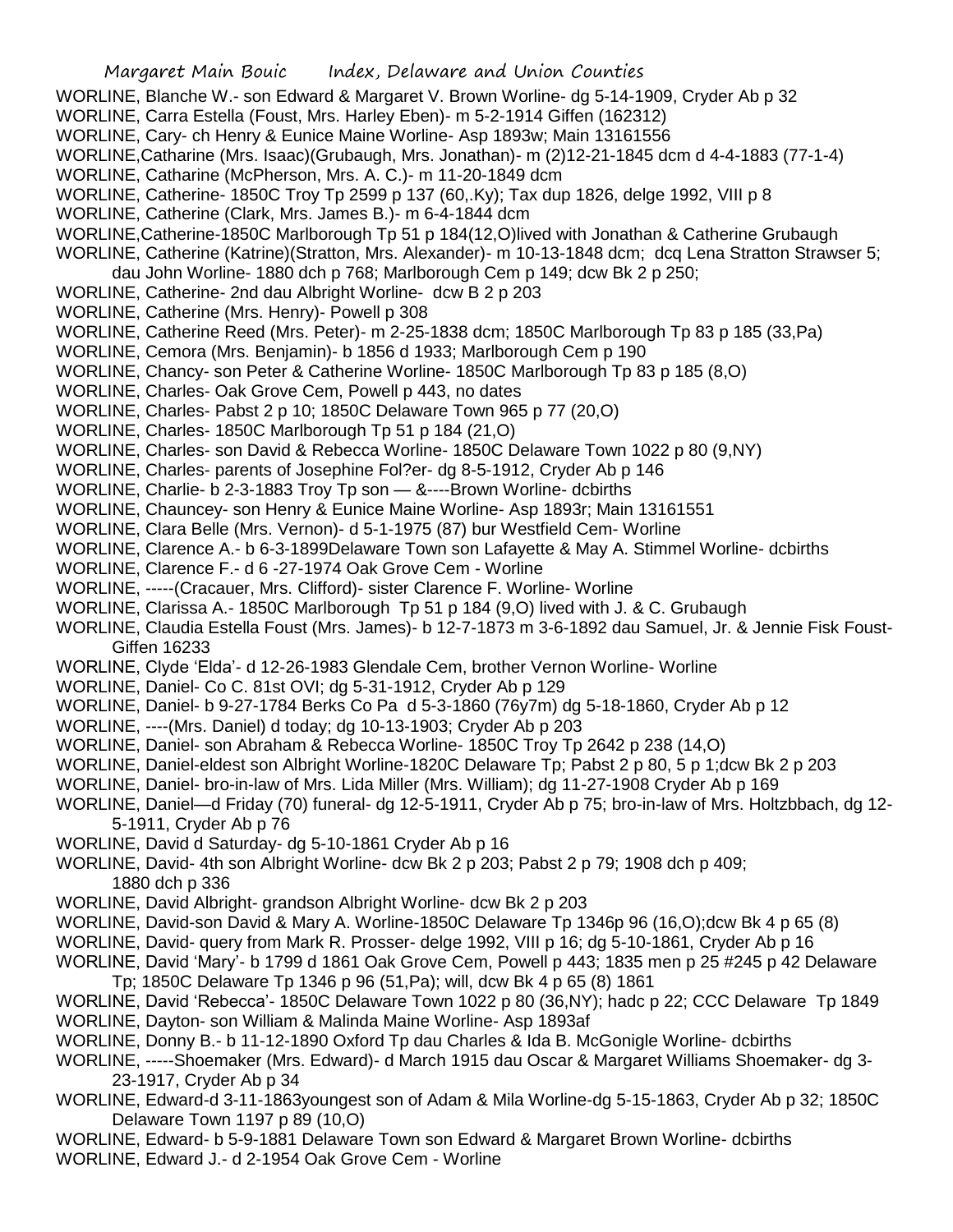- WORLINE, Edward 'Margaret V. Brown'- m 6-27-1880; dg 5-14-1909, Cryder Ab p 32
- WORLINE, Edward 'Ruby'- dg 3-12-1915 Cryder Ab p 25; dg 12-7-1915, Cryder Ab p 96
- WORLINE, Ed Eden Cem- dg 7-26-1883, Cryder Ab p 84
- WORLINE, Elda (Mrs. Clyde)- Worline
- WORLINE, Eliza Collins (Ms. Isaac)- m 6-26-1842 dcm; 1850C Marlborough Tp 102 p 185 (26,O)
- WORLINE, Eliza (Mrs. Henry)- d 2-23-1873 (60); Pabst 2 p 81; Marlborough Cem p 164; Powell p286
- WORLINE, Eliza- dau Isaac & Eliza Worline- 1850C Marlborough Tp 102 p 185 (1/12,O)
- WORLINE, Elizabeth- Oak Grove Cem l Powell p 443, no dates
- WORLINE, Elizabeth- 1850C Marlborough Tp 104 p 185 (50,Pa)
- WORLINE, Elizabeth- d 7-28-1834 (800 Marlborough Cem p 149
- WORLINE, Elizabeth- 1850C Oxford Tp 2708 p 153 (6,O)
- WORLINE, Elizabeth- b 1794 d 1840 Oak Grove Cem , Powell p 444
- WORLINE, Elizabeth- 3rd dau Albright Worline- dcw Bk 2 p 203
- WORLINE, Elizabeth (Banker, Mrs. Benjamin A.)- m 2-17-1850 dcm; 1880 dch p 615; 1908 dch p 328
- WORLINE, Elizabeth C. (Sharp, Mrs. John)- b near Ashley 12-18-1843 m 9-11-1866 bur Myers Cem at Queen City, Mo; dg 4-10-1917, Cryder Ab p 40
- WORLINE, Elizabeth- dau David & Rebecca Worline- 1850C Delaware Town 1022 p 80 (7,NY)
- WORLINE, Elizabeth (Jacoby, Mrs. Michael)- Powell p 309
- WORLINE, Elizabeth (Jacoby, Mrs. Nicholas)- m 11-1-1832; dcga p 59
- WORLINE, Elizabeth (James, Mrs. Michael,Sr.)- dau Henry & Catherine Kline Worline- Powell p 308
- WORLINE, Elizabeth (Mrs. John)- d 2-20-1865 (65-1-?) Marlborough Cem p 149; dcw Bk 2 p 250; Pabst Pion II p 205; 1850C Marlborough Tp 84 p 185 (39,Pa)
- WORLINE, Elizabeth (Mrs. John)- ped Esther Eleanor Haynes 31; delge 1999 p 77
- WORLINE, Elliott- b 8-10-1851 d 10-3-1864; dg 12-30-1864; Cryder Ab p 44
- WORLINE, Elliott- d 1864 Marlborough Cem p 148 son John & Margaret Worline-
- WORLINE, Elnora- dau Adam & Mila Worline- 1850C Delaware Tp 1197 p 89 (3,O)
- WORLINE, Elsie Terry (Mrs. Sprague)- Worline
- WORLINE, Ephraim 'Harriet'- d 5-17-1899 (64-1-26) Westfield Cem, Powell p 362
- WORLINE, d 1881 ch Ephraim & Harriet Worline- Westfield Cem, Powell p 362
- WORLINE, Esther (Mrs. Solomon)- b 9-7-1780; ped Esther Eleanor Hayes 29; delge 1999 p 77;
	- 1850C Marlborough Tp 101 p 185 (64,Pa)
- WORLINE, Esther- b 1-12-1977 Brown Tp dau William & Seviat Houseworth Worline- dcbirths
- WORLINE, Ethel- sister Clarence F. Worline- Worline
- WORLINE, Eugene- son Edward & Margaret V. Brown Worline- dg 5-14-1909. Cryder Ab p 32
- WORLINE, Eunice Maine (Mrs. Henry)- b 2-16-1825 m 9-19-1847 dcm d Monday (92) Prospect Cem, dg 9-21- 1917, Cryder Ab p 92- dau Eleazer & Margaret Cole Maine- Asp 972; Maine 1316155; 1850C Radnor Tp 24 175 (25,O)
- WORLINE, Everett- son Vernon & Clara Belle Worline- Worline
- WORLINE, Flora- dau Nathan & Sophia Schultz Worline- Schultz p 9
- WORLINE, Florence- d 1875 dau Ephraim & Harriet Worline- Westfield cem- Powell p 362
- WORLINE, Frank- b 5-23-1875 Marlborough Tp son John B. & Nettie Bensley Worline- dcbirths
- WORLINE, G.- 1880 dch p 521
- WORLINE, George A.-son George & Margrett Worline- 1870C Paris tp 104-105 p 15 (21,O); 1880C Paris Tp 19-19 (38,O,Bav,Bav)
- WORLINE, George 'Susan'- 1880C Paris Tp 10-10 (21,O,O,O)
- WORLINE, George W.- Un Co Probate Deaths Vol I (1867-1878) p 74
- WORLINE, Grace- b 2-24-1913 d 11-26-1915 severe burns- dg 12-7-1915, Cryder Ab p 96 dau Edward & Ruby Worline- dg 3-12-1915, Cryder Ab p 25
- WORLINE, George W.'Margrett'- b Bavaria, Ger. d 4-8-1876 (58y4m)Oakdale Cem 353; 1870C Paris Tp 104- 105 p 15 (56,Bav)
- WORLINE, George- pallbearer fro Mrs. Susan Jago- dg 3-4-1913, Cryder Ab p 20
- WORLINE, Gideon- d 1952/3 Powell p 286
- WORLINE, Gideon- d 4-3-1863 Marlborough Cem p 164- son Henry & Nancy Worline- 1850C Marlborough Tp 95 p 185 (19,O); CCC 121 Reg Mary E. Morris
- WORLINE, Grace- Oak Grove Cem ; Powell p 443, no dates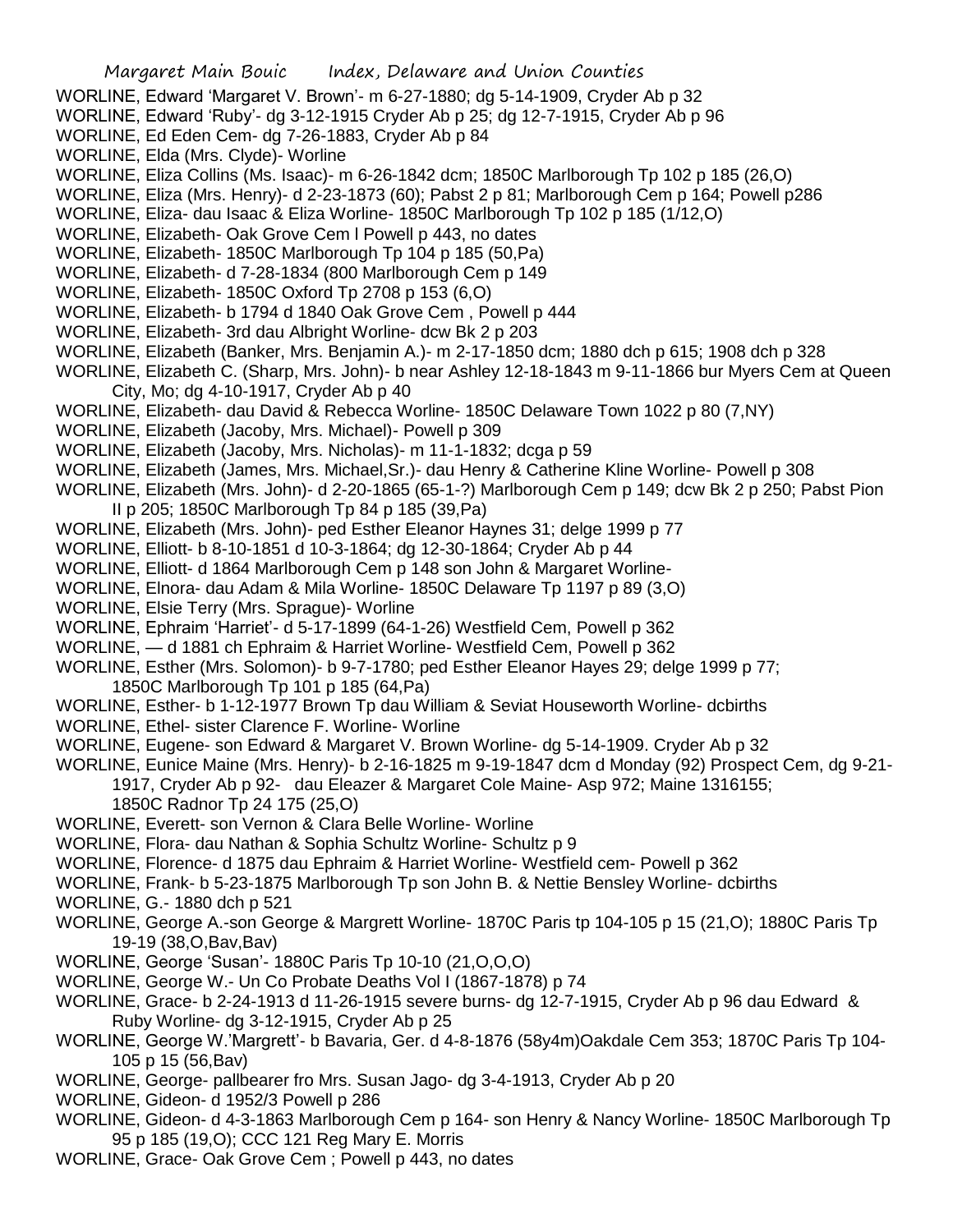- WORLINE, Grace (Mrs. Howard E.)- d 11-13-1969 (78) Marlborough Cem; Worline; 1961 dcd
- WORLINE, Harold- b 9-30-1904 Troy Tp son James & Effie Gaylor Worline- dcbirths
- WORLINE, Harriet (Mrs. Ephraim)- d 9-7-1881 (42-4-5) Westfield Cem, Powell p 362
- WORLINE, Harriett- dau Henry & Matilda Worline- 1850C Delaware Town 1152 p 87 (2,O)
- WORLINE, Harry 'Ann' d 7-1970 (76) buried Englewood, Fla- Worline
- WORLINE, Harry Arthur- b 8-11-1882 Delaware Town son Edward C. & Anna Whitehead Worline- dcbirths
- WORLINE, Harry Paul- b 1-18-1894 Marlborough Tp son John R. & Theda Benedict Worline- dcbirths
- WORLINE, Hazel- b 11-25-1892 Delaware Town dau George & Mary McCarthy Worline- dcbirths
- WORLINE, Helen (Hopkins, Mrs. Vance)- b 7-10-1898 m 8-4-1923 dau James & Claudia Estella Foust Worline- Giffen 162332
- WORLINE, Henry- 1820C Troy Tp; 1880 dch p 196, 318, 319, 399, 528; 1908 dch p 246, 409, 492, 451, 728; 1976 dch p 12; Pabst 7 p 4
- WORLINE, Henry- b 1860 Oak Grove Cem , Powell p 444
- WORLINE, Henry- dcw Bk 4 p 409 (43) appraiser Owen Thomas
- WORLINE, Henry- son Adam & Mila Worline- 1850C Delaware Town 1197 p 89 (27,O)
- WORLINE, Henry d Monday (75) Marlborough Cem- dg 4-24-1879 father of Mrs. B. A. Banker- dg 4-24-1879, Cryder Ab p 38
- WORLINE, Henry 'Catherine'- Powell p 308
- WORLINE, Henry- d 1861 (2), Marlborough Cem 1640 son C. & M. Worline
- WORLINE, Henry 'Eliza'- d 4-21-1879 (73) Powell p 286; Marlborough Cem p 164; Pabst 2 p 82 ; 1840C Mlb. Tp p 250 (30-40); hadc p 286; 1835 men p 43 # 185 p 78 Marlborough Tp
- WORLINE, Henry 'Eunice Main'- m 9-19-1847 dcm d 5-26-1905 dg 9-21-1917 Cryder Ab p 92; hadc p 48; Rebecca Main McMaster diary (1897); Main (1316155); Asp (972); 1850C Radnor Tp 24 p 175 (25,O)
- WORLINE, Henry 'Mary M. Parks;- m 9-18-1845 dcm
- WORLINE, Henry 'Matilda'- 1850C Delaware Town 1152 p 76 (27,O)
- WORLINE, Henry 'Nancy'- 1850C Marlborough Tp 95 p 185 (43,Pa)
- WORLINE, Hester A. (Weiser, Mrs. Solomon)- m 7-24-1845 dcm dau David & Mary Worlinedcw Bk 4 p 65 (8)
- WORLINE, Hettie (Belford, Mrs. Henry)- b 6-1-1851 d 4-13-1930 dau Samuel & Mary Magdaline Worline-Slade letter; ped Esther Eleanor Haynes, delge 1999 p 77
- WORLINE, Hetty (Coonfare, Mrs. Stephen)- 1880 dch p 770
- WORLINE, Hetty- d 3-13-1838 (4y9m) Marlborough Cem p 150- dau John & Elizabeth Worline
- WORLINE, Hiram H.- son Henry & Matilda Worline- 1850c Delaware Town 1152 p 87 (1,O)
- WORLINE, Hiram P.- son Solomon & Esther Worline- 1850C Marlborough Tp 101 p 185 (23,Pa)
- WORLINE, Hiram 'Rebecca'- mt 3 p 25
- WORLINE, ---- infant d 3-19-1873 Delaware Town dau Hiram & Rebecca Howison Worline- dcbirths
- WORLINE, Howard- b 6-15-1889 Marlborough Tp son J. N. & Eva Taylor Worline- dcbirths
- WORLINE, Howard E. 'Grace'- d 5-18-1961 (71) Marlborough Cem- 1961 dcd
- WORLINE, H. P.- d 1863 (36) Marlborough Cem p 164; d 5-13-1874? (36-0-8) Powell p 286
- WORLINE, Hugh- d 1864 Marlborough Cem p 148; 1880 dch p 521; 1908 dch p 409
- WORLINE, Hugh- b 4-22-1844 d 1-15-1963 prisoner of war, dg 12-30-1864, Cryder Ab p 44
- WORLINE, Hugh- son John & Margaret Worline- 1850C Marlborough Tp 74 p 185 (6,O)
- WORLINE, J. W.- son Sprague & Alta Curtis Worline- Worline
- WORLINE, Ida B.- tax duplicate 1890/1891 Ashley, delge 1999 p 9; Oxford Tp delge 1999 p 9
- WORLINE, Ida B. McGonigle(Mrs. )- dau Chancy & Helen McGonigle- dg 5-21-1884, Cryder Ab p 97
- WORLINE, Ida (Hills, Mrs. Reuben E.)- d 8-13-1961 ( 98) Oak Grove Cem Hills
- WORLINE, Iris- dau Vernon & Clara Belle Worline- Worline
- WORLINE, Isaac- 1835 men p 25 # 251 p 42 Delaware Tp; Wm. Little discount book, delge 1999 p 11 WORLINE, Isaac- 1840C Marlborough Tp p 249 (40-50)
- WORLINE, Isaac 'Catherine' m, 6-26-1842 d 12-6-1844 (48y25d) Westfield Cem, Powell p 362 WORLINE, Isaac 'Eliza Collins'- 3rd son Albright Worline- 1850C Marlborough Tp 102 p 185 (29,Pa) WORLINE, Isaac- 1850C Marlborough Tp 51 p 184 (3,O) lived with Jonathan & Catherine Grubaugh WORLINE, Isabella (Worline, Mrs. William)- m 12-16-1855 dcm

WORLINE, J.- 1880 dch p 282

WORLINE, Jabez- d 1864 son John & Margaret Worline- Marlborough Cem p 148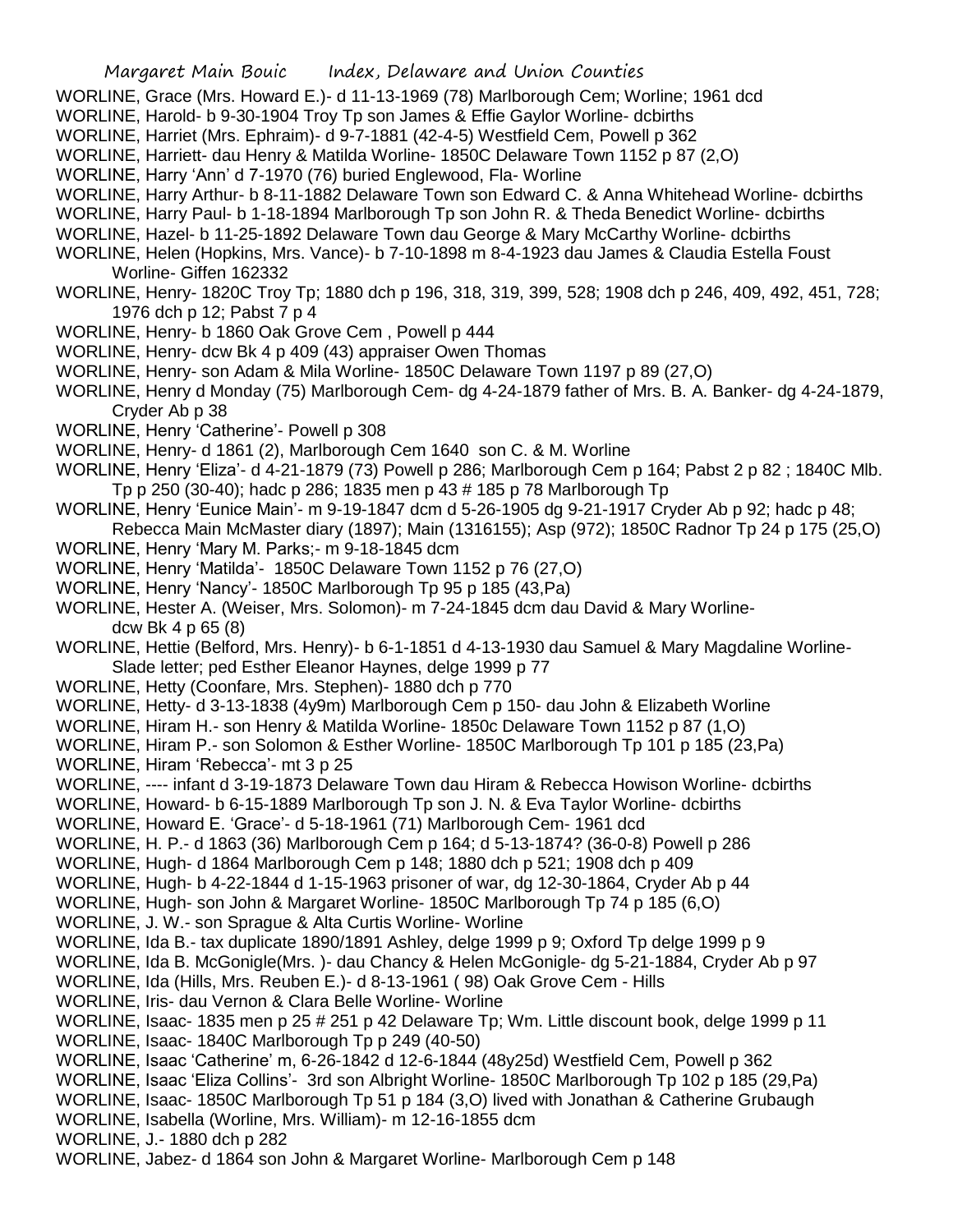WORLINE, Jacob - son Adam & Mila Worline- 1850c Delaware Town 1197 p 89 (14,O)

WORLINE, Jacob. Sr- d 9–26-1875 (85-7-20) Marlborough Cem p 164, Powell p 286; brother John Worline-

dcw Bk 2 p 250; hadc p 38; Wm. Little Acount Bk- delge 1999 p 11; 1835 men p 43 # 186 p 78, Mlb. Tp; 1840C Mlb. Tp 250 (40-50) 1850C Mlb. Tp 103 p 185 (58,Pa)

WORLINE, Jacob- d 9-30-1844 (1y8m) Marlborough Cem p 150- son John & Eoizabeth Worline

WORLINE, James- son Adam & Mila Worline- 1850c Delaware Town 197 p 89 (16,O)

- WORLINE, James- pallbearer for Albert Gillette- dg 1-17-1913, Cryder Ab p 8
- WORLINE, James 'Claudia Estella Foust'- m 3-6-1892; Giffen (16233)
- WORLINE, James M.- 1908 dch p 493
- WORLINE, James- son Peter & Catherine Worline- 1850C Marlborough Tp p 83 p 185 (1,O)
- WORLINE, ---- (Mrs. James)- relative of Mrs. William Bader- dg 6-5-1917, Cryder Ab p 56
- WORLINE, Jane (Alexander, Mrs. William)- m 10-29-1859 dcm
- WORLINE, Jane- dau John & Elizabeth Worline- 1850C Marlborough Tp 84 p 185 (6,O)
- WORLINE, Jane- b 7-14-1857 d 11-16-1864 dau John & Margaret Worline- Marlborough Cem p 148; dg 12- 30-1964, Cryder Ab p 44
- WORLINE, Jane- dau Peter & Catherine Worline- 1850c Marlborough Tp 83 p 185 (10,O)
- WORLINE, Janette- d 5-22-1921 (86y) Westfield Cem- Powell p 363
- WORLINE, Jean Benedict (Mrs. )- dau Henry & Mary Olds Benedict- dg 9-6-1912; Cryder Ab p 136
- WORLINE, Jerry- d 9-1-1861 (2y) Marlborough Cem, Powell p 286
- WORLINE, John- 1880 dch p 318, 319; 1908 dch p 30, 451
- WORLINE, John- 1835 men p 62 # 67 p 118 Troy Tp; Wm. Little Account Bk, delge 1999 p 4
- WORLINE, John- tax duplicate 1890/91 Oxford Tp transferred to Amanda Germond- delge 1999 p 9
- WORLINE, John- tax duplicate 1890/91 transferred to A. B. Coleman, delge 1999 p 9, to John R. Worline
- WORLINE, John 'Elizabeth'- 1850C Marlborough Tp 84 p 185 (44,Pa); Pabst Pion I p 115, II p 205
- WORLINE, John 'Elizabeth'- d 7-13-1845 (56-3-3) Marlborough Cem p 149; 1880 dch p 264; 1908 dch p 381; 1976 dch p 12; 1820C Mlb. Tp; 1835 mdn p 43 # 187 p 78 Mlb. Tp; 1840C Mlb Tp 250 (50-60) hadc p 38; dcw Bk 2 p 250
- WORLINE, John- b 1787 ped Esther Eleanor Haynes 30; delge 1999 p 77
- WORLINE, John- b 10-8-1835 d 10-20-1964 son John & Margaret Worline-dg 12-30-1864 Cryd. Ab p 44
- WORLINE, John 'Margaret'- dg 12-3-1864 Cryder Ab p 44; 1850C Marlborough Tp 74 p 185 (45,Pa)
- WORLINE, John R.- tax duplicate transferred from John, delge 1999 p 9
- WORLINE, John T.- b 1860 Marlborough Cem p 181
- WORLINE, John W. 'Lucy Black'- Freshwater p 111; Genther p 151
- WORLINE, John- b 9-4-1897 Oxford Tp son W. H. & Tabatha Reed Worline- dcbirths
- WORLINE, Josephine (Foller, Mrs. John)- d Thursday, tuberculosis- dau Mr. & Mrs. Charles Worline- dg 8-5- 1912, Cryder Ab p 146
- WORLINE, Josie (Curren, Mrs. )- sister Vernon Worline- Worline
- WORLINE, Josie- b 2-25-1884 Oxford Tp dau Charles & Ida McGough Worline- dcbirths
- WORLINE, Katherine- sister John Worline- dcw bk 2 p 250
- WORLINE, Katharine (Mrs. Samuel)- d 3-7-1827 (20-7-23)Marlborough Cem p 150, see Catherine
- WORLINE, ----(Klein, Mrs. Charles C) -1st wife; dg 9-3-1912, Cryder Ab p 155
- WORLINE, Lfayette- pallbearer for mrs. Rose Bollinger- dg 7-6-1917, Cryder Ab p 67
- WORLINE, Lieut.- 121st Regt. Capt. Sharp, d Franklin Tenn- dg 4-10-1863, Cryder Ab p 36
- WORLINE, Loie- b 6-20-1887 Oxford Tp dau Willis & Tabitha Redd Worline- dcbirths
- WORLINE, Lois Taft (Mrs. Winfield)- d 12-13-1959, Oak Grove Cem Worline
- WORLINE, Loyd- b 3-14-1880 Oxford Tp son Charles & Ada McGough Worline- dcbirths
- WORLINE, Lucinda- dau Elizabeth Worline- 1850c Marlborough Tp 104 p 185 (12,O)
- WORLINE, Lucy Black (Mrs. John)- b 8-24-1856 d 11-20-1880 dau Robert & Mary Freshwater Black-
- 1883 uch V p 834; Freshwater p 111; Genther p 151
- WORLINE, ----Stimmel (Mrs. L.)- dau Mrs. M. Stimmel- dg 9-21-1906., Cryder Ab p 121
- WORLINE, Lydia- 1850C Marlborough Tp 90 p 185 (3.O)
- WORLINE, Lydia Ann (Miller, Mrs. Martin)- m 12-27-1849 dcm; 1908 dch p 550
- WORLINE, Madaline (Rowan, Mrs. Clarence) b 4-14-1894 m 10-21-1916 d 4-20-1918 dau James & Claudia Estella Foust Worline- Giffen 162331
- WORLINE, Maggie C.- dau Henry & Eunice Main Worline- Asp 1893t; Main 13161553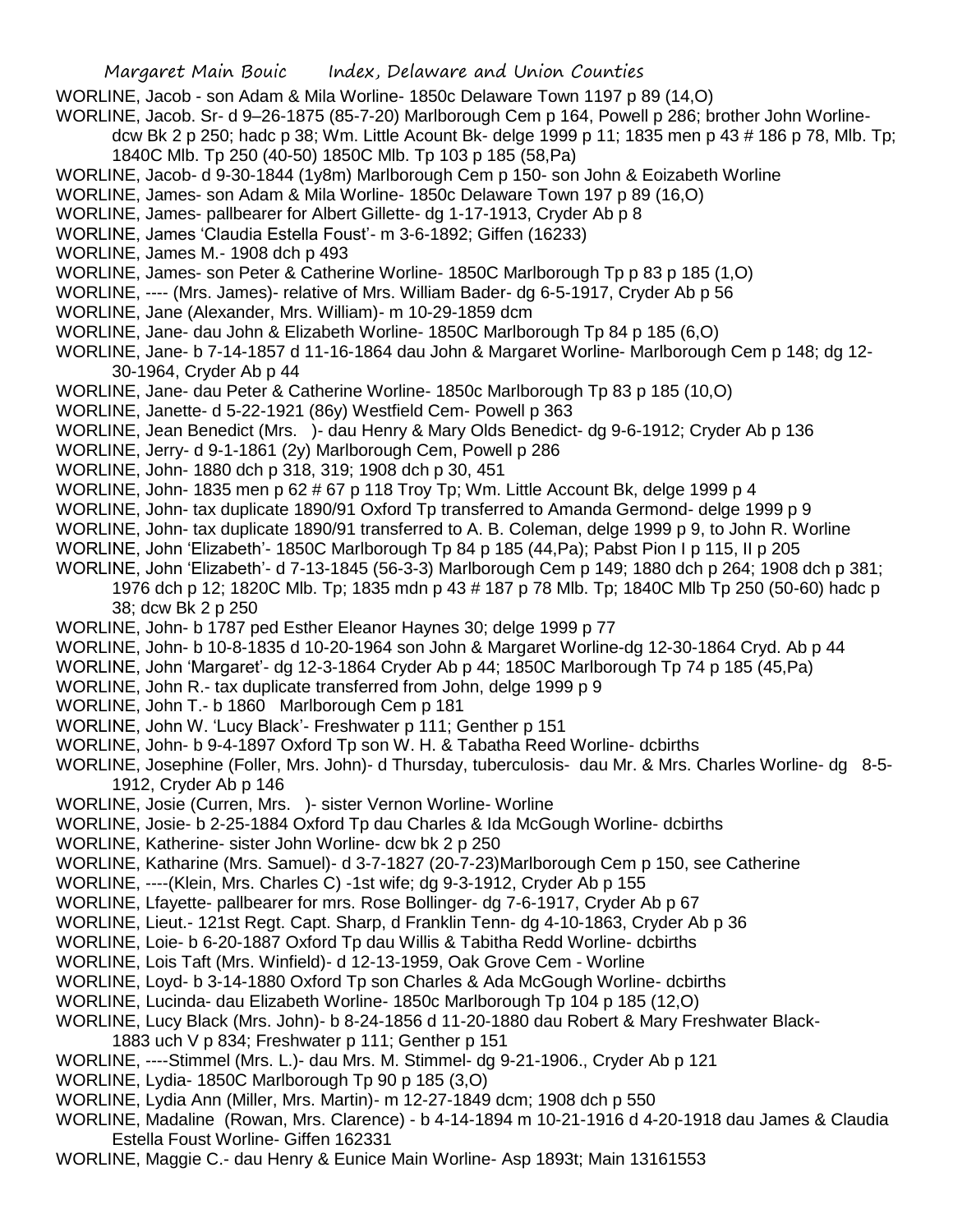- WORLINE, Main- son Abraham & Susan Worline- 1850C Troy Tp 2599 p 137 (3,O)
- WORLINE, Malinda Maine (Mrs. William)- b 6- 1819 d 6-8-1899 Marlborough Cem- dau Jonas & Mary Cole Maine- Asp 987; dg 6-15-1899 Cryder Ab p 203
- WORLINE, Margaret B- b Germany d 5-8-1892 (75y11m) Oakdale Cem Cem 726 (126C)
- WORLINE, Margaret Etta- dau Henry & Eunice Maine Worline- Asp 1893u; Main 13161554
- WORLINE, Margaret (Mrs. George)- 1870C Paris Tp 104-105 p 15 (55,Bavaria); 1880C Paris Tp 18-18 p 2 (63, Bav,Bav,Bav)
- WORLINE, Margaret (Mrs. John)- 1850C Marlborough Tp 74 p 185 (28,O); dg 12-30-1864 Cryder Ab p 48
- WORLINE, Margaret V. Brown (Mrs. Edward)- b 6-16-1857 m 6-27-1880 d 9-28-1909 (51-11-18) dau Thomas & Sarah Brown- dg 5-14-1909, Cryder Ab p 32
- WORLINE, Maria (Mrs )(Birk, Mrs. Patrick)- m 6-21-1880 ucm 6733
- WORLINE, Mary- dau Abraham & Rebecca Worline- 1850C Troy Tp 2642 p 138 (7,O)
- WORLINE, Mary A. (Mrs. David)- query from Mark Prosser, delge 1992 VIII, p 16; 1850C Delaware Tp 1346 p 96 (50,.Pa)
- WORLINE, Mary Ann- dau Henry & Eunice Maine Worline- Asp 1893s; Main 13161552
- WORLINE, Mary Ann- dau J. & M. A. Worline- Marlborough Cem p 151
- WORLINE, Mary C. E.- d 12-7-1863 (4?- 9m-20d)-dau S. & A. A. Worline- Powell p 295; Marlborough Cem p 148
- WORLINE, Mary E.- b 1842 d 1856 Oak Grove Cem , Powell p 444
- WORLINE, Mary E. (Lyman, Mrs. Oliver S.)- m 9-15-1861 dcm
- WORLINE, Mary E. Norris (Mrs. Gideon)- m 10-12-1856 dcm
- WORLINE, Mary Hartman (Mrs. )- sister Lewis Haartman- dg 7-18-1911, Cryder Ab p 51
- WORLINE, Mary- dau Henry & Nancy Worline- 1850c Marlborough Tp 95 p 185 (13,O)
- WORLINE, Mary (Henry, Mrs. Enoch)- m 9-9-1852 dcm d 6-6-1867, dg 6-7-1904, Cryder Ab p 256, 1st wife
- WORLINE, Mary- dau Isaac & Eliza Worline- 1850C Marlborough Tp 102 p 185 (3,O)
- WORLINE, Mary- sister John Worline- dcw Bk 2 p 250
- WORLINE, Mary- dau John Worline- dcw B 2 p 250
- WORLINE, Mary M.- d 11-2-1832 (5m12d) Marlborough Cem p 150- dau Samuel & Anna Worline
- WORLINE, Mary Madgleine ( Mrs. Samuel)- b 1816 m 8-1-1861 dcm d 8-27-1871 (55-4-6) Powell p 286, Marlborough Cem p 164- dau John & Elizabeth Worline- ped Eleanor Haynes 15; delge 1999 p 77; 1850C Marlborough Tp 97 p 185 (44,Pa); query by Charles E. Todd, delge IX 1993, p 21; query by Frances C. Mason- delge 1993 p 80
- WORLINE, Mary (McMaster, Mrs. Robert C.)- dau Henry Worline- 1908 dch p 643, 728
- WORLINE, Mary M. Parks (Mrs. Henry)- m 9-18-1845 dcm
- WORLINE, Mary M. (Rawn, Mrs. Elias S.)- m 5-30-1865 dcm
- WORLINE, Mary (Myers, Mrs. John R.)- Powers Pat p 271
- WORLINE, Mary (Parker, Mrs. John F.)- m 10-30-1869 dcm 780; delge 1999 p 22
- WORLINE, Mary (Stratton, Mrs. Henry)- m 2-22-1849 dcm
- WORLINE, Mary (Weiser, Mrs. John Frederick)- b 7-25-1780 d 9-14-1868- Weiser p 13, 17
- WORLINE, Matilda (Mrs. Henry)- 1850C Delaware Town 1152 p 87 (27,O)
- WORLINE, Melinda (Mrs. William)- b 6-15-1820 m 12-19-1839 dcm d 6-8-1899 Powell p 286; 1850C Oxford Tp 2666 p 152 (30,O) tax duplicate 1890/91 Oxford Tp p 9 delge 1999
- WORLINE, Michael- son George & Margrett Worline- 1870C Paris Tp p 15 (27,O)
- WORLINE, Michel- d 10-17-1834 (16y) Marlborough Cem p 150- son Michel & Mary Worline-
- WORLINE, Mila (Mrs. Adam)-1850C Delaware Town 1197 p 89 (44,Ct);dg 5-15-1863 Cryder Ab p 32
- WORLINE, Minerva- dau Abraham & Susan Worline- 1850C Troy Tp 2599 p 137 (1,O)
- WORLINE, Minnie- b 10-7-1883 Liberty Tp dau Charles & Ida McGonigle Worline- dcbirths
- WORLINE, Mitchel- son Samuel & Mary Worline- 1850c Marlborough Tp 97 p 185 (8,O)
- WORLINE, Nancy (Mrs. Henry)- 18750C Marlborough Tp 95 p 185 (38,Pa)
- WORLINE, Nancy J (Marin, Mrs. Samuel H.)- m 8-27-1857 dcm; 1850C Troy Tp 2599 p 137 (11,O)
- WORLINE, Nathan 'Sophia Schultz' Schultz p 9; 1- d Friday, stroke- bur Van Wert, 2 daughters; dg 3-19-1912, Cryder Ab p 108 son Abraham & Rebecca Worline-1850C Troy T 2642 p 138 (9,O); Downing Reunion,
	- delge 1999 p 35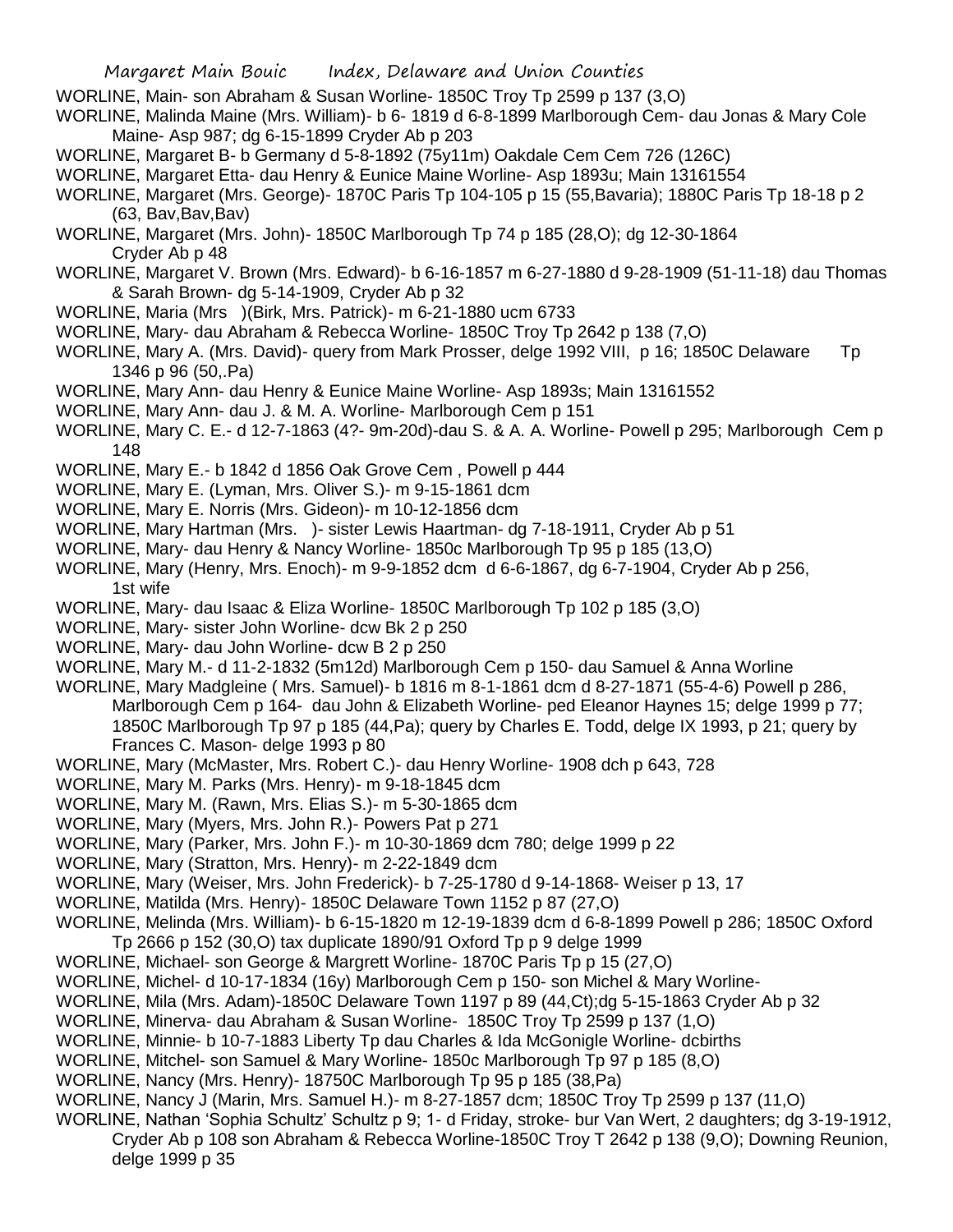- WORLINE, Nettie- dau Nathan & Sophia Schultz Worline- Schultz p 9
- WORLINE, Orra- 1850C Marlborough Tp 51 p 184 (6.O); lived with Jonathan & Catherine Grubaugh

WORLINE, Peter 'Catharine Reed;- m 3-25-1838 dcm; 1840C Marlborough Tp p 252 (20-30); 1850C Marlborough Tp 83 p 185 (40,Pa)

- WORLINE, Preston- d 12-13-1845 (2m25d) son A. & S. Worline- Marlborough Cem p 149
- WORLINE, Rebecca- dau Abraham & Rebecca Worline- 1850C Troy Tp 2642 p 138 (5,O)
- WORLINE, Rebecca (Mrs. Abraham- 1850C Troy Tp 2642 p 138 (39,Pa)
- WORLINE, Rebecca (Mrs. David)- 1850C Delaware Town 1022 p 80 (37,NY)
- WORLINE, Rebecca (Dengler, Mrs. Frederick)- m 11-2-1848 dcm d 9-18-1898 dg 9-22-1899, Cryder Ab p 217; dg 2-38-2903, Cryder Ab p 120; dcw Bk 4 p 65 (8) dau David & Mary Worline
- WORLINE, Rebecca (Mrs. Hiram)- d 1876 (22); mt 5-3-1876; mt 3 p 25
- WORLINE, Rebecca (Mrs. Samuel)- b 1794 d 1863 Oak Grove Cem 0 Powers p 443; 1850C Delaware Tp 1343 p 96 (54,Pa,Pa,Pa)
- WORLINE, Reuben- 1850C Delaware Town 994 p 78 (17,O)
- WORLINE, Reuben- 1850C Marlborough Tp 51 p 184 (18,O) lived with J. & Catherine Grubaugh
- WORLINE, Ruben- b 9-10-1832 d 12-30-1898 Westfield Cem, Powell 0 363
- WORLINE, Ruben L.- b 6-8-1878 Oxford Tp son Charles & Ada McGonigle Worline- dcbirths
- WORLINE, Ruby (Mrs. Edward) d Tuesday (23y) tuberculosis 2 ch, Grace & infant; dg 3-12-1915 Cryder Ab p 25, 26; dg 12-7-1915, Cryder Ab p 96
- WORLINE, Samuel b Penn d Tuesday (86y) from Berks Co Pa. (82-1870); delge 1999 p 51; dg 3-20- 1874 Cryder Ab p 114
- WORLINE, Samuel- 2nd son of Albright Worline- dcw Bk 2 p 203
- WORLINE, Samuel 'Katharine''Anna'- d 6-1-1857 (52-8-18) 1880 dch p 319; 1976 dch p 12; hadc p 38; Pabst 2 p 93; delge 1993, IX p 59; 1820C Delaware Tp; 1835 men p 43 #175 p 77, Mlb. Tp 1840C Marlborough Tp p 249 (30-40)
- WORLINE, Samuel 'Mary Madgline Worline.'- b 1798 d 1852 Marlborough Cem p 164- son Solomon & Esther Fisher Worline- ped Esther Eleanor Haynes- delge 1999 p 77' 1850C Marlborough Tp 97 p 185 (45,Pa)
- WORLINE, Samuel 'Rebecca'- b 1788 d 1874 Oak Grove Cem Powers p 443; hadc p 23; 1850C Delaware Tp 1343 p 96 (62,Va); CCC (1849 Delaware Tp)
- WORLINE, Sarah Jane (Bevis, Mrs. William F.)- m 3-15-1860 dcm
- WORLINE, Sidney- 1850C Marlborough Tp 51 p 184 (13,O) lived with Jonathan & Catherine Grubaugh
- WORLINE, Solomon 'Allice Davis'- 3-11-1860 dcm
- WORLINE, Infant b 8-10-1867 Marlborough Tp dau Sol & Alice Worline- dcbirths
- WORLINE, Solomon 'Esther Fisher'- b 2-3-1782 ped Esther Eleanor Haynes 28; delge 1999 p 77; 1850C Marlborough Tp 101 p 185 (62Pa); 1835 men p 43 # 189 p 78, Mlb. Tp
- WORLINE, Solomon d 7-3-1855 (73-7-5) Marlborough Cem p 148; Powell p 295 son John Worline- 1840C Mlb Tp p 250 (50-60) dcw Bk 2 p 250
- WORLINE, Solomon- son Peter & Catherine Worline- 1850C Marlborough Tp 83 p 185 (13,O)
- WORLINE, Sophia Schultz (Mrs. Nathan)- Schultz p 9
- WORLINE, Sophia T.- dau David & Rebecca Worline- 1850C Delaware Town 1022 p 80 (13,NY)
- WORLINE, Sprague 'Elsie Terry''Alta Curtis'- d 1974 (82) bur Auburn, Me- Worline
- WORLINE, Susan (Mrs.Abraham)- 1850c Troy Tp 2599 p 137 (23,O)
- WORLINE, Susan- dau Adam & Ella Worline- 1850C Delaware Town 1197 p 89 (25,O)
- WORLINE, Susan (Mrs. George)- 1880C Paris Tp 10-10 (21,O,O,O)
- WORLINE, Susan (Jago, Mrs. Jesse)- m 11-18- 1855 dau Adam Worline- dg 6-4-1885, Cryder Ab p 111
- WORLINE, Susan- 1850C Marlborough Tp 51 p 184 (25,O) lived with Jonathan & Catherine Grubaugh
- WORLINE, Susannah (Mrs. Albright)- b 4----16-1760 d 1-24-1844 Powell p 92; dcw Bk 2 p 203
- WORLINE, Susannah (Heffner, Mrs. )- dau Albright Worline- eldest dau; dcw Bk 2 p 203
- WORLINE, Susannah- dau John Worline- dcw Bk 2 p 250; dbg p 10
- WORLINE, Susannah (White, Mrs. Sanders H.)- m 2-17-1850 dcm
- WORLINE, Tabatha Redd (Mrs. Willis H.- b 10-21-1856 Naruib n 8-10-1876 d 4-22-1909 (55-6-1) Marion Cem; dau Mr. And Mrs. P. O. Redd; dg 4–27-1909, dg 4-30- 1909, Cryder Ab p 27, 28
- WORLINE, Tabitha- Sherwood birthday party- dg 10-29-1901, delge 1999 p 36
- WORLINE, Vernon 'Clara Belle'- d 5-23-1976 (94) bur Westfield- Worline
- WORLINE, William- 1850C Troy Tp 2601 p 137 (17,O)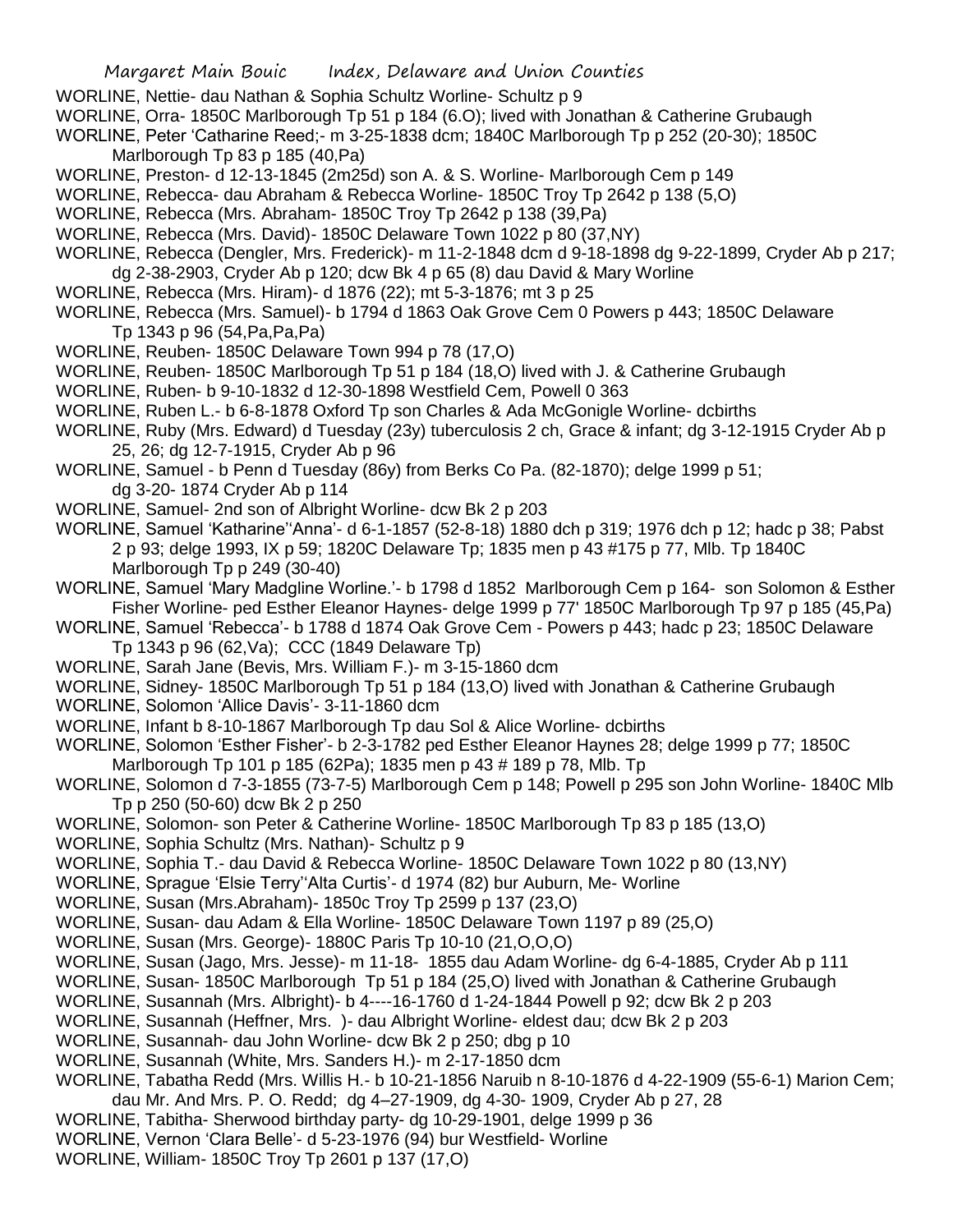- WORLINE, William- 1850C Delaware Town 1050 p 82 (21,O)
- WORLINE, William- tax duplicate Oxford Tp 1890/91; delge 1999 p 9
- WORLINE, William- b 5-5-1814 d 2-22-1893 Marlborough Cem; Powell p 286
- WORLINE, William A.- son Edward & Margaret V. Brown Worline- dg 5-14-1909, Cryder Ab p 32
- WORLINE, William G.- son George & Susan Worline- 1880C Paris Tp 10-10 (4,O,O,O)
- WORLINE, William- son Isaac & Eliza Worline- 1850C Marlborough Tp 102 p 185 (5,O)
- WORLINE, William 'Isabelle Worline'- m 12-16-1855 dcm
- WORLINE, William- son John & Elizabeth Worline- 1850C Marlborough Tp 84 p 185 (17,O)
- WORLINE, William 'Melinda Main'- b 1820 m 12-19-1839 dcm d 1899 Marlborough Cem p 164; 1840C Mlb. Tp 250 (20-30); 1850C Oxford Tp 266 p 152 (30,O); hadc p 42, 113; CCC; 1908 dch p 409; Asp (987); dg 6-16-1899, Cryder Ab p 203
- WORLINE, Willis H. 'Tabatha Redd'- m 8-10-1876 dg 4-27-1909, 4-30-1909, Cryder Ab p 28, 29
- WORLINE, Willis- son William & Melinda Maine Worline- Asp 1893ae
- WORLINE, Winfield 'Lois Taft'- d 2-10-1967 (84) Oak Grove Cem Worline
- WORLY, Alvin- son Jacob & Sarah D Worly- Worly
- WORLY, Anna (Mendelsohn, Mrs. )- sister Jacob Worly- Worly
- WORLY, Dora (Ostrofsky, Mrs. )- sister Jacob Worly- Worly
- WORLY, Jacob 'Sarah D.'- d 10-23-1963 buried Columbus- Worly
- WORLY, ----- (Michaelson, Mrs. Ernest)- dau Jacob & Sarah Worly- Worly
- WORLY, ------(Rubin, Mrs. Louis)-dau Jacob & Sarah Worly- Worly
- WORLY, Sarah D. (Mrs. Jacob)- Worly
- WORM, A. A.- b 7-19-1871 Genoa Tp dau George & Lina Bearns Worm- dcbirths
- WORM, Clyde- b 10-9-1889 Genoa Tp son Martin & Emma Rammelsburg Worm- dcbirths
- WORM, Emma M.- b 9-12-1873 Genoa Tp dau John G. & Magdalina Bearns Worm- dcbirths
- WORMAN, Amanda- dau R. W. & Mary Worman0 1880c Richwood Claib. Tp 145-153 p 14 (8,O,O,O)
- WORMAN, Howison- son R. W. & Mary Worman- 1880C Richwood Claib. Tp 145-153 (14,O,O,O)
- WORMAN, Mary (Mrs. R. W.)- 1880C Richwood Claibourne Tp 145-153 p 14 (33,O,O,O)
- WORMAN, Maud- dau R. W. & Mary Worman- 1880C Richwood, Claib. Tp 145-153 p 14 (5,O,O,O)
- WORMAN, R. W. 'Mary'- 1880C Richwood Claibourne Tp 145-153 p 14 (43.O,O,O) farmer
- WORMAN, Wilson- son R. W. & Mary Worman- 1880C Richwood, Claig Tp 145-153 p 14 (1,O,O,O)
- WORMELL, Amos P. 'Cynthia Kempton'- parents of William Elliott Wormell- dg 1-23-1912, Cryder Ab p 90
- WORMELL, Annabel Bricker (Mrs John Q.) -d 2-16-1895 (41-9-11) Sunbury Cem, Powell p 37;
	- dg 2-22-1895, Cryder Ab p 8
- WORMELL, Charles E.- son Wright N. & Stella Wormell- Wormell
- WORMELL, Charles 'Hannah Jane Marble'- 1908 dch p 664
- WORMELL, Cynthia Kempton (Mrs. Amos P.)- parents of William Elliott Wormell- dg 1-23-1912, Cryder Ab p 90
- WORMELL, Dorcas- d 5-23-1885 (61-4-5) Sunbury Cem, Powell p 42
- WORMELL, Edwin- son Charles & Hannah Jane Marble Wormell- 1908 dch p 664
- WORMELL, Fannie- dau Charles & Hannah Jane Marble Wormell- 1908 dch p 664
- WORMELL Hannah Jane Marble(Mrs. Charles)-dau Nathan & Louisa Kempton Marble-1908 dch p 664
- WORMELL, Hannah (Rudolph, Mrs. James)- m 11-3-1857 dcm
- WORMELL, Irene- (Parrich, Mrs. )- dau Charles & Hannah Jane Marble Wormell- 1908 dch p 664
- WORMELL, John Q. 'Annabel Bricker'- d 7-26-1886 (38-6-22) bur San Francisco- Sunbury Cem, Powell p 37
- WORMELL, Margaret (Wood, Mrs. )- dau Wright N. & Stella Wormell- Wormell
- WORMELL, Mary Rimer Beach (Mrs William Elliott)- m 2-11-1887 dg 1-23-1912; Cryder Ab p 90
- WORMELL, Pearl (Stalder, Mrs. )- b 1-9-1887 dau Charles & Hannah Jane Marble Wormell- 1908 dch p 664; dcbirths
- WORMELL, Ralph- died young son William Elliott & Mary Rimer Beach Wormell- dg 1-23-1912, Cryder Ab p 90
- WORMELL, Ray- died young son William Elliott & Mary Rimer Beach Wormell- dg 1-23-1912 Cryder Ab p 90
- WORMELL, Reese- son Charles & Hannah Jane Marble Wormell- 1908 dch p 664; Wormell
- WORMELL, Stanley- son Charles & Hannah Jane Marble Wormell- 1908 dch p 664; Wormell
- WORMELL, Stella (Mrs. Wright N.)- Wormell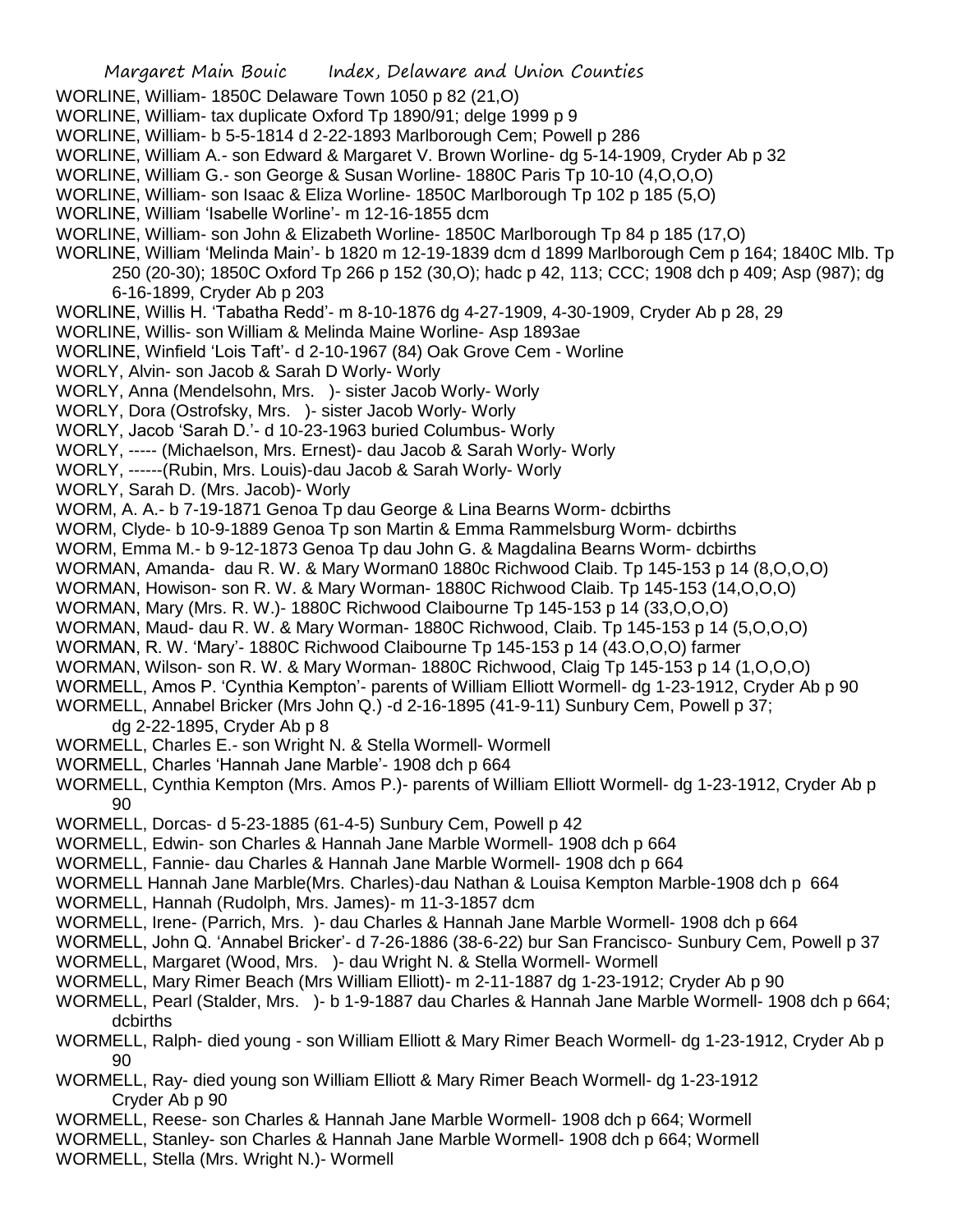WORMELL, Welmas- ch Charles & Hannah Jane Marble Wormell- 1908 dch p 664

WORMELL, William Elliott 'Mary Rimer Beach'- b 3-4-1846 Maine m 2-11-1887 d 1-18-1912 (66-10-12) bur Ashley Cem, dg 1-23-1912, Cryder Ab p 90

WORMELL- stillborn 10-17-1892 twins Kingston Tp ch William Elliott 7 Mary Rimer Beach Wormell- dcbirths WORMELL, William Elliott- b 2-16-1903 Trenton Tp son Charles & Hannah Marble Wormell- dcbirths

WORMELL, William G.- son Wright N. & Stella Wormell- Wormell

WORMELL, Wright N. 'Stella'- b 6-3-1889 Trenton Tp son Charles & N. J. Marpler Wormell- d 2-26-1963 (73) Sunbury Cem- Wormell; dcbirths

WORMEN, Ida L.- dau Martha Wormen- 1870C Allen Tp 188-181 p 12 (2,Va)

WORMEN, James- son Martha Wormen- 1870C Allen Tp 188-181 p 12 (5,Va)

WORMEN, Martha- 1870C Allen Tp 188-181 p 12 (27,Va)

WORMEN, William- son Martha Wormen- 1870C Allen Tp 188-181 p 12 (2,Va)

WORMLEY, C. 'Lucy K.'- 1860C Marysville 1483-1475 p 195 (40,Penn)

WORMELL, Eugene- son C. & Lucy K. Wormley- 1860C Marysville 1483-1475 p 95 (18,Penn)

WORMELL, Halbert- son C. & Lucy K. Wormley- 1860C Marysville 1483-1475 p 95 (18,O)

WORMELL, John B.- son C. & Lucy K. Wormley- 1860C Marysville 1483-1475 p 95 (12,Penn)

WORMELL, Lucy K. (Mrs. C.)- 1860C Marysville 11483-1475 p 195 (37,Penn)

WORMLEY, David- b 4-1865 1900C Liberty Tp Un Co 132-135 p 6B (35,O,O,O) day Laborer

WORMLEY, Prof.- 1883 uch III p 347

WORMLEY, Marilda Orahood (Mrs Solomon)- m 3-4-1851 ucm 1640

WORMLEY A. Owen- 1860C Marysville 1483-1475 p 195 (42,NY)

WORMLEY, Sarah Ann (Freshwater, Mrs. Joshua)- m 10-24-1852 d 10-22-1902 nod ch dg 2-28-1913, Cryder Ab p 19

WORMLEY, Sarah Orahood (Mrs. Solomon)- m 2-14-1861 ucm 3148

WORMLEY, Solomon 'Sarah Orahood'- m 2-14-1861 ucm 3148

WORMLY, Sarah Ann (Freshwater, Mrs. Joshua) m 10-24-1850 dcm ; Freshwater p 189

WORMWOOD, Wm- 18609C Jerome Tp 351-352 p 36 (22,Ireland) farm laborer

WORNDLE, Johan Michael 'Stacia Kay Bingman'- m 5-16-1998 son Joseph & Yvonne Worndle- Worndle WORNDLE, Joseph 'Yvonne'- Worndle

WORNDLE, Stacia Kay Bingman (Mrs. Johan Michael)- m 5-16-1998 dau max & Joy Bingman- Worndle

WORNDLE, Yvonne (Mrs. Joseph)- Worndle

WORNER, Adie- Pabst 8 p 69

WORNER, Goldie I. - b 1897 d 1972 IOOF Jerome Cem, Darby Jerome Cem p 109

WORNER, Hattie- Pabst 8 p 69

WORNER, H, G,- Pabst 8 p 69

WORNER, Nettie- Pabst 8 p 69

WORNER, Lois- Pabst 8 p 69

WORNER, John G.- b 1875 d 1966 IOOF Jerome Cem, Darby Jerome Cem p 109

WORNSTAFF, -----------1908 dch p 159

WORNSTAFF, Albertus 'Laverna Carr;- d 1903 son Chesley & Mary Ella Sperry Wornstaff- 1908 dch p 553; dg 5-19-1914, Cryder Ab p 121

WORNSTAFF, Allie (Maartin, Mrs. E.)- dau Daniel & Melissa Smith Wornstaff- 1880 dch p 800

WORNSTAFF, Anna V. (Roberts, Mrs. William)- b 4-28-1891 Leonardburg m 8-1-1909 d 9-11-1915 (24-4-14)

WORNSTAFF, Audrey (Gree----) dau Elise W. Wornstaff- Wornstaff

WORNSTAFF, Barnet- son Jason & Grace Wornstaff- 1850C Kingston Tp 3229 p 171 (19,Del)

WORNSTAFF, Bernice (Blue, Mrs. )- dau Elise W. Wornstaff- Wornstaff

WORNSTAFF, Bert D. 'Sarah Jane Baxter'- d 2-10-1967 (62) Marlborough Cem- Schultz p 8

WORNSTAFF, Betty (Porterfield, Mrs. Vinton) - dau Bert & Sarah Baxter Wornstaff- Wornstaff; Schultz p 8

WORNSTAFF, Billy- b 1963 son William & Flora Wornstaff- 1973 ucd

WORNSTAFF, Candy- b 1971 dau William & Flora Wornstaff- 1973 ucd

WORNSTAFF, Catharine- d 11-8-1835 (8-7-27) Winsor Corner Cem- dau D. & R. Powell p 194

WORNSTAFF, Catharine Sherwood (Mrs. Harvey S.)- b 2-16-1832 d 1-15-1900. Marlb. Cem p 180

WORNSTAFF, Catharine Winsor (Mrs. Daniel)- m 2-3-1855 dcm

WORNSTAFF, Charles- b 5-16-1877 Oxford Tp son Henry & Flora Worline Wornstaff- dcbirths

WORNSTAFF, Charles - son Levi & Elsie Wornstaff- 1949 ucd]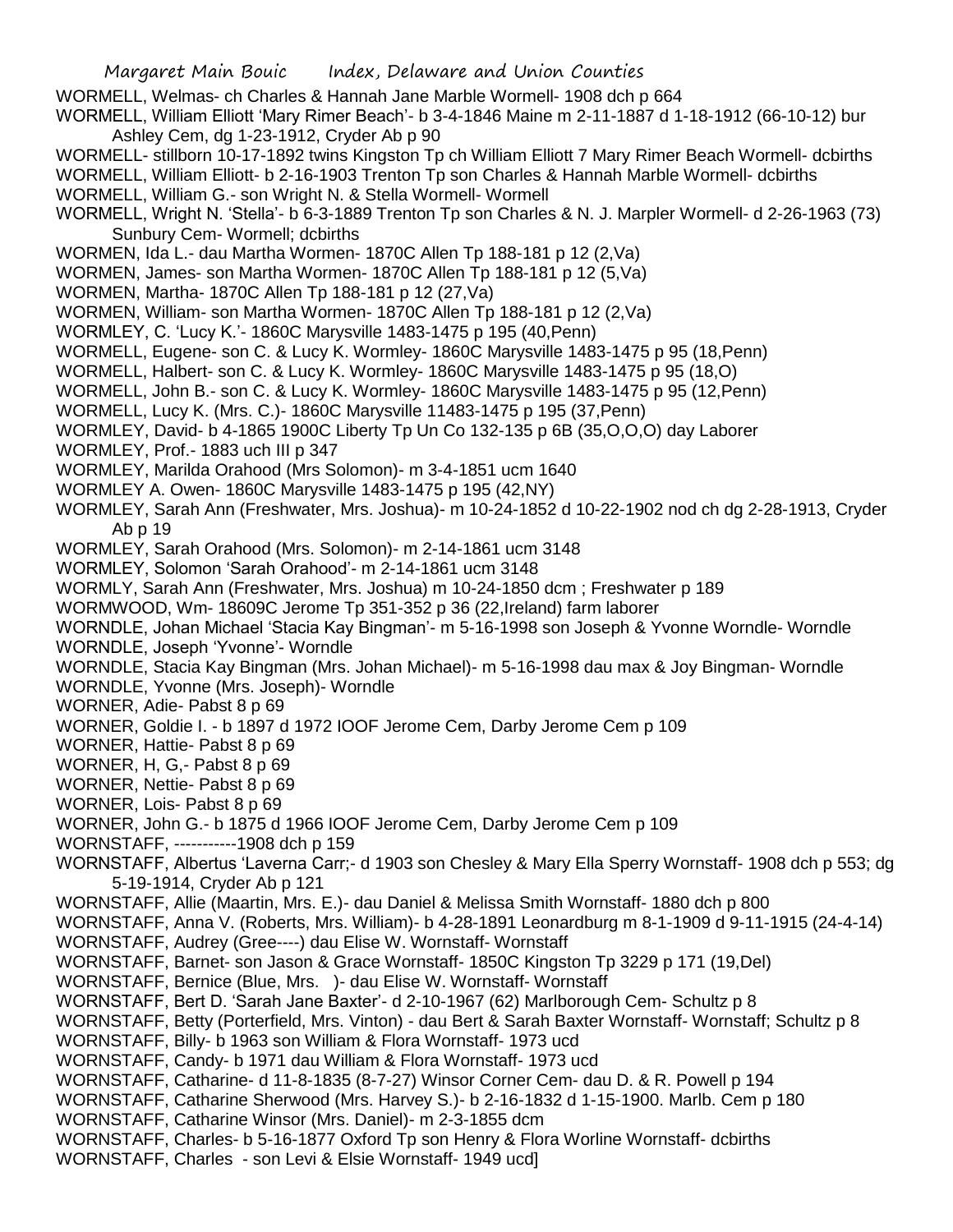WORNSTAFF, Chauncey- son Lewis & Sally Ann Bartholomer Wornstaff- 1908 dch p 753

WORNSTAFF, Cheryl (Griffith, Mrs. )- sister Bert D. Wornstaff- Wornstaff

- WORNSTAFF, Chesley 'Mary Ella Sperry- son Lewis & Sally Ann Bartholomew Wornstaff- 1976 dch p 109; 1908 dch p 553, 660, 661, 753; tax duplicate 1890/91 Ashley- delge 1999 p 9; delge 1992, VIII p 29; dg
	- 1-21-101; Cryder Ab p 88; dg 5-19-1914, Cryder Ab p 121; 1850C Oxford Tp 2718 p 153 (6,O); '
- WORNSTAFF, Christy- b 1968 dau William & Flora Wornstaff- 1973 ucd
- WORNSTAFF, Cora Genevia- b 11-5-1904 Brown Tp dau Leslie & Geraldine Grant Wornstaff- dcbirths
- WORNSTAFF, Daniel- b 1839 d 1911 Marlborough Cem p 184
- WORNSTAFF, Daniel- tax duplicate 1890/91 Oxford Tpl- delge 1999 p 9
- WORNSTAFF, Daniel 'Catharine Winsor'- m 2-8-1855 dcm
- WORNSTAFF, Daniel 'Melissa Smith'- b 1843 m 1860 d 1911 son Daniel & Rhoda Sperry Wornstaff- 1880 dch p 553. 752. 797, 900; hadc p 39 42 (Westfield) ; CCC (1849 Oxford Tp; dcc Helen Wornstaff Kern 8
- WORNSTAFF, Daniel 'Rhoda Sperry'- b 1784 d 5-29-1855 (60-11-22) Winsor Corners Cem. Powell p 194 son Henry Wornstaff- 1880 dch p 800; dcc Helen Wornstaff Kern 16
- WORNSTAFF, David Westfield Tp 1840, delge 1992, VIII p 7' pallbearer for J. L. Porterfield dg 2-25-1910, Cryder Ab p 101
- WORNSTAFF, David E.- b 1962 d 1948 Marlborough Cem p 181
- WORNSTAFF, David James- son James D. & Osalie Kaye Keller Wornstaff- Wornstaff
- WORNSTAFF, Debra- b 6-14-1966- Wornstaff
- WORNSTAFF, Debra- b 1956 dau William L. & Flora B. Wornstaff- 1967, 1971 ucd
- WORNSTAFF, Donna B.- b 2-28-1896 Oxford Tp dau Wesley & Lena Watters Wornstaff- dcbirths
- WORNSTAFF, D. W.- b 9-10-1876 Oxford Tp son Chesley & M. E. Sperry Wornstaff- dcbirths
- WORNSTAFF, Elizabeth Wilt (Mrs. Lloyd K.)- d 9-25-1964 bur Ashley- dau J. F. & Emma Clifton Wilt- 1908 dch p 514, 729
- WORNSTAFF, Elsie W. (Mrs. Levi)- d 4-30-1971 bur Shoup Cem; Wornstaff; 1949 ucd
- WORNSTAFF, Ernest 'Lulu High'- b 1880 m 1902 d 1905 Marlborough Cem p 184Wednesday, Typhoid (24)
- son Daniel Wornstaff- dg 10-27-1905, dg 10-31-1905, Cryder Ab p 59
- WORNSTAFF, Essie- dau Daniel & Melissa Smith Wornstaff- 1880 dch p 800
- WORNSTAFF, Ethel (Hysell, Mrs. )- dau Joseph & Minnie Wornstaff- dg 9-21-1915 Cryder Ab p 77
- WORNSTAFF, Evelyn Mae Ayres (Mrs. Wilbert Levi)- dau Carl & Leah Hines Ayres- Ayres 4; Rhoades 4; 1949, 1975 ucd
- WORNSTAFF, Flora E. (Mrs. William L.)- 1967, 1971, 1973 uicd
- WORNSTAFF, Flossie (Wohlfarth, Mrs. )- sister Bert D. Wornstaff- Wornstaff
- WORNSTAFF, Geraldine Grant (Mrs. Leslie) b 5-13-1886 m 8-18-1903 d 3-25-1949 dau Lorain & Arabella McClain Grant- dcc Helen Wornstaff Kern 3
- WORNSTAFF, Gladys I. (Mrs. Wilbert)- 1967, 1971 ucd
- WORNSTAFF, Grace (Mrs. Jason)- 1850C Kingston Tp 3229 p 171 (48,Del)
- WORNSTAFF, Harley, Sheriff; 1976 dch p 346; Wornstaff
- WORNSTAFF, Harvey- b 9-30-1880 Oxford Tp son Henry & F. Worline Wornstaff- dcbirths
- WORNSTAFF, Harvey- 1890/91 tax duplicate, Oxford Tp; delge 1999 p 9
- WORNSTAFF, Harvey- brother Bert D. Wornstaff- Wornstaff
- WORNSTAFF, Harvey S. 'Catherine Sherwood'- b 5-24-1881 d 2-20-1906 Marlborough Cem p 180
- WORNSTAFF, Helen Belle (Kern, Mrs. Martin William)- 4-30-1920 m 6-9-1949 dau Leslie & Geralidne Grant Wornstaff- dcc Helen Wornstaff Kern 1
- WORNSTAFF, Helen Whipple (Mrs. Newton)- b 2-16-1861 m 12-18-1884 d 3-23-1935 dau James & Mercy Ann Slawson Whipple- dcc Helen Wornstaff Kern 5
- WORNSTAFF, Henry- dcc Helen Wornstaff Kern 52
- WORNSTAFF, Isaac- son Elsie Wornstaff- Wornstaff
- WORNSTAFF, James D. 'Rosalie Kay Zeller'- m 6-16-1962 son Bert D. & Sarah Jane Baxter Wornstaff-Wornstaff; Schultz p 8
- WORNSTAFF, Jason 'Grace'- 1850C Kingston Tp 3229 p 171 (48,Del)
- WORNSTAFF, Joseph 'Minnie'- parents of Anna V. Wornstaff Roberts, Kittie Hysell; dg 9-21-1915, Cryder Ab p 79
- WORNSTAFF, Joseph- Pabst 7 p 17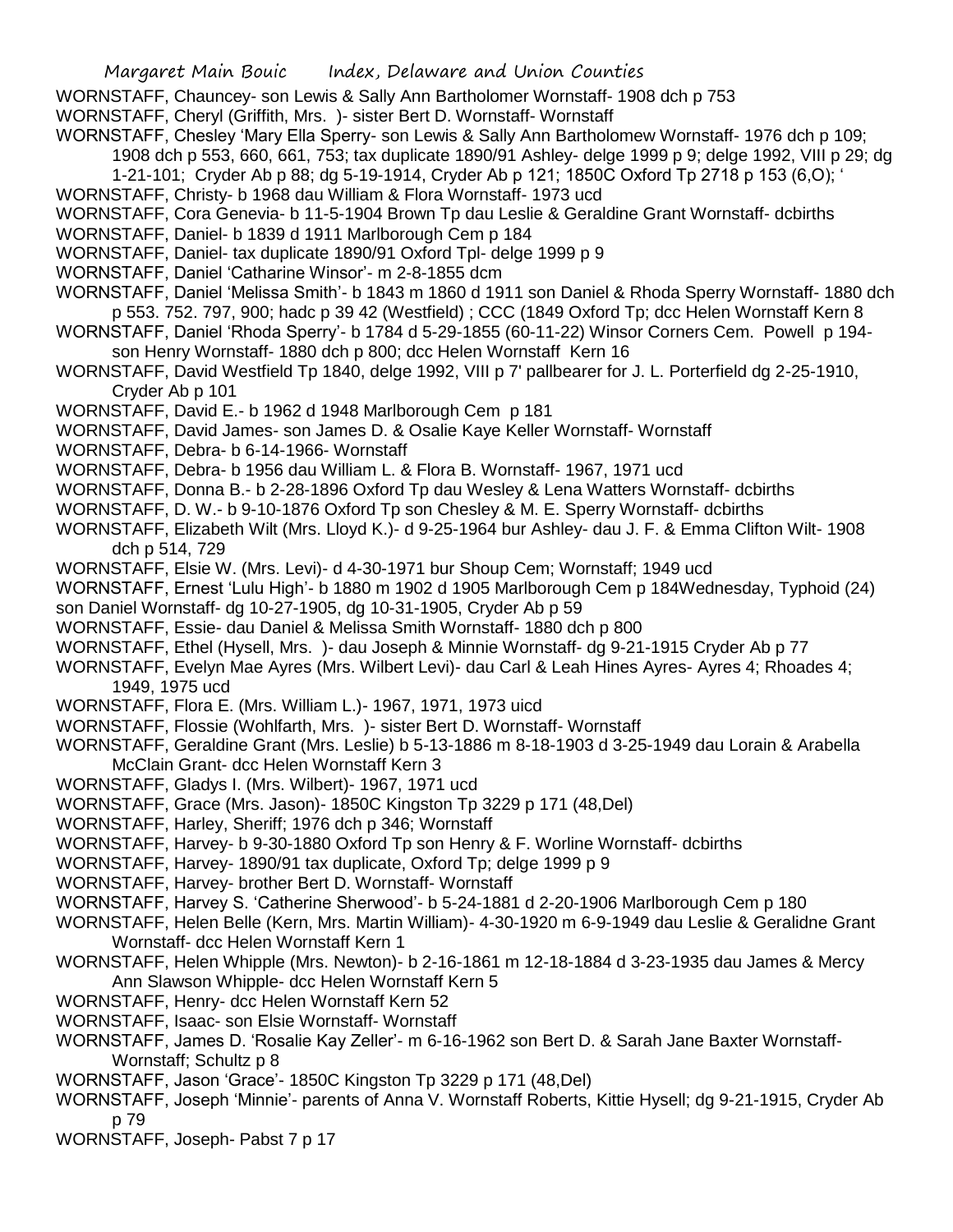- WORNSTAFF, Julia A. (Sherwood, Mrs. L. B.)- b 4-8-1829 d 1-5-1900 Marlborough Cem p 162; dau Daniel Wornstaff-; 1880 dch p 797
- WORNSTAFF, Kay-dau Sperry & Mary E. Weiser Wornstaff-OWU 1906;dg 2-2-1906,Cryder Ab p 77
- WORNSTAFF, Laverna Carr (Mrs. Albertus)- 1908 dch p 553
- WORNSTAFF, Lawrence- son Jason & Grace Wornstaff- 1850C Kingston Tp 3229 p 171 (13,Del)

WORNSTAFF, Lena- b 1878 d 1932 Marlborough Cem p 184

- WORNSTAFF, Leonard- son Jason & Grace Wornstaff- 1850C Kingston Tp 3229 p 171 (22,Del)
- WORNSTAFF, Leslie 'Geraldine Grant'- b 9-25-1885 m 8-18-1903 d 1-20-1940 son Newton & Helen Whipple Wornstaff- dcc Helen Wornstaff Kern 2
- WORNSTAFF, Lester- pallbearer for Fred Irwin- ddg 9-2-1910, Cryder Ab p 153
- WORNSTAFF, Levi 'Elsie'- 1949 ucd
- WORNSTAFF, Lewis 'Sally Ann Bartholomew'- b 1821 m 6-24-1843 dcm d 1890 Ashley Cem; Powell p 189 son Daniel Wornstaff; 1908 dch p 553, 752; 1850C Oxford Tp 2718 p 153 (29,O); hadc p 113; tax duplicate 1890/91 Oxford Tp, delge 1999 p 9
- WORNSTAFF, ----(Mrs. Lewis)- d at home of son Perry (81), dg 1-21-1910 Cryder Ab p 89
- WORNSTAFF, Lloyd K. 'Elizabeth Wilt'- d 7-18-1969 son Sperry & MaryE. Weiser Wornstaff- 1908 dch p 514, 729, 753; Wornstaff
- WORNSTAFF, Lulu High (Mrs. Ernest)- m 1902 Cryder Ab p 59
- WORNSTAFF, Lulu Mae (Ledley, Mrs. Everett)- parents of Ruby Ledley Shirk- Wornstaff
- WORNSTAFF, Margaret- dau Jason & Grace Wornstaff- 1850C Kingston Tp 3229 p 17 (20,Del)
- WORNSTAFF, Marjorie (Armstead, Mrs. )- dau Lloyd K. & Elizabeth Wilt Wornstaff- Wornstaff
- WORNSTAFF, Martha (Coleman, Mrs. Joseph0- m 10-20-1843 dcm; 1850C Oxford Tp 2709 p 153 (26,O) dau Daniel & Melissa Smith Wornstaff- 1880 dch p 800
- WORNSTAFF, Mary E. Weiser (Mrs. Sperry) d Sunday (40) TB, Ashley Cem, dg 2-2-1906, Cryder Ab p 77; 1908 dch p 514, 753
- WORNSTAFF, Mary Ella Sperry (Mrs. Chesley)- sister C. F. Sperry- 1908 dch p 553
- WORNSTAFF, Mary M.- b 1866 d 1942, Marlborough Cem p 181
- WORNSTAFF, Melissa (Main, Mrs. Henry Bliss)- Asp (1889)
- WORNSTAFF, Melissa Smith (Mrs. Daniel, Jr.)- b 1843 m 1860 d 1922 Marlborough Cem p 184- dau Almon & Mariah Rodman Wornstaff- dcc Helen Wornstaff Kern 9; 1880 dch p 800;
- WORNSTAFF, Michael- b 1957 son William L. & Flora Wornstaff- 1967, 1971 ucd
- WORNSTAFF, Minnie (Mrs. Joseph)- parents of Anna Wornstaff, Kittie Hysell; dg 9-21-1915, Cryder Ab p 77
- WORNSTAFF, Newton 'Helen Whipple'- b 9-1861 m 12-18-1884 d 1893 son Daniel & Melissa Smith Wornstaff-dcc Helen Wornstaff Kern 4; 1880 dch p 800
- WORNSTAFF, Noah- d 1-1-1871 (2m2d) Winsor Corners Cem- Powell p 194 son Daniel & Melissa Smith Wornstaff- 1880 dch p 800
- WORNSTAFF, Pam- 1967 ucd
- WORNSTAFF, Pat- 1979 ucd
- WORNSTAFF, Patricia Ann- dau Wilbert & Evelyn Wornstaff- 1949 ucd
- WORNSTAFF, Perry- son Mrs. Lewis Wornstaff- dg 1-21-1910, Cryder Ab p 89
- WORNSTAFF, Peter- d 4-14-1855 (19-8-13) Winsor Corners Cem- Powell p 194
- WORNSTAFF, Polly- dau Jason & Grace Wornstaff- 1850c Kingston Tp 3229 p 171 (14,Del)
- WORNSTAFF, Rhoda Sperry (Mrs. Daniel)- b 2-22-1798 d 5-51-1853 Winsor Corners Cem, dau Peter & Mary
- Hannock Sperry ; Powell p 194; dcc Helen Wornstaff Kern 17; 1880 dch p 800
- WORNSTAFF, Rosalie Kay Zeller (Mrs. James D.)- m 6-16-1962 dau Jacob Zeller- Wornstaff
- WORNSTAFF, Run- hadc p 42; CCC (1849 Oxford Tp)
- WORNSTAFF, Sally Ann Bartholomew (Mrs. Lewis)- b 1827 m 6-24-1843 dcm d 1910 dau Milton Bartholomew- 1908 dch p 553. 752; 1850C Oxford Tp 2718 p 153 (23,O); dg 1-21-191- Cryder Ab p 89; delge 1992, VIII p 7
- WORNSTAFF, Sandra Lee- dau Wilbert & Evelyn Wornstaff- 1949, 1975 ycd
- WORNSTAFF, Sara Jane Baxter (Mrs Bert)- d 12-13-1973 (61) bur Marlborough Cem- dau Walter Baxter-Wornstaff: Schultz p 8
- WORNSTAFF, Sperry 'Mary E. Weiser' son Lewis & Sally Ann Bartholomew Wornstaff- 1908 dch p 514, 553, 752, 753; Tax duplicate 1890/91 Ashley- delge 1999 p 9' dg 2-2-1906 Cryder Ab p 77
- WORNSTAFF, Thersa (Turpin, Mrs. )- sister Bert D. Wornstaff- Wornstaff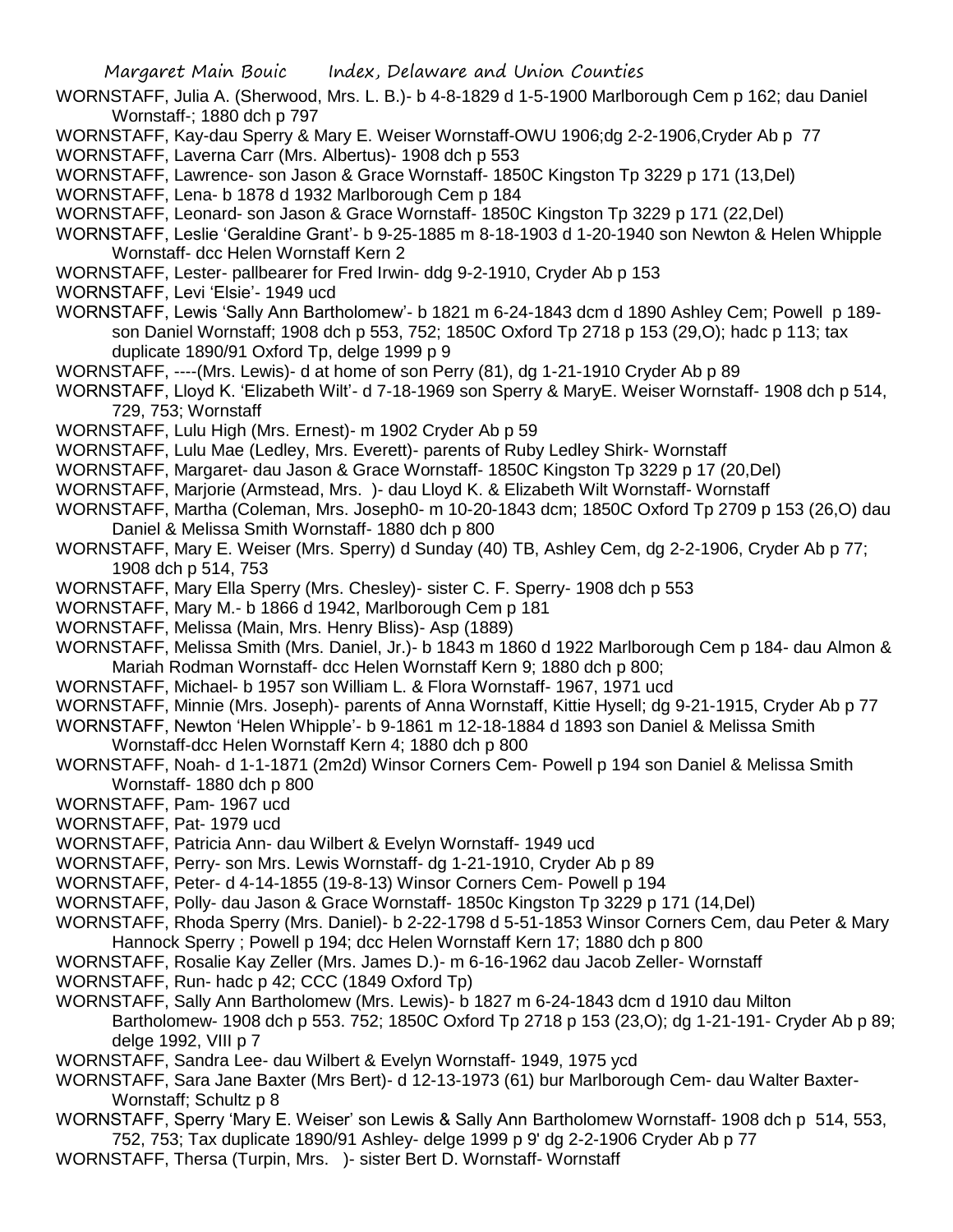Margaret Main Bouic Index, Delaware and Union Counties WORNSTAFF, Tobitha (Coleman, Mrs. Joseph)- d 1-20-1842 dcm WORNSTAFF, Wanda- dau Levi & Elsie Wornstaff- 1949 ucd WORNSTAFF, Wesley- b 1872 d 1949 son Daniel & Melissa Smith Wornstaff- 1880 dch p 800; pallbearer for Louis Sherwood, dg 1-14-1913 Cryder Ab p 7; for Mrs. David Shultz, dg 6-29-1917, Cryder Ab p 63 WORNSTAFF, Wilbert 'Gladys I.'- son Elise W. Wornstaff- 1967, 1971 ucd WORNSTAFF, Wilbert Levi 'Evelyn Mae Ayres'- Ayres 4; Rhoades 4; 1949 ucd WORNSTAFF, William- b 1963 son William L. & Flora Wornstaff- 1967, 1971 ucd WORNSTAFF, William L. 'Flora E.'- 1967, 1971, 1973 ucd] WORNSTAFF, Wray- d 10-16-1880 (2y, 25d) or 6? Ashley Cem; Powell p 189 WORRELL, Cornelia Budd (Mrs. )- b 1846 dau J. B. & Anna Caroline Irwin Budd- Weiser 187 WORRELL, Kimberlynn Dawn- b10-22-2003 dau Mitch & Monica Bowen Worrell- Worrell WORRELL, Mitch 'Monica Bowen'- son Wilbert & Phyliss Worrell- Worrell WORRELL, Monica Bowen (Mrs. Mitch)- dau Dale & Marilyn Bowen- Worrell WORRELL, Phyliss (Mrs. Wilbert)- Worrell WORRELL, Susan V. (Culbertson, Mrs. Henry H.)- m 10-19-1840 dcm WORRELL, Wilbert 'Phylliss'- Worrell WORRELL, William- Nash p 372 WORRELS, Gideon- 1820C Sunbury Tp WORRINGTON, John- 1835 mdn p 55 Freshwater 47 p 101 Scioto Tp WORRIX, Irvine 'Lois Deel'- Worrix WORRIX, James 'Lori' - son Irvine & Lois Deel Worrix- Worrix WORRIX, Lois "Irene" Deel (Mrs. Irvine) b 5-24-1935 Va d 11-26-1999 (64) Oak Grove Cem dau George Joseph & Florence Coleman Deel- Worrix WORRIX, Lori (Mrs. James)- Worrix WORRIX, Robert- son Irvine & Lois Deel Worrix- Worrix WORRLEIN, George A. 'Hannah Donley'- m 2-19-1874 ucm 5441 WORRLEIN, Hannah Donley (Mrs. George A.)- m 2-19-1874 ucm 5441 WORRTING, Edward E.- d (60) Prospect, dentist; Evening Trib 1-18-1939 WORSHAM, William- 1883 uch V p 331; deceased, heirs, unec 1982, II p 20, WORSTALL, 'Betty (Robinette, Mrs. )- dau Edgar R; & Lenora Howell Worstall- Worstall WORSTALL, Rev. Edgar R.- Worstall WORSTALL, Edgar R.'Lenora Howell' - b 3-23-1924 Zanesville d 7-14-2001 (77) Northlawn Mem. Gardensson William & Myrle Taylor Worstall- Worstall; WWII, Navy WORSTALL, Lenora Howell (Mrs. Edgar E.)- Worstall WORSTALL, Myrtle Taylor (Mrs. William)- parents of Edgar R. Worstall- Worstall WORSTALL, William 'Myrtle Taylor'- Worstall WORSTALL, Susan (Shirkey, Mrs. )- dau Edgar R. & Lenora Howell Worstall- Worstall WORSTELL, Barbara (Clingerman, Mrs. John)- dau Charles & Lucreita M. Woodworth Worstell- Worstell WORSTELL, Bertha- b 7-1872, boarder, dressmaker; 1900C Paris Tp 177-181 p A10 (27,O,O,O) 1 ch WORSTELL, Brian- b 1973 son Richard L. & Eula M. Worstell- 1975, 1979 ucd WORSTELL, Canda- b 1967 dau James E. & Minnie Worstell- 1967, 1975 ucd WORSTELL, Charles H. 'Lucretia'- 1967, 1975, 1979 ucd WORSTELL, Charles- b 1972 son James E. & Faye Worstell- 1975 ucd WORSTELL, Charles R. 'Lucretia M. Woodworth'- m 5-16-1931- Worstell; 1967, 1975, 1969, ucd WORSTELL, David- b 1974 son James E. & Faye Worstell- 1975 ucd WORSTELL, Dick- son Charles & Lucretia M. Woodworth Worstell- Worstell WORSTELL, Donald- son Charles & Lucretia M. Woodworth Worstell- Worstell WORSTELL, Donna- b 1965 dau James E. & Minnie Worstell- 1967, 1975 ucd WORSTELL, Eula M. (Mrs. Richard)- 1975, 1979 ucd WORSTELL, Faye (Mrs. James)- 1975 ucd WORSTELL, Frances (Mrs. Robert E.)- 1979, 1981 ucd WORSTELL, Gene- son Charles & Lucretia M. Woodworth Worstell- Worstell WORSTELL, R. Gene- 1983 ucd WORSTELL, James E. 'Minnie''Faye'- 1967, 1975 ucd WORSTELL, James- b 1971 son James E. & Faye Worstell- 1975 ucd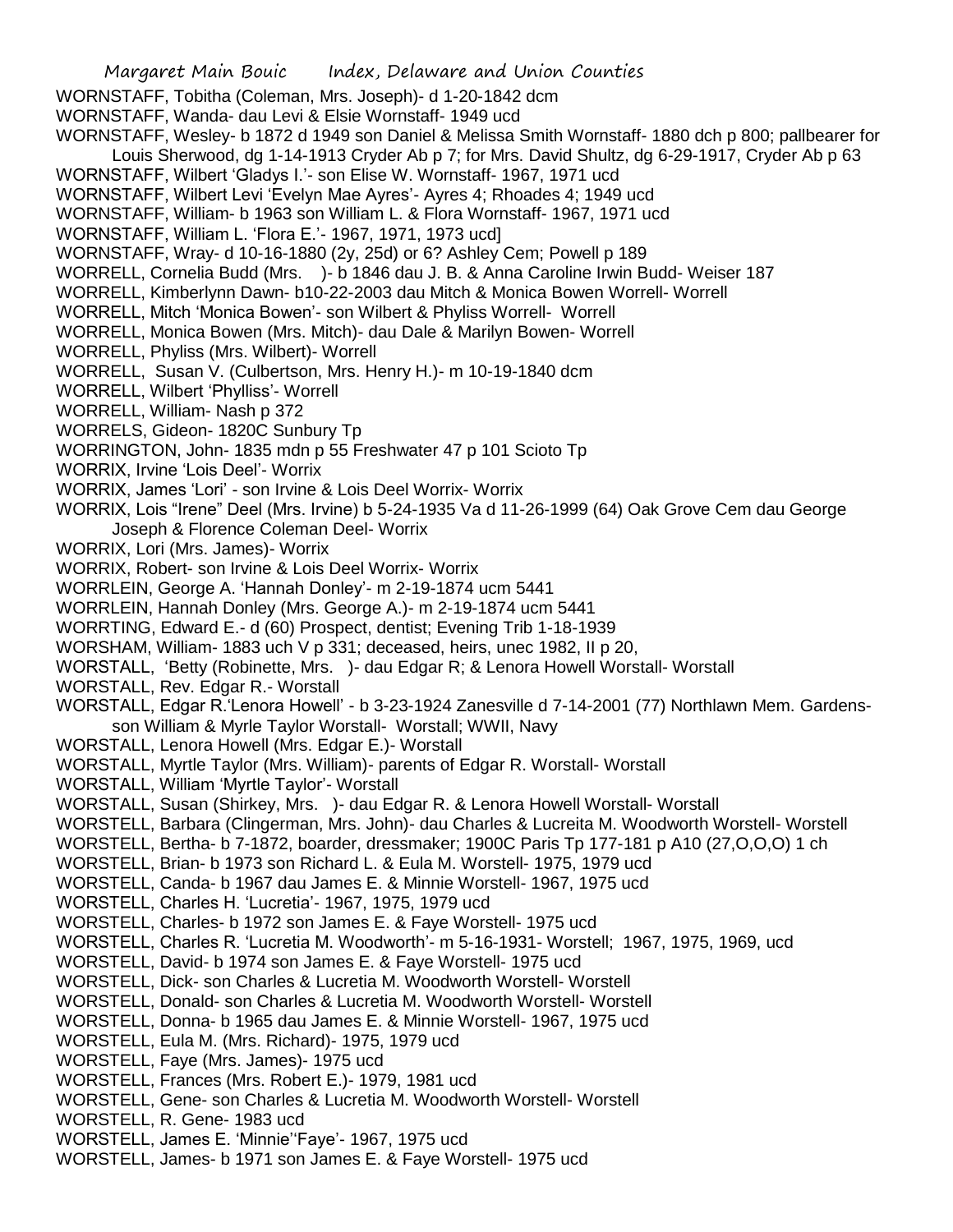- WORSTELL, Jim- son Charles & Lucretia M. Woodworth Worstell- Worstell
- WORSTELL, Kimberly- b 1969 dau James E. 7 Faye Worstell- 1975 ucd
- WORSTELL, Lucretia M. Woodworth (Mrs. Charles R.)- b 5-18-1909 Irwin m 5-16-1931 d 1-1-1989 (79) Milford Cem- dau Frank & Ercyl Baker Woodworth- Worstell; 1967, 1975, 1979 ucd
- WORSTELL, Lucretia b 1968 dau James E. & Faye Worstell- 1975 ucd
- WORSTELL, Mable- b 7-1895 dau Bertha Worstell- 1900C Paris Tp 177-181 p A10 (4,O,O,O)
- WORSTELL, Marilyn (Beightler, Mrs. Louis)- dau Charles & Lucretia M. Woodworth Worstell- Worstell
- WORSTELL, Minnie (Mrs. James E.)- 1967 UCD
- WORSTELL, Rebecca- b 1975 dau James E. & Faye Worstell- 1975 ucd
- WORSTELL, Richard 'Eula M.'- 1975, 1979, 1983 ucd
- WORSTELL, Robert E. 'Frances'- 1979, 1981 ucd
- WORSTELL, Shannon- b 1974 dau Richard L. & Eula M. Worstell- 1975, 1979 ucd
- WORSTER, Beverly- ch Frank & Erma Chase Worster- Powers Pat p 221
- WORSTER, Chase- son Frank & Erma Chase Worster0 Powers Pat p 221
- WORSTER, Cheryl- b 1958 dau Fred & Norma Worster 1961 (5) dcd; lived with Omar & Norma J. Deel, 1969, 1971 dcd
- WORSTER, Erma Chase (Mrs. Frank)- dau Ferd & June Myers Chase- Powers Pat p 221
- WORSTER, Frank 'Erma Chase'- Powers Pat p 221
- WORSTER, Gary- b 1956 son Fred & Norma Worster- 1961 (7) dcd; lived with Omer & Norma J. Deel- 1969, 1971 dcd
- WORSTER. Norma (Mrs. Fred)- 1961 dcd
- WORT, A. C.- 1860C Claibourne Tp 643-615 p 85 (47.NJ) Record of Affidavits Bk One- Probate Ct.
- WORT, Andrew 'Matilda'- son John & Jane Wort- 1850C Claibourne Tp 79 p 12 (35,NJ); 1870C Claibourne Tp 119-117 (55,NJ)
- WORT, C. 1860C Claibourne Tp p 85 (29,O)
- WORT, Elizabeth (Adams, Mrs. Hazart)- 1883 uch V p 607
- WORT, Jane (Mrs. John)- 1850C Claibourne Tp 79 p 12 (57,NJ); 1860C Claib. Tp 643-615 (67,NJ); 1870C Claibourne Tp 119-117 (77,NJ)
- WORT, John- 1850C Claibourne Tp 790-771 p 103 (3,O)
- WORT, John 'Jane'- 1850C Claibourne Tp 79 p 12 (61,Penn)
- WORT, Louisa (Miller, Mrs. William)- m 4-30-1854 ycn 2119
- WORT, Marilla (Finch, Mrs. Peter V.)- m 9-12-1839 dcm; 1915 uch p 1097
- WORT, Mary (McFalls, Mrs. James)- 1880 dch p 825
- WORT, Matilda (Mrs Andrew)- 1870C Claibourne Tp 119-117 (39,O)
- WORT, William- 1850C Scioto Tp 2339 p 141 (8/12,O)
- WORTH, Alma Christian (Mrs. Robert)- dau Albert & Jennie Dressler Worth- Weiser p 825
- WORTH, Ann Heaverlo (Mrs. John W.)- m 12-5-1840 dcd
- WORTH, ---- d 8-8-1855 (1y) Whitehall Cem, Powell p 342; son John Worth
- WORTH, Charles- Pabst 8 p 60
- WORTH, Charles N. 'Lucinda'- b 8-1854 d 1913 Milford Cem, Union Allen Tp Cem p 58; 1900C Milford 169- 180 p 7B (45,NJ,NJ,NJ) m 20y
- WORTH, Clara Sue Holloway (Mrs. Guy T.) Div (Rice, Mrs. Raymond)- dau Jay C. 7 Clara L. Schiller Holloway- 1985 uch p 68
- WORTH, Edgar- 1850C Concord Tp 2153 o 128 (10,O)
- WORTH, Edward- 1850C Concord Tp 2106 p 126 (11,O)
- WORTH, Elizabeth M. (Mrs. Fred)- 1961, 1969, 1971 dcd
- WORTH, Ernest H.- b 2-1888 son Charles & Lucinda Worth- 1900C Milford 169-180 p 7B (12,O,NJ,O)
- WORTH, Fred 'Elizabeth M.'- 1961, 1969, 1971 dcd
- WORTH, Guy C.- 1915 uch p 131; 1883 uch III p 371, V p 368
- WORTH, Guy T. 'Clara Sue Holloway'- div 1985 uch p 68
- WORTH, Hannah A. (Fleming, Mrs. Benjamin)- b 4-13-1825 m 12-25-1843 dau James & Mary Thatcher Worth- dumch p 352; Powell p 345
- WORTH, James 'Mary Thatcher'- b 12-1790 m 3-13-1815 d 2-23-1845 (54-2-27) White Hall Cem, Powell p 341, 345; dumch p 352
- WORTH, John F.- 1840C Concord Tp p 123 (20-30)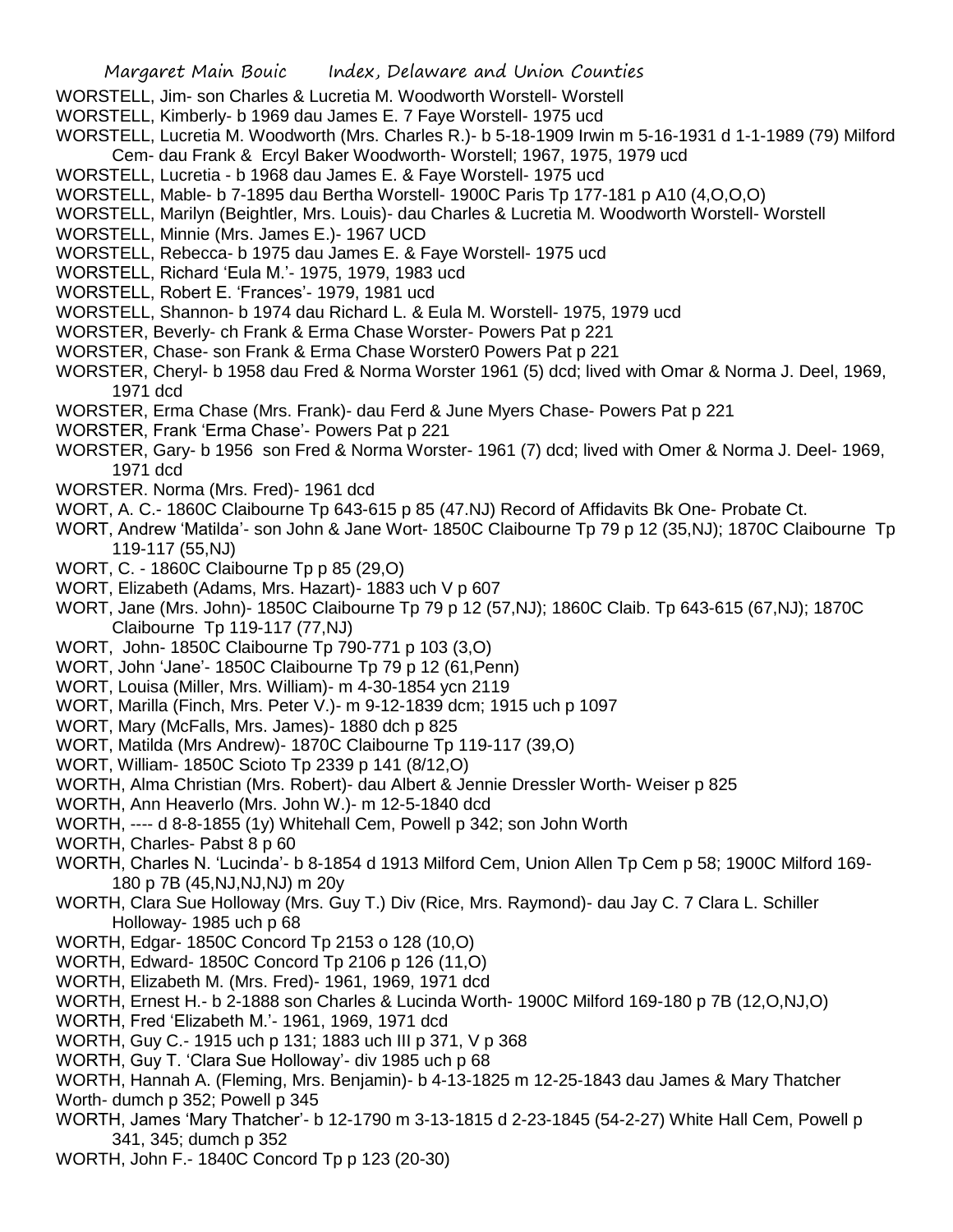- WORTH, John W.'Ann Heaverlo'- b 1815 m 12-5-1840 dcm son James & Mary Thatcher Worth- dumch p 352 WORTH, Joseph M.- b 1817 son James & Mary Thatcher Worth- dumch p 352
- WORTH, Linville- b 1885 d 1886 Milford Cem, Union Allen Tp Cem p 59
- WORTH, Lucinda (Mrs. Charles N.)- b 1-1849 d 1925 Milford Cem, Union Allen Tp Cem p 58;
- 1900C Milford 169-180 p 7B (51,O,Pa,Pa) m 20y, 3 ch, 2 living
- WORTH, Mabel G. (Orr, Mrs. John David)- m 1905; W Brown VI p 769
- WORTH, Mary Jane (Thurston, Mrs. Vinal)- b 1821 dau James & Mary Thatcher Worth- dumch p 352
- WORTH, Mary Thatcher (Mrs. James)- b Pa 9-28-1791 m 3-15-1815 d 4-5-1861/2 (70-6-8) Whitehall Cem, Powell p 341, 345 dau Jonathan Thatcher
- WORTH, Miriam (Taber, Mrs. Thomas)- b 2-7-1799 m 8-10-1818 d 1860 dumch p 196
- WORTH, Myrtle (Finch, Mrs. Peter)- 1915 uch p 708
- WORTH, Nancy A.- b 12-1847 1900C Union Tp 203-210 p 10B (58,O,NJ,NJ) m 23y, 5 ch, 3 living, serv
- WORTH, Omar L. B 10-1883 d 1915 Milford Cem Union Allen Cem p 59- son Charles & Lucinda Worth-1900C Milford 169-180 p 7B (16,O,NJ.O)
- WORTH, Paul- b 6-10-1887 son Srah Worth- adm 6-11-1888, Children's Home Tape p 45
- WORTH, Paul- b 6-1898 Childrns Home, 1900C Paris Tp 22-22 p A2 (1,O)
- WORTH, Robert 'Alma Christian'- Weiser p 825
- WORTH, Sarah E.- Pabst 8 p 60
- WORTH, William- b 3-26-1827 son James & Mary Thatcher Worth- dumch p 352
- WORTHEN, Amos 'Sarah Meacham'- Asp (1147h)
- WORTHEN, Bethiah Meacham (Mrs. Moses)- dau Samuel & Phebe Maine Meacham- Asp 147f
- WORTHEN, James 'Sarah Meacham'- Asp (147f)
- WORTHEN, Moses 'Bethiah Meacham'- Asp (147f)
- WORTHEN, Sarah Meacham (Mrs. Amos)(Fall, Mrs. )-(Mrs. James)- b about 1784 dau Samuel & Phebe Maine Meacham- Asp 147h
- WORTHING, Barnard- sister of Orlando Bagley- Gabley p 4
- WORTHING, Catherine- b 1955 dau Cloyse G. & Louise Worthing; 1961, 1969, 1971 dcd
- WORTHING, Cloyse G. 'Louise'- 1961, 1969, 1971, 1980 dcd
- WORTHING, Cynthia- b 1957 dau Cloyse C. & Louise Worthing- 1961, 1969, 1971 dcd
- WORTHING, Joanna Jones (Mrs. William)- m 2-19-1843 dcm d 3-27-1851 (50y) Berkshire Cem, Powell p 3; 1850C Berkshire Tp 231 p 24 (57,NY)
- WORTHING, Louise (Mrs. Cloyse C.)- 1961, 1969, 1971, 1980 dcd
- WORTHING, May- 1976 dch p 17
- WORTHING, Roselinda Jourdan (Mrs. William)- m 2-13-1865 dcm
- WORTHING, William 'Joanna Jones'- m 2-19-1843 dcm; 1850C Berkshire Tp 231 p 24 (38,NY);
- hadc p 16; CCC p 52
- WORTHING, William 'Roselinda jourdan'- m 2-13-1865 dcm
- WORTMAN, Frank- d (50) Galveston, Texas, bur Toledo, brother Mrs. John Edwards, and Mrs. Avery- dg 5-5- 1916 Cryder Ab p 59
- WORTHINGTON, Aaron Seth- b 4-2-1831 d 10-13-1833 son Seth & Sophia Maine Worthington-Asp 1056
- WORTHINGTON, Abigail Thompson (Mrs. David Mortimer)- b 3-7-1836 m 10-12-1856 Asp (1057)
- WORTHINGTON, Adeline Scrivens (Mrs. Elliott Hoage)- Asp (1052-4)
- WORTHINGTON, Alice A.- dau Hubert S. & Rose Mitchell Worthington- 1910C Jerome Tp Plain City 126-131 p 5B (5,O,O,O)
- WORTHINGTON, Althea (Holycross, Mrs. Lester Heerbert)- dau John & Candace Smith Worthington-1915 uch p 1106
- WORTHINGTON, Althea Howe (Mrs. Elias) ped Maxine Lombard White # 2 25; unec 1982, II p 29
- WORTHINGTON, Amos E.- son T. J & Eliza Worthington- 1908 dch p 409; 1850C Berlin Tp 1940 p 120 (4,O) WORTHINGTON, Angela- b 1972 dau William R. & Mary Worthington- 1973, 1975, 1979 ucd
- WORTHINGTON, Anna Mae (Griffin, Mrs. Leo George)- dau Keister C. & Burnette Westfall Worthington- Bouic (13653); Graham (145353), (181653); Hamilton (15353)
- WORTHINGTON, Barbara Ann (Bolender, Mrs. William)- m 10-4-1978 d 10-8-1982 (29); dau Carl & Jeanine Dickason Worthington; 1985 uch p 150; Worthington
- WORTHINGTON, Barbara- b 1953 dau Carl D. & Jeanine Worthington- 1959, 1967, 1971 ucd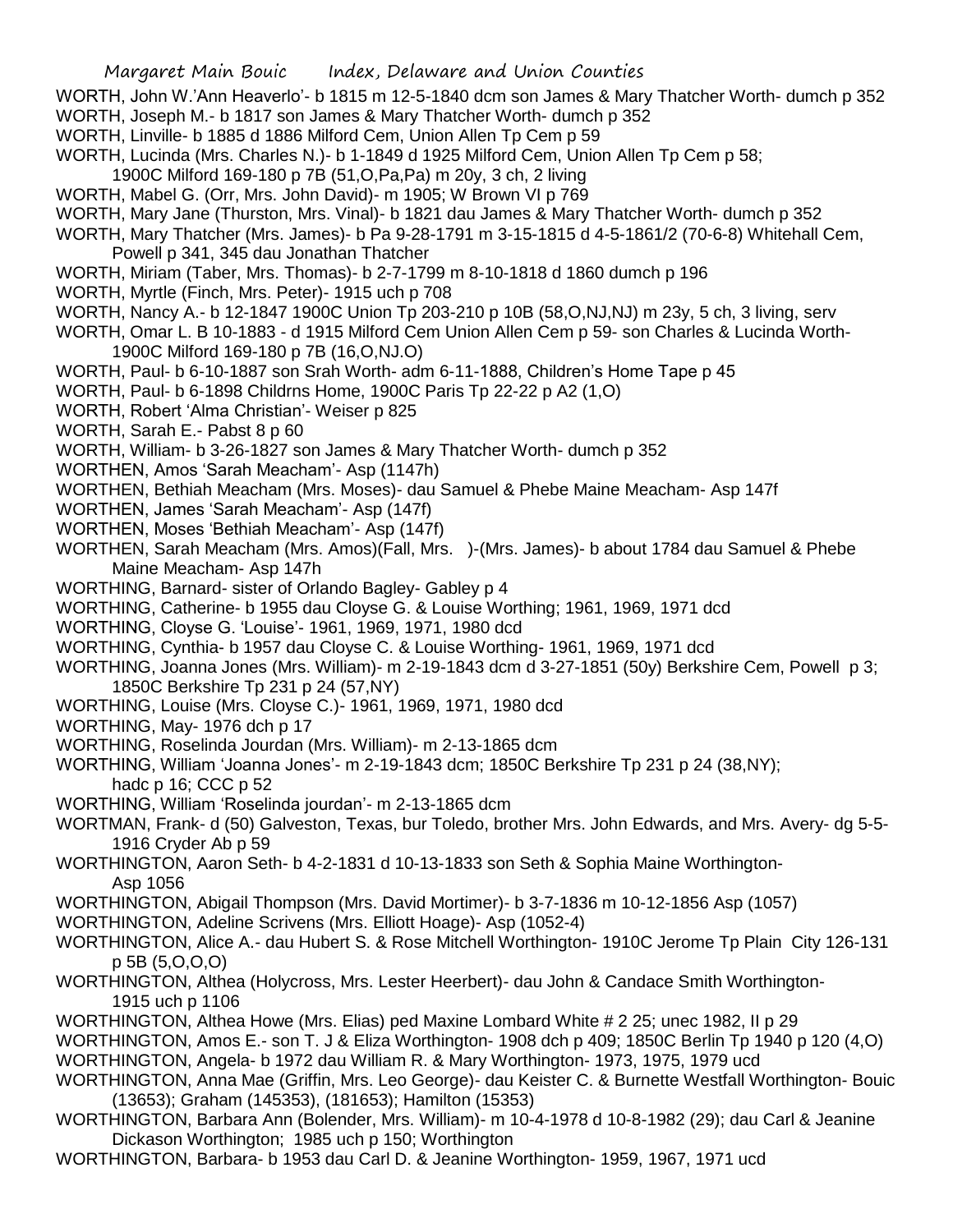- WORTHINGTON, Benjamin- 1880C Allen Tp 250-266 p 25 (23,Delaware ,Del,Del)
- WORTHINGTON, Benjamin- b 7-1896 son Wilson? & Mary Worthington- 1900C Millcreek Tp 124-128 p B6  $(3,0,0,0)$
- WORTHINGTON, Beryl- son Keister C. & Burnette Westfall Worthington- Worthington
- WORTHINGTON, Brigle- b 12-7-1897 d 3-6-1898 son Richard L. & L. Dora Worthington-
- WORTHINGTON, Burnette Westfall (Mrs. Hester C,)- m 11-16-1918 Worthington
- WORTHINGTON, Candace Smith (Mrs. John) b 1828 d 1883 York Ce,m L153 p 42- dau Richard & Betsy McCloud Smith; 1915 uch p 1106; ped Maxine Lombarad White # 1 13
- WORTHINGTON, Carl D. 'Jeanine Dickason'- m 7-22-1944; 1985 uch p 150; Worthington; 1949, 1959, 1967, 1971, 1973, 1975, 1979, 1981, 1983 ucd
- WORTHINGTON, Carl Harry- b 1914 d 3-11-1915 york Cem B65 p 68
- WORTHINGTON, Carla Sue (Mabrey, Mrs. Ray) m 11-20-1965; dau Carl D. & Jeanine Dickason Worthington- 1985 uch p 150; Worthington; 1949, 1959 (13) ucd
- WORTHINGTON, Carolyn (Mrs. Michael)- Worthington
- WORTHINGTON, Charles- b 1930 d 6-5-1932 York Cem B65 p 68
- WORTHINGTON, Charles W.- b 3-1897 grandson lloyd & Leona
- WORTHINGTON, Col. Powers Pat p 141. 318
- WORTHINGTON, David 'Mary L. b 1857 d 2-18-1938 York Cem C70 p 83 son Henry & Fannie Worthington-; 1880C York Tp 105 p 10 (22,O,Wales,Wales); 1910C Claibourne South 130-130 p 5B (53,O,Wales,Wales)
- WORTHINGTON, David Mortimer 'Abigail Thompson'- b 9-9-1834 m 10-12-1856 son Seth & Sophia Maine Worthington- Asp 1057
- WORTHINGTON, L. Dora Cahill (Mrs. Richard L.- b June 1868 d 1941 York Cem L153 p 42; 1900C York Tp 265-265 p 12A (31,O,O,O) m 13y, 2 ch; 1910C Jackson Tp 45-45 p 2B (40,O,O,O) m 22y, 4 ch, 3 living
- WORTHINGTON, Earl Wesley 'Treva Ruth Ashbaugh'- Genther p 72
- WORTHINGTON, Edith C.- dau Hattie E Worthington- 1910C Jerome Tp, Plain City 22-23 p 1B (20,O,O,O) primary school teacher
- WORTHINGTON, Elias 'Althea Howe'- ped Maxine Lombard White #2 24; unec 1982, II p 29
- WORTHINGTON, Edith (Kile Mrs. Elton)- d 1971 MR-DAR p 8; 1985 uch p 86- parents of James , Herman & Hazel Ruth
- WORTHINGTON, Eliza (Mr. T. J.)- 1850C Berlin Tp 194- p 120 (33,O)
- WORTHINGTON, Elizabeth R.- 1883 uch V p 658
- WORTHINGTON, Elizabeth (Snodgrass, Mrs. James R.)- m 8-28-1832 ucm II p 35
- WORTHINGTON, Elliott Hoage 'Adeline Scrivens'- b 8-2-1848 son John Maine & Judith Ann Rowland Worthington- Asp 1052-4
- WORTHINGTON, Emelin (Jones, Mrs. Hiram W.)- dau John Maine & Judith Ann Rowland Worthington- Asp 1052-3
- WORTHINGTON, Emma- b 8-1898 dau Wilson? & Mary Worthington- 1900C Millcreek tp 124-128 p B6  $(1, 0, 0, 0)$
- WORTHINGTON, Emma B.- b 9-1887 dau John L. & Okey B. Worthington- 1900C York Tp 141-141 p 6B  $(12,0,0,0)$
- WORTHINGTON, Ephraim ' Crawford'- Powers p 87
- WORTHINGTON, Esther (Lombard, Mrs. Asa B.)- b 10-9-1896 m 7-1-1918 d 9-28-1968 daui Hubert & Rosella Mitchell Worthington- Genther p 167; 1985 uch p 13; parents of Charlotte Lombard Kaufman Boerger WORTHINGTON, Ethel C.- b 1888 York Cem G70 p 83; 1971, 1973 ucd
- WORTHINGTON, Ettie Duryee (Mrs. John Linus)- Asp (1054)
- WORTHINGTON, Everett C/E.- son Richard & L. Dora Cahill Worthington- Worthington; 1910C Jackson Tp 45-45 p 2B (3/12,O,O,O)
- WORTHINGTON, Frances (Fanny) (Mrs. Henry) b 5-1833 d 8-27-1917 York Cem A371880C York Tp 105 p 10 (45,Wales,Wales,Wales) ; 1900C York Village (67, Wales,Wales,Wales) m 45y 5 ch ; 1910C York Vilage (77,Eng,Eng,Eng)
- WORTHINGTON, Harriet Elizabeth- b 10-17-1858 d 8-3-1880 dau David Mortimer & Abigail Thompson Worthington- Asp 1057-2
- WORTHINGTON, Harry D.- b 1890 d 2-29-1931 York Cem C70 p 83- son David & Mary L. Worthington-1910C Claibourne South (20,O,O,O) laborer, home farm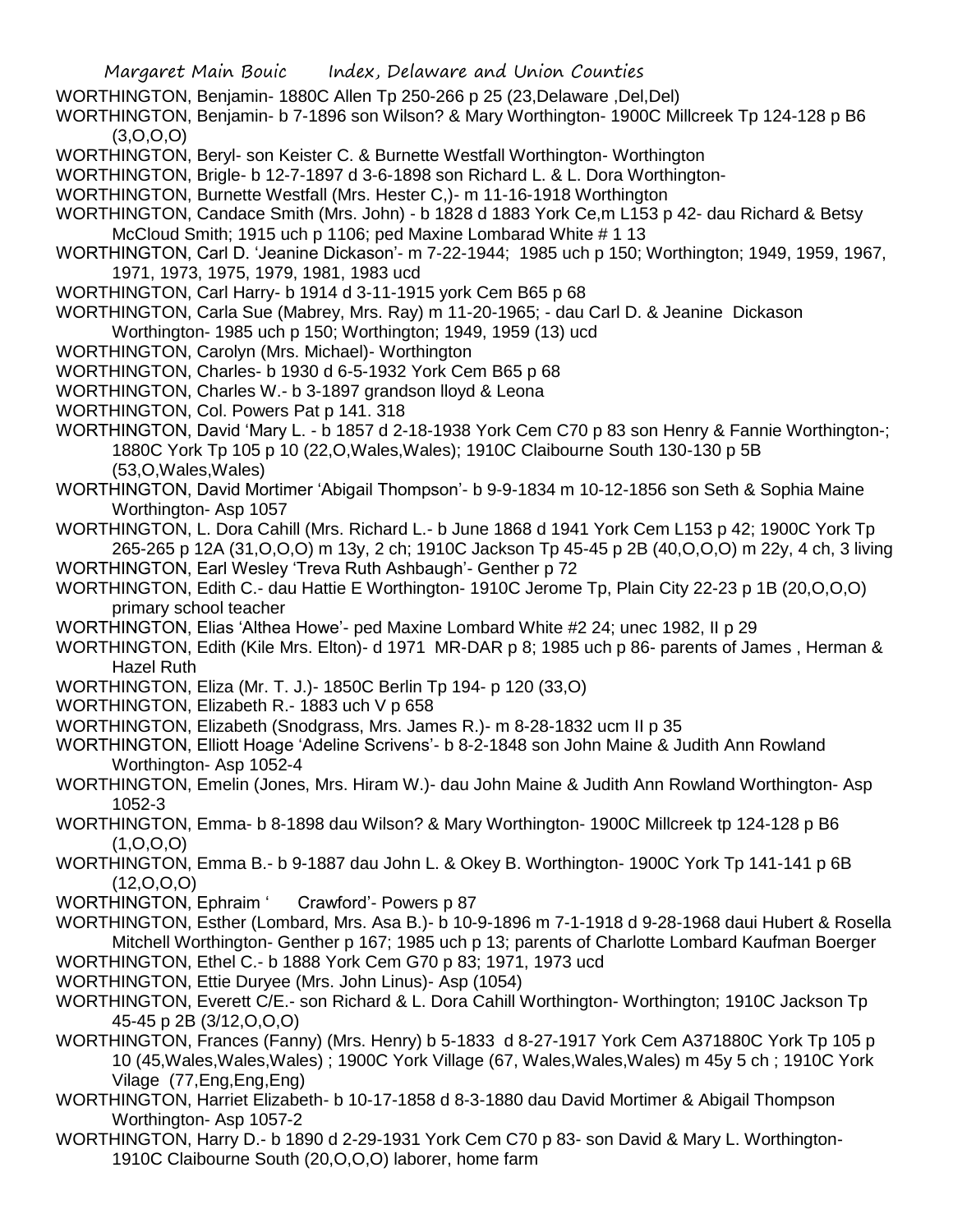WORTHINGTON, Infant ch of Harry- Sexton record, no date, York Cem p 83

WORTHINGTON, Harvey Reynolds 'Sally Jane Beckwith'- b 6-14-1827 m 7-8-1847 son Seth & Sophia Maine Worthington- Asp 1054

WORTHINGTON, Hattie E.- 1910C Jerome Plain City 22-23 p 1B (47,O,O,O) m 28y 4 ch

WORTHINGTON, Henry 'Frances'- b 3-1828- d 1907 York Cem A37 p 501880C York tp 105 p 10

(51,Wales,Wales,Wales); 1900C York Tp 140-140 p 6B (72,Wales,Eng,Wales)m 48y

WORTHINGTON, Henry- d 12-25-1908 Un Co Probate Deaths, Vol III

WORTHINGTON, Henry- son Henry & Frances Worthington- 1880C York Tp 105 p 10 (12, O, Wales, Wales)

WORTHINGTON, Hubert 'Rosa Mitchell'- b 1860 d 1937 ped Maxine Lombard White #2 6- son John H. & Candace Smith Worthington- 1985 uch p 85; Genther p 107; 1910C Jerome Tp Plain City 126-131 p 58 (49,O,Ct,O) farmer; gr grandfather of Robert F. Kaufman

WORTHINGTON, Hubra- ch Carl & Jeanine Worthington- 1949 ucd

WORTHINGTON, Huey (Walsh, Mrs. Jack)- m 1958 dau Carl & Jeanine Dickason Worthington-1985 uch p 150; Worthington

WORTHINGTON, Jeanine Dickason (Mrs Carl D)- b 5-1-1919 LaRue m 7-2-1944 Cal. d 4-2-1998 (78) Claibourne Cem- dau Lloyd & Nelle Young Dickason; 1985 uch p 35. 150; Worthington; 1949, 1959, 1967, 1971, 1973, 1975, 1979, 1981, 1983 ucd

WORTHINGTON, Jeffery- b 1961 (2) son William R. & Mary N. Worthington- 1967, 1971, 1973, 1975, 1979 ucd

WORTHINGTON, Jennie- Un Co Probate Deaths Vol I (1867-1876) p 88

WORTHINGTON, Jennie F.- b 9-1891 1900C York Tp 319-319 p 14A (8,O,O,O) granddau Lloyd & Leona D. **Worthington** 

WORTHINGTON, Jimmy - son Carl & Jeanine Dickason Worthington- Worthington

- WORTHINGTON, J. K.- 1883 uch IV p 513
- WORTHINGTON, J. L.- 1915 uch p 267

WORTHINGTON, John H. 'Candice Smith'- b 1825 d 3-22-1908 son Elias & Althea Howe Worthington- ped Maxine Lombard White #2 12; unec 1982, II p 29; 1915 uch p 1106; Un Co Probate Deaths, Vol III

WORTHINGTON, John L.'Okay B.'- b 5-1858 d 10-9-1931 York Cem B65 p 68- son Henry & Frances Worthington- 1880C York Tp 105 p 10 (21,O,Wales,Wales); 1900C York Tp 141-141 p 6B (42,O,Wales,Wales) m 13y; 1910C York Village 239-239 p 10A (52,O,Wales,Wales) wid. Farmer

WORTHINGTON, John Linus 'Ettie Duryee'- b 4-11-1848 son Harvey Reynolds & Sally Jane Beckwith Worthington- Asp 1054-1

WORTHINGTON, John Maine 'Judith Ann Rowland ''Mrs Allen Surdam'- b 11-6-1820 d 10-5-1875 son Seth & Sophia Maine Worthington- Asp 1052

WORTHINGTON, Judith Ann Rowland (Mrs. John Maine)- Asp (1052)

WORTHINGTON, Mrs. Allen Burdam (Mrs. John Maine)- Asp (1052)

WORTHINGTON, Julia- d 1-9-2004 Oakdale Cem - dau Scott le Roy & Zelda Blanche Hanby Worthington- Worthington; US Public Health nurse

WORTHINGTON,Kathryn G.- d 10-21-1990 Oakdale Cem Record M 221 NE 1/4

WORTHINGTON, Keister C. 'Burnette Westfall'- b 4-28-1899 m 11-16-1918 d 6-26-1963 Oakdale Cem - son Richard & L. Dora Cahill Worthington- Worthington; 1900C York tp 265-265 p 12A (1,O,O,O); 1910C Jackson Tp 45-45 p 2B (10,O,O,O)

WORTHINGTON, Lan Alene (Baker, Mrs. John Thomas)- b 8-9-1948 Celina m 7-1-1967 Detroit dau Earl Wesley & Treva Ruth Ashbaugh Worthington- Genther p 72

WORTHINGTON, Leona D. (Mrs. Lloyd)- b 4-1869 d 1903 York Cem A37 p 50; 1900C YorkTp 319-319 p 14A (30,O,O,O) 12y 2 ch

WORTHINGTON, Leroy S- b 6-1893 son John L. & Okey B. Worthington- 1900c York Tp 141-141 p 6B (6,O,O,O); 1910C York Village 239-239 p 10A (17,O,O,O)

WORTHINGTON, Lloyd H. 'Leona D' 'Reselta L.'- b 9-1862 d 11-12-1936 York Cem A37 p 50; 1915 uch p 149, 267; 1880C York Tp 105 p 10 (18,O,Wales,Wales) 1900C York Tp 319-319 p 14A

(37,O,Wales,Wales) m 12y; 1910C York Tp 235-235 p 10A (46,O,Wales,Wales) m2 4y

WORTHINGTON, Lulu M,.- b 11-1888 dau John L. & Okey B. Worthington- 1900C York Tp 141-141 p 6B (11,O,O,O)

WORTHINGTON, Lulu (Morrow, Mrs. Edwin F.)- 1915 uch p 1090

WORTHINGTON, Marie- retire, BancOhio- mother of Michael Worthington- Worthington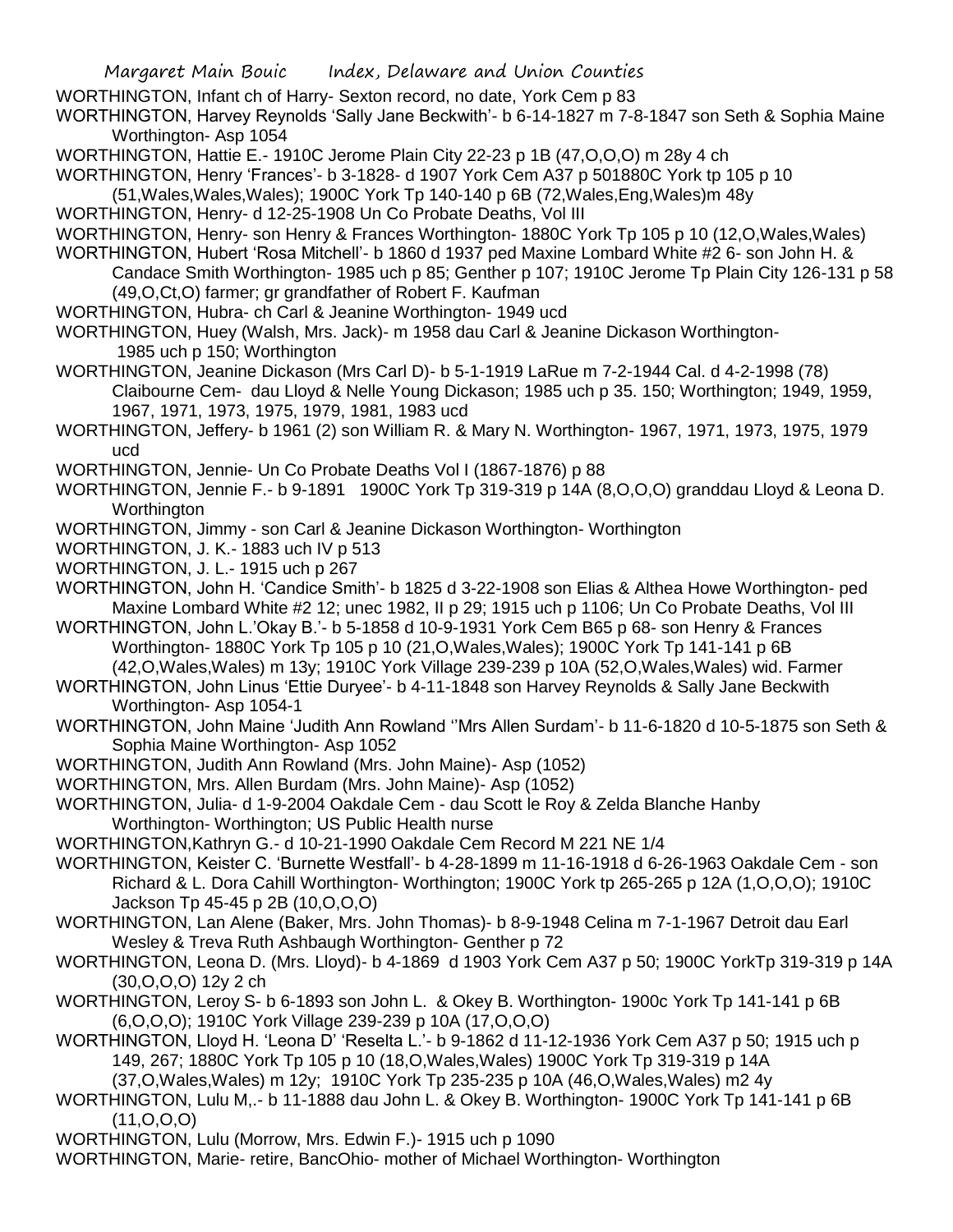- WORTHINGTON, Mariette (Fillmore, Mrs. Azariah A.)- b 5-13-1847 dau John Maine & Judith Ann Rowland Worthington- Asp 1052-2
- WORTHINGTON, Marsha- dau T. J. & Eliza Worthington- 1850C Berlin Tp 1940 p 120 (1,O)

WORTHINGTON, Martin(o) 1979, 1981, 1983 ucd

- WORTHINGTON, Mary Ann (Hegadorn, Mrs. John)- b 7-31-1862 dau David Mortimer & Abigail Thompson Worthington- Asp 1057-3
- WORTHINGTON, Mary Esther (Lombard, Mrs. Asa B.)- b 1896 d 1968 Madison Co dau Hubert & Rose Mitchell Worthington- ped Maxine Lombard White #2 3; unec 1982, II p 29; 1910C Jerome Tp Plain City 126-131 p 5B (13,O,O,O)
- WORTHINGTON, Mary Lamson (Mrs. David M.)- b 1865 d 11-16-1956 York Cem C70 p 83; 1910C Claibourne South 130-130 (44,O,O,O) m 25y, 1 ch
- WORTHINGTON, Mary (Mrs. Wilson?) 1900C Millcreek Tp 124-128 p B6 (20,O,O,O) 3 ch, m 4y
- WORTHINGTON, Maryline Jennette (Fillmore, Mrs. Dyer)- b 12-24-1828 m 9-9-1847 d 10-3-1875 dau Seth & Sophia Maine Worthington- Asp 1055
- WORTHINGTON, May Naomi (Mrs. William R.)- 1967, 1971, 1973, 1975, 1979, 1981 ucd
- WORTHINGTON, Michael 'Carolyn'- son Marie Worthington- Worthington
- WORTHINGTON, Myron L.- b 9-1867 son-in-law of Lester H. & Althea Holycro0ss- 1900C Darby Tp 112-118 p 5B (32,O,Conn,O)
- WORTHINGTON, Nellie- b 1892 York Cem B65 p 68
- WORTHINGTON, Okay B. (Mrs. John D/L.)- b 10-1868 d 6-3-1909 York Cem B65 p 68; 1900C York Tp 141- 141 p 6B (31,O,O,O) m 13y, 2 ch
- WORTHINGTON, Peggy (Williams, Mrs. John)- m 6-7-1807, onwq I
- WORTHINGTON, Richard L. 'Dora Cahill'- b 5-1866 d 1940 York Cem L153 p 42- on Henry & Frances Worthington- 1880C York Tp 105 p 10 (14,O,Wales,Wales) 1900C York Tp 265-265 p 11B  $(34,0,\text{Wales},\text{Wales})$  farm labor; 1910C Jackson Tp 45-45 p 2B  $(43,0,\text{Wales},\text{Wales})$  m 22y
- WORTHINGTON, Robin- dau Michael & Carolyn Worthington- Worthington
- WORTHINGTON, Rosa Mitchell (Mrs. Hubert)- b 1867 d 1930 dau David & Elizabeth Wingfield Mitchelldumch p 228; Genther p 107; ped Maxine Lombard White  $#2$  7; unec 1982, II p 29; 1910C Jerome Tp Plain City 126-131 o 5B (42,O,O,O) m 20y, 4 ch, 2 living
- WORTHINGTON, Roselta L. (Mrs. Loyd H.)- 1910C York Tp 235-235 p 10A (42,O,O,O) m2 4y, 2 ch
- WORTHINGTON, Rosemary (Mrs. William)- 1983 ucd
- WORTHINGTON, Rosetta L.- d 12-4-1927 York Cem p 101 WORTHINGTON, S.- 1883 uch IV p 482
- WORTHINGTON, Sally Jane Beckwith (Mr. Harvey Reynolds)- m 7-8-1847 d 10-30-1888- Asp (1054)
- WORTHINGTON, Samuel- son T. J. & Elizabeth Worthington- 1850C Berlin Tp 1940 p 120 (14,
- WORTHINGTON, Sarah Frances (Cord, Mrs )- b 9-6-1845 dau John Maine & Judith Ann Rowland Worthington- Asp 1052-1
- WORTHINGTON, Sarah- dau T. J. & Eliza Worthington- 1850C Berlin Tp 1940 p 120 (6,O)
- WORTHINGTON, Scott Le Roy 'Zelda Hanby'- b 9-15-1893 m 11-23-1912 d 11-21-1962 Oakdale Cem son Richard & Dora Cahill Worthington- Worthington; 1900C York Tp 265-265 p 12A (6,O,O,O); 1910C Jackson Tp 45-45 p 2B (16,O,O,O) farm laborer1910 Claibourne South 106-106 p 4B (17,O,O,O) boarder, farm laborer
- WORTHINGTON, Seth 'Sophia Maine'- b 10-12-1796 m 10-24-1819 d 9-3-1847- Asp 388a
- WORTHINGTON, Shirkey W.- son Loyd H. & Roseltz Worthington- 1910C York Tp 235-235 p 10A (15,O,O,O)
- WORTHINGTON, Sophia Maine (Mrs. Seth)- b 11-8-1799 m 10-24-1819 d 10-28-1834 dau Reuben Peckham & Sally Burdick Maine- Asp 388a
- WORTHINGTON, Theodore- son T. J. & Eliza Worthington- 1850C Berlin Tp 1940 p 120 (13,O) WORTHINGTON, Thomas- 1883 uch V p 675
- WORTHINGTON, Thomas- 1835 delinqunt tax- Harmony Tp; delge 1993, IX p 34
- WORTHINGTON, Gov Thomas- d 6-20-1827 (54y) dcga p 39; Del Patron & Frank. Chronicle
- WORTHINGTON, Thomas Franklin- b 12-25-1823 d 11-8-1845 not m.- son Seth & Sophia Maine Worthington-Asp 1053
- WORTHINGTON, Thomas H.- son Hattie E. Worthington- 1910C Jerome Tp Pl City 22-23 (14,O,O,O)
- WORTHINGTON, Thomas Seth- b 12-23 d 1-13-1894 son David Mortimer & Abigail Thompson Worthington- Asp 1057-1
- WORTHINGTON, T. J. 'Eliza'- 1850C Berlin Tp 1940 p 120 (39,Pa); hadc p 18; CCC p 52